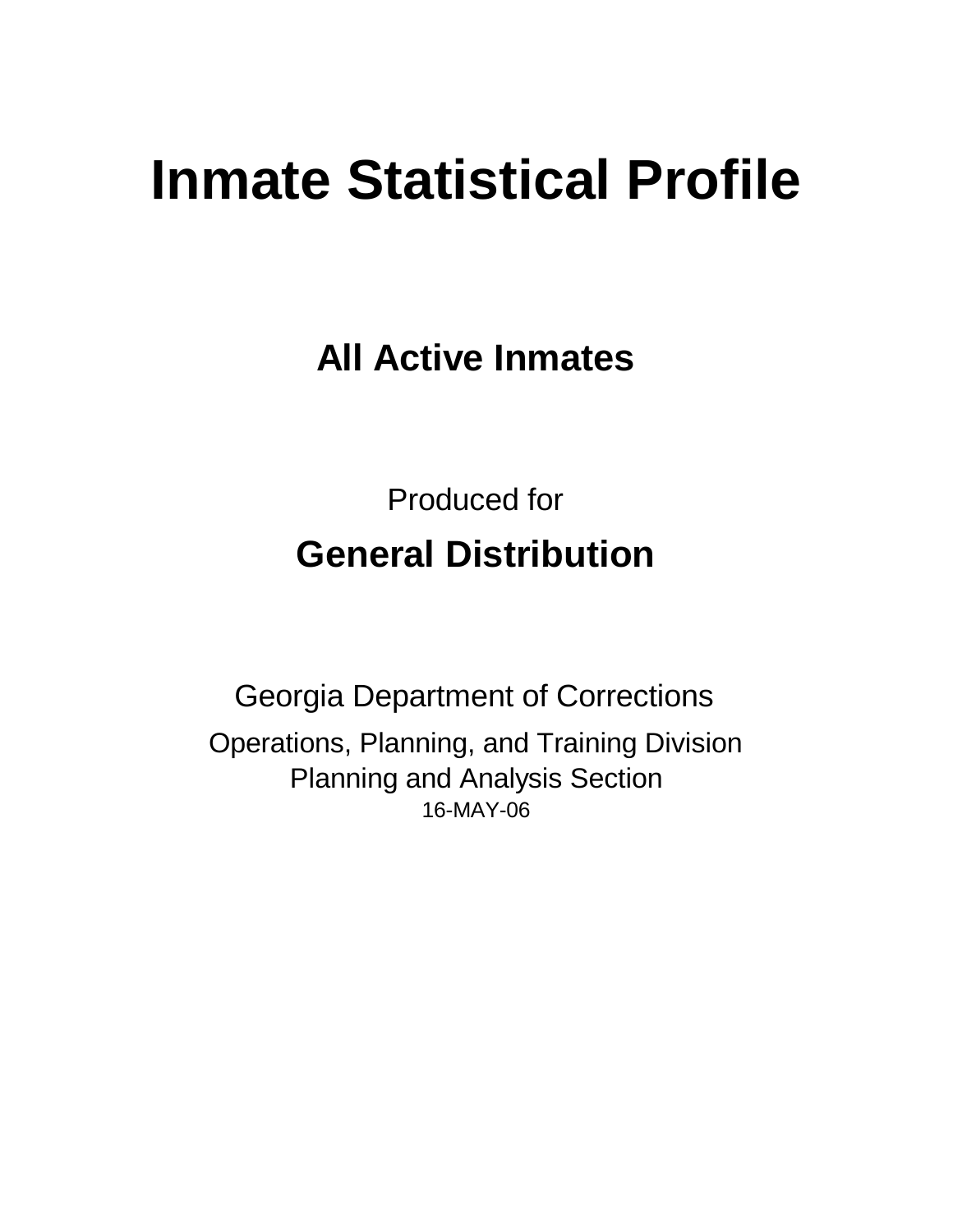**All Active Inmates**

Produced for **General Distribution**

# Table of Contents

| <b>Demographic information</b>                                 |
|----------------------------------------------------------------|
| 5 Current age, broken out in ten year age groups               |
| 6 Race group                                                   |
| 7 Marital status, self-reported at entry to prison             |
| 8 Number of children, self-reported at entry to prison         |
| 9 Religious affiliation, self-reported at entry to prison      |
| 10 Home county - self-reported at entry to prison              |
| 15 Environment to age 16, self-reported at entry to prison     |
| 16 Guardian status to age 16, self-reported at entry to prison |
| 17 Age at admission                                            |
| 19 Age at release                                              |
| 20 Height, measured at entry to prison                         |
| 22 Weight, measured at entry to prison                         |
| <b>Correctional information</b>                                |
| 24 Type of admission to prison                                 |
| 25 Current / last security status                              |
| 26 Current / last institution type                             |
| 27 Institution type - transitional centers                     |
| 28 Institution type - mental hospitals                         |
| 29 Institution type - county prisons                           |
| 30 Institution type - state prisons                            |
| 32 Institution type - private prisons                          |
| 33 Institution type - prison annexes                           |
| 34 Institution type - inmate boot camp                         |
| 35 Number of disciplinary reports                              |
| 36 Number of transfers                                         |
| 37 Number of escapes                                           |
| 38 Probable future release type                                |
| 39 Actual release type                                         |
| 40 Time served in current (or last) institution                |
| Educational, psychological and physical information            |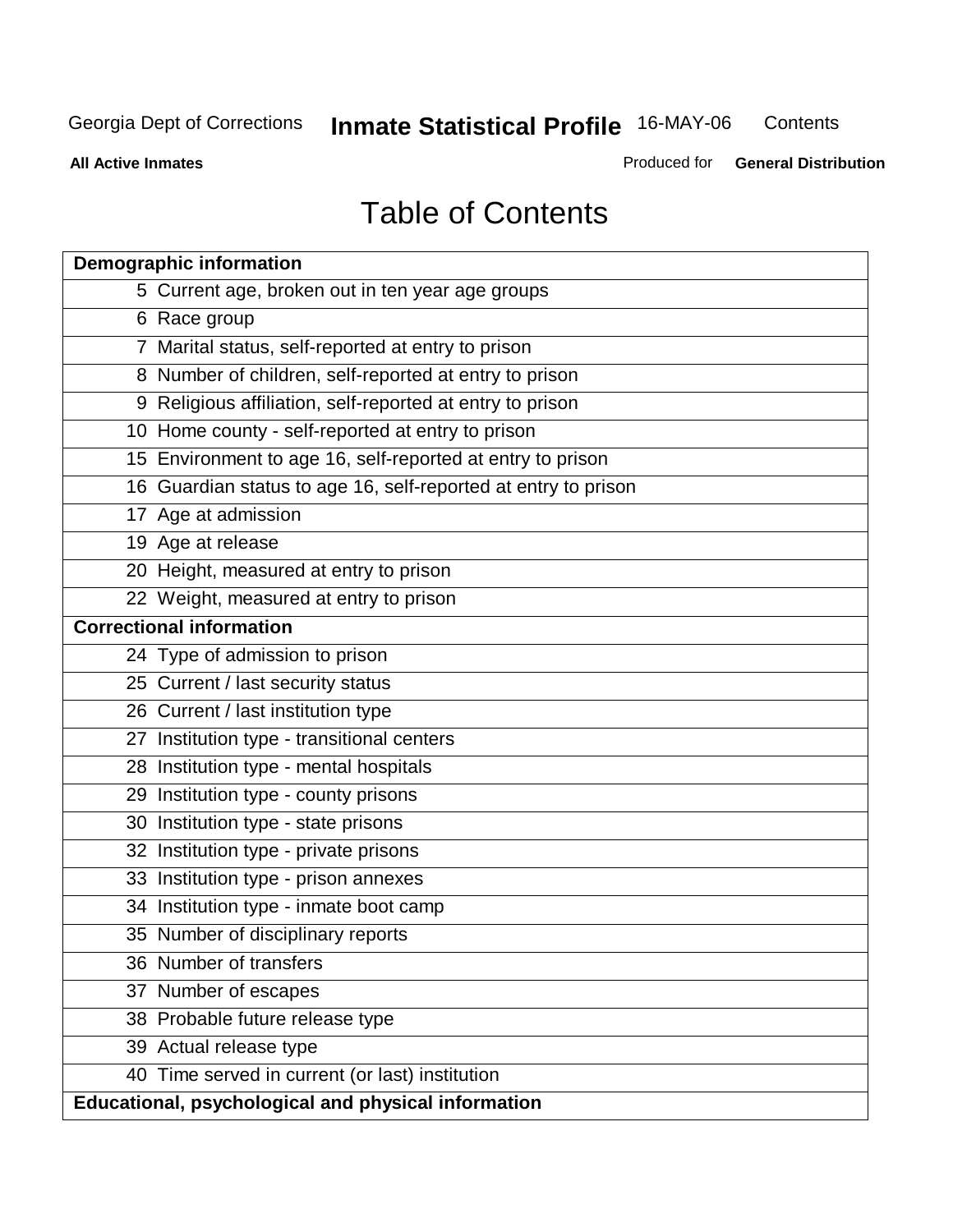**Contents** 

**All Active Inmates**

Produced for **General Distribution**

# Table of Contents

| <b>Educational, psychological and physical information</b>       |
|------------------------------------------------------------------|
| 41 Highest grade level attained                                  |
| 42 Culture fair IQ scores                                        |
| 43 Wide Range Achievement Test (WRAT) reading score              |
| 44 Wide Range Achievement Test (WRAT) math score                 |
| 45 Wide Range Achievement Test (WRAT) spelling score             |
| 46 Scope of substance abuse - summary                            |
| 47 Scope of substance abuse - detail                             |
| 48 Current / last mental health treatment level                  |
| 49 PULHESDWIT medical scale - 'P' overall condition ('P'hysical) |
| 50 PULHESDWIT medical scale - 'U' upper body                     |
| 51 PULHESDWIT medical scale - 'L' lower body                     |
| 52 PULHESDWIT medical scale - 'H' hearing                        |
| 53 PULHESDWIT medical scale - 'E' vision                         |
| 54 PULHESDWIT medical scale -'S' psychiatric                     |
| 55 PULHESDWIT medical scale - 'D' dental                         |
| 56 PULHESDWIT medical scale - 'W' work ability                   |
| 57 PULHESDWIT medical scale - 'I' impairment                     |
| 58 PULHESDWIT medical scale - 'T' transportability               |
| 59 Criminality in family, self-reported                          |
| 60 Alcoholism in family, self-reported                           |
| 61 Drug abuse in family, self-reported                           |
| 62 Subjected to frequent beatings, self-reported                 |
| 63 Father absent during inmate's childhood                       |
| 64 Mother absent during inmate's childhood                       |
| 65 Inmate diagnosed as manipulative                              |
| 66 Inmate diagnosed as assaultive                                |
| <b>Crimes and criminal history information</b>                   |
| 67 Number of prior Georgia incarcerations                        |
| 68 Prison sentence in years                                      |
| 69 Primary offense, broken out into felonies vs misdemeanors     |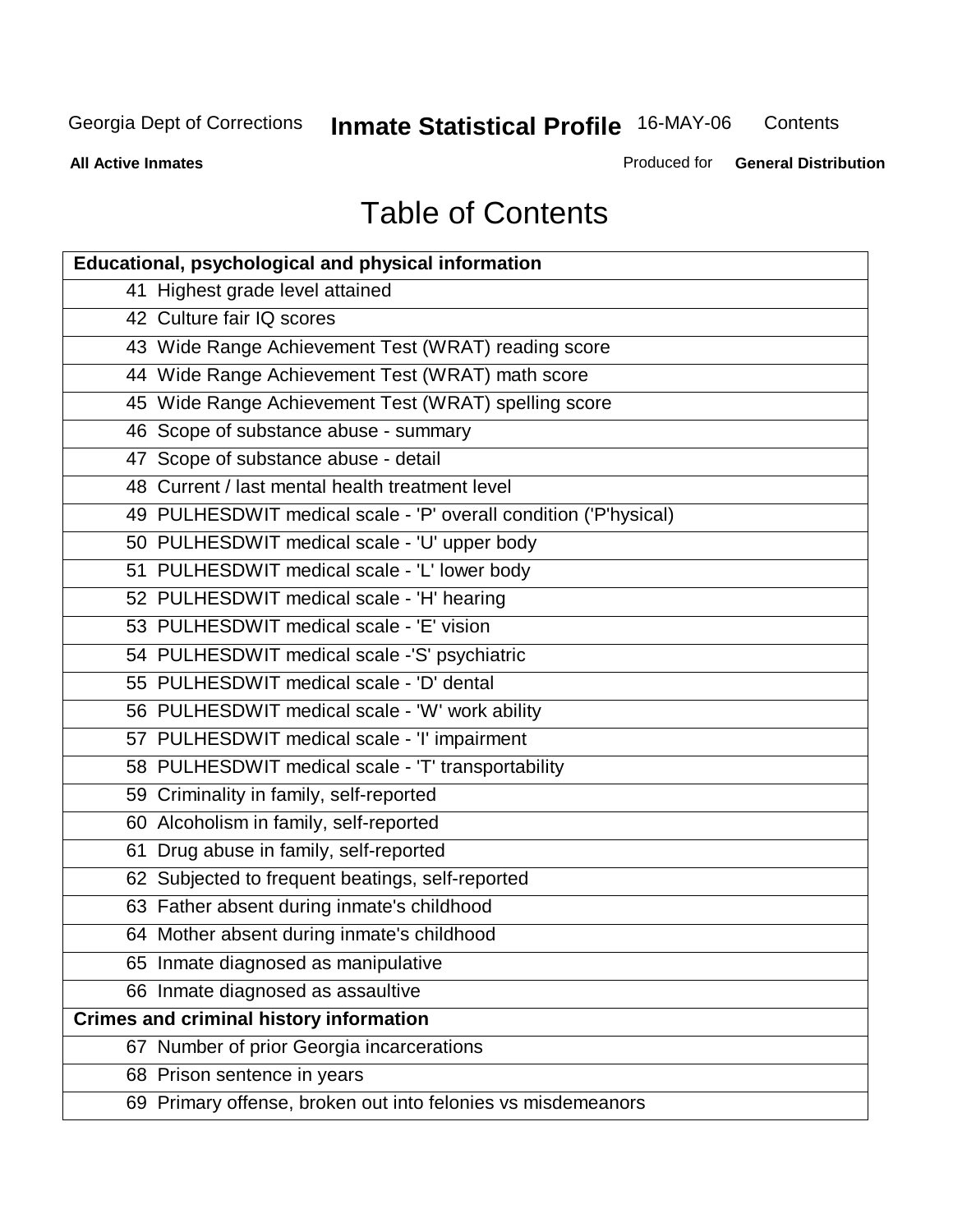**All Active Inmates**

Produced for **General Distribution**

# Table of Contents

| <b>Crimes and criminal history information</b>                 |
|----------------------------------------------------------------|
| 70 Primary offense, broken out into six broad crime categories |
| 71 Primary offense, detailed offense code                      |
| 78 County of conviction of primary offense                     |
| 83 Circuit of conviction of primary offense                    |
| 85 Years served (jail + prison) in this incarceration          |
| <b>Medical information</b>                                     |
| 86 Results of most recent HIV test                             |
| 87 Results of most recent tuberculosis test                    |
| 88 Results of most recent syphilis test                        |
| 89 Results of most recent Hepatitis-C test                     |
| 90 Results of most recent pregnancy test                       |
| 91 Results of most recent diabetes test                        |
| 92 Results of most recent hypertension test                    |
| 93 Results of most recent asthma test                          |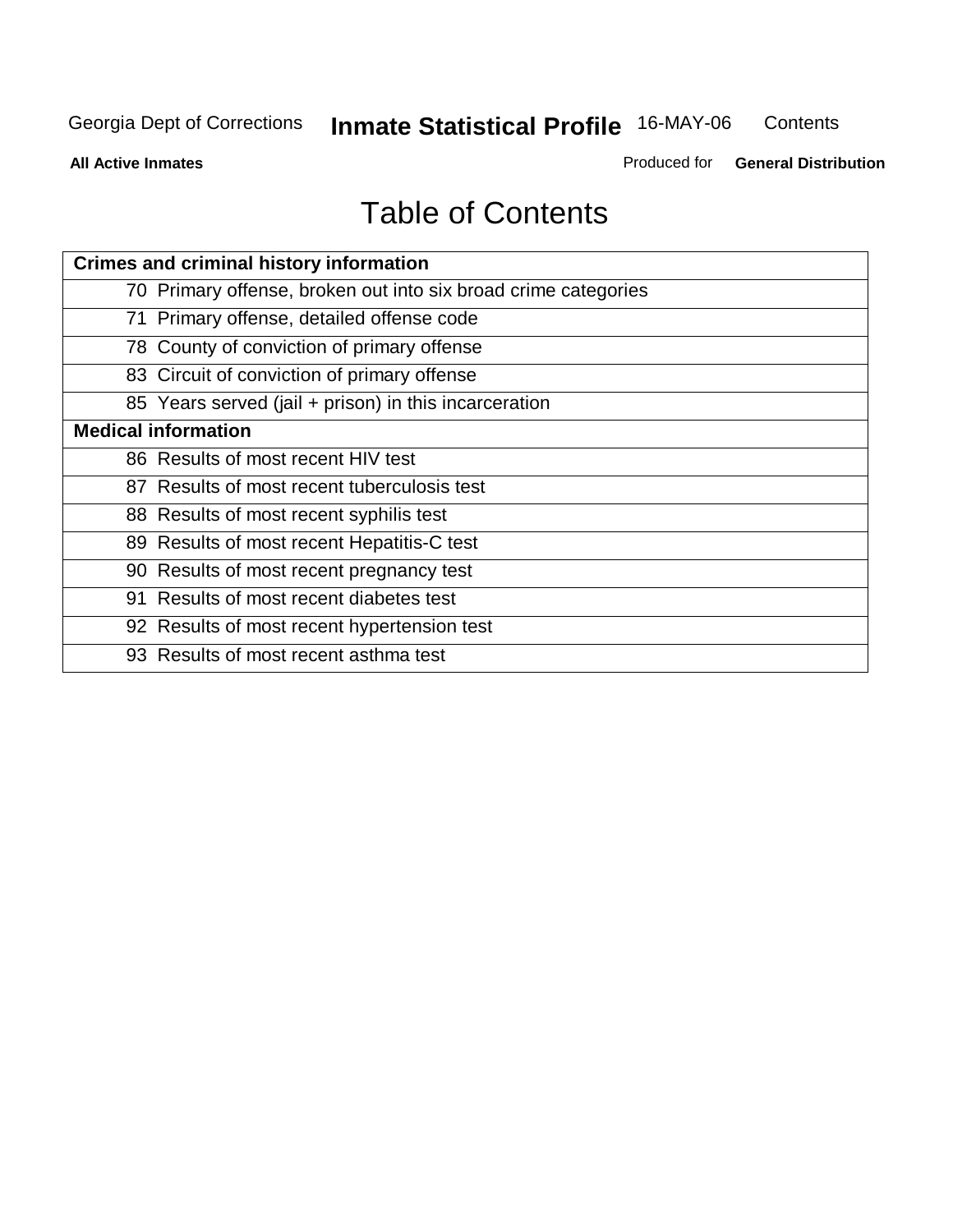### **All Active Inmates**

### Produced for **General Distribution**

### Current age, broken out in ten-year age groups

|                       |              | <b>Male</b> |        |              | <b>Female</b> |       | <b>Total</b> |               |
|-----------------------|--------------|-------------|--------|--------------|---------------|-------|--------------|---------------|
| <b>Current Age</b>    | <b>Count</b> | Col %       | Row %  | <b>Count</b> | Col %         | Row % | <b>Total</b> | Col %         |
| <b>Teens</b>          | 2,931        | 6.14%       | 95.66% | 133          | 3.97%         | 4.34% | 3,064        | 6.00%         |
| <b>Twenties</b>       | 15,273       | 32.02%      | 94.04% | 968          | 28.90%        | 5.96% | 16,241       | 31.81%        |
| <b>Thirties</b>       | 13,847       | 29.03%      | 92.36% | 1,145        | 34.18%        | 7.64% |              | 14,992 29.37% |
| <b>Forties</b>        | 10,934       | 22.92%      | 92.54% | 881          | 26.30%        | 7.46% |              | 11,815 23.14% |
| <b>Fifties</b>        | 3,748        | 7.86%       | 95.30% | 185          | 5.52%         | 4.70% | 3,933        | 7.70%         |
| <b>Sixties</b>        | 829          | 1.74%       | 96.06% | 34           | 1.01%         | 3.94% | 863          | 1.69%         |
| Seventy +             | 138          | 0.29%       | 97.18% | 4            | 0.12%         | 2.82% | 142          | 0.28%         |
| <b>Total Reported</b> | 47,700       | 100%        | 93.44% | 3,350        | 100%          | 6.56% | 51,050       | 100%          |

| <b>Not Reported</b> |      |       |                    |
|---------------------|------|-------|--------------------|
| Total               | 70٠. | 3,350 | 51,05 <sup>4</sup> |

| <b>Mean</b><br>(average) | 35.76 | 35.93   | 35.77 |
|--------------------------|-------|---------|-------|
| <b>Median (middle)</b>   | 34    | ^^<br>w | 35    |
| Mode<br>(most frequent)  | 26    | 21<br>w | 26    |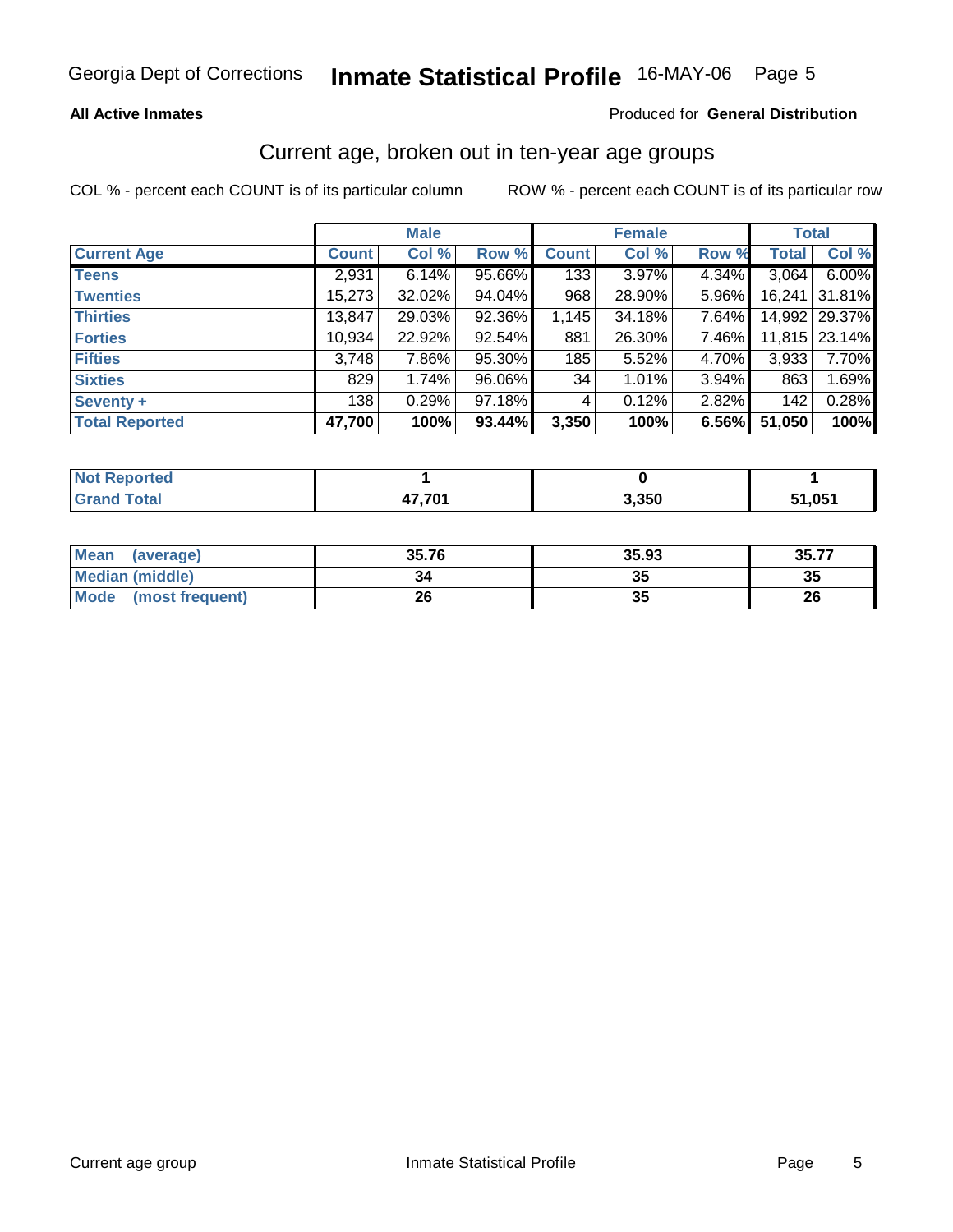### **All Active Inmates**

### Produced for **General Distribution**

# Marital status, self-reported at entry to prison

|                                | <b>Male</b>  |           |        | <b>Female</b> |           |        | <b>Total</b> |        |
|--------------------------------|--------------|-----------|--------|---------------|-----------|--------|--------------|--------|
| <b>Marital Status</b>          | <b>Count</b> | Col %     | Row %  | <b>Count</b>  | Col %     | Row %  | <b>Total</b> | Col %  |
| <b>Single</b>                  | 27,883       | $60.85\%$ | 94.44% | 1,641         | $53.31\%$ | 5.56%  | 29,524       | 60.38% |
| <b>Married</b><br>$\mathbf{2}$ | 5,750        | 12.55%    | 92.82% | 445           | 14.46%    | 7.18%  | 6,195        | 12.67% |
| <b>Separated</b><br>3          | 2,418        | 5.28%     | 88.02% | 329           | 10.69%    | 11.98% | 2,747        | 5.62%  |
| <b>Divorced</b><br>4           | 5,671        | 12.38%    | 92.85% | 437           | 14.20%    | 7.15%  | 6,108        | 12.49% |
| <b>Widowed</b><br>5            | 550          | 1.20%     | 82.71% | 115           | 3.74%     | 17.29% | 665          | 1.36%  |
| <b>Common Law</b><br>6         | 3,547        | 7.74%     | 96.97% | 111           | 3.61%     | 3.03%  | 3,658        | 7.48%  |
| <b>Total Reported</b>          | 45,819       | 100%      | 93.71% | 3,078         | 100%      | 6.29%  | 48,897       | 100%   |

| ,882 | $\sim$<br>--- | ำ54   |
|------|---------------|-------|
| 70/  | 3.350         | . 051 |

|  | <b>Mode</b><br>(most frequent) | .<br>luie | лане | ---- |
|--|--------------------------------|-----------|------|------|
|--|--------------------------------|-----------|------|------|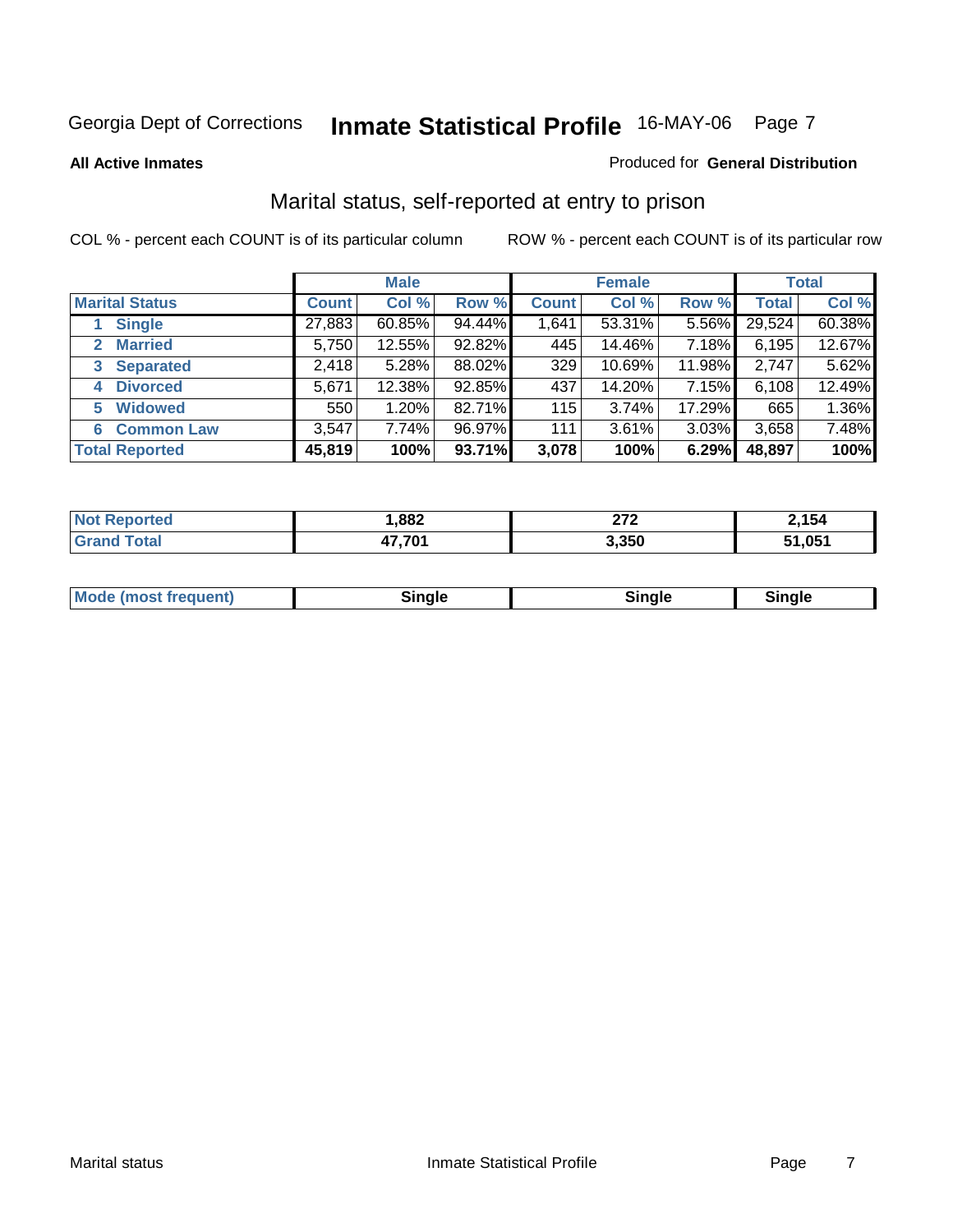### **All Active Inmates**

### Produced for **General Distribution**

# Number of children, self reported at entry to prison

|                           |              | <b>Male</b> |         |              | <b>Female</b> |        | <b>Total</b> |        |
|---------------------------|--------------|-------------|---------|--------------|---------------|--------|--------------|--------|
| <b>Number of Children</b> | <b>Count</b> | Col %       | Row %   | <b>Count</b> | Col %         | Row %  | <b>Total</b> | Col %  |
| $\overline{0}$            | 19,293       | 41.15%      | 95.67%  | 874          | 26.37%        | 4.33%  | 20,167       | 40.17% |
|                           | 10,668       | 22.75%      | 94.94%  | 569          | 17.17%        | 5.06%  | 11,237       | 22.38% |
| $\overline{2}$            | 7,877        | 16.80%      | 90.85%  | 793          | 23.93%        | 9.15%  | 8,670        | 17.27% |
| $\overline{\mathbf{3}}$   | 4,727        | 10.08%      | 88.94%  | 588          | 17.74%        | 11.06% | 5,315        | 10.59% |
| $\overline{\mathbf{4}}$   | 2,236        | 4.77%       | 89.30%  | 268          | 8.09%         | 10.70% | 2,504        | 4.99%  |
| 5                         | 1,143        | 2.44%       | 90.79%  | 116          | 3.50%         | 9.21%  | 1,259        | 2.51%  |
| $6\phantom{a}6$           | 481          | 1.03%       | 88.26%  | 64           | 1.93%         | 11.74% | 545          | 1.09%  |
| 7                         | 241          | 0.51%       | 90.26%  | 26           | 0.78%         | 9.74%  | 267          | 0.53%  |
| 8                         | 102          | 0.22%       | 92.73%  | 8            | 0.24%         | 7.27%  | 110          | 0.22%  |
| 9                         | 50           | 0.11%       | 92.59%  | 4            | 0.12%         | 7.41%  | 54           | 0.11%  |
| 10                        | 24           | 0.05%       | 85.71%  | 4            | 0.12%         | 14.29% | 28           | 0.06%  |
| Over 10                   | 45           | 0.10%       | 100.00% |              |               |        | 45           | 0.09%  |
| <b>Total Reported</b>     | 46,887       | 100%        | 93.40%  | 3,314        | 100%          | 6.60%  | 50,201       | 100.0% |

| reo | O <sub>4</sub><br>914<br>$\sim$ $\sim$ | $\sim$<br>-JU | 850  |
|-----|----------------------------------------|---------------|------|
|     | 17.701<br>--                           | 3.350         | .051 |

| <b>Mean</b><br>(average) | 1.32 | 1.89 | 1.36 |
|--------------------------|------|------|------|
| <b>Median (middle)</b>   |      |      |      |
| Mode<br>(most frequent)  |      |      |      |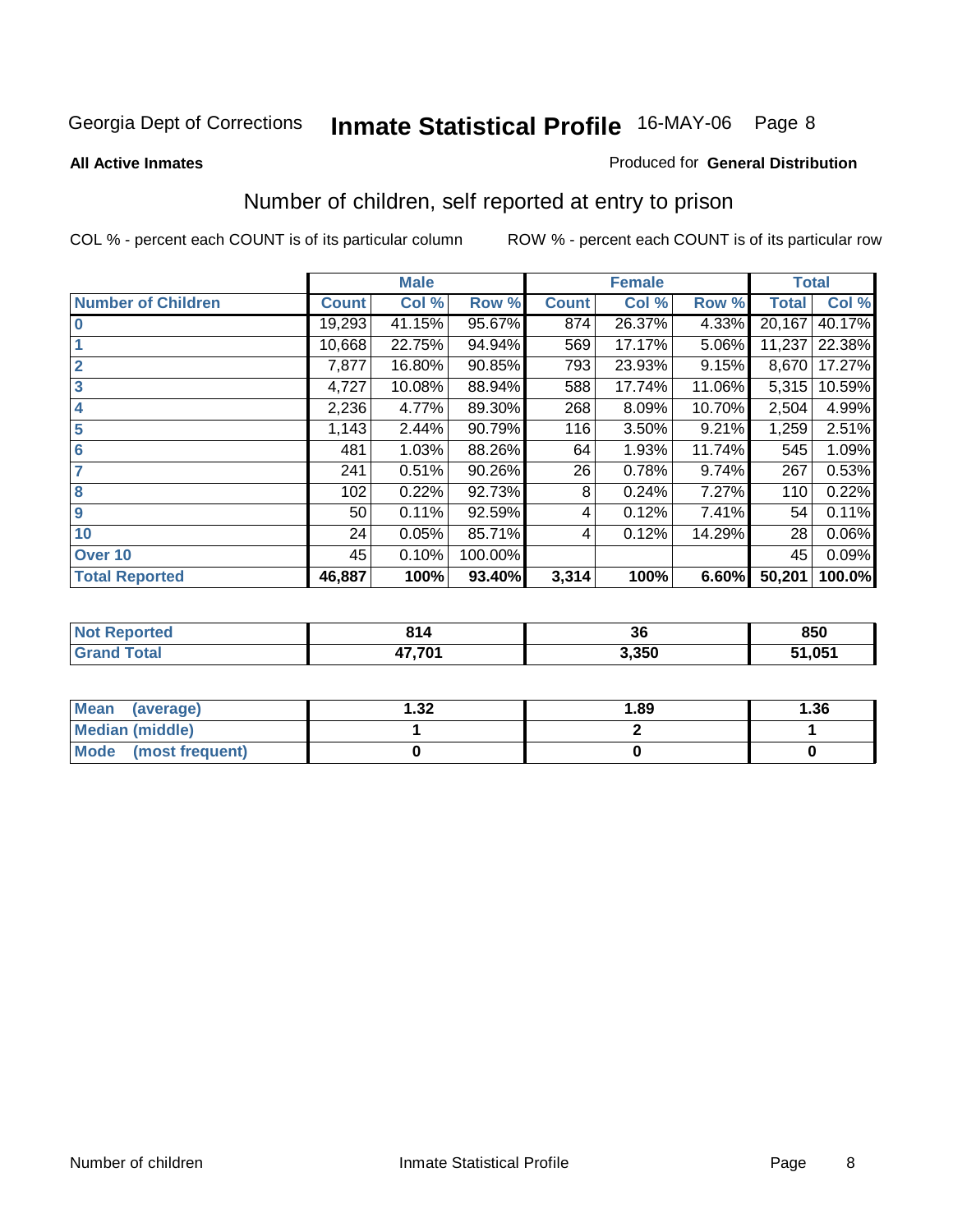### **All Active Inmates**

### Produced for **General Distribution**

# Religious affiliation, self-reported at entry to prison

|                         |                              | <b>Male</b>  |        |         | <b>Female</b>   |        |        | <b>Total</b> |        |
|-------------------------|------------------------------|--------------|--------|---------|-----------------|--------|--------|--------------|--------|
|                         | <b>Religious Affiliation</b> | <b>Count</b> | Col %  | Row %   | <b>Count</b>    | Col %  | Row %  | <b>Total</b> | Col %  |
| 1                       | <b>Islam</b>                 | 1,388        | 3.43%  | 98.37%  | $\overline{23}$ | .77%   | 1.63%  | 1,411        | 3.25%  |
| $\overline{2}$          | <b>Catholic</b>              | 1,989        | 4.92%  | 93.34%  | 142             | 4.75%  | 6.66%  | 2,131        | 4.91%  |
| $\overline{\mathbf{3}}$ | <b>Baptist</b>               | 20,514       | 50.76% | 92.09%  | 1,762           | 58.91% | 7.91%  | 22,276       | 51.33% |
| 4                       | <b>Methodist</b>             | 897          | 2.22%  | 89.61%  | 104             | 3.48%  | 10.39% | 1,001        | 2.31%  |
| 5                       | <b>EpiscopIn</b>             | 69           | .17%   | 90.79%  | 7               | .23%   | 9.21%  | 76           | .18%   |
| $6\phantom{1}6$         | <b>Presbytrn</b>             | 104          | .26%   | 97.20%  | 3               | .10%   | 2.80%  | 107          | .25%   |
| 7                       | <b>Chc Of God</b>            | 474          | 1.17%  | 88.93%  | 59              | 1.97%  | 11.07% | 533          | 1.23%  |
| 8                       | <b>Holiness</b>              | 1,483        | 3.67%  | 86.83%  | 225             | 7.52%  | 13.17% | 1,708        | 3.94%  |
| 9                       | <b>Jewish</b>                | 51           | .13%   | 98.08%  | 1               | .03%   | 1.92%  | 52           | .12%   |
| 10                      | <b>Anglican</b>              |              | .02%   | 87.50%  |                 | .03%   | 12.50% | 8            | .02%   |
| 11                      | <b>Grk Orthdx</b>            | 7            | .02%   | 100.00% |                 |        |        | 7            | .02%   |
| 12                      | <b>Hindu</b>                 | 8            | .02%   | 100.00% |                 |        |        | 8            | .02%   |
| 13                      | <b>Buddhist</b>              | 44           | .11%   | 97.78%  | 1               | .03%   | 2.22%  | 45           | .10%   |
| 14                      | <b>Taoist</b>                | 1            | .01%   | 100.00% |                 |        |        |              | .01%   |
| 15                      | <b>Shintoist</b>             | 10           | .02%   | 100.00% |                 |        |        | 10           | .02%   |
| 16                      | <b>Seven D Ad</b>            | 115          | .28%   | 92.74%  | 9               | .30%   | 7.26%  | 124          | .29%   |
| 17                      | <b>Jehovah Wt</b>            | 370          | .92%   | 93.67%  | 25              | .84%   | 6.33%  | 395          | .91%   |
| 18                      | <b>Latr Day S</b>            | 50           | .12%   | 96.15%  | $\overline{2}$  | .07%   | 3.85%  | 52           | .12%   |
| 20                      | <b>Other Prot</b>            | 6,050        | 14.97% | 92.00%  | 526             | 17.59% | 8.00%  | 6,576        | 15.15% |
| 96                      | <b>None</b>                  | 6,779        | 16.78% | 98.53%  | 101             | 3.38%  | 1.47%  | 6,880        | 15.85% |
|                         | <b>Total Reported</b>        | 40,410       | 100%   | 93.11%  | 2,991           | 100%   | 6.89%  | 43,401       | 100%   |

| 7,291   | 359   | .650       |
|---------|-------|------------|
| 704<br> | 3.350 | <b>054</b> |

| Mode (mo<br>ost freauent) | 3aptist | Baptist | 3aptist |
|---------------------------|---------|---------|---------|
|                           |         |         |         |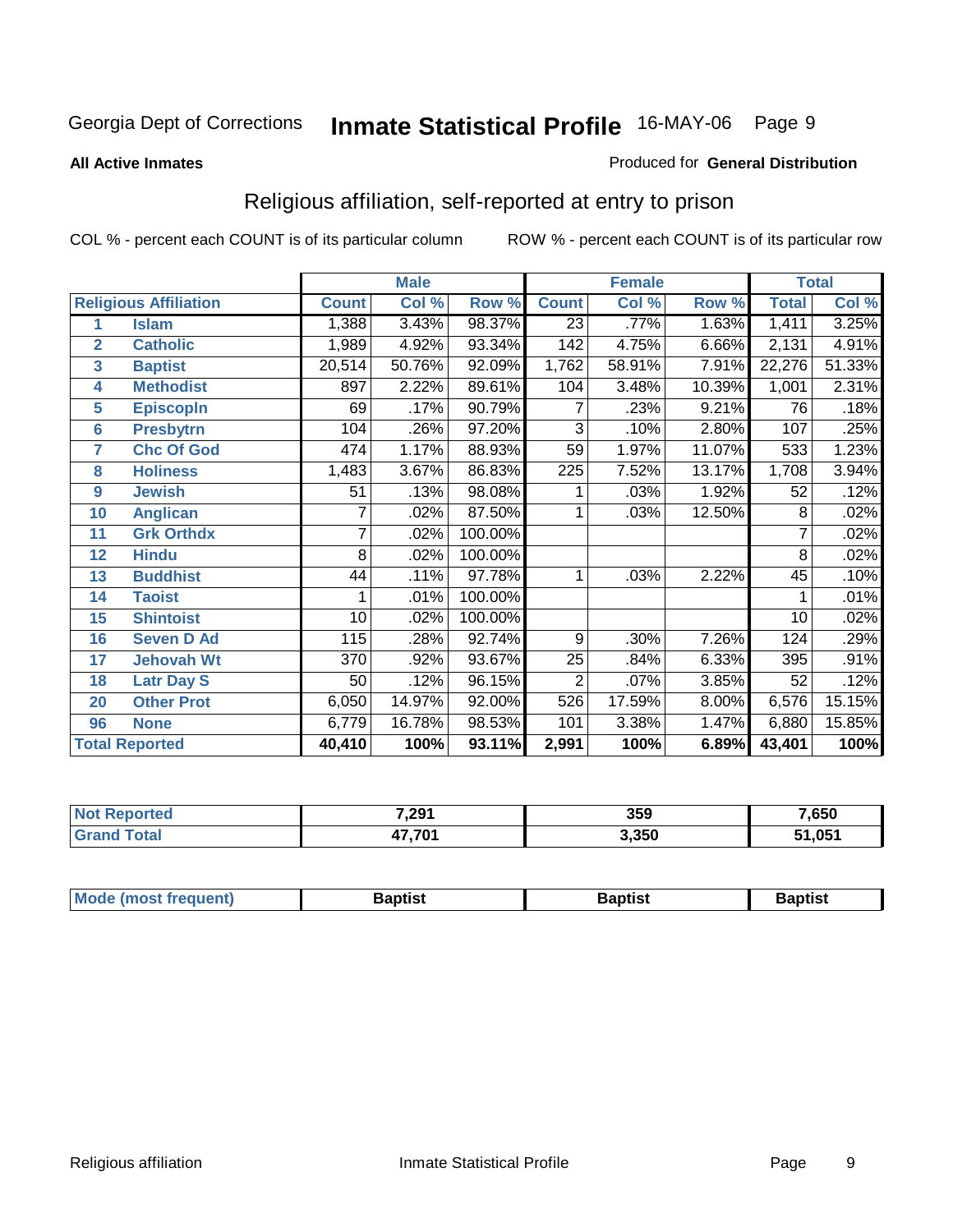### **All Active Inmates**

### Produced for **General Distribution**

# Home county, self-reported at entry to prison

|                 |                      |                  | <b>Male</b> |         | <b>Female</b>   |       |        | <b>Total</b>     |       |
|-----------------|----------------------|------------------|-------------|---------|-----------------|-------|--------|------------------|-------|
|                 | <b>Home County</b>   | <b>Count</b>     | Col %       | Row %   | <b>Count</b>    | Col % | Row %  | <b>Total</b>     | Col % |
| $\overline{1}$  | <b>Appling</b>       | 96               | .22%        | 94.12%  | $\overline{6}$  | .20%  | 5.88%  | 102              | .22%  |
| $\overline{2}$  | <b>Atkinson</b>      | $\overline{32}$  | .07%        | 96.97%  | 1               | .03%  | 3.03%  | $\overline{33}$  | .07%  |
| 3               | <b>Bacon</b>         | $\overline{50}$  | .11%        | 94.34%  | $\overline{3}$  | .10%  | 5.66%  | $\overline{53}$  | .11%  |
| 4               | <b>Baker</b>         | $\overline{11}$  | .02%        | 91.67%  | 1               | .03%  | 8.33%  | $\overline{12}$  | .03%  |
| 5               | <b>Baldwin</b>       | 292              | .66%        | 95.11%  | $\overline{15}$ | .49%  | 4.89%  | $\overline{307}$ | .65%  |
| $6\phantom{a}$  | <b>Banks</b>         | 49               | .11%        | 92.45%  | 4               | .13%  | 7.55%  | $\overline{53}$  | .11%  |
| $\overline{7}$  | <b>Barrow</b>        | $\overline{240}$ | .54%        | 94.49%  | $\overline{14}$ | .46%  | 5.51%  | 254              | .54%  |
| 8               | <b>Bartow</b>        | 489              | 1.11%       | 87.79%  | 68              | 2.23% | 12.21% | 557              | 1.18% |
| 9               | <b>Ben Hill</b>      | 186              | .42%        | 88.57%  | $\overline{24}$ | .79%  | 11.43% | $\overline{210}$ | .44%  |
| 10              | <b>Berrien</b>       | 65               | .15%        | 89.04%  | $\overline{8}$  | .26%  | 10.96% | $\overline{73}$  | .15%  |
| 11              | <b>Bibb</b>          | 1,102            | 2.49%       | 95.16%  | $\overline{56}$ | 1.83% | 4.84%  | 1,158            | 2.45% |
| 12              | <b>Bleckley</b>      | $\overline{96}$  | .22%        | 90.57%  | 10              | .33%  | 9.43%  | 106              | .22%  |
| 13              | <b>Brantley</b>      | $\overline{44}$  | .10%        | 93.62%  | $\overline{3}$  | .10%  | 6.38%  | $\overline{47}$  | .10%  |
| 14              | <b>Brooks</b>        | 69               | .16%        | 100.00% |                 |       |        | 69               | .15%  |
| 15              | <b>Bryan</b>         | $\overline{80}$  | .18%        | 93.02%  | $\overline{6}$  | .20%  | 6.98%  | $\overline{86}$  | .18%  |
| 16              | <b>Bulloch</b>       | 320              | .72%        | 93.02%  | $\overline{24}$ | .79%  | 6.98%  | 344              | .73%  |
| 17              | <b>Burke</b>         | 170              | .38%        | 94.97%  | $\overline{9}$  | .29%  | 5.03%  | 179              | .38%  |
| 18              | <b>Butts</b>         | $\overline{132}$ | .30%        | 96.35%  | $\overline{5}$  | .16%  | 3.65%  | 137              | .29%  |
| 19              | <b>Calhoun</b>       | $\overline{35}$  | .08%        | 94.59%  | $\overline{2}$  | .07%  | 5.41%  | $\overline{37}$  | .08%  |
| 20              | <b>Camden</b>        | 102              | .23%        | 96.23%  | 4               | .13%  | 3.77%  | 106              | .22%  |
| 21              | <b>Candler</b>       | $\overline{66}$  | .15%        | 94.29%  | 4               | .13%  | 5.71%  | $\overline{70}$  | .15%  |
| $\overline{22}$ | <b>Carroll</b>       | 450              | 1.02%       | 91.09%  | 44              | 1.44% | 8.91%  | 494              | 1.05% |
| 23              | <b>Catoosa</b>       | 171              | .39%        | 88.14%  | $\overline{23}$ | .75%  | 11.86% | 194              | .41%  |
| 24              | <b>Charlton</b>      | 41               | .09%        | 95.35%  | $\overline{2}$  | .07%  | 4.65%  | $\overline{43}$  | .09%  |
| 25              | <b>Chatham</b>       | 2,155            | 4.87%       | 94.19%  | 133             | 4.36% | 5.81%  | 2,288            | 4.84% |
| 26              | <b>Chattahoochee</b> | 13               | .03%        | 92.86%  | 1               | .03%  | 7.14%  | 14               | .03%  |
| 27              | Chattooga            | $\overline{207}$ | .47%        | 90.00%  | $\overline{23}$ | .75%  | 10.00% | 230              | .49%  |
| 28              | <b>Cherokee</b>      | 445              | 1.01%       | 89.72%  | $\overline{51}$ | 1.67% | 10.28% | 496              | 1.05% |
| 29              | <b>Clarke</b>        | 477              | 1.08%       | 92.98%  | $\overline{36}$ | 1.18% | 7.02%  | $\overline{513}$ | 1.09% |
| 30              | <b>Clay</b>          | $\overline{18}$  | .04%        | 94.74%  | 1               | .03%  | 5.26%  | $\overline{19}$  | .04%  |
| $\overline{31}$ | <b>Clayton</b>       | 1,207            | 2.73%       | 94.00%  | $\overline{77}$ | 2.52% | 6.00%  | 1,284            | 2.72% |
| 32              | <b>Clinch</b>        | 40               | .09%        | 88.89%  | 5               | .16%  | 11.11% | 45               | .10%  |
| 33              | <b>Cobb</b>          | 1,905            | 4.31%       | 92.30%  | 159             | 5.21% | 7.70%  | 2,064            | 4.37% |
| 34              | <b>Coffee</b>        | 201              | .45%        | 88.94%  | 25              | .82%  | 11.06% | 226              | .48%  |
| 35              | <b>Colquitt</b>      | $\overline{275}$ | .62%        | 96.15%  | 11              | .36%  | 3.85%  | 286              | .61%  |
| 36              | <b>Columbia</b>      | 166              | .38%        | 90.71%  | 17              | .56%  | 9.29%  | 183              | .39%  |
| 37              | <b>Cook</b>          | 102              | .23%        | 91.07%  | $\overline{10}$ | .33%  | 8.93%  | $\frac{11}{2}$   | .24%  |
| 38              | <b>Coweta</b>        | 416              | .94%        | 93.91%  | 27              | .88%  | 6.09%  | 443              | .94%  |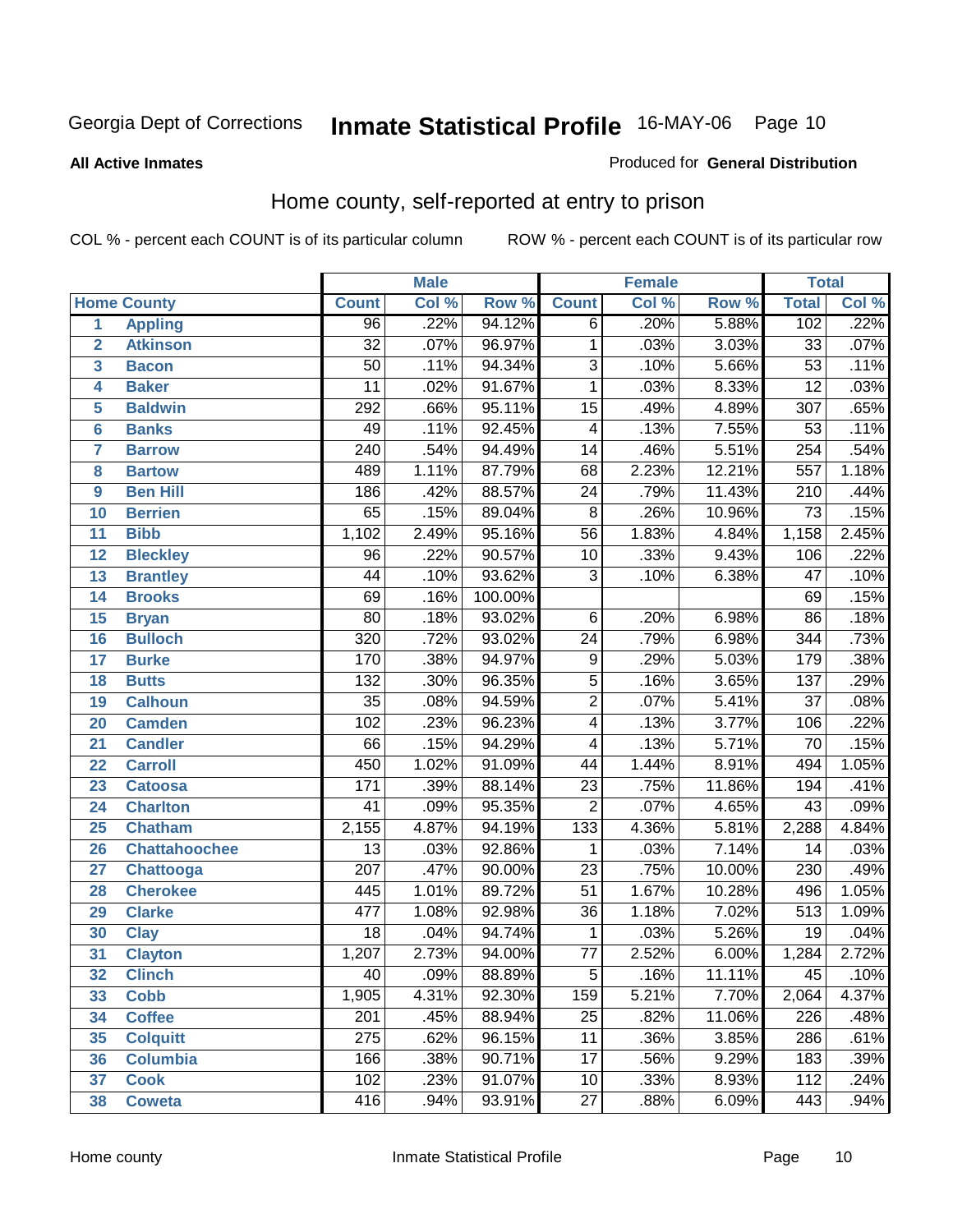### **All Active Inmates**

### Produced for **General Distribution**

# Home county, self-reported at entry to prison

|    |                    |                  | <b>Male</b> |         |                  | <b>Female</b> |          | <b>Total</b>     |        |
|----|--------------------|------------------|-------------|---------|------------------|---------------|----------|------------------|--------|
|    | <b>Home County</b> | <b>Count</b>     | Col %       | Row %   | <b>Count</b>     | Col %         | Row %    | <b>Total</b>     | Col %  |
| 39 | <b>Crawford</b>    | $\overline{21}$  | .05%        | 91.30%  | $\overline{2}$   | .07%          | 8.70%    | $\overline{23}$  | .05%   |
| 40 | <b>Crisp</b>       | $\overline{213}$ | .48%        | 93.01%  | $\overline{16}$  | .52%          | 6.99%    | 229              | .48%   |
| 41 | <b>Dade</b>        | $\overline{63}$  | .14%        | 94.03%  | 4                | .13%          | 5.97%    | $\overline{67}$  | .14%   |
| 42 | <b>Dawson</b>      | $\overline{67}$  | .15%        | 93.06%  | $\overline{5}$   | .16%          | 6.94%    | $\overline{72}$  | .15%   |
| 43 | <b>Decatur</b>     | $\overline{227}$ | .51%        | 96.19%  | $\overline{9}$   | .29%          | 3.81%    | 236              | .50%   |
| 44 | <b>Dekalb</b>      | 2,470            | 5.59%       | 95.11%  | $\overline{127}$ | 4.16%         | 4.89%    | 2,597            | 5.49%  |
| 45 | <b>Dodge</b>       | 146              | .33%        | 93.59%  | 10               | .33%          | 6.41%    | 156              | .33%   |
| 46 | <b>Dooly</b>       | $\overline{74}$  | .17%        | 96.10%  | $\overline{3}$   | .10%          | 3.90%    | $\overline{77}$  | .16%   |
| 47 | <b>Dougherty</b>   | $\overline{919}$ | 2.08%       | 94.16%  | $\overline{57}$  | 1.87%         | 5.84%    | 976              | 2.06%  |
| 48 | <b>Douglas</b>     | 525              | 1.19%       | 90.99%  | $\overline{52}$  | 1.70%         | 9.01%    | $\overline{577}$ | 1.22%  |
| 49 | <b>Early</b>       | $\overline{62}$  | .14%        | 96.88%  | $\overline{2}$   | .07%          | 3.13%    | 64               | .14%   |
| 50 | <b>Echols</b>      | 7                | .02%        | 100.00% |                  |               |          | 7                | .01%   |
| 51 | <b>Effingham</b>   | $\overline{123}$ | .28%        | 89.13%  | $\overline{15}$  | .49%          | 10.87%   | 138              | .29%   |
| 52 | <b>Elbert</b>      | 138              | .31%        | 92.62%  | $\overline{11}$  | .36%          | 7.38%    | 149              | .32%   |
| 53 | <b>Emanuel</b>     | 148              | .33%        | 94.87%  | 8                | .26%          | 5.13%    | 156              | .33%   |
| 54 | <b>Evans</b>       | $\overline{87}$  | .20%        | 97.75%  | $\overline{2}$   | .07%          | 2.25%    | $\overline{89}$  | .19%   |
| 55 | <b>Fannin</b>      | $\overline{91}$  | .21%        | 91.00%  | $\overline{9}$   | .29%          | $9.00\%$ | 100              | .21%   |
| 56 | <b>Fayette</b>     | 146              | .33%        | 95.42%  | $\overline{7}$   | .23%          | 4.58%    | 153              | .32%   |
| 57 | <b>Floyd</b>       | 652              | 1.47%       | 90.06%  | $\overline{72}$  | 2.36%         | 9.94%    | $\overline{724}$ | 1.53%  |
| 58 | <b>Forsyth</b>     | 174              | .39%        | 94.05%  | $\overline{11}$  | .36%          | 5.95%    | 185              | .39%   |
| 59 | <b>Franklin</b>    | $\overline{117}$ | .26%        | 91.41%  | $\overline{11}$  | .36%          | 8.59%    | $\overline{128}$ | .27%   |
| 60 | <b>Fulton</b>      | 5,630            | 12.73%      | 95.63%  | 257              | 8.42%         | 4.37%    | 5,887            | 12.45% |
| 61 | <b>Gilmer</b>      | 108              | .24%        | 93.91%  | $\overline{7}$   | .23%          | 6.09%    | 115              | .24%   |
| 62 | <b>Glascock</b>    | $\overline{5}$   | .01%        | 100.00% |                  |               |          | 5                | .01%   |
| 63 | <b>Glynn</b>       | $\overline{378}$ | .85%        | 95.70%  | $\overline{17}$  | .56%          | 4.30%    | 395              | .84%   |
| 64 | <b>Gordon</b>      | 264              | .60%        | 90.41%  | $\overline{28}$  | .92%          | 9.59%    | 292              | .62%   |
| 65 | <b>Grady</b>       | 155              | .35%        | 91.72%  | $\overline{14}$  | .46%          | 8.28%    | 169              | .36%   |
| 66 | <b>Greene</b>      | $\overline{72}$  | .16%        | 94.74%  | $\overline{4}$   | .13%          | 5.26%    | $\overline{76}$  | .16%   |
| 67 | <b>Gwinnett</b>    | 1,251            | 2.83%       | 93.85%  | $\overline{82}$  | 2.69%         | 6.15%    | 1,333            | 2.82%  |
| 68 | <b>Habersham</b>   | $\overline{128}$ | .29%        | 92.09%  | $\overline{11}$  | .36%          | 7.91%    | 139              | .29%   |
| 69 | <b>Hall</b>        | 656              | 1.48%       | 92.39%  | $\overline{54}$  | 1.77%         | 7.61%    | $\overline{710}$ | 1.50%  |
| 70 | <b>Hancock</b>     | 66               | .15%        | 95.65%  | 3                | .10%          | 4.35%    | 69               | .15%   |
| 71 | <b>Haralson</b>    | 110              | .25%        | 94.83%  | $\overline{6}$   | .20%          | 5.17%    | 116              | .25%   |
| 72 | <b>Harris</b>      | $\overline{74}$  | .17%        | 94.87%  | $\overline{4}$   | .13%          | 5.13%    | 78               | .17%   |
| 73 | <b>Hart</b>        | $\overline{86}$  | .19%        | 91.49%  | 8                | .26%          | 8.51%    | 94               | .20%   |
| 74 | <b>Heard</b>       | $\overline{55}$  | .12%        | 94.83%  | $\overline{3}$   | .10%          | 5.17%    | $\overline{58}$  | .12%   |
| 75 | <b>Henry</b>       | 426              | .96%        | 92.01%  | $\overline{37}$  | 1.21%         | 7.99%    | 463              | .98%   |
| 76 | <b>Houston</b>     | 505              | 1.14%       | 93.35%  | $\overline{36}$  | 1.18%         | 6.65%    | 541              | 1.14%  |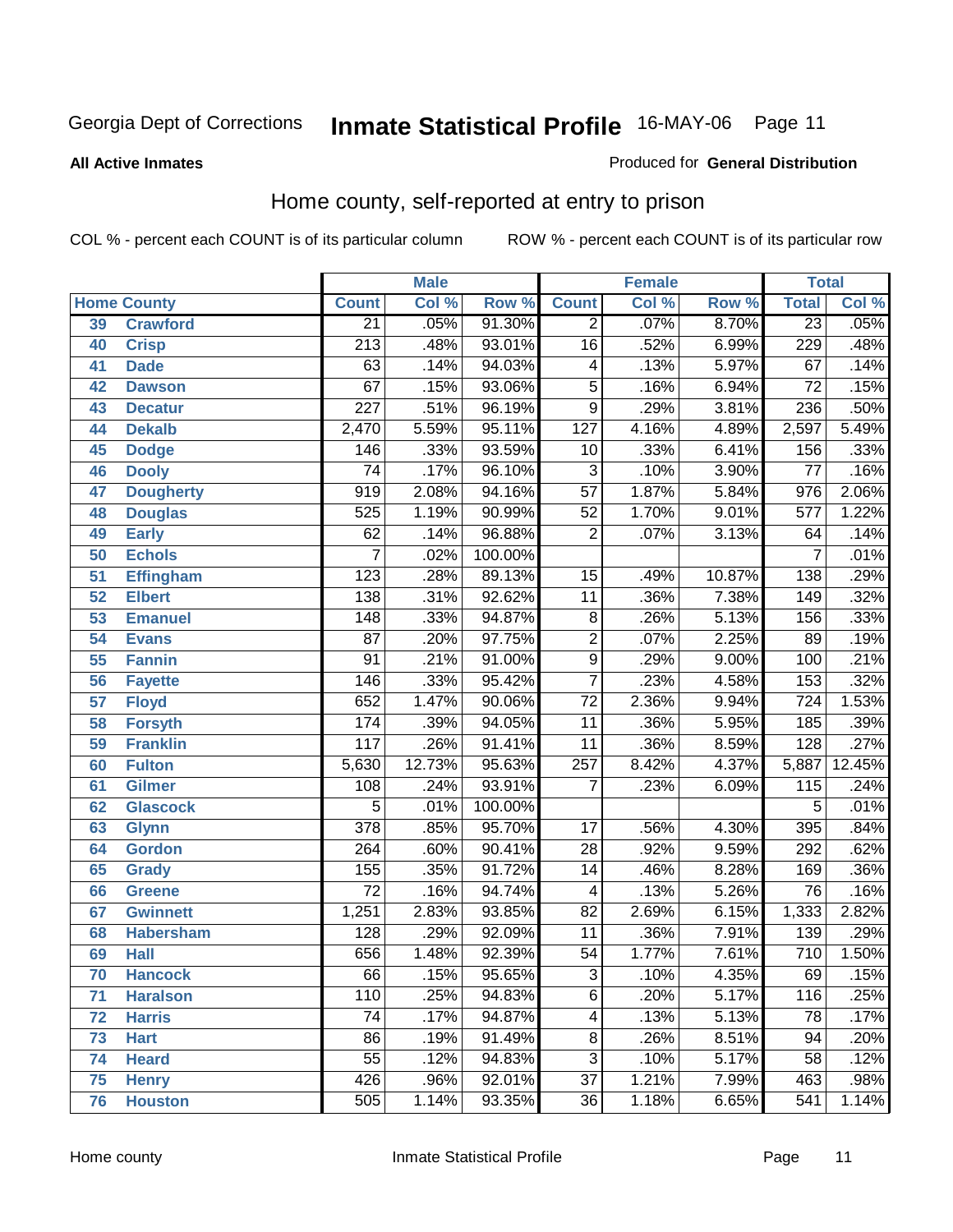### **All Active Inmates**

### Produced for **General Distribution**

# Home county, self-reported at entry to prison

|     |                    |                  | <b>Male</b> |         |                         | <b>Female</b> |        | <b>Total</b>     |       |
|-----|--------------------|------------------|-------------|---------|-------------------------|---------------|--------|------------------|-------|
|     | <b>Home County</b> | <b>Count</b>     | Col %       | Row %   | <b>Count</b>            | Col %         | Row %  | <b>Total</b>     | Col % |
| 77  | <b>Irwin</b>       | 68               | .15%        | 98.55%  | $\mathbf 1$             | .03%          | 1.45%  | 69               | .15%  |
| 78  | <b>Jackson</b>     | 191              | .43%        | 93.63%  | $\overline{13}$         | .43%          | 6.37%  | $\overline{204}$ | .43%  |
| 79  | <b>Jasper</b>      | 64               | .14%        | 100.00% |                         |               |        | 64               | .14%  |
| 80  | <b>Jeff Davis</b>  | 61               | .14%        | 95.31%  | $\overline{3}$          | .10%          | 4.69%  | 64               | .14%  |
| 81  | <b>Jefferson</b>   | $\overline{99}$  | .22%        | 97.06%  | $\overline{3}$          | .10%          | 2.94%  | 102              | .22%  |
| 82  | <b>Jenkins</b>     | $\overline{59}$  | .13%        | 95.16%  | $\overline{3}$          | .10%          | 4.84%  | 62               | .13%  |
| 83  | <b>Johnson</b>     | $\overline{47}$  | .11%        | 95.92%  | $\overline{2}$          | .07%          | 4.08%  | 49               | .10%  |
| 84  | <b>Jones</b>       | $\overline{60}$  | .14%        | 95.24%  | $\overline{3}$          | .10%          | 4.76%  | 63               | .13%  |
| 85  | <b>Lamar</b>       | $\overline{83}$  | .19%        | 92.22%  | $\overline{7}$          | .23%          | 7.78%  | $\overline{90}$  | .19%  |
| 86  | <b>Lanier</b>      | $\overline{29}$  | .07%        | 87.88%  | 4                       | .13%          | 12.12% | $\overline{33}$  | .07%  |
| 87  | <b>Laurens</b>     | 268              | .61%        | 94.04%  | $\overline{17}$         | .56%          | 5.96%  | 285              | .60%  |
| 88  | Lee                | $\overline{62}$  | .14%        | 96.88%  | $\overline{2}$          | .07%          | 3.13%  | 64               | .14%  |
| 89  | <b>Liberty</b>     | $\overline{221}$ | .50%        | 94.44%  | $\overline{13}$         | .43%          | 5.56%  | 234              | .50%  |
| 90  | <b>Lincoln</b>     | $\overline{34}$  | .08%        | 97.14%  | 1                       | .03%          | 2.86%  | $\overline{35}$  | .07%  |
| 91  | Long               | $\overline{35}$  | .08%        | 94.59%  | $\overline{2}$          | .07%          | 5.41%  | $\overline{37}$  | .08%  |
| 92  | <b>Lowndes</b>     | 440              | 1.00%       | 95.65%  | $\overline{20}$         | .66%          | 4.35%  | 460              | .97%  |
| 93  | <b>Lumpkin</b>     | $\overline{73}$  | .17%        | 93.59%  | $\overline{5}$          | .16%          | 6.41%  | $\overline{78}$  | .17%  |
| 94  | <b>Macon</b>       | $\overline{82}$  | .19%        | 96.47%  | $\overline{3}$          | .10%          | 3.53%  | $\overline{85}$  | .18%  |
| 95  | <b>Madison</b>     | $\overline{130}$ | .29%        | 92.86%  | $\overline{10}$         | .33%          | 7.14%  | 140              | .30%  |
| 96  | <b>Marion</b>      | $\overline{35}$  | .08%        | 92.11%  | $\overline{3}$          | .10%          | 7.89%  | $\overline{38}$  | .08%  |
| 97  | <b>Mcduffie</b>    | 131              | .30%        | 94.24%  | $\overline{8}$          | .26%          | 5.76%  | $\overline{139}$ | .29%  |
| 98  | <b>Mcintosh</b>    | $\overline{46}$  | .10%        | 97.87%  | 1                       | .03%          | 2.13%  | $\overline{47}$  | .10%  |
| 99  | <b>Meriwether</b>  | 182              | .41%        | 92.39%  | $\overline{15}$         | .49%          | 7.61%  | 197              | .42%  |
| 100 | <b>Miller</b>      | $\overline{30}$  | .07%        | 96.77%  | $\mathbf{1}$            | .03%          | 3.23%  | $\overline{31}$  | .07%  |
| 101 | <b>Mitchell</b>    | 176              | .40%        | 93.12%  | $\overline{13}$         | .43%          | 6.88%  | 189              | .40%  |
| 102 | <b>Monroe</b>      | 133              | .30%        | 94.33%  | $\overline{8}$          | .26%          | 5.67%  | 141              | .30%  |
| 103 | <b>Montgomery</b>  | $\overline{35}$  | .08%        | 94.59%  | $\overline{2}$          | .07%          | 5.41%  | $\overline{37}$  | .08%  |
| 104 | <b>Morgan</b>      | $\overline{70}$  | .16%        | 94.59%  | $\overline{4}$          | .13%          | 5.41%  | $\overline{74}$  | .16%  |
| 105 | <b>Murray</b>      | 184              | .42%        | 88.89%  | $\overline{23}$         | .75%          | 11.11% | 207              | .44%  |
| 106 | <b>Muscogee</b>    | 1,346            | 3.04%       | 93.15%  | 99                      | 3.24%         | 6.85%  | 1,445            | 3.06% |
| 107 | <b>Newton</b>      | 439              | .99%        | 92.23%  | $\overline{37}$         | 1.21%         | 7.77%  | 476              | 1.01% |
| 108 | <b>Oconee</b>      | 44               | .10%        | 93.62%  | 3                       | .10%          | 6.38%  | 47               | .10%  |
| 109 | <b>Oglethorpe</b>  | $\overline{50}$  | .11%        | 92.59%  | $\overline{\mathbf{4}}$ | .13%          | 7.41%  | $\overline{54}$  | .11%  |
| 110 | <b>Paulding</b>    | $\overline{247}$ | .56%        | 93.56%  | $\overline{17}$         | .56%          | 6.44%  | $\overline{264}$ | .56%  |
| 111 | <b>Peach</b>       | 106              | .24%        | 96.36%  | $\overline{4}$          | .13%          | 3.64%  | 110              | .23%  |
| 112 | <b>Pickens</b>     | $\overline{90}$  | .20%        | 90.91%  | $\overline{9}$          | .29%          | 9.09%  | $\overline{99}$  | .21%  |
| 113 | <b>Pierce</b>      | $\overline{51}$  | .12%        | 91.07%  | $\overline{5}$          | .16%          | 8.93%  | $\overline{56}$  | .12%  |
| 114 | <b>Pike</b>        | $\overline{55}$  | .12%        | 88.71%  | $\overline{7}$          | .23%          | 11.29% | 62               | .13%  |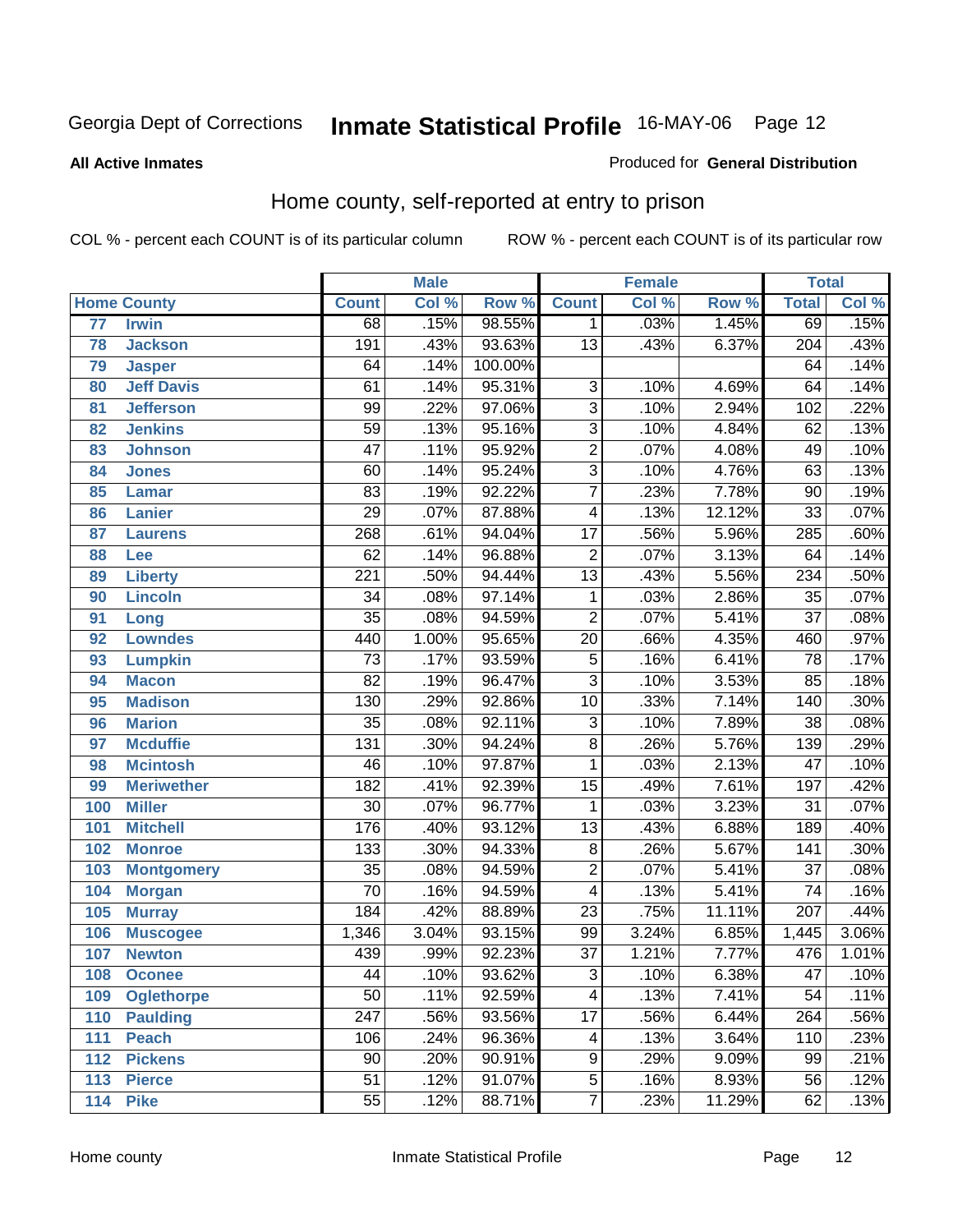### **All Active Inmates**

### Produced for **General Distribution**

# Home county, self-reported at entry to prison

|                          |                  | <b>Male</b> |         |                         | <b>Female</b> |        | <b>Total</b>     |       |
|--------------------------|------------------|-------------|---------|-------------------------|---------------|--------|------------------|-------|
| <b>Home County</b>       | <b>Count</b>     | Col %       | Row %   | <b>Count</b>            | Col %         | Row %  | <b>Total</b>     | Col % |
| 115 Polk                 | 203              | .46%        | 93.12%  | $\overline{15}$         | .49%          | 6.88%  | 218              | .46%  |
| 116<br><b>Pulaski</b>    | $\overline{86}$  | .19%        | 88.66%  | 11                      | .36%          | 11.34% | $\overline{97}$  | .21%  |
| 117<br><b>Putnam</b>     | $\overline{117}$ | .26%        | 95.12%  | $\overline{6}$          | .20%          | 4.88%  | $\overline{123}$ | .26%  |
| 118<br>Quitman           | 9                | .02%        | 100.00% |                         |               |        | 9                | .02%  |
| 119<br><b>Rabun</b>      | $\overline{57}$  | .13%        | 91.94%  | $\overline{5}$          | .16%          | 8.06%  | $\overline{62}$  | .13%  |
| 120<br><b>Randolph</b>   | $\overline{60}$  | .14%        | 100.00% |                         |               |        | 60               | .13%  |
| 121<br><b>Richmond</b>   | 1,705            | 3.86%       | 93.89%  | 111                     | 3.64%         | 6.11%  | 1,816            | 3.84% |
| 122<br><b>Rockdale</b>   | $\overline{274}$ | .62%        | 92.26%  | $\overline{23}$         | .75%          | 7.74%  | 297              | .63%  |
| 123<br><b>Schley</b>     | $\overline{18}$  | .04%        | 100.00% |                         |               |        | $\overline{18}$  | .04%  |
| 124<br><b>Screven</b>    | 108              | .24%        | 96.43%  | 4                       | .13%          | 3.57%  | 112              | .24%  |
| <b>Seminole</b><br>125   | $\overline{56}$  | .13%        | 91.80%  | $\overline{5}$          | .16%          | 8.20%  | 61               | .13%  |
| 126<br><b>Spalding</b>   | 540              | 1.22%       | 91.99%  | $\overline{47}$         | 1.54%         | 8.01%  | 587              | 1.24% |
| 127<br><b>Stephens</b>   | 156              | .35%        | 93.41%  | $\overline{11}$         | .36%          | 6.59%  | 167              | .35%  |
| 128<br><b>Stewart</b>    | $\overline{36}$  | .08%        | 100.00% |                         |               |        | $\overline{36}$  | .08%  |
| 129<br><b>Sumter</b>     | $\overline{213}$ | .48%        | 93.42%  | 15                      | .49%          | 6.58%  | 228              | .48%  |
| 130<br><b>Talbot</b>     | 49               | .11%        | 92.45%  | $\overline{4}$          | .13%          | 7.55%  | $\overline{53}$  | .11%  |
| 131<br><b>Taliaferro</b> | $\overline{8}$   | .02%        | 100.00% |                         |               |        | 8                | .02%  |
| 132<br><b>Tattnall</b>   | 150              | .34%        | 94.34%  | $\overline{9}$          | .29%          | 5.66%  | 159              | .34%  |
| 133<br><b>Taylor</b>     | $\overline{72}$  | .16%        | 97.30%  | $\overline{2}$          | .07%          | 2.70%  | $\overline{74}$  | .16%  |
| <b>Telfair</b><br>134    | $\overline{111}$ | .25%        | 90.98%  | $\overline{11}$         | .36%          | 9.02%  | $\overline{122}$ | .26%  |
| 135<br><b>Terrell</b>    | $\overline{75}$  | .17%        | 94.94%  | $\overline{4}$          | .13%          | 5.06%  | $\overline{79}$  | .17%  |
| 136<br><b>Thomas</b>     | 286              | .65%        | 95.65%  | $\overline{13}$         | .43%          | 4.35%  | 299              | .63%  |
| <b>Tift</b><br>137       | $\overline{274}$ | .62%        | 96.48%  | $\overline{10}$         | .33%          | 3.52%  | 284              | .60%  |
| <b>Toombs</b><br>138     | 233              | .53%        | 92.83%  | $\overline{18}$         | .59%          | 7.17%  | $\overline{251}$ | .53%  |
| 139<br><b>Towns</b>      | $\overline{19}$  | .04%        | 100.00% |                         |               |        | $\overline{19}$  | .04%  |
| <b>Treutlen</b><br>140   | $\overline{43}$  | .10%        | 93.48%  | $\overline{3}$          | .10%          | 6.52%  | 46               | .10%  |
| 141<br><b>Troup</b>      | 563              | 1.27%       | 92.14%  | $\overline{48}$         | 1.57%         | 7.86%  | 611              | 1.29% |
| 142<br><b>Turner</b>     | 69               | .16%        | 94.52%  | $\overline{\mathbf{4}}$ | .13%          | 5.48%  | $\overline{73}$  | .15%  |
| 143<br><b>Twiggs</b>     | $\overline{45}$  | .10%        | 93.75%  | $\overline{3}$          | .10%          | 6.25%  | 48               | .10%  |
| 144<br><b>Union</b>      | $\overline{54}$  | .12%        | 93.10%  | $\overline{4}$          | .13%          | 6.90%  | $\overline{58}$  | .12%  |
| 145<br><b>Upson</b>      | 179              | .40%        | 92.27%  | $\overline{15}$         | .49%          | 7.73%  | 194              | .41%  |
| 146<br><b>Walker</b>     | 317              | .72%        | 90.57%  | 33                      | 1.08%         | 9.43%  | 350              | .74%  |
| 147<br><b>Walton</b>     | 281              | .64%        | 94.30%  | $\overline{17}$         | .56%          | 5.70%  | 298              | .63%  |
| <b>Ware</b><br>148       | $\overline{281}$ | .64%        | 95.90%  | $\overline{12}$         | .39%          | 4.10%  | 293              | .62%  |
| <b>Warren</b><br>149     | $\overline{43}$  | .10%        | 93.48%  | 3                       | .10%          | 6.52%  | 46               | .10%  |
| <b>Washington</b><br>150 | 119              | .27%        | 94.44%  | 7                       | .23%          | 5.56%  | 126              | .27%  |
| 151<br><b>Wayne</b>      | 138              | .31%        | 90.79%  | 14                      | .46%          | 9.21%  | 152              | .32%  |
| <b>Webster</b><br>152    | 10 <sup>°</sup>  | .02%        | 90.91%  | $\mathbf{1}$            | .03%          | 9.09%  | 11               | .02%  |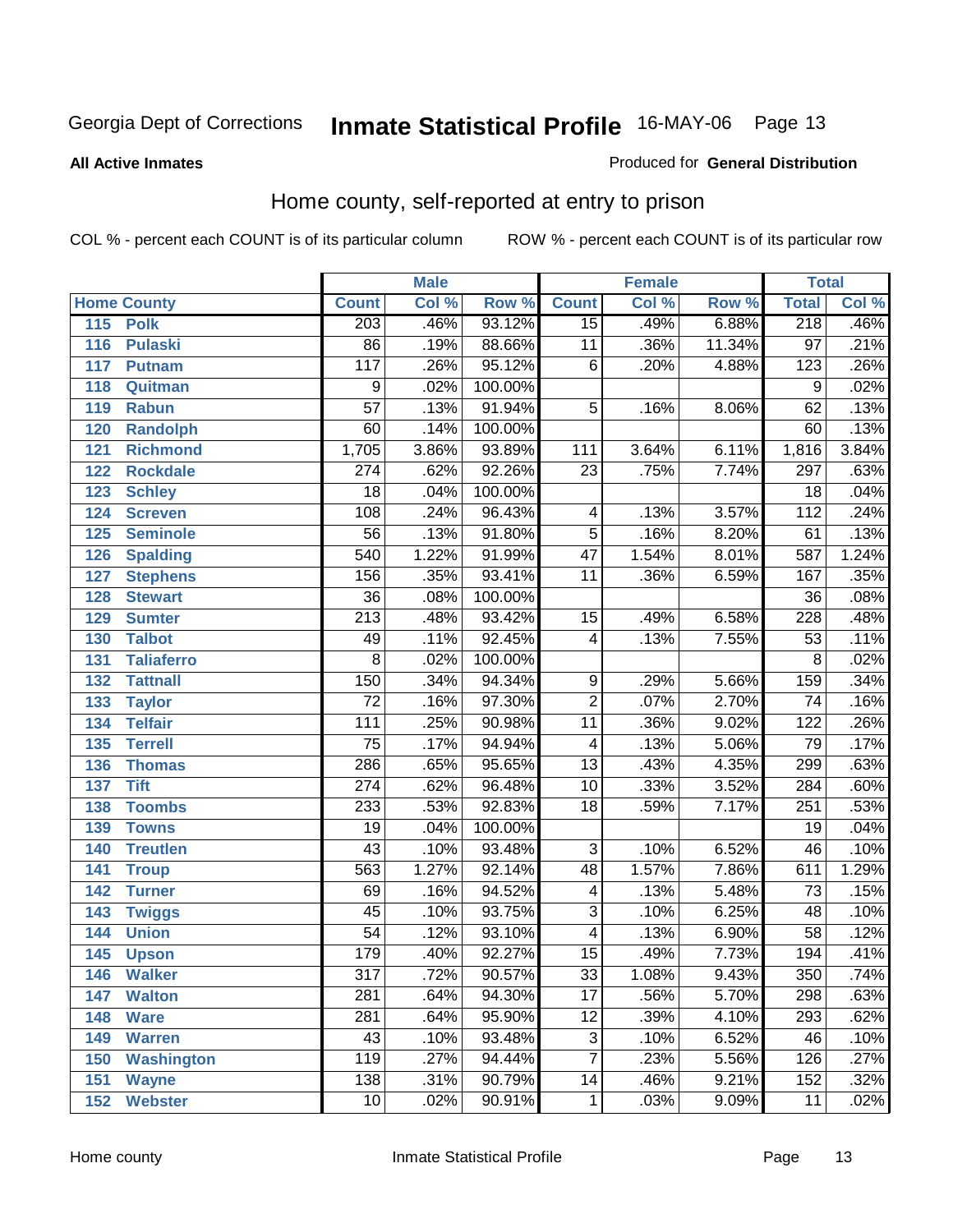### **All Active Inmates**

### Produced for **General Distribution**

# Home county, self-reported at entry to prison

|     |                      |              | <b>Male</b> |           |              | <b>Female</b> |          | <b>Total</b> |       |
|-----|----------------------|--------------|-------------|-----------|--------------|---------------|----------|--------------|-------|
|     | <b>Home County</b>   | <b>Count</b> | Col %       | Row %     | <b>Count</b> | Col %         | Row %    | <b>Total</b> | Col % |
| 153 | <b>Wheeler</b>       | 22           | .05%        | 88.00%    | 3            | .10%          | 12.00%   | 25           | .05%  |
| 154 | <b>White</b>         | 69           | .16%        | 90.79%    |              | .23%          | 9.21%    | 76           | .16%  |
| 155 | <b>Whitfield</b>     | 626          | 1.42%       | 90.86%    | 63           | $2.06\%$      | 9.14%    | 689          | 1.46% |
| 156 | <b>Wilcox</b>        | 65           | .15%        | 95.59%    | 3            | $.10\%$       | 4.41%    | 68           | .14%  |
| 157 | <b>Wilkes</b>        | 68           | .15%        | 93.15%    | 5            | .16%          | 6.85%    | 73           | .15%  |
| 158 | <b>Wilkinson</b>     | 65           | .15%        | 94.20%    | 4            | .13%          | $5.80\%$ | 69           | .15%  |
| 159 | <b>Worth</b>         | 113          | .26%        | $92.62\%$ | 9            | .29%          | 7.38%    | 122          | .26%  |
| 160 | <b>Unknown</b>       | 2,120        | 4.79%       | 92.17%    | 180          | 5.90%         | 7.83%    | 2,300        | 4.87% |
|     | <b>Total Rported</b> | 44,215       | 100%        | 93.54%    | 3,053        | 100%          | 6.46%    | 47,268       | 100%  |

| orted<br><b>NOT</b> | ,486   | 207<br>29 I | 3,783              |
|---------------------|--------|-------------|--------------------|
| <b>otal</b>         | パフ フハイ | 3,350       | 51.05 <sup>4</sup> |

| <b>Mode</b> | - 14 - -<br>τοι. | . . 14. | .<br>unon |
|-------------|------------------|---------|-----------|
|             |                  |         |           |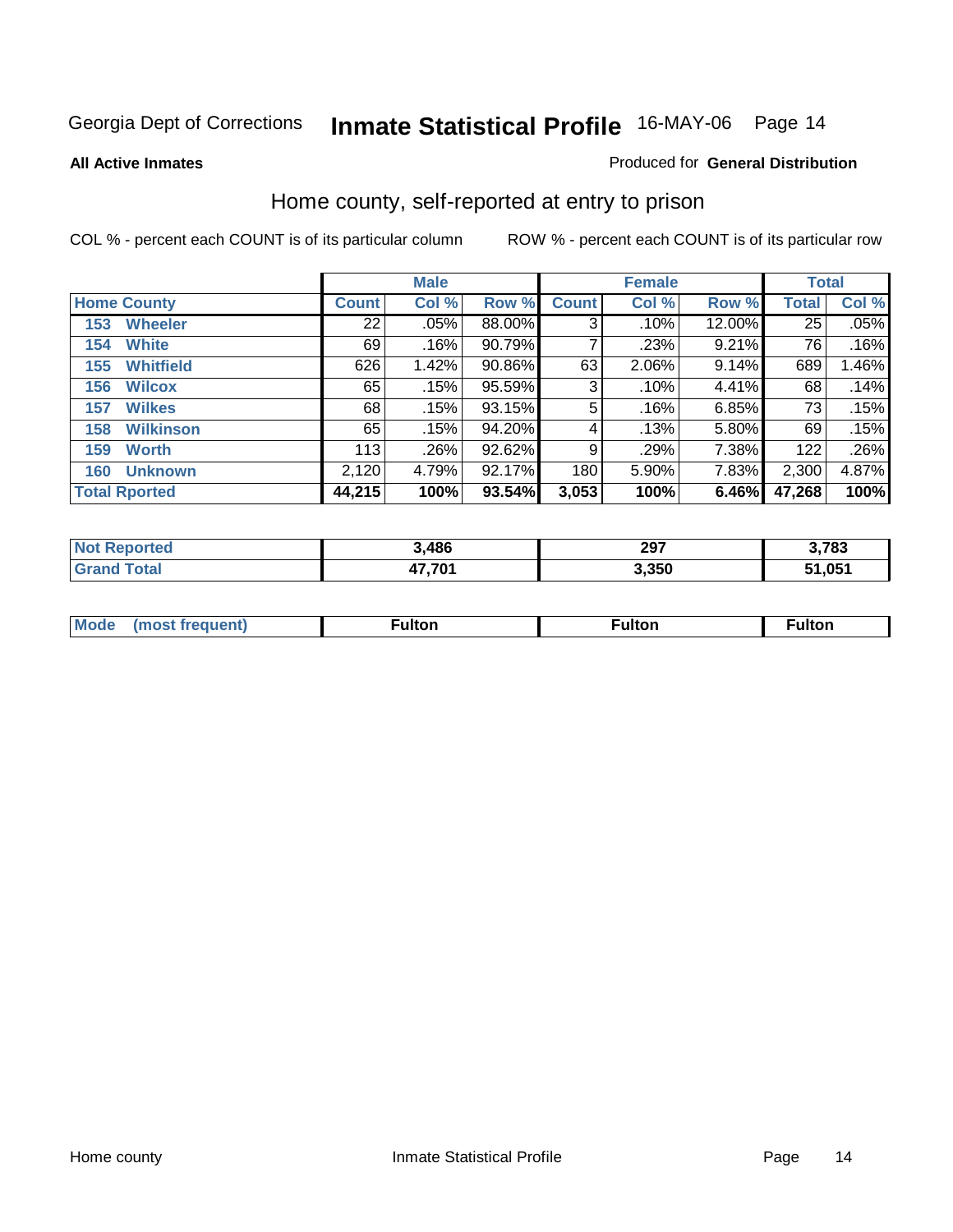### **All Active Inmates**

### Produced for **General Distribution**

# Environment to age 16, self-reported at entry to prison

|                              | <b>Male</b>  |          |           |              | <b>Female</b> |          |        | <b>Total</b> |  |
|------------------------------|--------------|----------|-----------|--------------|---------------|----------|--------|--------------|--|
| <b>Environment to age 16</b> | <b>Count</b> | Col %    | Row %     | <b>Count</b> | Col %         | Row %    | Total  | Col %        |  |
| <b>Rural/Farm</b>            | 1,543        | $3.40\%$ | 92.45%    | 126          | 4.12%         | $7.55\%$ | 1,669  | 3.44%        |  |
| <b>Rural/Nfarm</b>           | 2,252        | 4.96%    | 84.89%    | 401          | $13.12\%$     | 15.11%   | 2,653  | 5.47%        |  |
| <b>S.M.S.A</b>               | 14,714       | 32.39%   | 96.83%    | 481          | $15.74\%$     | 3.17%    | 15,195 | 31.34%       |  |
| <b>Urban</b><br>4            | 10,327       | 22.73%   | $90.65\%$ | 1,065        | 34.85%        | 9.35%    | 11,392 | 23.50%       |  |
| <b>Small Town</b><br>5       | 16,590       | 36.52%   | 94.41%    | 983          | 32.17%        | 5.59%    | 17,573 | 36.25%       |  |
| <b>Total Reported</b>        | 45,426       | 100%     | 93.7%     | 3,056        | 100%          | 6.3%     | 48,482 | 100%         |  |

| <b>Reported</b><br>' Not          | 2,275  | 294   | 2,569                   |
|-----------------------------------|--------|-------|-------------------------|
| <sup>-</sup> otal<br><b>Grang</b> | 47,701 | 3,350 | .05 <sup>4</sup><br>54. |

| Mode (most frequent) | ----<br>Town<br>\mall<br>_____ | Jrban<br>____ | Towr<br>small |
|----------------------|--------------------------------|---------------|---------------|
|                      |                                |               |               |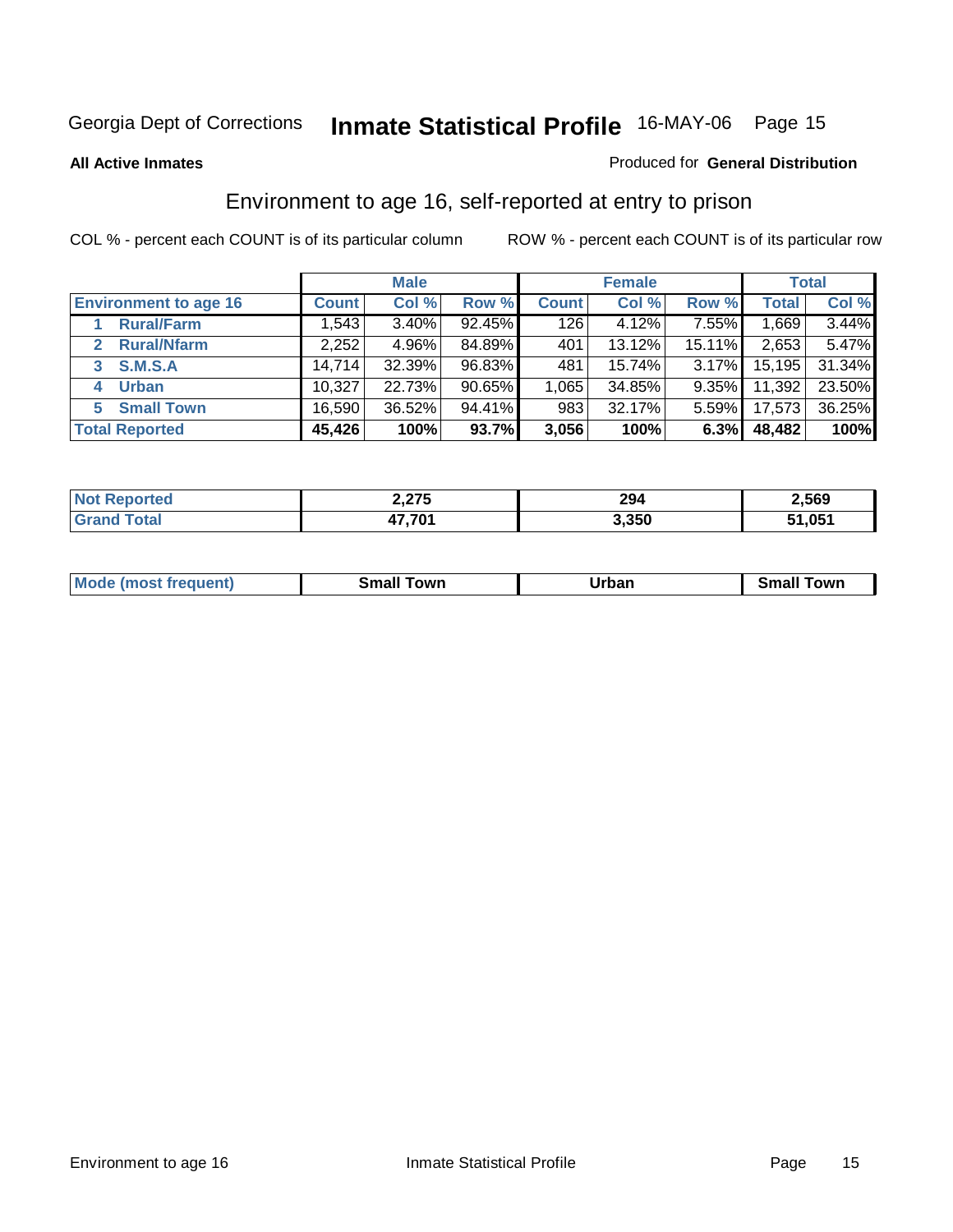### **All Active Inmates**

### Produced for **General Distribution**

# Guardian status to age 16, self-reported at entry to prison

|                                  | <b>Male</b>  |        |        |              | <b>Female</b> | <b>Total</b> |              |        |
|----------------------------------|--------------|--------|--------|--------------|---------------|--------------|--------------|--------|
| <b>Guardian Status To Age 16</b> | <b>Count</b> | Col %  | Row %  | <b>Count</b> | Col %         | Row %        | <b>Total</b> | Col %  |
| 1 Orphanage                      | 51           | .13%   | 92.73% | 4            | .19%          | 7.27%        | 55           | .14%   |
| 2 Father Only                    | 1,125        | 2.96%  | 95.34% | 55           | 2.61%         | 4.66%        | 1,180        | 2.94%  |
| 3 Ftr Mtr Hd                     | 2,507        | 6.59%  | 94.68% | 141          | 6.70%         | 5.32%        | 2,648        | 6.60%  |
| <b>4 Mother Only</b>             | 16,016       | 42.12% | 96.06% | 657          | 31.23%        | 3.94%        | 16,673       | 41.55% |
| 5 Mtr Ftr Hd                     | 13,182       | 34.67% | 93.57% | 906          | 43.06%        | 6.43%        | 14,088       | 35.11% |
| <b>6 Oth Female</b>              | 951          | 2.50%  | 94.72% | 53           | 2.52%         | 5.28%        | 1,004        | 2.50%  |
| <b>7 Oth Male</b>                | 157          | .41%   | 96.91% | 5            | .24%          | 3.09%        | 162          | .40%   |
| 8 Step-Parnts                    | 466          | 1.23%  | 99.36% | 3            | .14%          | .64%         | 469          | 1.17%  |
| <b>9 Foster Home</b>             | 503          | 1.32%  | 93.32% | 36           | 1.71%         | 6.68%        | 539          | 1.34%  |
| <b>10 Grand Prnts</b>            | 3,066        | 8.06%  | 92.63% | 244          | 11.60%        | 7.37%        | 3,310        | 8.25%  |
| <b>Total Reported</b>            | 38,024       | 100%   | 94.76% | 2,104        | 100%          | 5.24%        | 40,128       | 100%   |

| <b>Not Reported</b> | 9,677  | 1,246 | 10,923 |
|---------------------|--------|-------|--------|
| Total               | 17 70' | 3,350 | 51,051 |

| Mode             | Mother | Mtr Ftr Hd                                                                                                      | Only   |
|------------------|--------|-----------------------------------------------------------------------------------------------------------------|--------|
| most frequent) د | Only   | the contract of the contract of the contract of the contract of the contract of the contract of the contract of | Mother |
|                  |        |                                                                                                                 |        |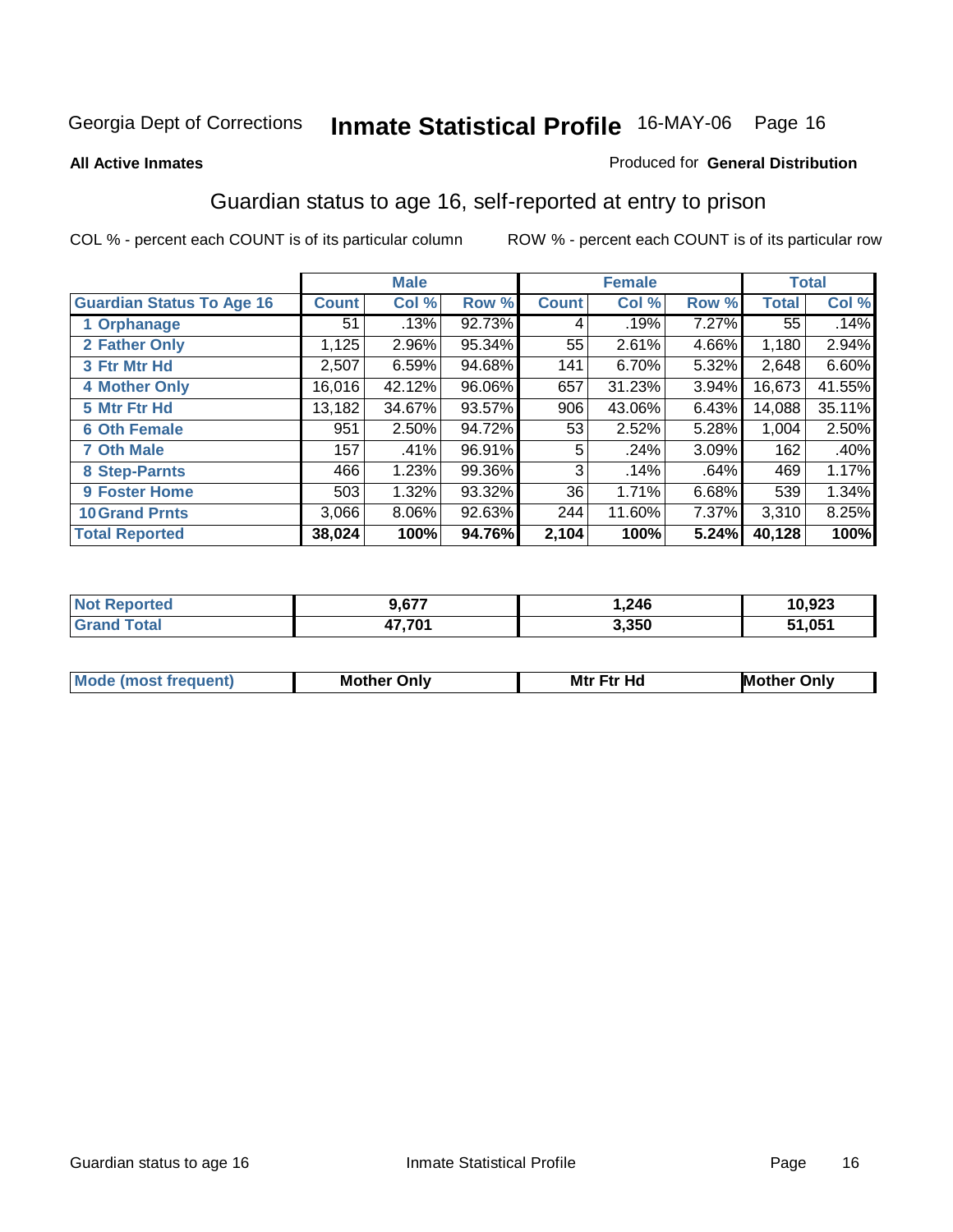### **All Active Inmates**

Produced for **General Distribution**

# Age at admission

|                         | <b>Male</b>      |       | <b>Female</b> |                  |       | <b>Total</b> |                  |       |
|-------------------------|------------------|-------|---------------|------------------|-------|--------------|------------------|-------|
| <b>Age At Admission</b> | <b>Count</b>     | Col % | Row %         | <b>Count</b>     | Col % | Row %        | <b>Total</b>     | Col % |
| 13                      | $\overline{2}$   | 0.01% | 100.00%       |                  |       |              | $\overline{2}$   | 0.01% |
| 14                      | 16               | 0.03% | 94.12%        | 1                | 0.03% | 5.88%        | $\overline{17}$  | 0.03% |
| 15                      | 64               | 0.13% | 100.00%       |                  |       |              | 64               | 0.13% |
| 16                      | 180              | 0.38% | 95.74%        | $\overline{8}$   | 0.24% | 4.26%        | 188              | 0.37% |
| $\overline{17}$         | 829              | 1.74% | 96.62%        | $\overline{29}$  | 0.87% | 3.38%        | 858              | 1.68% |
| 18                      | 1,575            | 3.30% | 97.16%        | 46               | 1.37% | 2.84%        | 1,621            | 3.18% |
| 19                      | 2,036            | 4.27% | 96.91%        | 65               | 1.94% | 3.09%        | 2,101            | 4.12% |
| $\overline{20}$         | 2,195            | 4.60% | 95.81%        | 96               | 2.87% | 4.19%        | 2,291            | 4.49% |
| $\overline{21}$         | 2,046            | 4.29% | 95.47%        | $\overline{97}$  | 2.90% | 4.53%        | 2,143            | 4.20% |
| 22                      | 2,111            | 4.43% | 95.78%        | $\overline{93}$  | 2.78% | 4.22%        | 2,204            | 4.32% |
| 23                      | 1,959            | 4.11% | 93.64%        | $\overline{133}$ | 3.97% | 6.36%        | 2,092            | 4.10% |
| $\overline{24}$         | 1,982            | 4.16% | 93.10%        | $\overline{147}$ | 4.39% | 6.90%        | 2,129            | 4.17% |
| $\overline{25}$         | 1,933            | 4.05% | 93.65%        | $\overline{131}$ | 3.91% | 6.35%        | 2,064            | 4.04% |
| $\overline{26}$         | 1,782            | 3.74% | 93.49%        | 124              | 3.70% | 6.51%        | 1,906            | 3.73% |
| 27                      | 1,681            | 3.52% | 94.60%        | 96               | 2.87% | 5.40%        | 1,777            | 3.48% |
| $\overline{28}$         | 1,598            | 3.35% | 94.22%        | 98               | 2.93% | 5.78%        | 1,696            | 3.32% |
| 29                      | 1,466            | 3.07% | 93.73%        | 98               | 2.93% | 6.27%        | 1,564            | 3.06% |
| 30                      | 1,504            | 3.15% | 92.78%        | 117              | 3.49% | 7.22%        | 1,621            | 3.18% |
| 31                      | 1,469            | 3.08% | 93.45%        | 103              | 3.07% | 6.55%        | 1,572            | 3.08% |
| 32                      | 1,373            | 2.88% | 92.09%        | 118              | 3.52% | 7.91%        | 1,491            | 2.92% |
| 33                      | 1,381            | 2.90% | 92.37%        | $\overline{114}$ | 3.40% | 7.63%        | 1,495            | 2.93% |
| 34                      | 1,344            | 2.82% | 91.87%        | 119              | 3.55% | 8.13%        | 1,463            | 2.87% |
| 35                      | 1,304            | 2.73% | 91.00%        | 129              | 3.85% | 9.00%        | 1,433            | 2.81% |
| 36                      | 1,322            | 2.77% | 92.32%        | 110              | 3.28% | 7.68%        | 1,432            | 2.81% |
| $\overline{37}$         | 1,215            | 2.55% | 91.84%        | 108              | 3.22% | 8.16%        | 1,323            | 2.59% |
| 38                      | 1,168            | 2.45% | 91.11%        | 114              | 3.40% | 8.89%        | 1,282            | 2.51% |
| 39                      | 1,225            | 2.57% | 92.04%        | 106              | 3.16% | 7.96%        | 1,331            | 2.61% |
| 40                      | 1,144            | 2.40% | 90.87%        | 115              | 3.43% | 9.13%        | 1,259            | 2.47% |
| 41                      | 1,132            | 2.37% | 91.00%        | $\overline{112}$ | 3.34% | 9.00%        | 1,244            | 2.44% |
| 42                      | 995              | 2.09% | 92.13%        | 85               | 2.54% | 7.87%        | 1,080            | 2.12% |
| 43                      | $\overline{925}$ | 1.94% | 90.78%        | 94               | 2.81% | 9.22%        | 1,019            | 2.00% |
| 44                      | 878              | 1.84% | 90.52%        | 92               | 2.75% | 9.48%        | 970              | 1.90% |
| 45                      | 839              | 1.76% | 91.39%        | $\overline{79}$  | 2.36% | 8.61%        | $\overline{918}$ | 1.80% |
| 46                      | 690              | 1.45% | 93.24%        | 50               | 1.49% | 6.76%        | 740              | 1.45% |
| 47                      | 605              | 1.27% | 89.23%        | 73               | 2.18% | 10.77%       | 678              | 1.33% |
| 48                      | 583              | 1.22% | 92.54%        | 47               | 1.40% | 7.46%        | 630              | 1.23% |
| 49                      | 449              | 0.94% | 91.26%        | 43               | 1.28% | 8.74%        | 492              | 0.96% |
| 50                      | 411              | 0.86% | 91.95%        | $\overline{36}$  | 1.07% | 8.05%        | 447              | 0.88% |
| 51                      | 373              | 0.78% | 94.19%        | 23               | 0.69% | 5.81%        | 396              | 0.78% |
| $\overline{52}$         | 346              | 0.73% | 95.32%        | 17               | 0.51% | 4.68%        | 363              | 0.71% |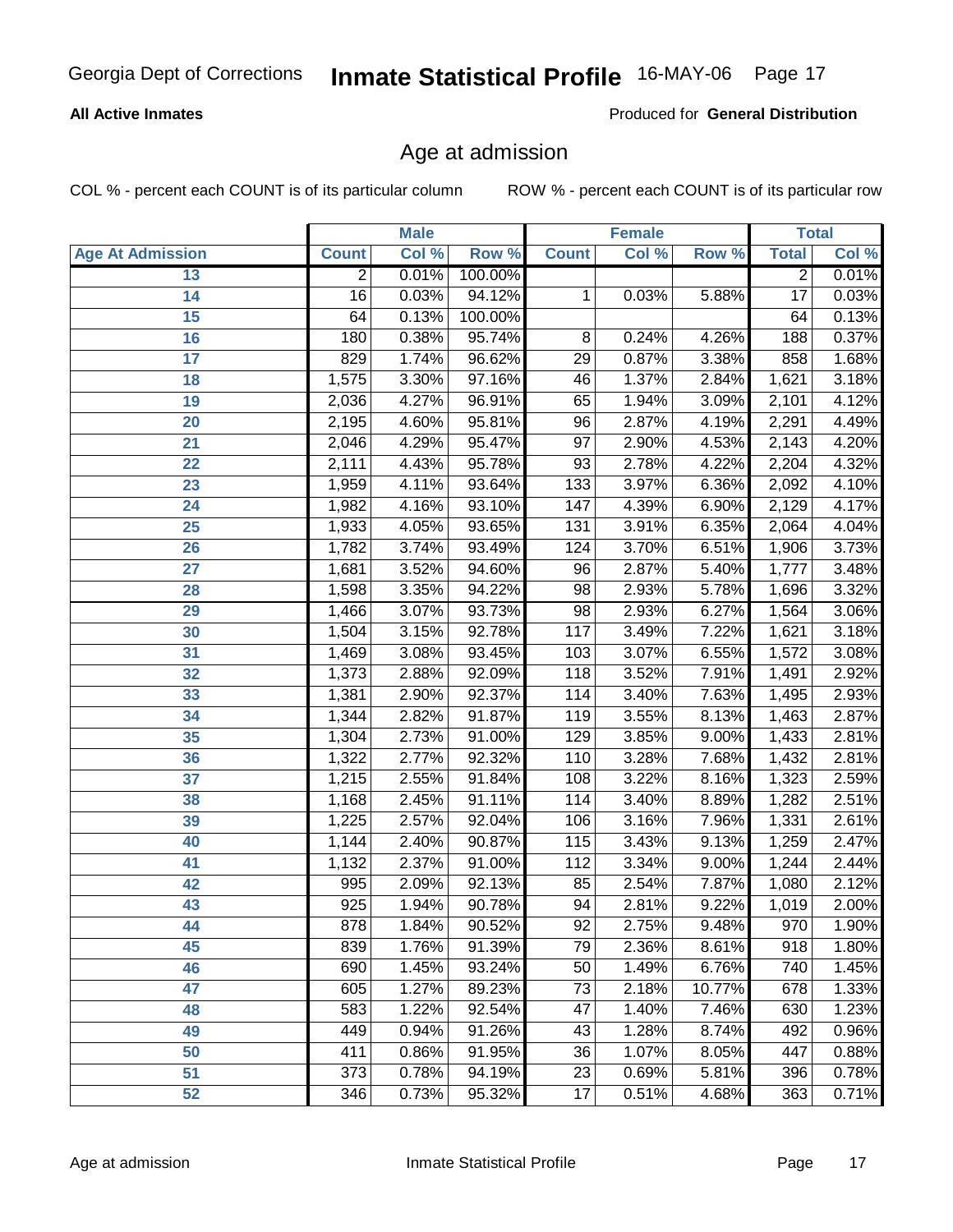### **All Active Inmates**

Produced for **General Distribution**

# Age at admission

|                         | <b>Male</b>      |       |         | <b>Female</b>           |       |        | <b>Total</b>    |       |
|-------------------------|------------------|-------|---------|-------------------------|-------|--------|-----------------|-------|
| <b>Age At Admission</b> | <b>Count</b>     | Col % | Row %   | <b>Count</b>            | Col % | Row %  | <b>Total</b>    | Col % |
| 53                      | 254              | 0.53% | 92.70%  | $\overline{20}$         | 0.60% | 7.30%  | 274             | 0.54% |
| 54                      | $\overline{217}$ | 0.45% | 93.53%  | $\overline{15}$         | 0.45% | 6.47%  | 232             | 0.45% |
| $\overline{55}$         | 190              | 0.40% | 95.96%  | $\overline{8}$          | 0.24% | 4.04%  | 198             | 0.39% |
| $\overline{56}$         | 162              | 0.34% | 93.64%  | $\overline{11}$         | 0.33% | 6.36%  | 173             | 0.34% |
| $\overline{57}$         | 136              | 0.29% | 95.10%  | $\overline{7}$          | 0.21% | 4.90%  | 143             | 0.28% |
| 58                      | $\overline{112}$ | 0.23% | 95.73%  | $\overline{5}$          | 0.15% | 4.27%  | 117             | 0.23% |
| 59                      | $\overline{70}$  | 0.15% | 94.59%  | $\overline{4}$          | 0.12% | 5.41%  | $\overline{74}$ | 0.14% |
| 60                      | $\overline{73}$  | 0.15% | 94.81%  | $\overline{\mathbf{4}}$ | 0.12% | 5.19%  | $\overline{77}$ | 0.15% |
| 61                      | $\overline{59}$  | 0.12% | 96.72%  | $\overline{2}$          | 0.06% | 3.28%  | 61              | 0.12% |
| 62                      | $\overline{55}$  | 0.12% | 100.00% |                         |       |        | $\overline{55}$ | 0.11% |
| 63                      | $\overline{55}$  | 0.12% | 98.21%  | 1                       | 0.03% | 1.79%  | $\overline{56}$ | 0.11% |
| 64                      | $\overline{36}$  | 0.08% | 97.30%  | 1                       | 0.03% | 2.70%  | $\overline{37}$ | 0.07% |
| 65                      | $\overline{33}$  | 0.07% | 97.06%  | 1                       | 0.03% | 2.94%  | 34              | 0.07% |
| 66                      | $\overline{26}$  | 0.05% | 96.30%  | 1                       | 0.03% | 3.70%  | $\overline{27}$ | 0.05% |
| 67                      | $\overline{17}$  | 0.04% | 100.00% |                         |       |        | $\overline{17}$ | 0.03% |
| 68                      | $\overline{14}$  | 0.03% | 93.33%  | 1                       | 0.03% | 6.67%  | $\overline{15}$ | 0.03% |
| 69                      | $\overline{18}$  | 0.04% | 100.00% |                         |       |        | $\overline{18}$ | 0.04% |
| $\overline{70}$         | $\overline{6}$   | 0.01% | 75.00%  | $\overline{2}$          | 0.06% | 25.00% | $\overline{8}$  | 0.02% |
| 71                      | 4                | 0.01% | 100.00% |                         |       |        | 4               | 0.01% |
| 72                      | $\overline{6}$   | 0.01% | 100.00% |                         |       |        | 6               | 0.01% |
| $\overline{73}$         | $\overline{6}$   | 0.01% | 100.00% |                         |       |        | $\overline{6}$  | 0.01% |
| $\overline{74}$         | $\overline{4}$   | 0.01% | 80.00%  | 1                       | 0.03% | 20.00% | $\overline{5}$  | 0.01% |
| $\overline{75}$         | 4                | 0.01% | 100.00% |                         |       |        | 4               | 0.01% |
| 76                      | $\overline{3}$   | 0.01% | 100.00% |                         |       |        | $\overline{3}$  | 0.01% |
| 78                      | $\overline{2}$   | 0.01% | 100.00% |                         |       |        | $\overline{2}$  | 0.01% |
| 79                      | $\overline{3}$   | 0.01% | 100.00% |                         |       |        | $\overline{3}$  | 0.01% |
| $\overline{81}$         | $\overline{3}$   | 0.01% | 100.00% |                         |       |        | $\overline{3}$  | 0.01% |
| 82                      | $\overline{1}$   | 0.01% | 100.00% |                         |       |        | 1               | 0.01% |
| 83                      | 1                | 0.01% | 100.00% |                         |       |        | 1               | 0.01% |
| <b>Total Reported</b>   | 47,700           | 100%  | 93.44%  | 3,350                   | 100%  |        | 6.56% 51,050    | 100%  |

| <b>Not</b><br><b>Reported</b> |              |       |        |
|-------------------------------|--------------|-------|--------|
| Total                         | ィフ フハイ<br>т, | 3,350 | 51,051 |

| Mean (average)       | 31.51 | 33.52 | 31.64 |
|----------------------|-------|-------|-------|
| Median (middle)      | 30    | 33    | 30    |
| Mode (most frequent) | 20    |       | 20    |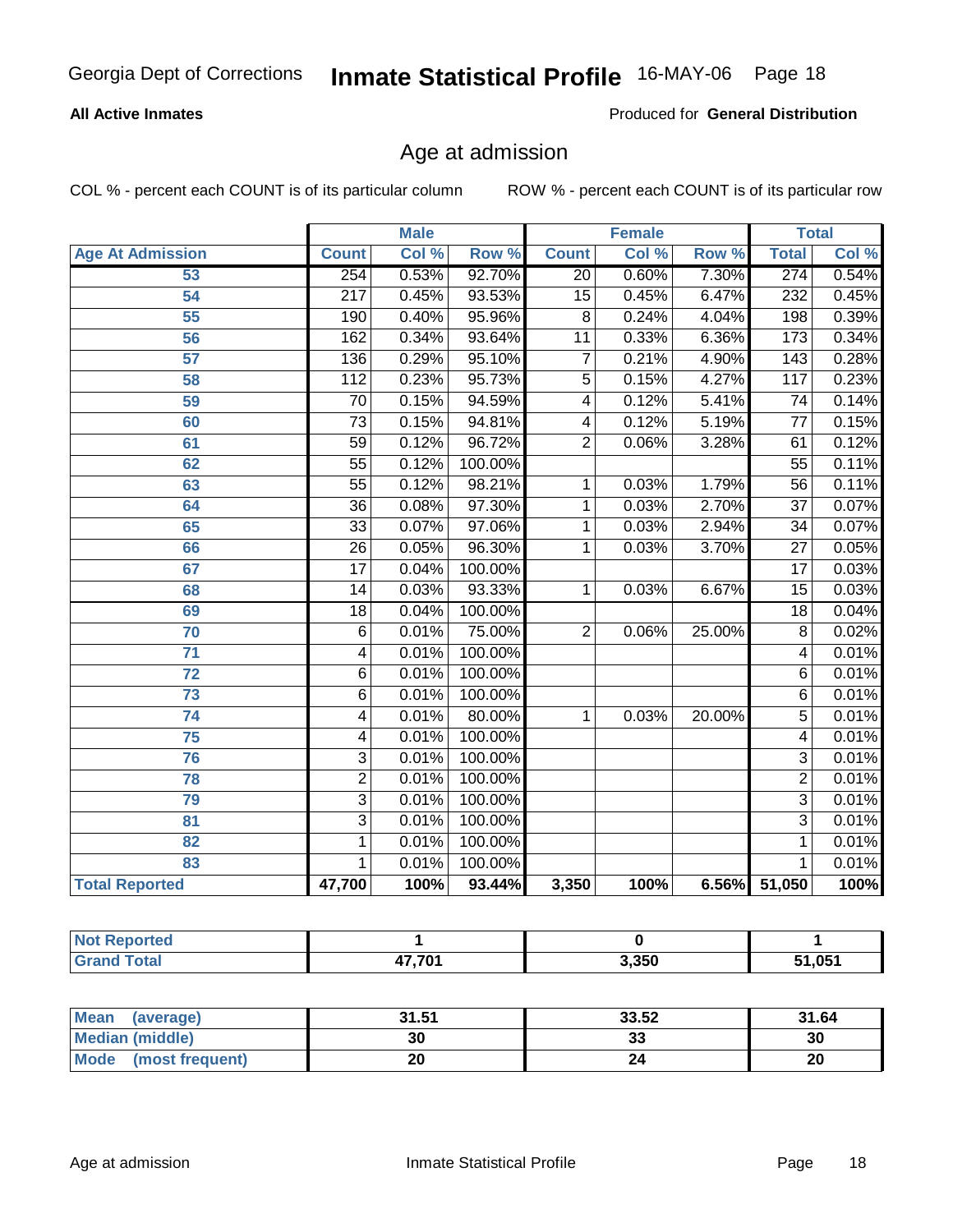**All Active Inmates**

Georgia Dept of Corrections **Inmate Statistical Profile** 16-MAY-06 Page 19

### Produced for **General Distribution**

# Age at release

|                       | <b>Male</b>  |       |       | <b>Female</b> |      |       | <b>Total</b> |             |
|-----------------------|--------------|-------|-------|---------------|------|-------|--------------|-------------|
| <b>Age At Release</b> | <b>Count</b> | Col % | Row % | <b>Count</b>  | Col% | Row % |              | Total Col % |
| <b>Total Reported</b> |              |       |       |               |      |       |              |             |

| <b>Still Active</b> | 47,701 | 3,350 | 51,051 |
|---------------------|--------|-------|--------|
| <b>Not Reported</b> |        |       |        |
| <b>Grand Total</b>  | 47,701 | 3,350 | 51,051 |

| Mean<br>(average)    | N/A | N/A | N/A |
|----------------------|-----|-----|-----|
| Median (middle)      | N/A | N/A | N/A |
| Mode (most frequent) | N/A | N/A | N/A |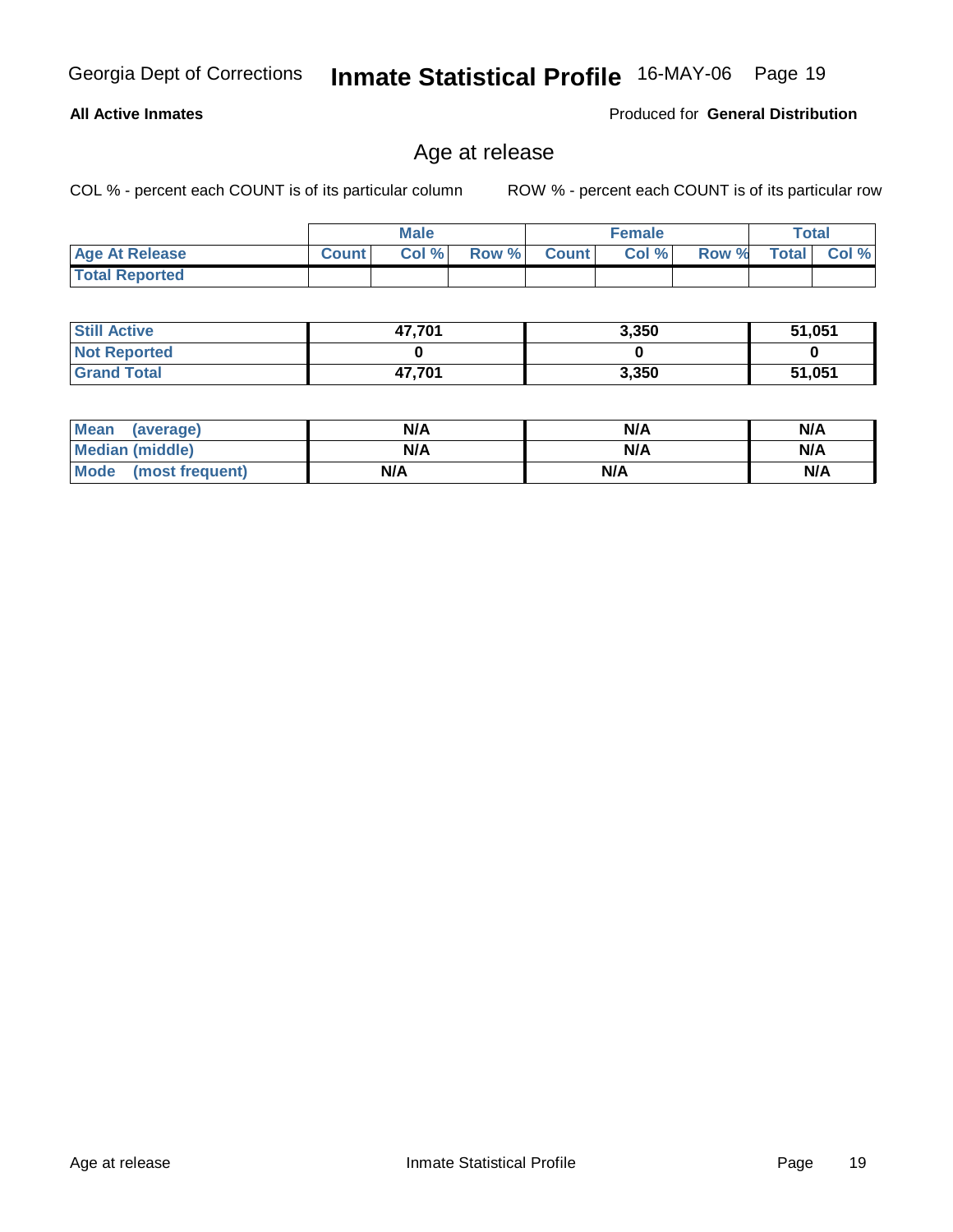### **All Active Inmates**

### Produced for **General Distribution**

# Height, measured at entry to prison

|                        |                  | <b>Male</b> |         |                  | <b>Female</b> |         | <b>Total</b>     |        |
|------------------------|------------------|-------------|---------|------------------|---------------|---------|------------------|--------|
| <b>Height</b>          | <b>Count</b>     | Col %       | Row %   | <b>Count</b>     | Col %         | Row %   | <b>Total</b>     | Col %  |
| <b>Under four feet</b> | $\overline{8}$   | 0.02%       | 80.00%  | $\overline{2}$   | 0.06%         | 20.00%  | $\overline{10}$  | 0.02%  |
| 4'01"                  |                  |             |         | $\overline{2}$   | 0.06%         | 100.00% | $\overline{2}$   | 0.01%  |
| 4'05"                  | $\mathbf 1$      | 0.01%       | 33.33%  | $\overline{2}$   | 0.06%         | 66.67%  | $\overline{3}$   | 0.01%  |
| 4'06"                  | $\overline{2}$   | 0.01%       | 66.67%  | $\overline{1}$   | 0.03%         | 33.33%  | $\overline{3}$   | 0.01%  |
| 4'07"                  | $\overline{2}$   | 0.01%       | 66.67%  | 1                | 0.03%         | 33.33%  | $\overline{3}$   | 0.01%  |
| 4'08"                  |                  |             |         | $\overline{5}$   | 0.15%         | 100.00% | $\overline{5}$   | 0.01%  |
| 4'09"                  | $\overline{1}$   | 0.01%       | 14.29%  | $\overline{6}$   | 0.19%         | 85.71%  | $\overline{7}$   | 0.01%  |
| 4'10"                  | $\overline{4}$   | 0.01%       | 36.36%  | $\overline{7}$   | 0.22%         | 63.64%  | $\overline{11}$  | 0.02%  |
| 4'11''                 | 7                | 0.01%       | 9.46%   | 67               | 2.07%         | 90.54%  | $\overline{74}$  | 0.15%  |
| 5'00''                 | $\overline{91}$  | 0.19%       | 40.63%  | 133              | 4.11%         | 59.38%  | $\overline{224}$ | 0.45%  |
| 5'01''                 | $\overline{83}$  | 0.18%       | 30.97%  | $\overline{185}$ | 5.72%         | 69.03%  | 268              | 0.54%  |
| 5'02''                 | $\overline{225}$ | 0.48%       | 39.68%  | $\overline{342}$ | 10.58%        | 60.32%  | 567              | 1.13%  |
| 5'03''                 | 360              | 0.77%       | 50.70%  | 350              | 10.83%        | 49.30%  | $\overline{710}$ | 1.42%  |
| 5'04"                  | 769              | 1.64%       | 60.84%  | 495              | 15.31%        | 39.16%  | 1,264            | 2.53%  |
| 5'05"                  | 1,529            | 3.27%       | 79.64%  | 391              | 12.09%        | 20.36%  | 1,920            | 3.84%  |
| 5'06''                 | 3,088            | 6.60%       | 87.65%  | 435              | 13.45%        | 12.35%  | 3,523            | 7.04%  |
| 5'07''                 | 4,109            | 8.78%       | 92.23%  | 346              | 10.70%        | 7.77%   | 4,455            | 8.91%  |
| 5'08''                 | 4,828            | 10.32%      | 96.21%  | 190              | 5.88%         | 3.79%   | 5,018            | 10.03% |
| 5'09''                 | 5,729            | 12.24%      | 98.05%  | 114              | 3.53%         | 1.95%   | 5,843            | 11.68% |
| 5'10''                 | 5,420            | 11.58%      | 98.80%  | $\overline{66}$  | 2.04%         | 1.20%   | 5,486            | 10.97% |
| 5'11''                 | 5,786            | 12.37%      | 98.91%  | 64               | 1.98%         | 1.09%   | 5,850            | 11.69% |
| 6'00''                 | 5,395            | 11.53%      | 99.80%  | 11               | 0.34%         | 0.20%   | 5,406            | 10.81% |
| 6'01''                 | 3,711            | 7.93%       | 99.76%  | 9                | 0.28%         | 0.24%   | 3,720            | 7.44%  |
| 6'02''                 | 2,671            | 5.71%       | 99.81%  | $\overline{5}$   | 0.15%         | 0.19%   | 2,676            | 5.35%  |
| 6'03''                 | 1,504            | 3.21%       | 99.87%  | $\overline{2}$   | 0.06%         | 0.13%   | 1,506            | 3.01%  |
| 6'04''                 | 780              | 1.67%       | 99.87%  | 1                | 0.03%         | 0.13%   | $\overline{781}$ | 1.56%  |
| 6'05''                 | $\overline{306}$ | 0.65%       | 99.67%  | 1                | 0.03%         | 0.33%   | $\overline{307}$ | 0.61%  |
| 6'06''                 | $\overline{148}$ | 0.32%       | 100.00% |                  |               |         | $\overline{148}$ | 0.30%  |
| 6'07''                 | 68               | 0.15%       | 100.00% |                  |               |         | 68               | 0.14%  |
| 6'08''                 | $\overline{33}$  | 0.07%       | 100.00% |                  |               |         | $\overline{33}$  | 0.07%  |
| 6'09''                 | $\overline{23}$  | 0.05%       | 100.00% |                  |               |         | $\overline{23}$  | 0.05%  |
| 6'10''                 | $\overline{18}$  | 0.04%       | 100.00% |                  |               |         | $\overline{18}$  | 0.04%  |
| 6'11''                 | $\overline{37}$  | 0.08%       | 100.00% |                  |               |         | $\overline{37}$  | 0.07%  |
| Seven feet +           | $\overline{54}$  | 0.12%       | 100.00% |                  |               |         | $\overline{54}$  | 0.11%  |
| <b>Total Reported</b>  | 46,790           | 100%        | 93.54%  | 3,233            | 100%          | 6.46%   | 50,023           | 100%   |

| Not F<br><b>Reported</b>  | $\alpha$ 14<br>. . | 447   | ,028               |
|---------------------------|--------------------|-------|--------------------|
| Tota <sub>i</sub><br>Grar | 17,701             | 3,350 | 51.05 <sup>4</sup> |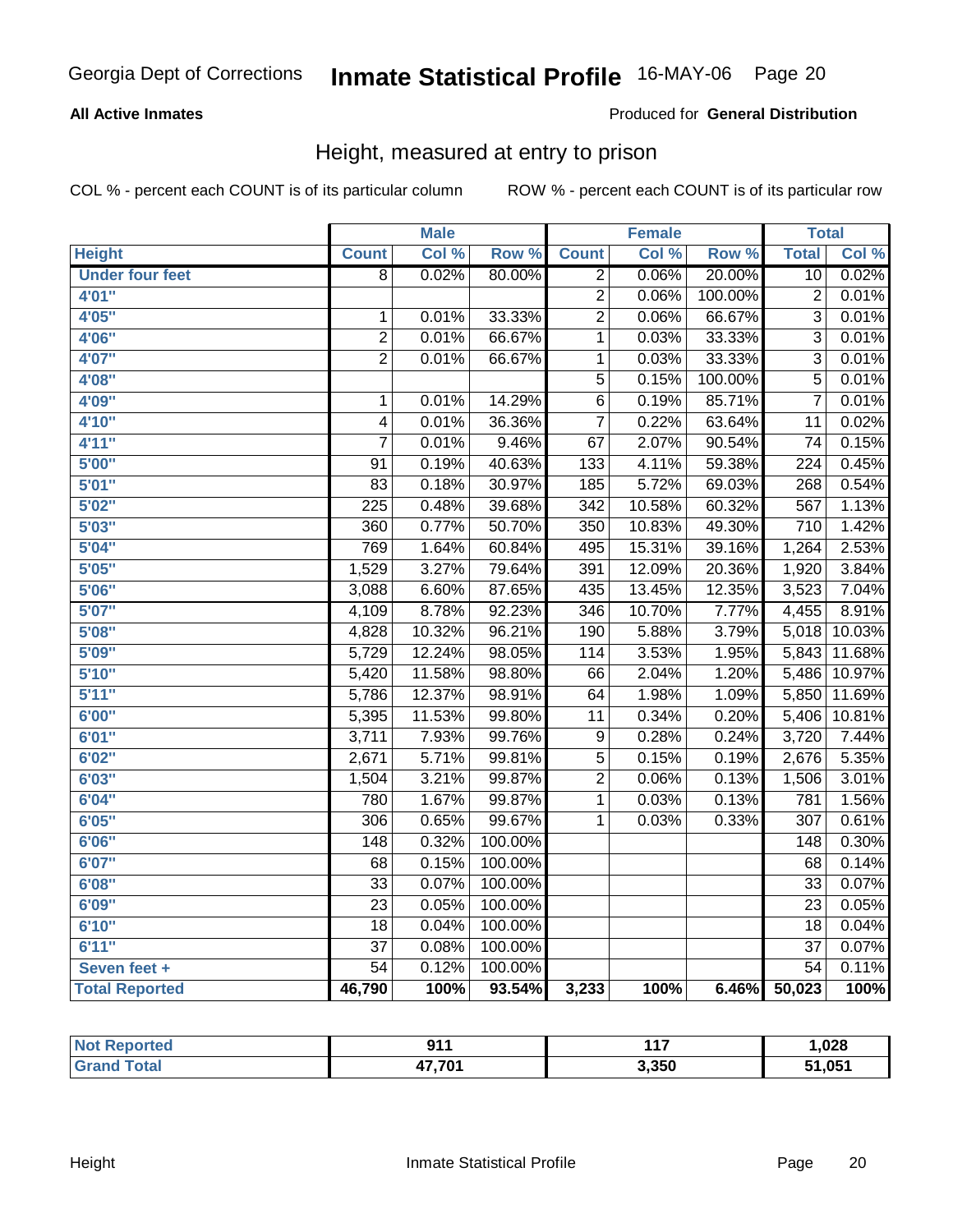### **All Active Inmates**

Produced for **General Distribution**

# Height, measured at entry to prison

|                      | <b>Male</b> | <b>Female</b> | <b>Total</b> |
|----------------------|-------------|---------------|--------------|
| Mean (average)       | 5'10"       | 5'05"         | 5'10"        |
| Median (middle)      | 5'10"       | 5'05"         | 5'10''       |
| Mode (most frequent) | 5'11"       | 5'04"         | 5'11"        |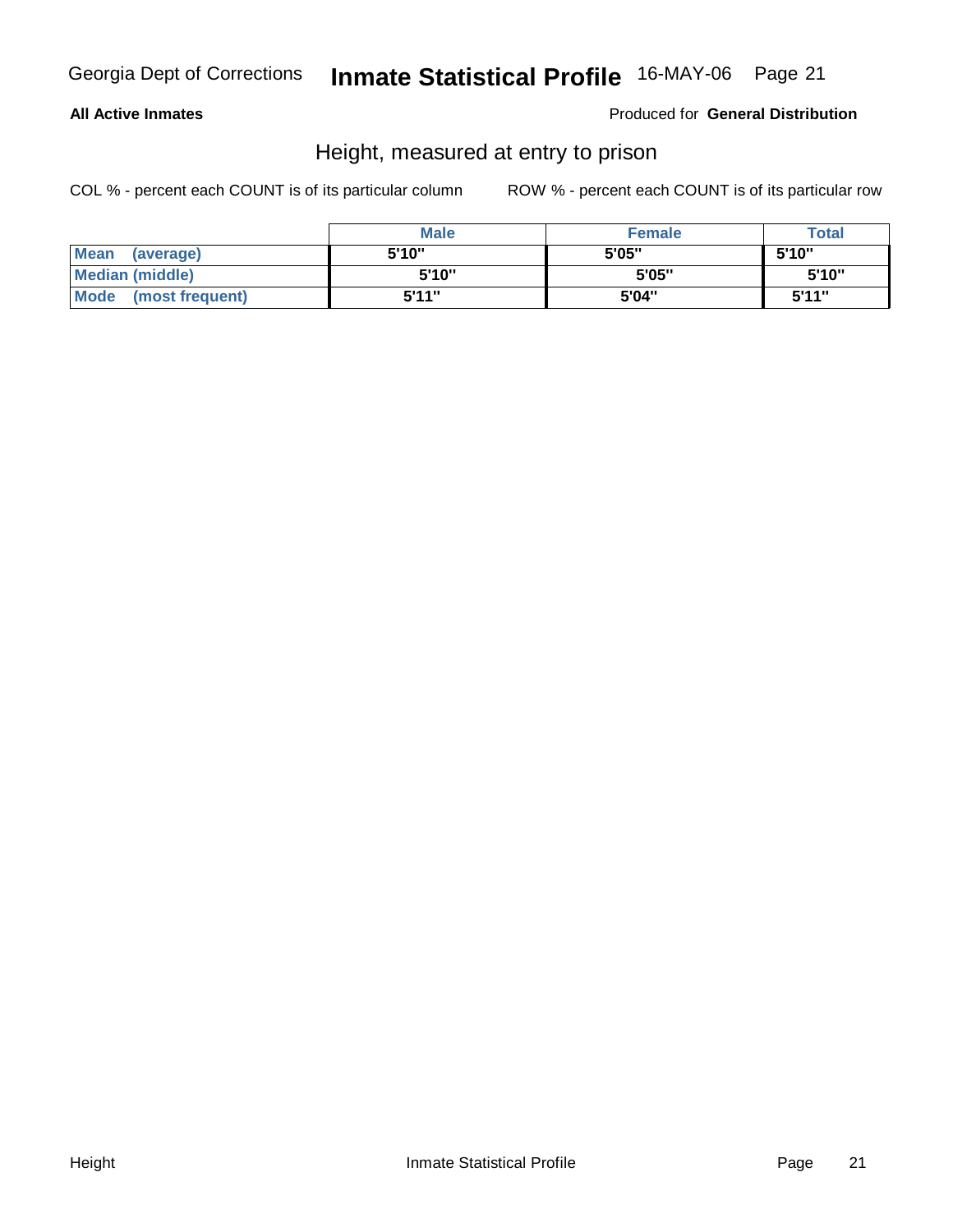### **All Active Inmates**

### Produced for **General Distribution**

# Weight, measured at entry to prison

|                        |                  | <b>Male</b> |                  |                  | <b>Female</b> |        | <b>Total</b>     |        |
|------------------------|------------------|-------------|------------------|------------------|---------------|--------|------------------|--------|
| Weight                 | <b>Count</b>     | Col %       | Row <sup>%</sup> | <b>Count</b>     | Col %         | Row %  | <b>Total</b>     | Col %  |
| <b>Under 80 pounds</b> | 4                | 0.01%       | 100.00%          |                  |               |        | 4                | 0.01%  |
| 80 - 89 pounds         | $\overline{3}$   | 0.01%       | 100.00%          |                  |               |        | $\overline{3}$   | 0.01%  |
| <b>90 - 99 pounds</b>  | $\overline{6}$   | 0.01%       | 75.00%           | $\overline{2}$   | 0.06%         | 25.00% | $\overline{8}$   | 0.02%  |
| 100 - 109 pounds       | $\overline{32}$  | 0.07%       | 51.61%           | $\overline{30}$  | 0.93%         | 48.39% | $\overline{62}$  | 0.12%  |
| 110 - 119 pounds       | 130              | 0.28%       | 57.78%           | $\overline{95}$  | 2.94%         | 42.22% | 225              | 0.45%  |
| 120 - 129 pounds       | $\overline{543}$ | 1.16%       | 75.84%           | 173              | 5.35%         | 24.16% | $\overline{716}$ | 1.43%  |
| 130 - 139 pounds       | 1,449            | 3.10%       | 85.29%           | $\overline{250}$ | 7.73%         | 14.71% | 1,699            | 3.40%  |
| 140 - 149 pounds       | 3,148            | 6.73%       | 89.99%           | $\overline{350}$ | 10.83%        | 10.01% | 3,498            | 6.99%  |
| 150 - 159 pounds       | 4,844            | 10.35%      | 93.32%           | $\overline{347}$ | 10.73%        | 6.68%  | 5,191            | 10.38% |
| 160 - 169 pounds       | 6,175            | 13.20%      | 94.68%           | 347              | 10.73%        | 5.32%  | 6,522            | 13.04% |
| 170 - 179 pounds       | 6,076            | 12.99%      | 95.24%           | $\overline{304}$ | 9.40%         | 4.76%  | 6,380            | 12.75% |
| 180 - 189 pounds       | 6,030            | 12.89%      | 95.84%           | 262              | 8.10%         | 4.16%  | 6,292            | 12.58% |
| 190 - 199 pounds       | 4,617            | 9.87%       | 95.39%           | $\overline{223}$ | 6.90%         | 4.61%  | 4,840            | 9.68%  |
| 200 - 209 pounds       | 3,881            | 8.29%       | 94.84%           | $\overline{211}$ | 6.53%         | 5.16%  | 4,092            | 8.18%  |
| 210 - 219 pounds       | 2,761            | 5.90%       | 94.49%           | 161              | 4.98%         | 5.51%  | 2,922            | 5.84%  |
| 220 - 229 pounds       | 2,193            | 4.69%       | 94.89%           | 118              | 3.65%         | 5.11%  | 2,311            | 4.62%  |
| 230 - 239 pounds       | 1,475            | 3.15%       | 93.95%           | $\overline{95}$  | 2.94%         | 6.05%  | 1,570            | 3.14%  |
| 240 - 249 pounds       | 1,100            | 2.35%       | 93.62%           | $\overline{75}$  | 2.32%         | 6.38%  | 1,175            | 2.35%  |
| 250 - 259 pounds       | 692              | 1.48%       | 93.39%           | 49               | 1.52%         | 6.61%  | 741              | 1.48%  |
| 260 - 269 pounds       | 504              | 1.08%       | 92.65%           | 40               | 1.24%         | 7.35%  | 544              | 1.09%  |
| 270 - 279 pounds       | 346              | 0.74%       | 94.79%           | $\overline{19}$  | 0.59%         | 5.21%  | 365              | 0.73%  |
| 280 - 289 pounds       | 251              | 0.54%       | 90.29%           | $\overline{27}$  | 0.84%         | 9.71%  | $\overline{278}$ | 0.56%  |
| 290 - 299 pounds       | 166              | 0.35%       | 89.73%           | $\overline{19}$  | 0.59%         | 10.27% | 185              | 0.37%  |
| 300 - 309 pounds       | 109              | 0.23%       | 93.16%           | 8                | 0.25%         | 6.84%  | $\overline{117}$ | 0.23%  |
| 310 - 319 pounds       | $\overline{75}$  | 0.16%       | 88.24%           | $\overline{10}$  | 0.31%         | 11.76% | 85               | 0.17%  |
| 320 - 329 pounds       | $\overline{55}$  | 0.12%       | 93.22%           | 4                | 0.12%         | 6.78%  | 59               | 0.12%  |
| 330 - 339 pounds       | $\overline{22}$  | 0.05%       | 88.00%           | $\overline{3}$   | 0.09%         | 12.00% | $\overline{25}$  | 0.05%  |
| 340 - 349 pounds       | $\overline{28}$  | 0.06%       | 90.32%           | $\overline{3}$   | 0.09%         | 9.68%  | $\overline{31}$  | 0.06%  |
| 350 - 359 pounds       | $\overline{27}$  | 0.06%       | 93.10%           | $\overline{2}$   | 0.06%         | 6.90%  | $\overline{29}$  | 0.06%  |
| 360 - 369 pounds       | 15               | 0.03%       | 71.43%           | $\overline{6}$   | 0.19%         | 28.57% | 21               | 0.04%  |
| 370 - 379 pounds       | $\overline{5}$   | 0.01%       | 100.00%          |                  |               |        | 5                | 0.01%  |
| 380 - 389 pounds       | $\overline{2}$   | 0.01%       | 100.00%          |                  |               |        | $\overline{2}$   | 0.01%  |
| 390 - 399 pounds       | $\overline{2}$   | 0.01%       | 100.00%          |                  |               |        | $\overline{2}$   | 0.01%  |
| 400 pounds and over    | $\overline{24}$  | 0.05%       | 100.00%          |                  |               |        | $\overline{24}$  | 0.05%  |
| <b>Total Reported</b>  | 46,790           | 100%        | 93.54%           | 3,233            | 100%          | 6.46%  | 50,023           | 100.0% |

| <b>Not Reported</b> | <b>044</b> | $44-$ | 028, ا |
|---------------------|------------|-------|--------|
| $T0$ to<br>Grar     | 47,701     | 3,350 | 51,051 |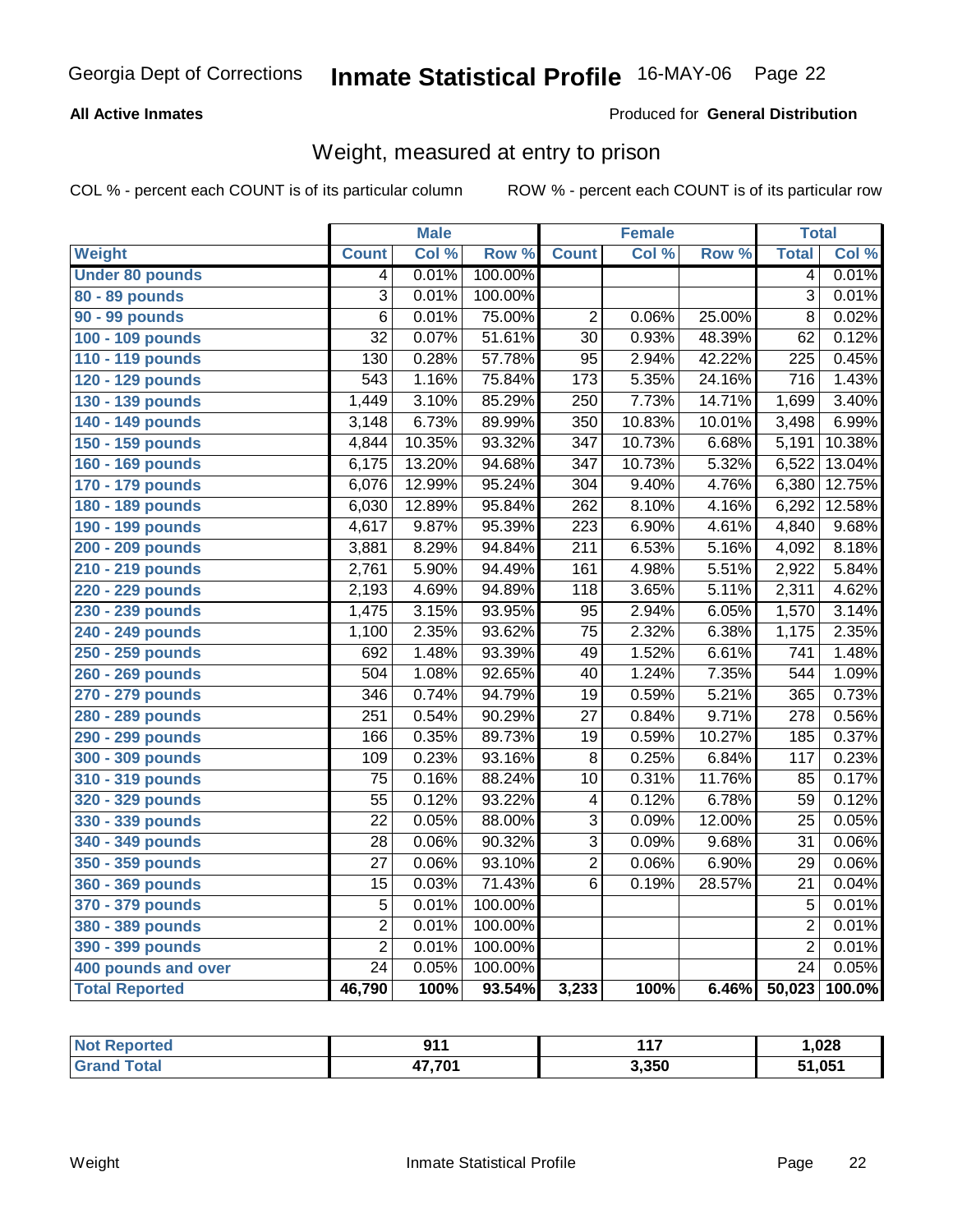### **All Active Inmates**

### Produced for **General Distribution**

# Weight, measured at entry to prison

|                      | <b>Male</b> | <b>Female</b> | <b>Total</b> |
|----------------------|-------------|---------------|--------------|
| Mean<br>(average)    | 185         | 177           | 185          |
| Median (middle)      | 180         | 170           | 180          |
| Mode (most frequent) | 180         | 160           | 180          |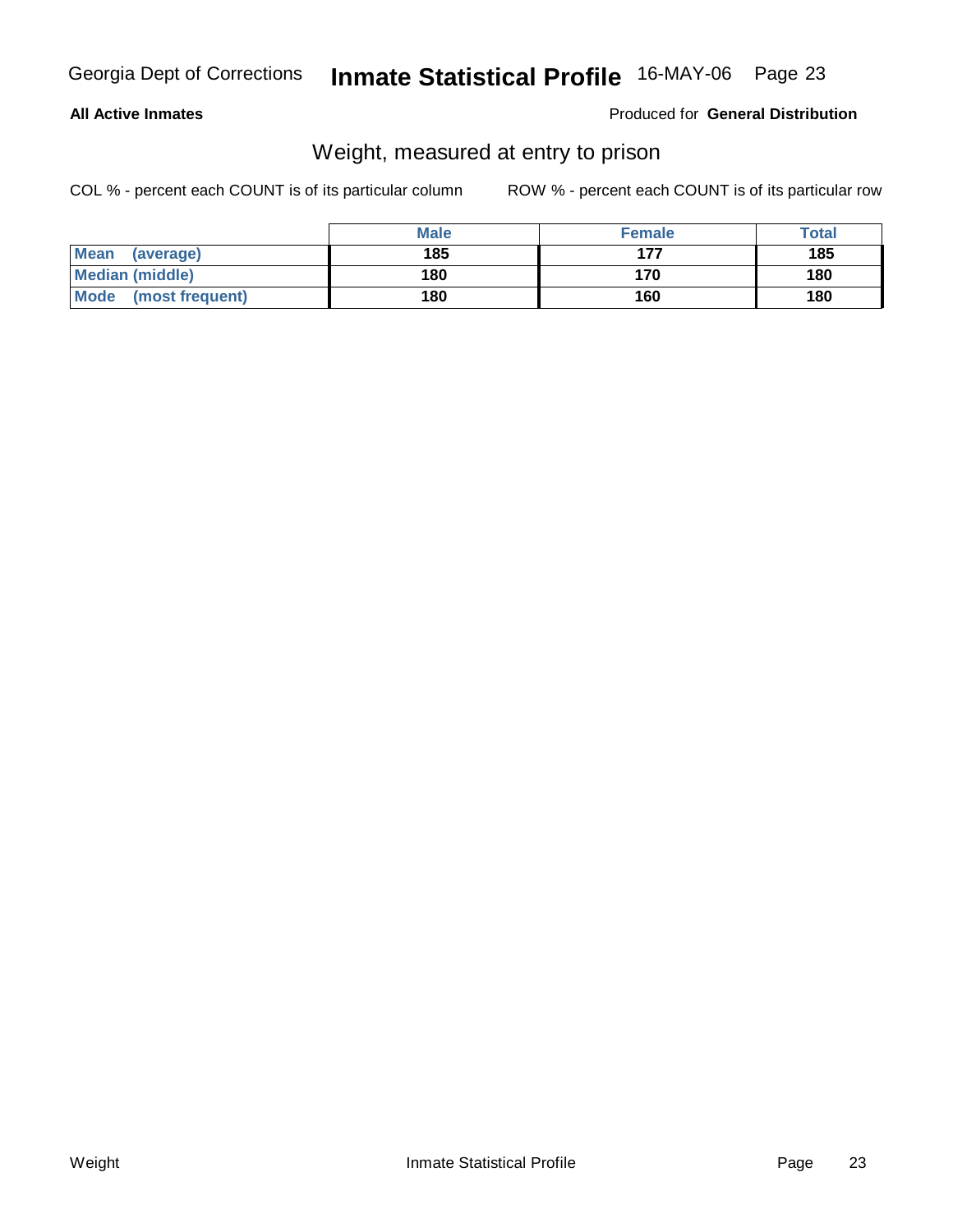**All Active Inmates**

### Produced for **General Distribution**

# Type of admission to prison

|                |                             |              | <b>Male</b> |                       |     | <b>Female</b> |        |              | <b>Total</b> |
|----------------|-----------------------------|--------------|-------------|-----------------------|-----|---------------|--------|--------------|--------------|
|                | <b>Type of Admission</b>    | <b>Count</b> | Col %       | <b>Row % Count</b>    |     | Col %         | Row %  | <b>Total</b> | Col %        |
|                | <b>Committed From Court</b> | 32,520       | 69.13%      | 93.73% 2,174          |     | 66.14%        | 6.27%  | 34,694       | 68.94%       |
| $\overline{2}$ | <b>Return Appeal/Bond</b>   |              | .01%        | 100.00%               |     |               |        |              | .01%         |
| 3              | <b>Parole Rev/New Sent</b>  | 5,007        | 10.64%      | 94.97%                | 265 | 8.06%         | 5.03%  | 5,272        | 10.48%       |
| 4              | <b>Par Rev/No New Sent</b>  | 1,614        | 3.43%       | 92.55%                | 130 | 3.95%         | 7.45%  | 1,744        | 3.47%        |
| 5              | <b>Prob Viol/Total Rev</b>  | 2            | .01%        | $\overline{100.00\%}$ |     |               |        | 2            | .01%         |
| 6              | <b>Prob Viol/Partial</b>    | 2,833        | 6.02%       | 89.85%                | 320 | 9.74%         | 10.15% | 3,153        | 6.27%        |
| 7              | <b>Admit Fm Other Cust</b>  | 38           | .08%        | 92.68%                | 3   | .09%          | 7.32%  | 41           | .08%         |
| 9              | <b>Prob Rev/Remainder</b>   | 4,101        | 8.72%       | 91.60%                | 376 | 11.44%        | 8.40%  | 4,477        | 8.90%        |
| 10             | <b>New Sent/Par Rev Pnd</b> | 58           | .12%        | 96.67%                | 2   | .06%          | 3.33%  | 60           | .12%         |
| 11             | <b>Life W/O Parole</b>      | 260          | .55%        | 98.86%                | 3   | .09%          | 1.14%  | 263          | .52%         |
| 30             | <b>Par Rev/Rsn Unknown</b>  | 76           | .16%        | 100.00%               |     |               |        | 76           | .15%         |
| 32             | <b>Pb Parole Rescinded</b>  | 12           | .03%        | 100.00%               |     |               |        | 12           | .02%         |
| 33             | <b>Prob Revoc/Spec Cond</b> | 128          | .27%        | 90.14%                | 14  | .43%          | 9.86%  | 142          | .28%         |
| 40             | <b>Par Rev/Revoc Center</b> | 319          | .68%        | 100.00%               |     |               |        | 319          | .63%         |
| 44             | <b>Whitworth Detention</b>  | 57           | .12%        | 100.00%               |     |               |        | 57           | .11%         |
| 50             | <b>Dcys At Risk</b>         | 8            | .02%        | 100.00%               |     |               |        | 8            | .02%         |
|                | <b>Total Reported</b>       | 47,040       | 100%        | 93.47% 3.287          |     | 100%          | 6.53%  | 50,327       | 100%         |

| NO:     | 661 | ~~    | 724  |
|---------|-----|-------|------|
| eported |     | v.    | 1 Z4 |
| _____   | 70. | 3,350 | .051 |

| Mode<br>Cmmt<br>Cmmt<br>∴∩urt<br>frequent)<br>วmmt<br>Court<br>יזווח: |  |  |
|-----------------------------------------------------------------------|--|--|
|                                                                       |  |  |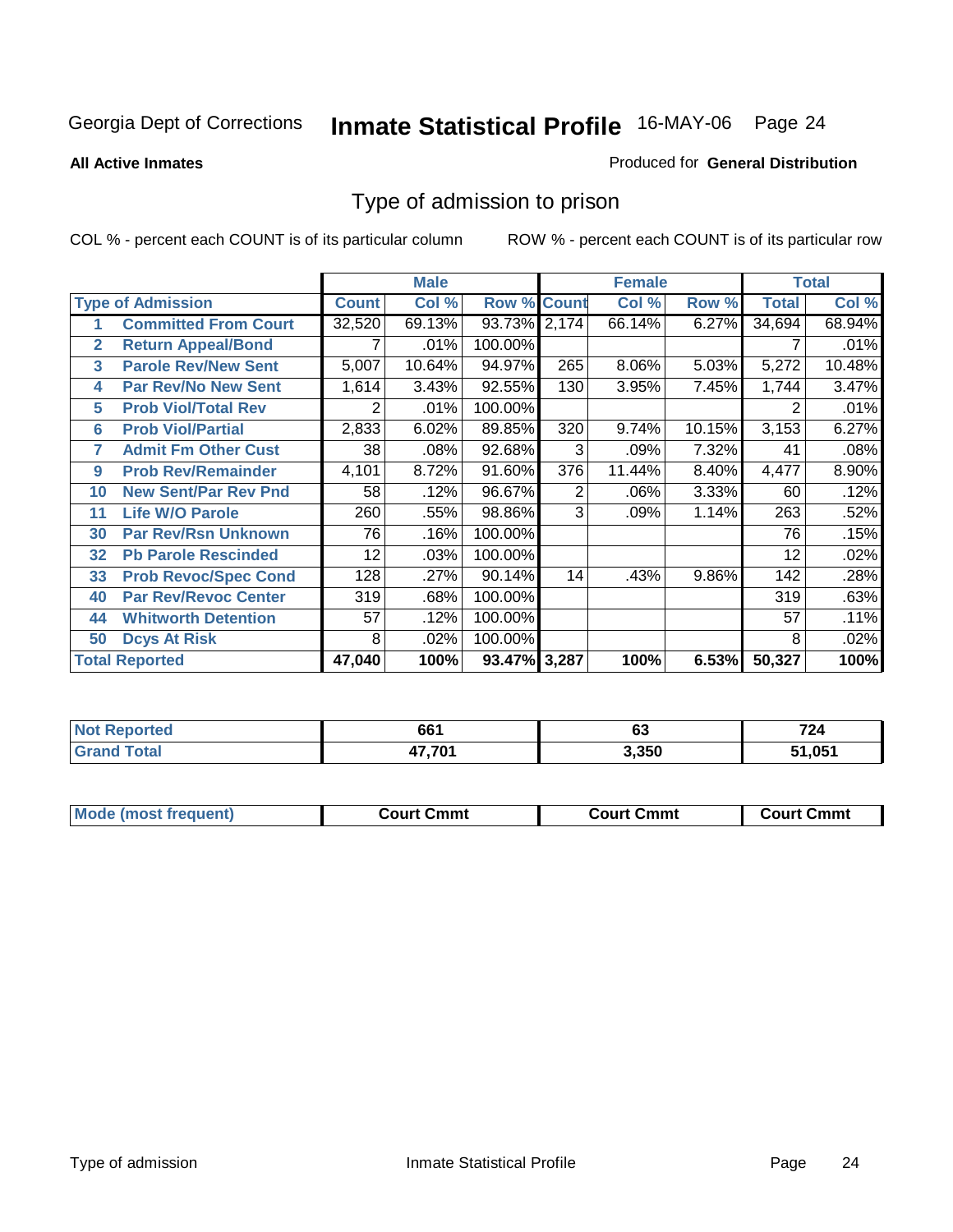**All Active Inmates**

### Produced for **General Distribution**

# Current / last security status

|                        |              | <b>Male</b> |             |       | <b>Female</b> |          |              | <b>Total</b> |
|------------------------|--------------|-------------|-------------|-------|---------------|----------|--------------|--------------|
| <b>Security Status</b> | <b>Count</b> | Col %       | Row % Count |       | Col %         | Row %    | <b>Total</b> | Col %        |
| 0 Diag Incom           | 2            | $.01\%$     | 100.00%     |       | .00%          |          | 2            | .01%         |
| <b>Wrk Releas</b>      | 709          | 1.56%       | 80.20%      | 175   | 5.87%         | 19.80%   | 884          | 1.82%        |
| 2 Trusty               | 1,649        | 3.62%       | 94.66%      | 93    | 3.12%         | 5.34%    | 1,742        | 3.59%        |
| 3 Minimum              | 16,827       | 36.95%      | 90.64%      | 1,738 | 58.32%        | $9.36\%$ | 18,565       | 38.26%       |
| 4 Medium               | 19,008       | 41.74%      | 96.30%      | 731   | 24.53%        | $3.70\%$ | 19,739       | 40.68%       |
| 5 Close                | 6,743        | 14.81%      | 96.59%      | 238   | 7.99%         | 3.41%    | 6,981        | 14.39%       |
| <b>6 Maximum</b>       | 604          | 1.33%       | 99.18%      | 5     | .17%          | .82%     | 609          | 1.26%        |
| <b>Total Reported</b>  | 45,542       | 100%        | 93.86%      | 2,980 | 100%          | 6.14%    | 48,522       | 100%         |

| <b>Still being diagnosed</b> | 2.153  | 370   | 2,523  |
|------------------------------|--------|-------|--------|
| <b>Not Reported</b>          |        |       |        |
| <b>Grand Total</b>           | 47,701 | 3,350 | 51,051 |

| M<br>--- | $\blacksquare$<br>. .<br>dium<br>М6 | Mi<br>.<br>iliulli | - -<br>ıum<br>MQ. |
|----------|-------------------------------------|--------------------|-------------------|
|          |                                     |                    |                   |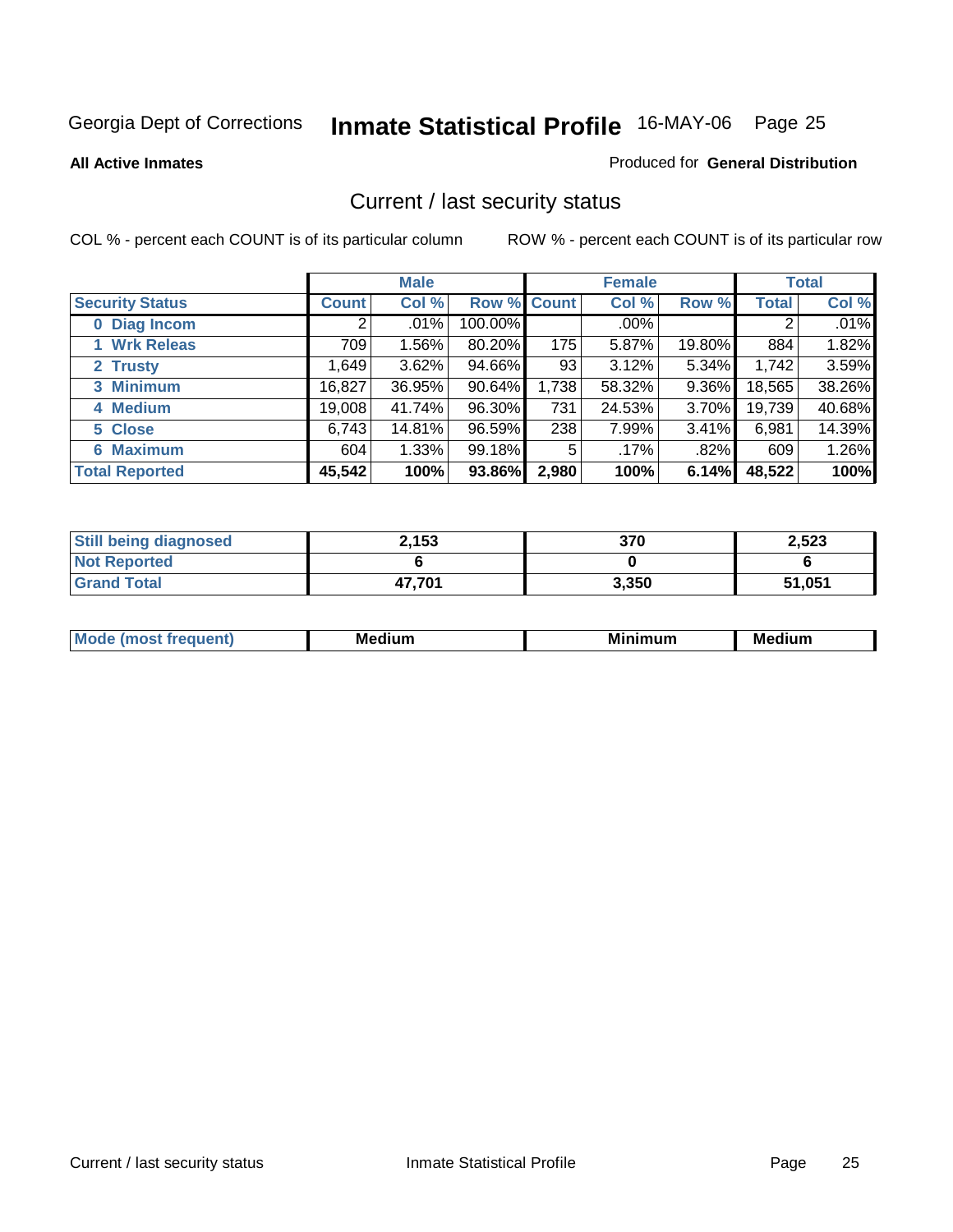**All Active Inmates**

### Produced for **General Distribution**

# Current / last type of institution

|                            |              | <b>Male</b> |         |             | <b>Female</b> |        |              | <b>Total</b> |
|----------------------------|--------------|-------------|---------|-------------|---------------|--------|--------------|--------------|
| <b>Type of Institution</b> | <b>Count</b> | Col %       |         | Row % Count | Col %         | Row %  | <b>Total</b> | Col %        |
| <b>Transitional Center</b> | 1.765        | $3.70\%$    | 88.16%  | 237         | $7.07\%$      | 11.84% | 2,002        | 3.92%        |
| <b>State Hospital</b>      |              | $.01\%$     | 100.00% |             |               |        |              | .01%         |
| <b>County Camp</b>         | 5,105        | 10.70%      | 100.00% |             |               |        | 5,105        | 10.00%       |
| <b>State Prison</b>        | 33,749       | 70.75%      | 91.55%  | 3,113       | $92.93\%$     | 8.45%  | 36,862       | 72.21%       |
| <b>Private Prison</b>      | 5,154        | $10.80\%$   | 100.00% |             |               |        | 5,154        | 10.10%       |
| <b>Prison Annex</b>        | 1,432        | $3.00\%$    | 100.00% |             |               |        | 1,432        | 2.81%        |
| <b>Inmate Boot Camp</b>    | 495          | 1.04%       | 100.00% |             |               |        | 495          | .97%         |
| <b>Total Rported</b>       | 47,701       | 100%        | 93.44%  | 3,350       | 100%          | 6.56%  | 51,051       | 100%         |

| orted |               |       |        |
|-------|---------------|-------|--------|
| `otal | ニフ ラヘイ<br>. . | 3,350 | 51.051 |

| <b>Mode (most frequent)</b> | <b>State Prison</b> | <b>State Prison</b> | State Prison |
|-----------------------------|---------------------|---------------------|--------------|
|                             |                     |                     |              |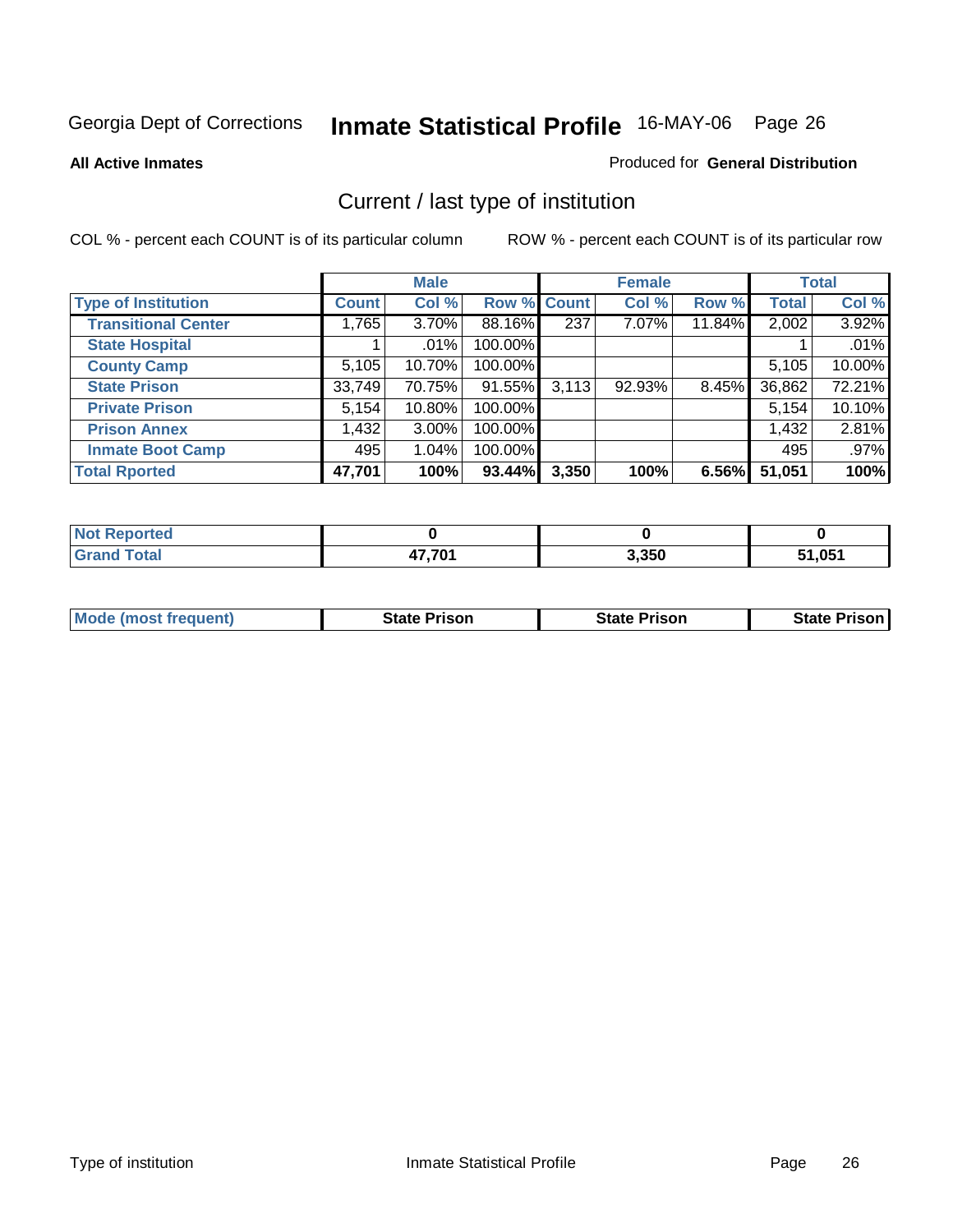### **All Active Inmates**

### Produced for **General Distribution**

# Institution type - transitional centers

|     |                                          | <b>Male</b>  |         | <b>Female</b> |     |        | <b>Total</b> |              |        |
|-----|------------------------------------------|--------------|---------|---------------|-----|--------|--------------|--------------|--------|
|     | <b>Institution Type - Trans. Centers</b> | <b>Count</b> | Col %   | Row % Count   |     | Col %  | Row %        | <b>Total</b> | Col %  |
| 220 | <b>Albany Trans-Ctr</b>                  | 151          | 8.56%   | 100.00%       |     |        |              | 151          | 7.54%  |
| 223 | <b>Atlanta Male Trans-Ctr</b>            | 245          | 13.88%  | 100.00%       |     |        |              | 245          | 12.24% |
| 246 | <b>Augusta Trans-Ctr</b>                 | 205          | 11.61%  | 100.00%       |     |        |              | 205          | 10.24% |
| 249 | <b>Clayton Transitional Ctr</b>          | 230          | 13.03%  | 100.00%       |     |        |              | 230          | 11.49% |
| 247 | <b>Coastal Transitional Ctr</b>          | 254          | 14.39%  | 100.00%       |     |        |              | 254          | 12.69% |
| 225 | <b>Columbus Trans-Ctr</b>                | 75           | 4.25%   | 100.00%       |     |        |              | 75           | 3.75%  |
| 250 | <b>Helms Trans-Ctr</b>                   | 106          | 6.01%   | 100.00%       |     |        |              | 106          | 5.29%  |
| 248 | <b>Lagrange Trans Ctr</b>                | 149          | 8.44%   | 100.00%       |     |        |              | 149          | 7.44%  |
| 231 | <b>Macon Male Trans-Ctr</b>              | 148          | 8.39%   | 100.00%       |     |        |              | 148          | 7.39%  |
| 235 | <b>Metro Womens Trans-Ctr</b>            | 1            | $.06\%$ | .42%          | 236 | 99.58% | 99.58%       | 237          | 11.84% |
| 242 | <b>Savannah Mens Trans-Ctr</b>           | 201          | 11.39%  | 100.00%       |     |        |              | 201          | 10.04% |
| 245 | <b>Savannah Womens Trans-</b>            |              |         |               | 1   | .42%   | 100.00%      |              | .05%   |
|     | <b>Ctr</b>                               |              |         |               |     |        |              |              |        |
|     | <b>Total Rported</b>                     | 1,765        | 100%    | 88.16%        | 237 | 100%   | 11.84%       | 2,002        | 100%   |

| orted           |      |                |       |
|-----------------|------|----------------|-------|
| 'otal<br>------ | .765 | $\sim$<br>2J I | 2,002 |

| Mode (most frequent) | 247 Coastal Transitional Ctr 235 Metro Womens Trans- |     | 247 Coastal             |
|----------------------|------------------------------------------------------|-----|-------------------------|
|                      |                                                      | Ctr | <b>Transitional Ctr</b> |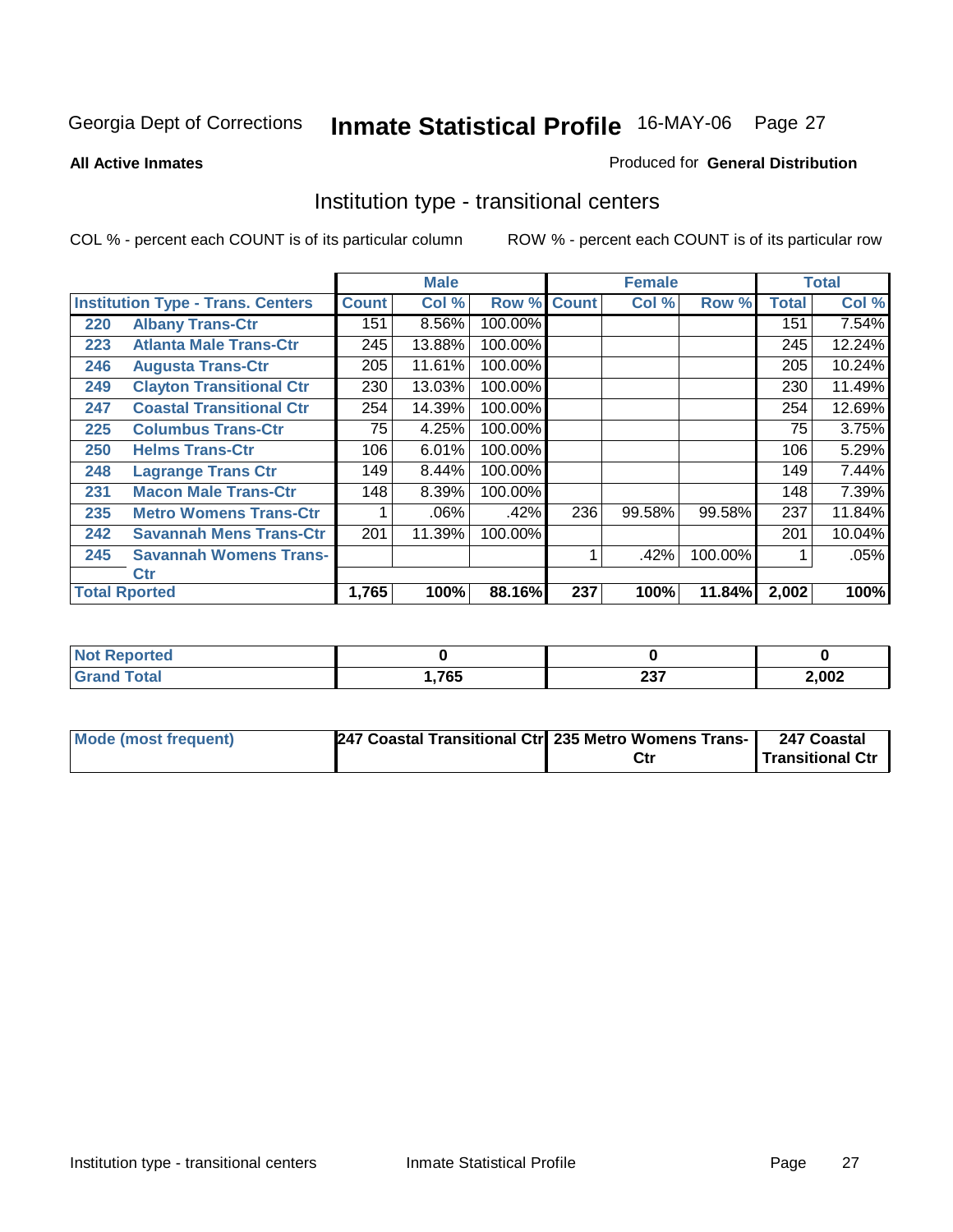**All Active Inmates**

### Produced for **General Distribution**

# Institution type - mental hospitals

|                                                      | Male |            |                    | <b>Female</b> |      |                    | $\tau$ otal |         |
|------------------------------------------------------|------|------------|--------------------|---------------|------|--------------------|-------------|---------|
| <b>Institution Type - Mental Hospitals   Count  </b> |      | Col %      | <b>Row % Count</b> |               | Col% | <b>Row % Total</b> |             | Col %   |
| 302 Central State Hospital                           |      | $100.00\%$ | $100.00\%$         |               |      |                    |             | 100.00% |
| <b>Total Rported</b>                                 |      | 100%       | $100\%$            |               |      | %                  |             | 100%    |

| $\mathsf{I}$ Not Reported |  |  |
|---------------------------|--|--|
| $int^{\bullet}$<br>____   |  |  |

| Mode (most frequent) | <b>Null</b><br>302 Central State Hospital | 302 Central<br><b>State Hospital</b> |
|----------------------|-------------------------------------------|--------------------------------------|
|----------------------|-------------------------------------------|--------------------------------------|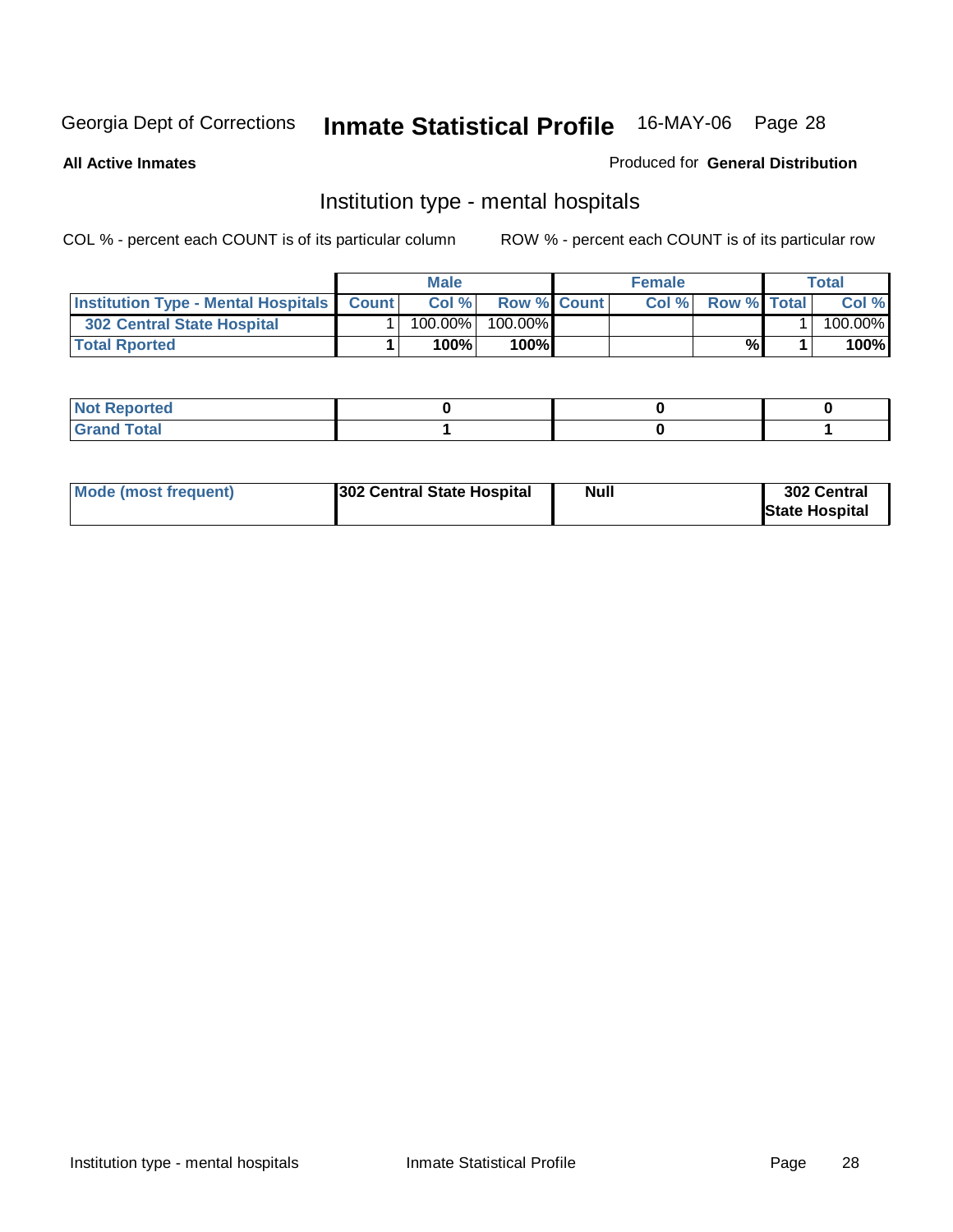### **All Active Inmates**

### Produced for **General Distribution**

# Institution type - county prisons

|                                          | <b>Male</b>      |       | <b>Female</b> |              |       | <b>Total</b>             |                  |       |
|------------------------------------------|------------------|-------|---------------|--------------|-------|--------------------------|------------------|-------|
| <b>Institution Type - County Prisons</b> | <b>Count</b>     | Col % | Row %         | <b>Count</b> | Col % | Row %                    | <b>Total</b>     | Col % |
| <b>Bulloch County Ci</b><br>402          | 140              | 2.74% | 100.00%       |              |       |                          | 140              | 2.74% |
| <b>Carroll County Ci</b><br>404          | $\overline{205}$ | 4.02% | 100.00%       |              |       |                          | $\overline{205}$ | 4.02% |
| <b>Clarke County Ci</b><br>406           | 106              | 2.08% | 100.00%       |              |       |                          | 106              | 2.08% |
| <b>Clayton County Ci</b><br>456          | 226              | 4.43% | 100.00%       |              |       |                          | 226              | 4.43% |
| <b>Colquitt County Ci</b><br>407         | 190              | 3.72% | 100.00%       |              |       |                          | 190              | 3.72% |
| <b>Coweta County Ci</b><br>409           | 211              | 4.13% | 100.00%       |              |       |                          | $\overline{211}$ | 4.13% |
| <b>Decatur County Ci</b><br>411          | 223              | 4.37% | 100.00%       |              |       |                          | 223              | 4.37% |
| <b>Effingham County Ci</b><br>413        | 245              | 4.80% | 100.00%       |              |       |                          | 245              | 4.80% |
| <b>Floyd County Ci</b><br>415            | $\overline{343}$ | 6.72% | 100.00%       |              |       |                          | $\overline{343}$ | 6.72% |
| <b>Gwinnett County Ci</b><br>419         | 235              | 4.60% | 100.00%       |              |       |                          | 235              | 4.60% |
| <b>Hall County Ci</b><br>420             | 157              | 3.08% | 100.00%       |              |       |                          | 157              | 3.08% |
| <b>Harris County Ci</b><br>422           | 109              | 2.14% | 100.00%       |              |       |                          | 109              | 2.14% |
| <b>Jackson County Ci</b><br>426          | 176              | 3.45% | 100.00%       |              |       |                          | 176              | 3.45% |
| <b>Jefferson County Ci</b><br>428        | 190              | 3.72% | 100.00%       |              |       |                          | 190              | 3.72% |
| <b>Mitchell County Ci</b><br>433         | 114              | 2.23% | 100.00%       |              |       |                          | 114              | 2.23% |
| <b>Muscogee County Ci</b><br>435         | 510              | 9.99% | 100.00%       |              |       |                          | $\overline{510}$ | 9.99% |
| <b>Richmond County Ci</b><br>439         | 207              | 4.05% | 100.00%       |              |       |                          | 207              | 4.05% |
| <b>Screven County Ci</b><br>440          | 147              | 2.88% | 100.00%       |              |       |                          | 147              | 2.88% |
| <b>Spalding County Ci</b><br>441         | 367              | 7.19% | 100.00%       |              |       |                          | 367              | 7.19% |
| <b>Stewart County Ci</b><br>442          | 93               | 1.82% | 100.00%       |              |       |                          | 93               | 1.82% |
| <b>Sumter County Ci</b><br>443           | $\overline{343}$ | 6.72% | 100.00%       |              |       |                          | $\overline{343}$ | 6.72% |
| <b>Terrell County Ci</b><br>444          | 131              | 2.57% | 100.00%       |              |       |                          | 131              | 2.57% |
| <b>Thomas County Ci</b><br>445           | 160              | 3.13% | 100.00%       |              |       |                          | 160              | 3.13% |
| <b>Troup County Ci</b><br>447            | $\overline{277}$ | 5.43% | 100.00%       |              |       |                          | $\overline{277}$ | 5.43% |
| <b>Total Rported</b>                     | 5,105            | 100%  | 100%          |              |       | $\overline{\frac{9}{6}}$ | 5,105            | 100%  |

| τeα    |      |            |
|--------|------|------------|
| ______ | .105 | 5105<br>טי |

| Mode (most frequent) | 435 Muscogee County Ci | Null | 435 Muscogee     |
|----------------------|------------------------|------|------------------|
|                      |                        |      | <b>County Ci</b> |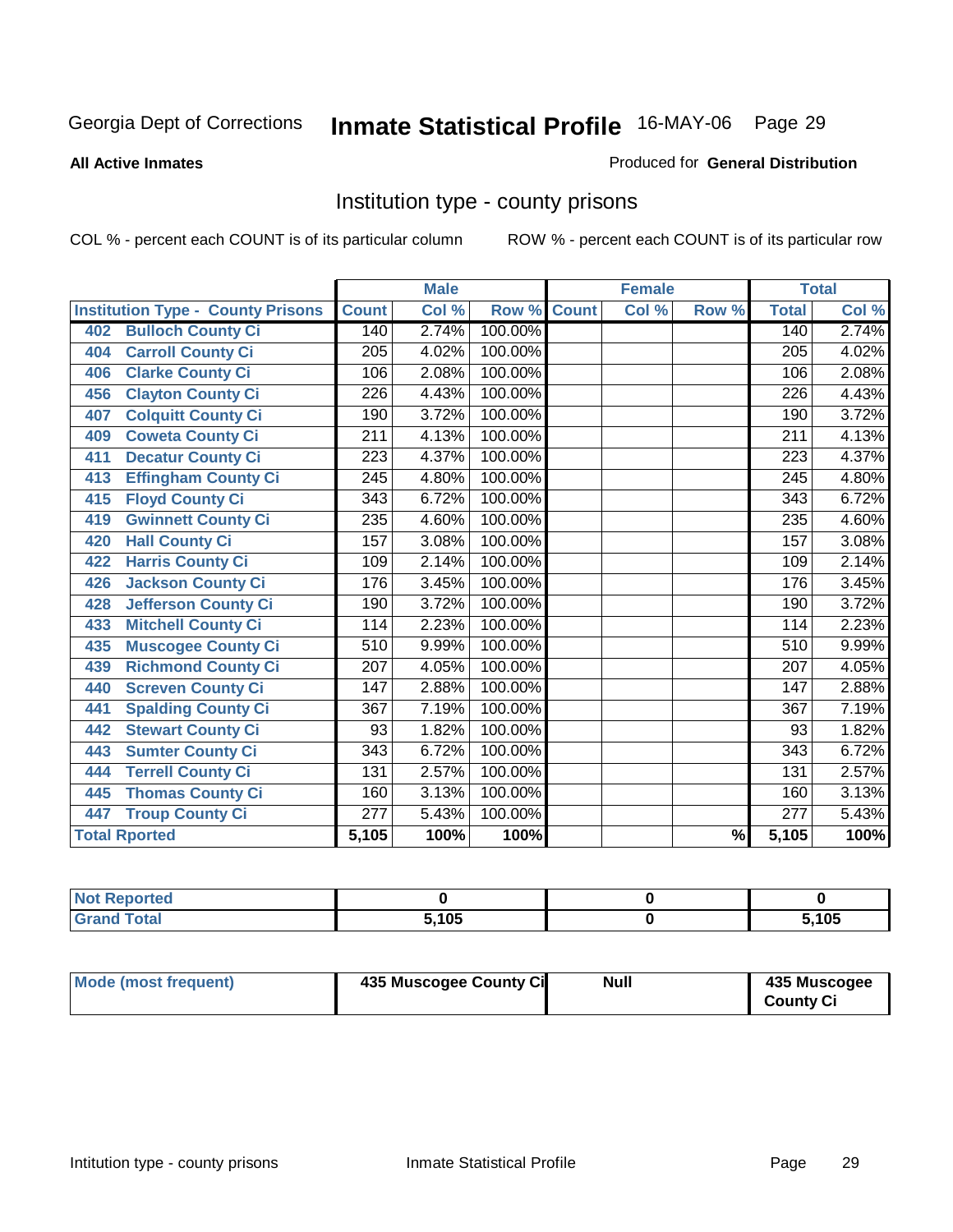### **All Active Inmates**

### Produced for **General Distribution**

# Institution type - state prisons

|     |                                                 |              | <b>Male</b>         |         |              | <b>Female</b> |         | <b>Total</b>     |       |
|-----|-------------------------------------------------|--------------|---------------------|---------|--------------|---------------|---------|------------------|-------|
|     | <b>Institution Type - State Prisons</b>         | <b>Count</b> | Col %               | Row %   | <b>Count</b> | Col %         | Row %   | <b>Total</b>     | Col % |
| 508 | <b>Arrendale State Prison</b>                   |              |                     |         | 1,099        | 35.30%        | 100.00% | 1,099            | 2.98% |
| 532 | <b>Augusta State Med.</b><br><b>Prison</b>      | 1,223        | 3.62%               | 99.92%  | $\mathbf 1$  | .03%          | .08%    | 1,224            | 3.32% |
| 559 | <b>Autry Pre-Trans Center</b>                   | 93           | .28%                | 100.00% |              |               |         | 93               | .25%  |
| 543 | <b>Autry State Prison</b>                       | 1,433        | 4.25%               | 100.00% |              |               |         | 1,433            | 3.89% |
| 553 | <b>Baldwin State Prison</b>                     | 714          | 2.12%               | 100.00% |              |               |         | 714              | 1.94% |
| 536 | <b>Bostick State Prison</b>                     | 698          | 2.07%               | 100.00% |              |               |         | 698              | 1.89% |
| 534 | <b>Burrus Corr Trn Cntr</b>                     | 332          | .98%                | 100.00% |              |               |         | 332              | .90%  |
| 547 | <b>Calhoun State Prison</b>                     | 1,307        | 3.87%               | 100.00% |              |               |         | 1,307            | 3.55% |
| 531 | <b>Central State Prison</b>                     | 823          | 2.44%               | 100.00% |              |               |         | 823              | 2.23% |
| 523 | <b>Coastal State Prison</b>                     | 1,531        | 4.54%               | 100.00% |              |               |         | 1,531            | 4.15% |
| 503 | <b>Dodge State Prison</b>                       | 1,228        | 3.64%               | 100.00% |              |               |         | 1,228            | 3.33% |
| 548 | <b>Dooly State Prison</b>                       | 1,303        | 3.86%               | 100.00% |              |               |         | 1,303            | 3.53% |
| 521 | <b>Ga Diag &amp; Class Pris</b>                 | 1,619        | 4.80%               | 100.00% |              |               |         | 1,619            | 4.39% |
| 522 | <b>Ga Diag &amp; Class Pris-</b><br><b>Perm</b> | 367          | 1.09%               | 100.00% |              |               |         | 367              | 1.00% |
| 517 | <b>Ga State Prison</b>                          | 1,183        | 3.51%               | 99.92%  | $\mathbf{1}$ | .03%          | .08%    | 1,184            | 3.21% |
| 541 | <b>Hancock State Prison</b>                     | 1,278        | 3.79%               | 100.00% |              |               |         | 1,278            | 3.47% |
| 540 | <b>Hays State Prison</b>                        | 859          | 2.55%               | 100.00% |              |               |         | 859              | 2.33% |
| 551 | <b>Homerville State Prison</b>                  | 185          | .55%                | 100.00% |              |               |         | 185              | .50%  |
| 545 | <b>Johnson State Prison</b>                     | 1,084        | 3.21%               | 100.00% |              |               |         | 1,084            | 2.94% |
| 510 | <b>Lee State Prison</b>                         | 759          | 2.25%               | 100.00% |              |               |         | 759              | 2.06% |
| 502 | <b>Lowndes State Prison</b>                     | 292          | .87%                | 100.00% |              |               |         | 292              | .79%  |
| 549 | <b>Macon State Prison</b>                       | 1,437        | 4.26%               | 100.00% |              |               |         | 1,437            | 3.90% |
| 519 | <b>Men'S State Prison</b>                       | 648          | 1.92%               | 100.00% |              |               |         | 648              | 1.76% |
| 554 | <b>Metro State Prison (W)</b>                   |              |                     |         | 922          | 29.62%        | 100.00% | $\overline{922}$ | 2.50% |
| 561 | <b>Milan State Prison</b>                       | 255          | .76%                | 100.00% |              |               |         | 255              | .69%  |
| 509 | <b>Montgomery State</b><br><b>Prison</b>        | 391          | 1.16%               | 100.00% |              |               |         | 391              | 1.06% |
| 505 | <b>Phillips State Prison</b>                    | 807          | 2.39%               | 100.00% |              |               |         | 807              | 2.19% |
| 557 | <b>Pulaski State Prison (W)</b>                 |              |                     |         | 1,090        | 35.01%        | 100.00% | 1,090            | 2.96% |
| 529 | <b>Rivers State Prison</b>                      | 1,117        | $3.\overline{31\%}$ | 100.00% |              |               |         | 1,117            | 3.03% |
| 533 | <b>Rogers State Prison</b>                      | 1,219        | 3.61%               | 100.00% |              |               |         | 1,219            | 3.31% |
| 530 | <b>Rutledge State Prison</b>                    | 612          | 1.81%               | 100.00% |              |               |         | 612              | 1.66% |
| 525 | <b>Scott State Prison</b>                       | 1,208        | 3.58%               | 100.00% |              |               |         | 1,208            | 3.28% |
| 550 | <b>Smith State Prison</b>                       | 1,188        | 3.52%               | 100.00% |              |               |         | 1,188            | 3.22% |
| 542 | <b>Telfair State Prison</b>                     | 1,171        | 3.47%               | 100.00% |              |               |         | 1,171            | 3.18% |
| 537 | <b>Valdosta State Prison</b>                    | 851          | 2.52%               | 100.00% |              |               |         | 851              | 2.31% |
| 506 | <b>Walker State Prison</b>                      | 625          | 1.85%               | 100.00% |              |               |         | 625              | 1.70% |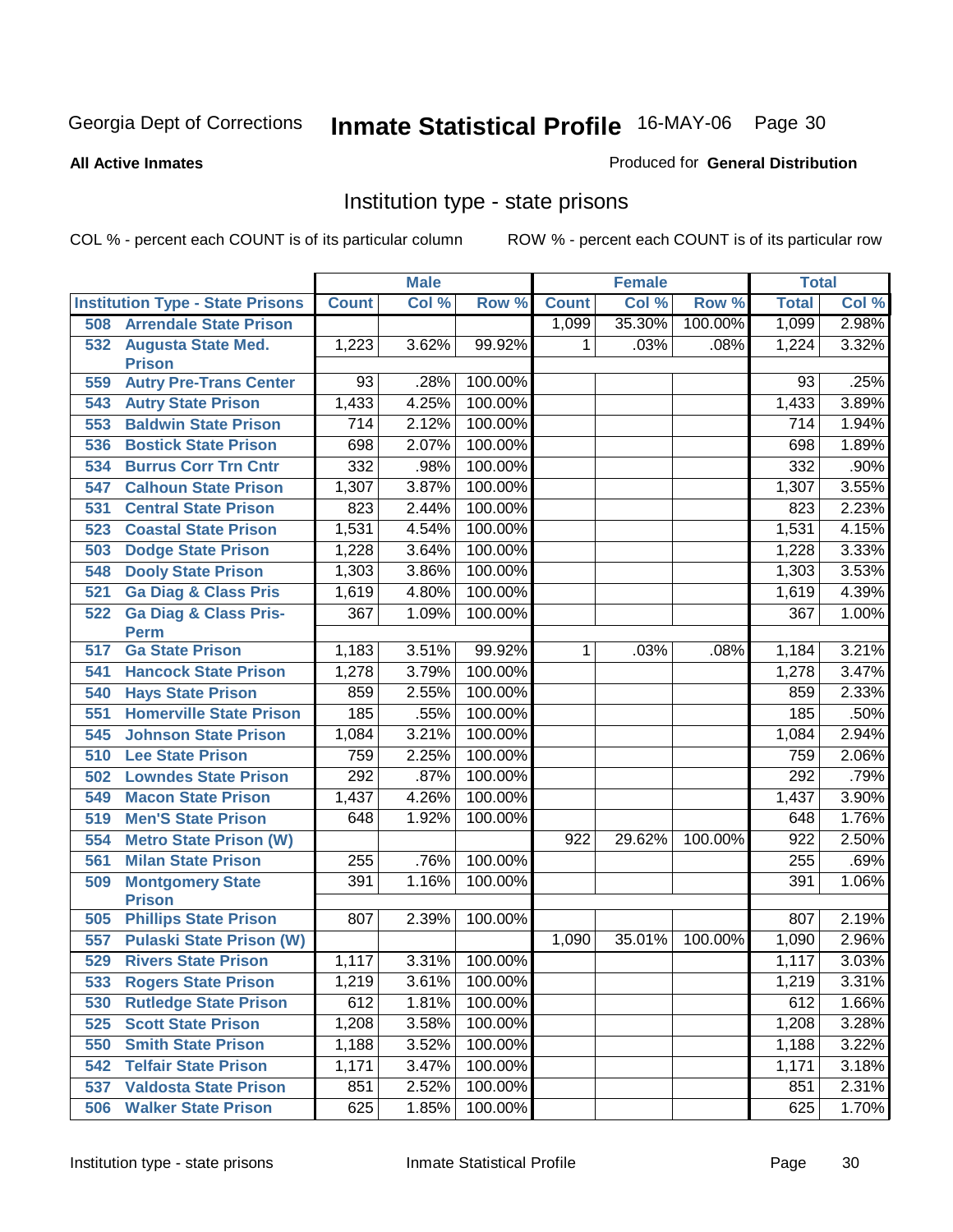**All Active Inmates**

### Produced for **General Distribution**

# Institution type - state prisons

|                                         |              | <b>Male</b> |            |              | <b>Female</b> |       | <b>Total</b> |          |
|-----------------------------------------|--------------|-------------|------------|--------------|---------------|-------|--------------|----------|
| <b>Institution Type - State Prisons</b> | <b>Count</b> | Col %       | Row %      | <b>Count</b> | Col %         | Row % | <b>Total</b> | Col %    |
| <b>Ware State Prison</b><br>501         | .082         | $3.21\%$    | $100.00\%$ |              |               |       | 1,082        | 2.94%    |
| <b>Washington Sp</b><br>552             | l.114        | $3.30\%$    | $100.00\%$ |              |               |       | 1.114        | $3.02\%$ |
| <b>Wayne State Prison</b><br>507        | 197          | .58%        | $100.00\%$ |              |               |       | 197          | .53%     |
| <b>Wilcox State Prison</b><br>546       | .516         | 4.49%       | 100.00%    |              |               |       | 1,516        | 4.11%    |
| <b>Total Rported</b>                    | 33,749       | 100%        | 91.55%     | 3,113        | 100%          | 8.45% | 36,862       | 100%     |

| <b>Not</b><br><b>Reported</b> |        |                 |        |  |
|-------------------------------|--------|-----------------|--------|--|
| <b>Total</b>                  | 33,749 | 2442<br>J. I IJ | 36,862 |  |

| <b>Mode (most frequent)</b> | 521 Ga Diag & Class Pris | <b>508 Arrendale State Prison</b> | 521 Ga Diag &<br><b>Class Pris</b> |
|-----------------------------|--------------------------|-----------------------------------|------------------------------------|
|-----------------------------|--------------------------|-----------------------------------|------------------------------------|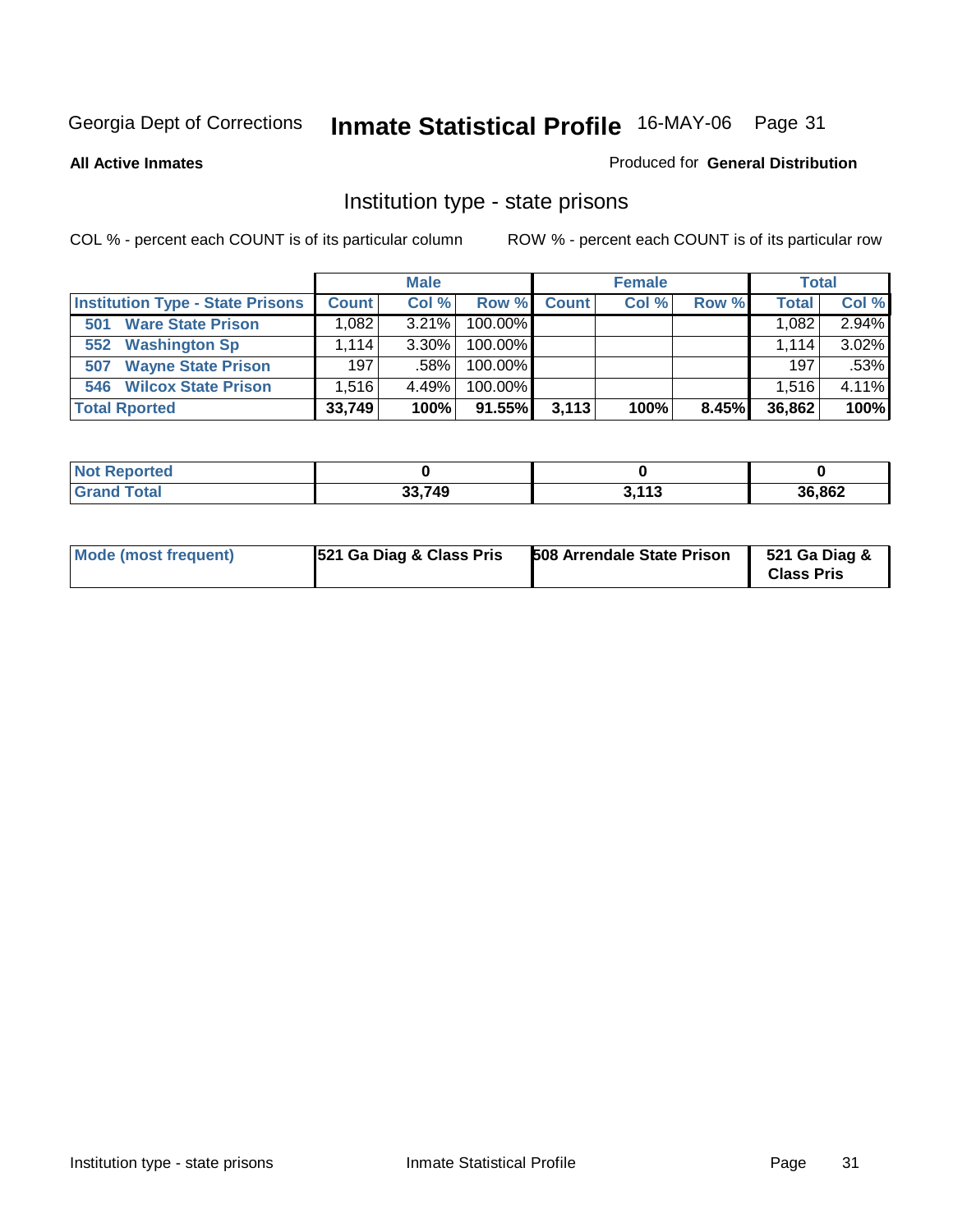### **All Active Inmates**

### Produced for **General Distribution**

# Institution type - private prisons

|                                           |              | <b>Male</b> |             | <b>Female</b> |       |                   | <b>Total</b> |
|-------------------------------------------|--------------|-------------|-------------|---------------|-------|-------------------|--------------|
| <b>Institution Type - Private Prisons</b> | <b>Count</b> | Col %       | Row % Count | Col %         | Row % | <b>Total</b>      | Col %        |
| <b>Coffee Corr Facility</b><br>569        | 1.674        | $32.48\%$   | $100.00\%$  |               |       | .674              | 32.48%       |
| <b>D Ray James Corr Fac</b><br>567        | ا 808. ،     | 35.08%      | $100.00\%$  |               |       | .808 <sup>1</sup> | 35.08%       |
| <b>Wheeler Corr Facility</b><br>571       | 1.672        | $32.44\%$   | $100.00\%$  |               |       | 1.672             | 32.44%       |
| <b>Total Rported</b>                      | 5.154        | 100%        | 100%        |               | %     | 5,154             | 100%         |

| Reported<br>' NOT |       |      |
|-------------------|-------|------|
| <b>otal</b><br>-- | 5,154 | .154 |

| Mode (most frequent) | 567 D Ray James Corr Fac | Null | <b>567 D Ray James</b><br><b>Corr Fac</b> |
|----------------------|--------------------------|------|-------------------------------------------|
|----------------------|--------------------------|------|-------------------------------------------|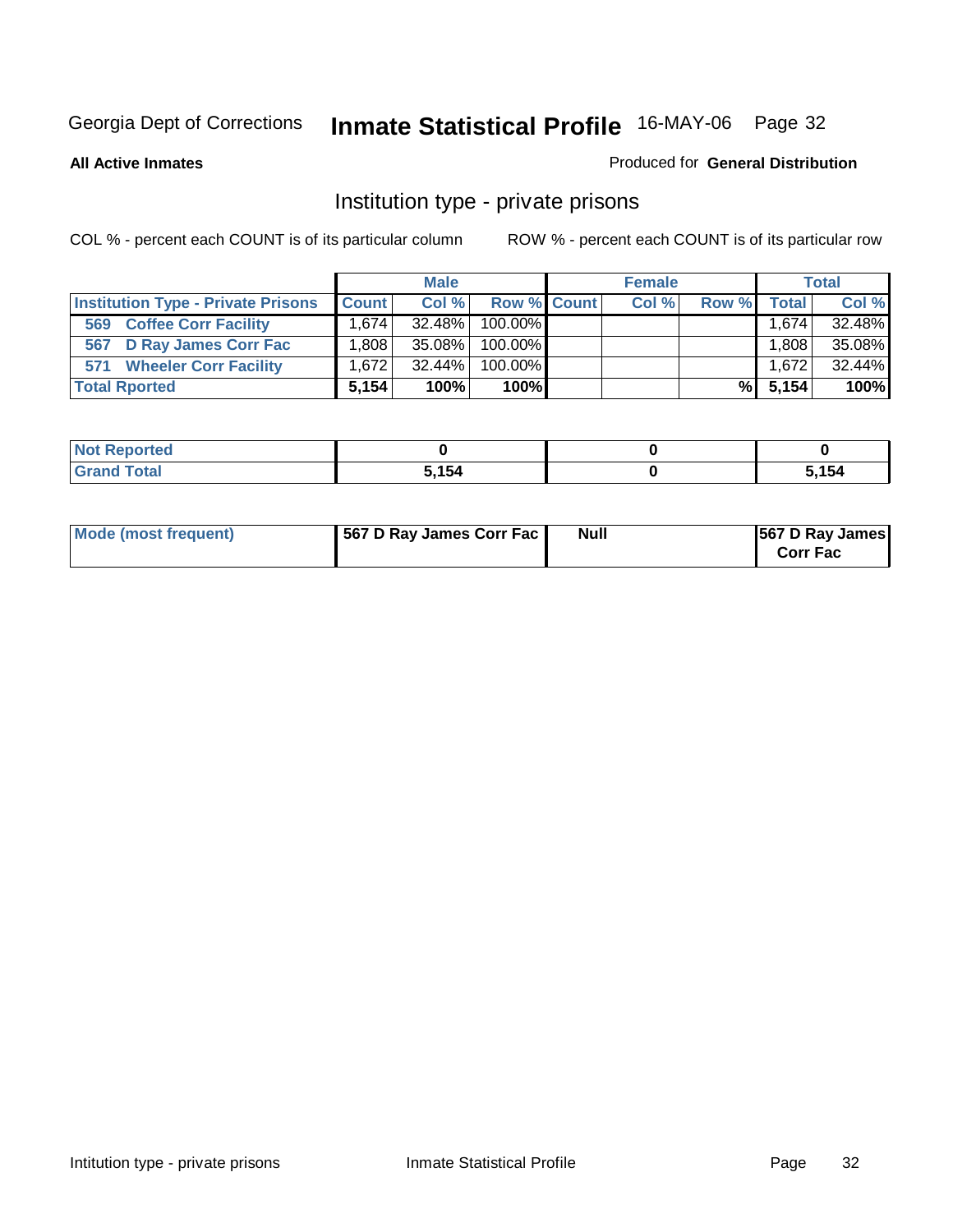### **All Active Inmates**

### Produced for **General Distribution**

# Institution type - prison annexes

|                                                   | <b>Male</b> |           | <b>Female</b> |              |       | <b>Total</b> |              |        |
|---------------------------------------------------|-------------|-----------|---------------|--------------|-------|--------------|--------------|--------|
| <b>Institution Type - Prison Annexe   Count  </b> |             | Col %     | Row %         | <b>Count</b> | Col % | Row %        | <b>Total</b> | Col %  |
| <b>7541 Hancock Annex</b>                         | 195         | 13.62%    | 100.00%       |              |       |              | 195          | 13.62% |
| 7540 Hays Annex                                   | 580         | 40.50%    | 100.00%       |              |       |              | 580          | 40.50% |
| <b>7505 Phillips Annex</b>                        | 239         | $16.69\%$ | $100.00\%$    |              |       |              | 239          | 16.69% |
| 7501 Ware Annex                                   | 218         | 15.22%    | 100.00%       |              |       |              | 218          | 15.22% |
| 7552 Washington Sp Annex                          | 200         | $13.97\%$ | 100.00%       |              |       |              | 200          | 13.97% |
| <b>Total Rported</b>                              | 1,432       | 100%      | 100%          |              |       | %            | 1,432        | 100%   |

| <b>Reported</b>      |            |       |
|----------------------|------------|-------|
| <b>Total</b><br>Grar | 122<br>45∠ | 1,432 |

| Mode (most frequent) | 7540 Hays Annex | Null | 7540 Hays Annex |
|----------------------|-----------------|------|-----------------|
|                      |                 |      |                 |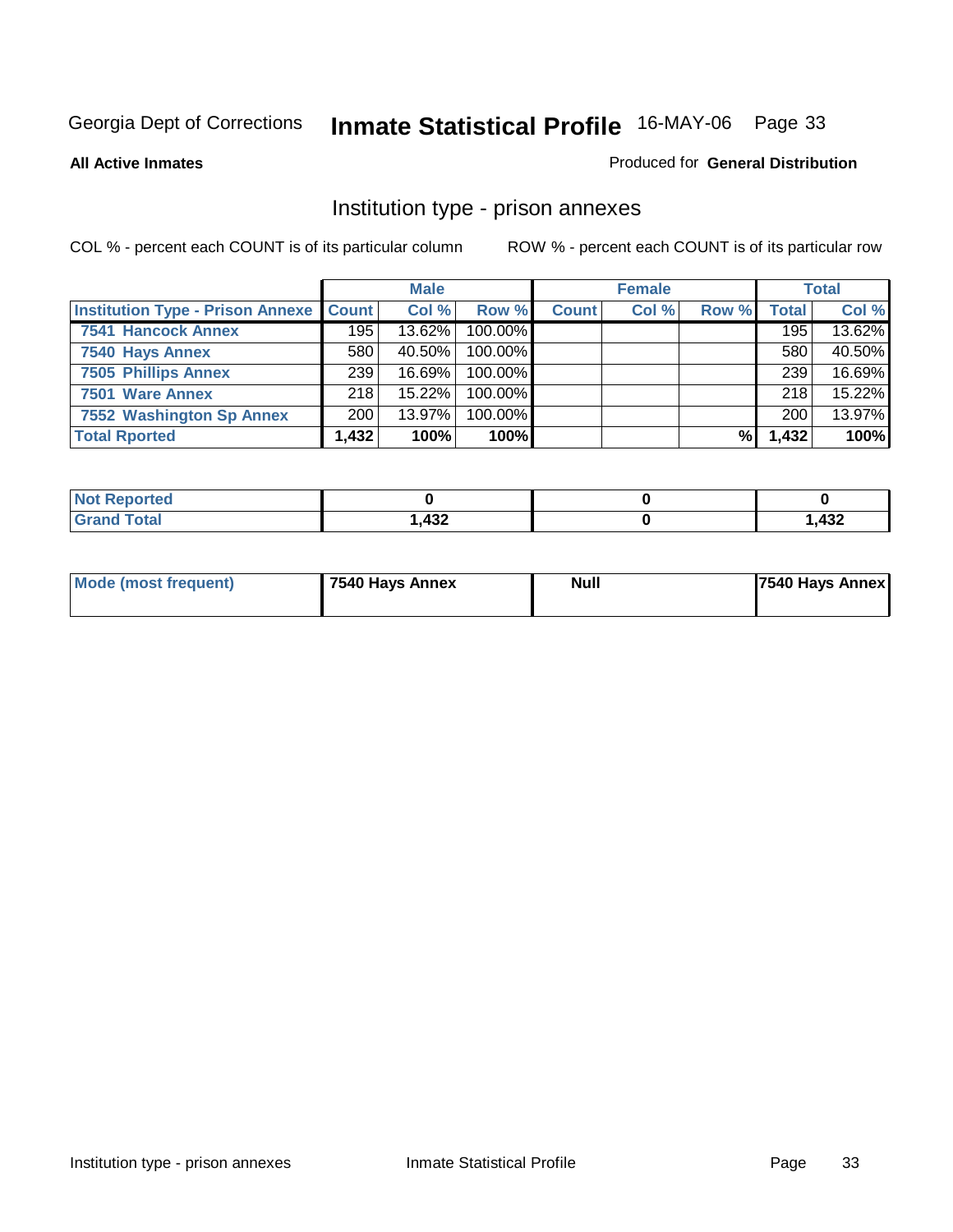**All Active Inmates**

### Produced for **General Distribution**

# Institution type - inmate boot camp

|                                      |              | <b>Male</b> |         |              | <b>Female</b> |       |       | <b>Total</b> |
|--------------------------------------|--------------|-------------|---------|--------------|---------------|-------|-------|--------------|
| <b>Institution Type - Boot Camps</b> | <b>Count</b> | Col %       | Row %   | <b>Count</b> | Col %         | Row % | Total | Col %        |
| 9553 Baldwin Inm Boot Camp           | 313          | 63.23%      | 100.00% |              |               |       | 313   | 63.23%       |
| 9534 Burruss Inm Boot Camp           | 157          | 31.72%      | 100.00% |              |               |       | 157   | 31.72%       |
| 9564 Long Inmate Boot Camp           | 24           | 4.85%       | 100.00% |              |               |       | 24    | 4.85%        |
| 9504 West Georgia Pb                 |              | $.20\%$     | 100.00% |              |               |       |       | $.20\%$      |
| <b>Bootcamp</b>                      |              |             |         |              |               |       |       |              |
| <b>Total Rported</b>                 | 495          | 100%        | 100%    |              |               | %     | 495   | 100%         |

| тео   |     |     |
|-------|-----|-----|
| Coto" | 495 | 495 |

| Mode (most frequent) | 9553 Baldwin Inm Boot | <b>Null</b> | 9553 Baldwin Inm |
|----------------------|-----------------------|-------------|------------------|
|                      | Camp                  |             | <b>Boot Camp</b> |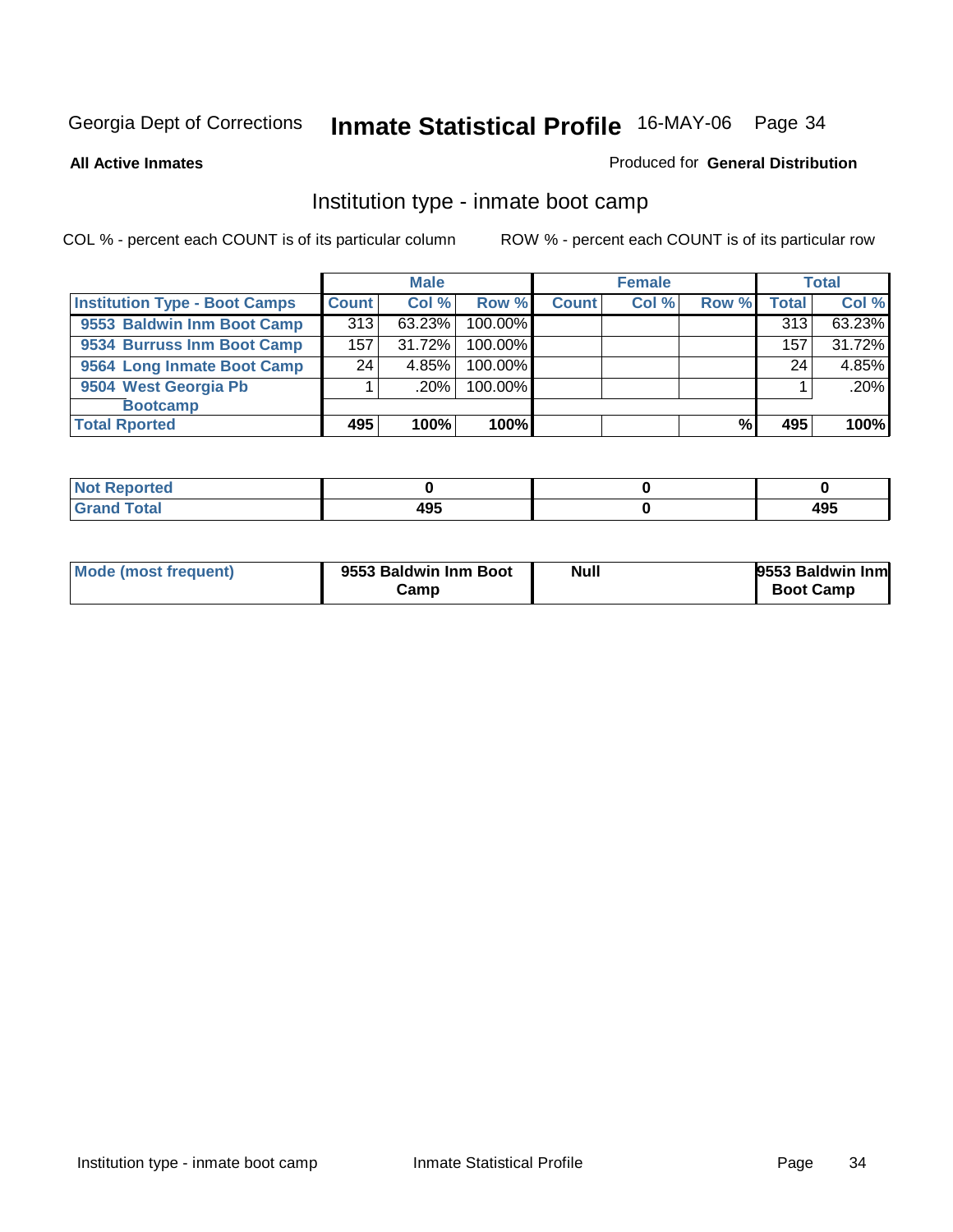**All Active Inmates**

### Produced for **General Distribution**

# Number of disciplinary reports

|                               |              | <b>Male</b> |             |       | <b>Female</b> |          |        | <b>Total</b> |
|-------------------------------|--------------|-------------|-------------|-------|---------------|----------|--------|--------------|
| Number of Disciplinary Report | <b>Count</b> | Col %       | Row % Count |       | Col %         | Row %    | Total  | Col %        |
|                               | 20,010       | 41.95%      | 90.64%      | 2,067 | 61.70%        | $9.36\%$ | 22,077 | 43.24%       |
|                               | 6,469        | 13.56%      | 94.00%      | 413   | 12.33%        | $6.00\%$ | 6,882  | 13.48%       |
|                               | 3,825        | 8.02%       | 95.34%      | 187   | 5.58%         | 4.66%    | 4,012  | 7.86%        |
| 3                             | 2,521        | 5.29%       | 95.13%      | 129   | 3.85%         | 4.87%    | 2,650  | 5.19%        |
| 4                             | 1,868        | 3.92%       | 95.60%      | 86    | 2.57%         | 4.40%    | 1,954  | 3.83%        |
| 5                             | 1,526        | 3.20%       | 95.79%      | 67    | 2.00%         | 4.21%    | 1,593  | 3.12%        |
| <b>More Than 5</b>            | 11,482       | 24.07%      | 96.63%      | 401   | 11.97%        | $3.37\%$ | 11,883 | 23.28%       |
| <b>Total Reported</b>         | 47,701       | 100%        | 93.44%      | 3,350 | 100%          | 6.56%    | 51,051 | 100%         |

| TA 0<br>N |        |       |     |
|-----------|--------|-------|-----|
|           | 47 7A4 | 3.350 | 051 |

| Mean (average)       | 5.35 | 2.58 | 5.17 |
|----------------------|------|------|------|
| Median (middle)      |      |      |      |
| Mode (most frequent) |      |      |      |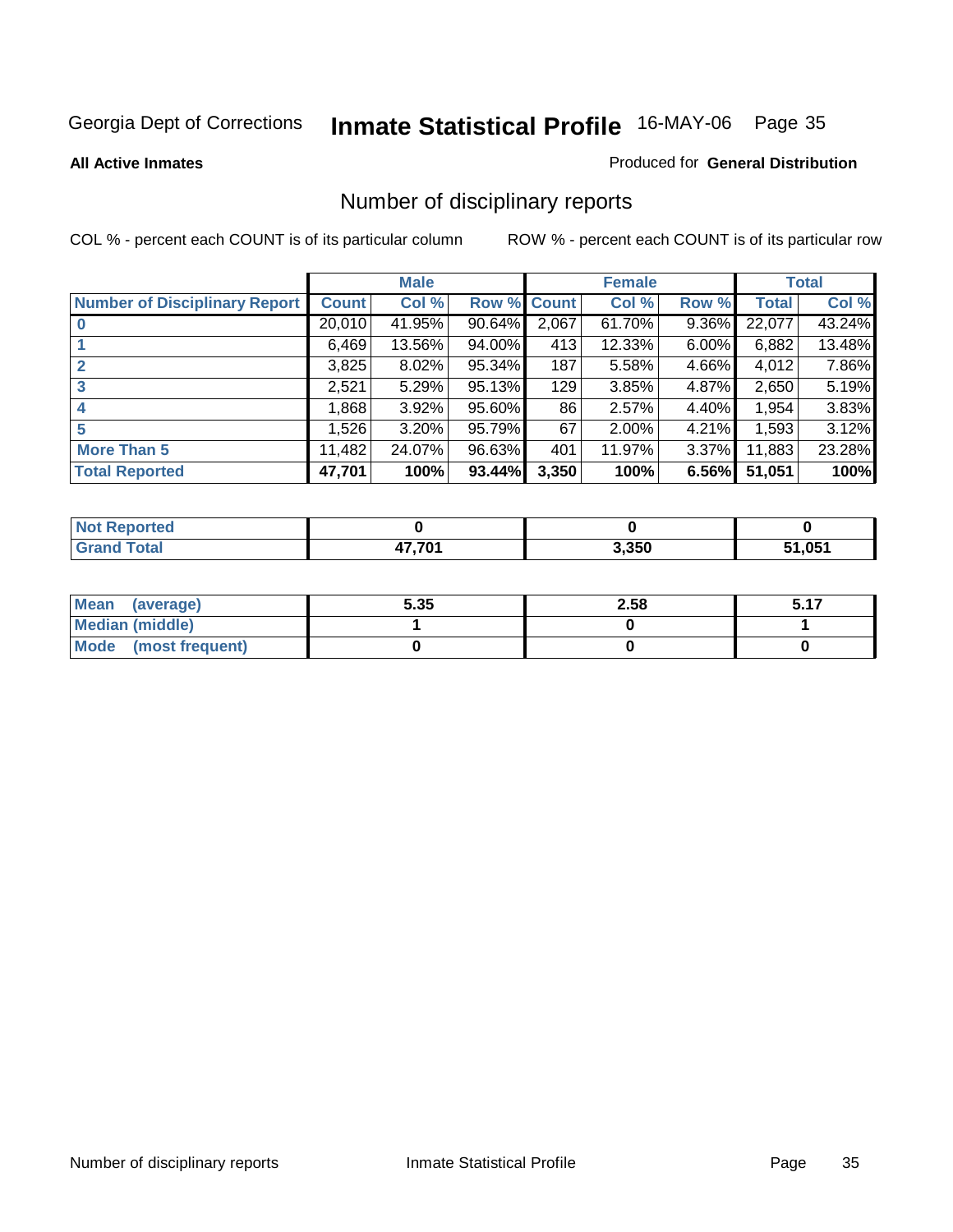### **All Active Inmates**

### Produced for **General Distribution**

### Number of transfers

|                            |              | <b>Male</b> |             |       | <b>Female</b> |          |              | <b>Total</b> |
|----------------------------|--------------|-------------|-------------|-------|---------------|----------|--------------|--------------|
| <b>Number of Transfers</b> | <b>Count</b> | Col %       | Row % Count |       | Col %         | Row %    | <b>Total</b> | Col %        |
|                            | 3,580        | $7.51\%$    | 84.24%      | 670   | 20.00%        | 15.76%   | 4,250        | 8.33%        |
|                            | 19,300       | 40.46%      | 92.19%      | 1,634 | 48.78%        | 7.81%    | 20,934       | 41.01%       |
|                            | 9,677        | 20.29%      | 93.90%      | 629   | 18.78%        | 6.10%    | 10,306       | 20.19%       |
| 3                          | 5,495        | 11.52%      | 95.83%      | 239   | 7.13%         | $4.17\%$ | 5,734        | 11.23%       |
|                            | 3,337        | 7.00%       | 97.60%      | 82    | 2.45%         | $2.40\%$ | 3,419        | 6.70%        |
| 5                          | 2,082        | $4.36\%$    | 98.16%      | 39    | 1.16%         | 1.84%    | 2,121        | 4.15%        |
| <b>More Than 5</b>         | 4,230        | $8.87\%$    | 98.67%      | 57    | 1.70%         | $1.33\%$ | 4,287        | 8.40%        |
| <b>Total Reported</b>      | 47,701       | 100%        | 93.44%      | 3,350 | 100%          | 6.56%    | 51,051       | 100.0%       |

| тео.<br>NG |       |       |             |
|------------|-------|-------|-------------|
| _____      | 7.704 | 3,350 | .051<br>E4. |

| Mean (average)       | 2.41 | l.36 | 2.34 |
|----------------------|------|------|------|
| Median (middle)      |      |      |      |
| Mode (most frequent) |      |      |      |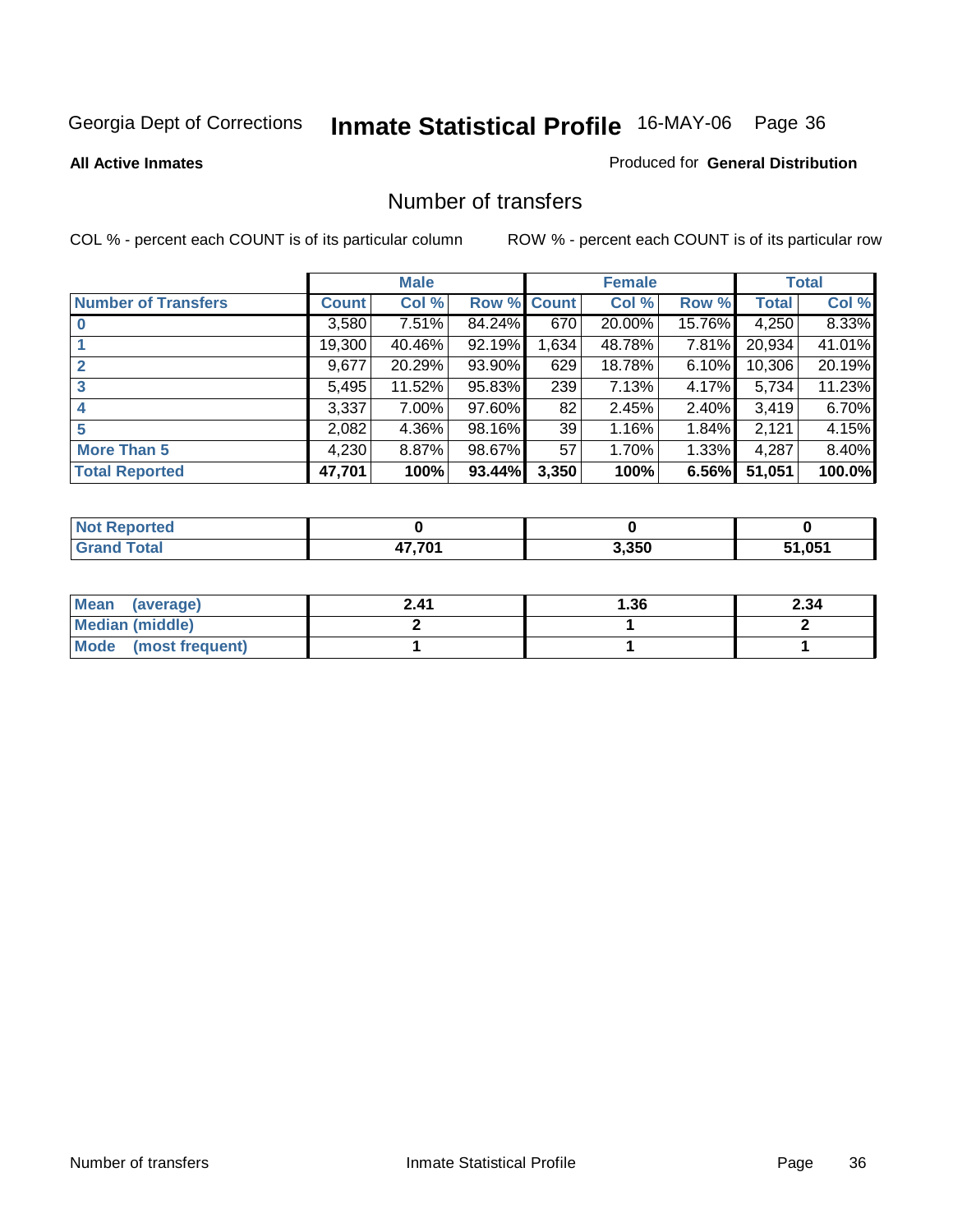**All Active Inmates**

### Produced for **General Distribution**

# Number of escapes

|                          |              | <b>Male</b> |                    |       | <b>Female</b> |          |        | <b>Total</b> |
|--------------------------|--------------|-------------|--------------------|-------|---------------|----------|--------|--------------|
| <b>Number of Escapes</b> | <b>Count</b> | Col %       | <b>Row % Count</b> |       | Col %         | Row %    | Total  | Col %        |
|                          | 47,389       | 99.35%      | 93.41%             | 3,343 | 99.79%        | $6.59\%$ | 50,732 | 99.38%       |
|                          | 289          | 0.61%       | 97.64%             |       | 0.21%         | 2.36%    | 296    | 0.58%        |
|                          | 17           | 0.04%       | 100.00%            |       |               |          | 17     | 0.03%        |
|                          | 5            | 0.01%       | 100.00%            |       |               |          | 5      | 0.01%        |
|                          |              | 0.01%       | $100.00\%$         |       |               |          |        | 0.01%        |
| <b>Total Reported</b>    | 47,701       | 100%        | 93.44%             | 3,350 | 100%          | $6.56\%$ | 51,051 | 100.0%       |

| <b>Not Reported</b> |        |       |      |
|---------------------|--------|-------|------|
|                     | 17.701 | 3,350 | .051 |

| Mean<br>(average)    |  | .01 |
|----------------------|--|-----|
| Median (middle)      |  |     |
| Mode (most frequent) |  |     |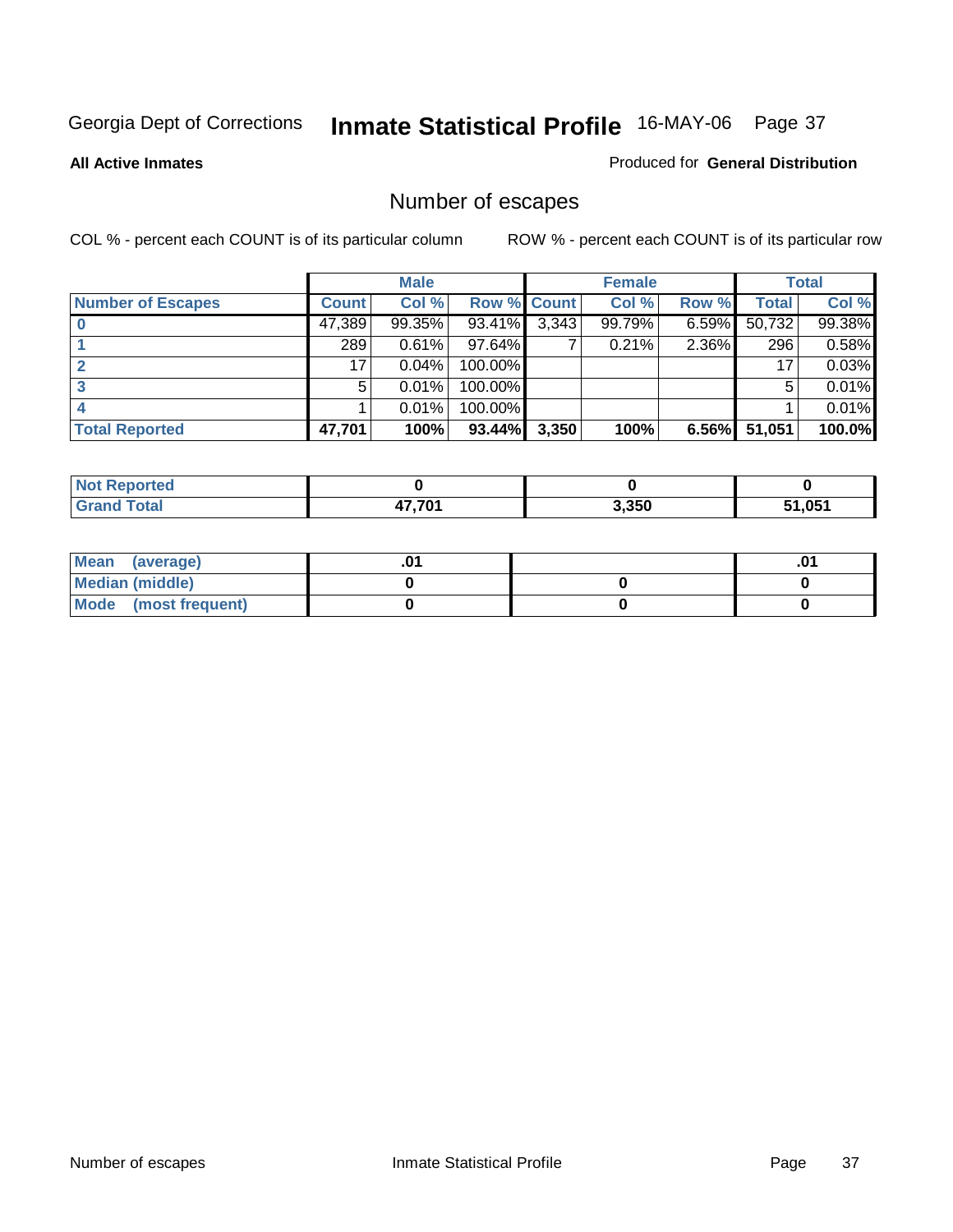**All Active Inmates**

### Produced for **General Distribution**

# Probable future release type

|                                         |        | <b>Male</b> |                    |     | <b>Female</b> |          | <b>Total</b> |        |
|-----------------------------------------|--------|-------------|--------------------|-----|---------------|----------|--------------|--------|
| <b>Probable Future Release Type</b>     | Count  | Col %       | <b>Row % Count</b> |     | Col %         | Row %    | <b>Total</b> | Col %  |
| <b>Paroled with probation to follow</b> | 7,150  | 14.99%      | 93.06%             | 533 | 15.91%        | $6.94\%$ | 7,683        | 15.05% |
| Paroled w/o probation to follow         | 8.425  | 17.66%      | $93.63\%$          | 573 | 17.10%        | $6.37\%$ | 8,998        | 17.63% |
| Maxout with probation to follow         | 12,646 | 26.51%      | 92.93%             | 962 | 28.72%        | 7.07%    | 13,608       | 26.66% |
| <b>Maxout w/o probation to follow</b>   | 12.174 | 25.52%      | 92.85%             | 937 | 27.97%        | 7.15%    | 13,111       | 25.68% |
| Life, LWOP or death sentence            | 7,306  | 15.32%      | 95.49%             | 345 | 10.30%        | $4.51\%$ | 7,651        | 14.99% |
| <b>Total Reported</b>                   | 47,701 | 100%        | $93.44\%$ 3,350    |     | 100%          | 6.56%    | 51,051       | 100%   |

| ported<br>NOT               |        |        |                |
|-----------------------------|--------|--------|----------------|
| <b>Total</b><br><b>Circ</b> | 17 7N1 | 47,701 | 51 O51<br>. כט |

| <b>Mode (most frequent)</b> | Maxout with PROB follow Maxout with PROB follow Maxout with PROB |        |
|-----------------------------|------------------------------------------------------------------|--------|
|                             |                                                                  | follow |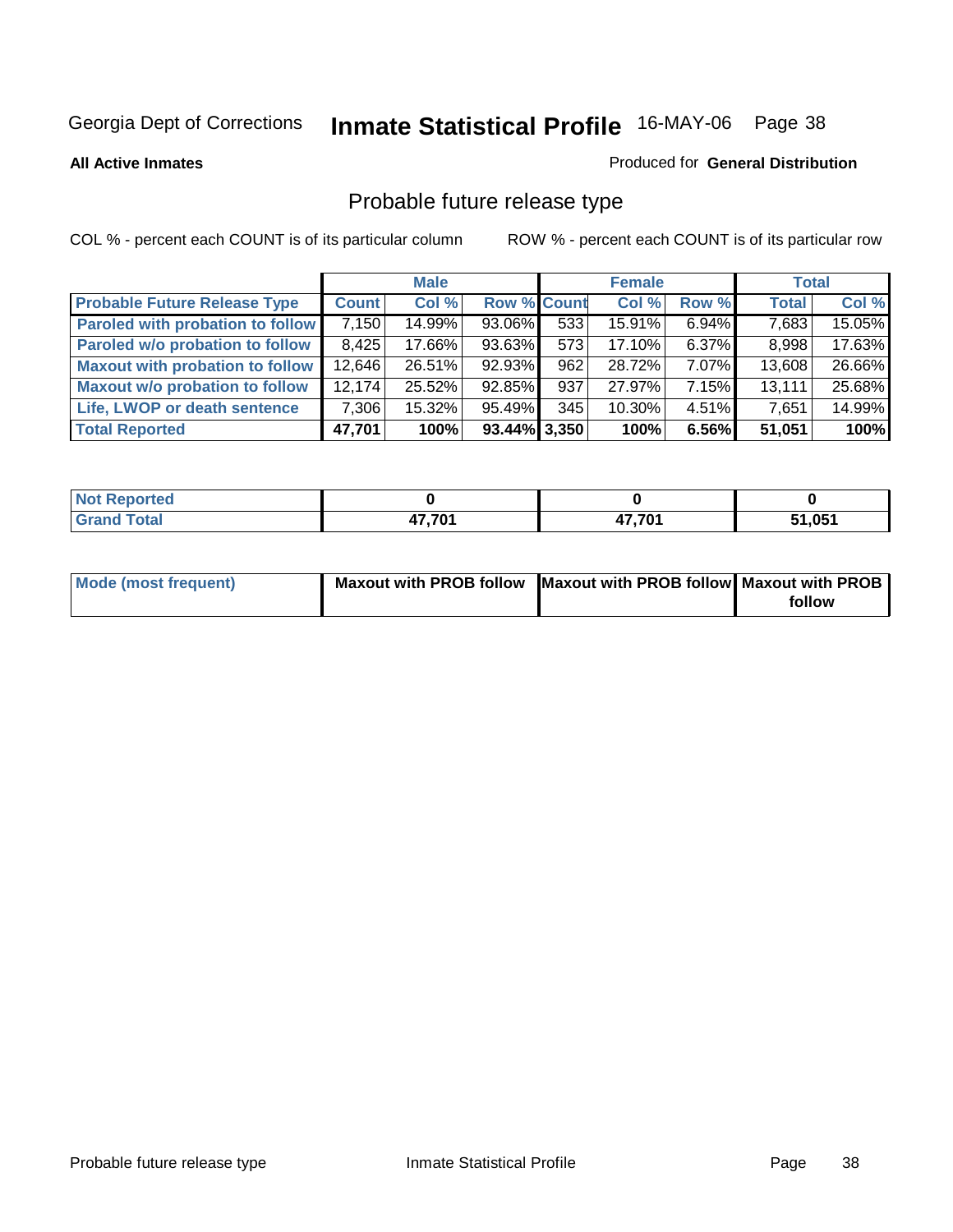**All Active Inmates**

### Produced for **General Distribution**

## Actual release type

|                            |              | <b>Male</b> |                    | <b>Female</b> |       |        | $\tau$ otal |
|----------------------------|--------------|-------------|--------------------|---------------|-------|--------|-------------|
| <b>Actual Release Type</b> | <b>Count</b> | Col %       | <b>Row % Count</b> | Col %         | Row % | Total, | Col %       |
| <b>Total Reported</b>      |              | %           | %                  | %             | %     |        | %           |

| <b>Still Active</b> | 47,701 | 3,350 | 51,051 |
|---------------------|--------|-------|--------|
| <b>Not Reported</b> |        |       |        |
| <b>Grand Total</b>  | 47,701 | 3,350 | 51,051 |

| M<br><b>Null</b><br>Null<br>11WH |  |  |
|----------------------------------|--|--|
|                                  |  |  |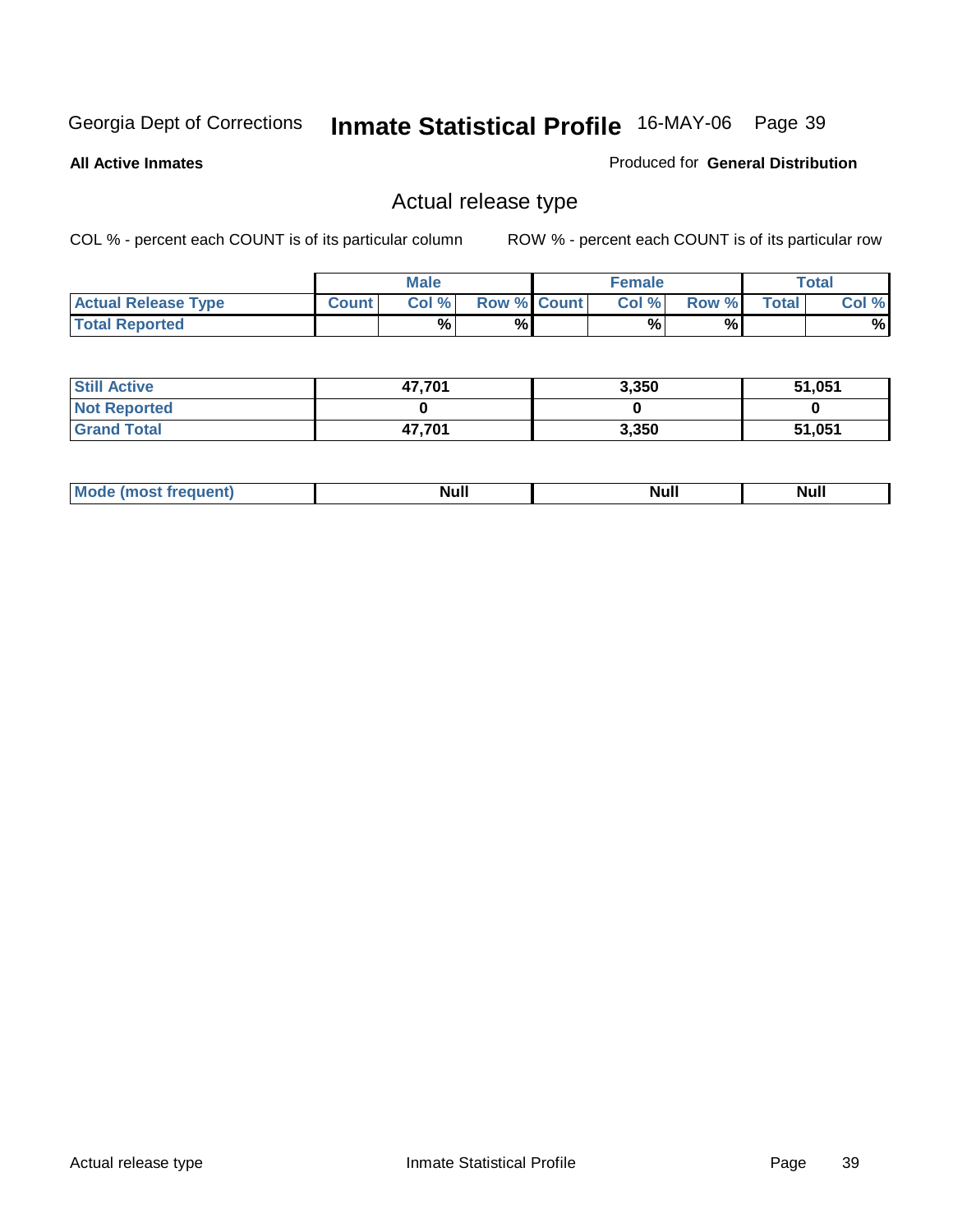## **All Active Inmates**

## Produced for **General Distribution**

## Time served in current (or last) institution

|                              |              | <b>Male</b> |        |              | <b>Female</b> |       |                  | <b>Total</b> |
|------------------------------|--------------|-------------|--------|--------------|---------------|-------|------------------|--------------|
| <b>Time In Institution</b>   | <b>Count</b> | Col %       | Row %  | <b>Count</b> | Col %         | Row % | Total            | Col %        |
| 0 to 3 months                | 13,214       | 27.70%      | 92.39% | 1,089        | 32.51%        | 7.61% | 14,303           | 28.02%       |
| 3.01 to 6 months             | 7,027        | 14.73%      | 92.33% | 584          | 17.43%        | 7.67% | 7,611            | 14.91%       |
| 6.01 to 9 months             | 4,956        | 10.39%      | 92.90% | 379          | 11.31%        | 7.10% | 5,335            | 10.45%       |
| 9.01 to 12 months            | 4,170        | 8.74%       | 93.88% | 272          | 8.12%         | 6.12% | 4,442            | 8.70%        |
| 12.01 to 18 months           | 4,813        | 10.09%      | 90.64% | 497          | 14.84%        | 9.36% | 5,310            | 10.40%       |
| 18.01 to 24 months           | 2,803        | 5.88%       | 95.34% | 137          | 4.09%         | 4.66% | 2,940            | 5.76%        |
| 2.01 to 3 years              | 3,669        | 7.69%       | 96.76% | 123          | 3.67%         | 3.24% | 3,792            | 7.43%        |
| 3.01 to 4 years              | 1,979        | 4.15%       | 96.87% | 64           | 1.91%         | 3.13% | 2,043            | 4.00%        |
| $\overline{4.01}$ to 5 years | 1,399        | 2.93%       | 95.76% | 62           | 1.85%         | 4.24% | 1,461            | 2.86%        |
| 5.01 to 6 years              | 936          | 1.96%       | 95.22% | 47           | 1.40%         | 4.78% | 983              | 1.93%        |
| 6.01 to 7 years              | 777          | 1.63%       | 96.76% | 26           | 0.78%         | 3.24% | 803              | 1.57%        |
| 7.01 to 8 years              | 607          | 1.27%       | 96.35% | 23           | 0.69%         | 3.65% | 630              | 1.23%        |
| 8.01 to 9 years              | 405          | 0.85%       | 96.66% | 14           | 0.42%         | 3.34% | 419              | 0.82%        |
| 9.01 to 10 years             | 265          | 0.56%       | 96.36% | 10           | 0.30%         | 3.64% | $\overline{275}$ | 0.54%        |
| Over 10 years                | 681          | 1.43%       | 96.73% | 23           | 0.69%         | 3.27% | 704              | 1.38%        |
| <b>Total Reported</b>        | 47,701       | 100%        | 93.44% | 3,350        | 100%          | 6.56% | 51,051           | 100%         |

| <b>Not Reported</b> |        |       |                    |
|---------------------|--------|-------|--------------------|
| ⊺ิ∩tal<br>. Gror    | 17,701 | 3,350 | 51,05 <sup>4</sup> |

| Mean<br>(average)       | 18 months | 12 months | 18 months |  |
|-------------------------|-----------|-----------|-----------|--|
| Median (middle)         | 8 months  | 6 months  | 8 months  |  |
| Mode<br>(most frequent) | 0 months  | months    | 1 months  |  |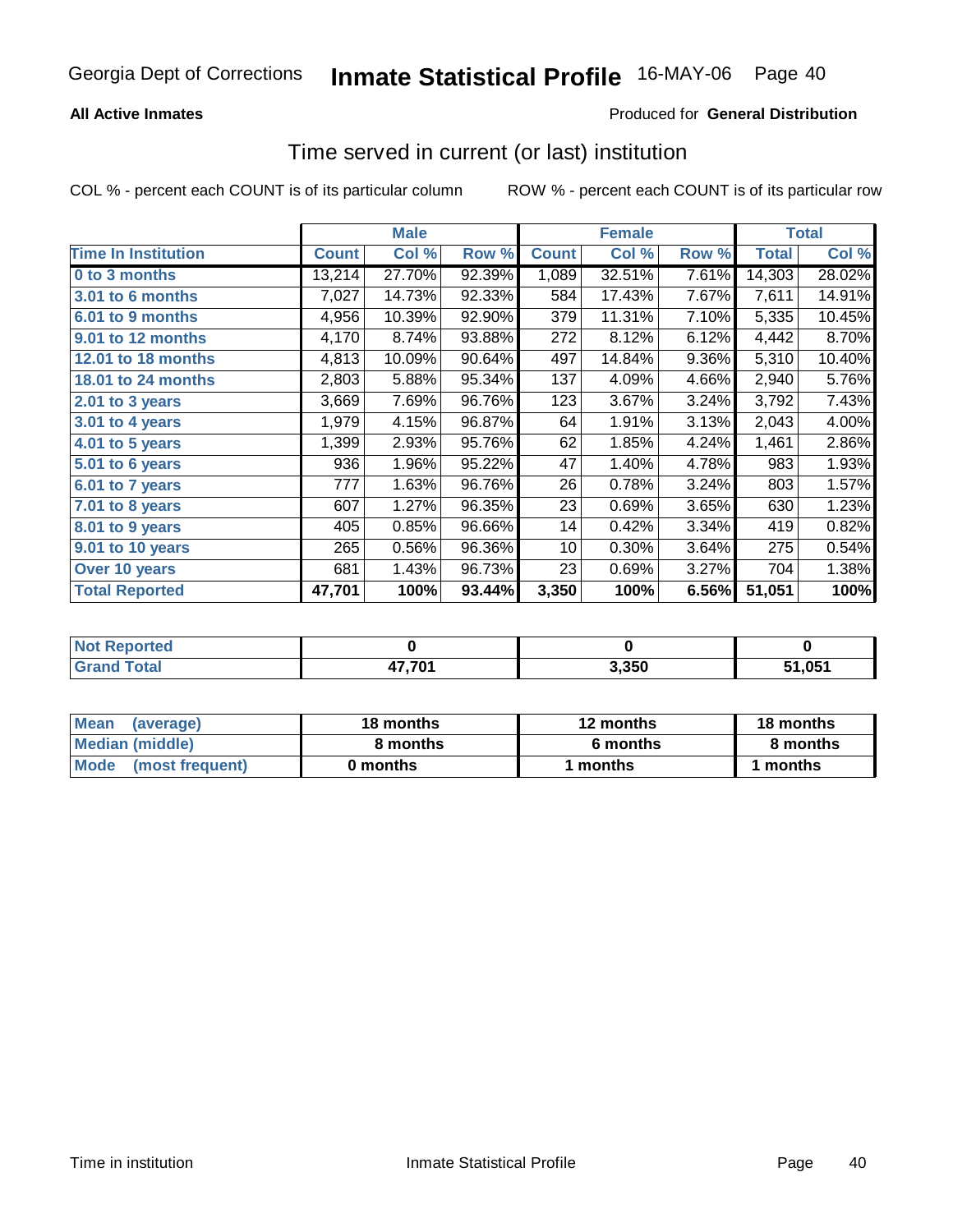### **All Active Inmates**

### Produced for **General Distribution**

## Highest grade level attained

|                              |                  | <b>Male</b> |         |                  | <b>Female</b> |        |                 | <b>Total</b> |
|------------------------------|------------------|-------------|---------|------------------|---------------|--------|-----------------|--------------|
| <b>Grade Level</b>           | <b>Count</b>     | Col %       | Row %   | <b>Count</b>     | Col %         | Row %  | <b>Total</b>    | Col %        |
| No school at all             | 50               | 0.11%       | 98.04%  | 1                | 0.03%         | 1.96%  | $\overline{51}$ | 0.10%        |
| <b>Grade 1</b>               | 43               | 0.09%       | 100.00% |                  |               |        | 43              | 0.09%        |
| <b>Grade 2</b>               | $\overline{54}$  | 0.12%       | 98.18%  | 1                | 0.03%         | 1.82%  | $\overline{55}$ | 0.11%        |
| <b>Grade 3</b>               | 138              | 0.30%       | 97.18%  | 4                | 0.13%         | 2.82%  | 142             | 0.29%        |
| Grade 4                      | $\overline{131}$ | 0.29%       | 97.76%  | $\overline{3}$   | 0.10%         | 2.24%  | 134             | 0.27%        |
| Grade 5                      | $\overline{229}$ | 0.50%       | 96.22%  | $\overline{9}$   | 0.30%         | 3.78%  | 238             | 0.49%        |
| Grade 6                      | $\overline{782}$ | 1.71%       | 94.67%  | $\overline{44}$  | 1.47%         | 5.33%  | 826             | 1.69%        |
| Grade 7                      | 1,262            | 2.76%       | 93.76%  | $\overline{84}$  | 2.81%         | 6.24%  | 1,346           | 2.76%        |
| Grade 8                      | 4,248            | 9.28%       | 94.19%  | 262              | 8.75%         | 5.81%  | 4,510           | 9.24%        |
| Grade 9                      | 7,243            | 15.82%      | 95.15%  | 369              | 12.32%        | 4.85%  | 7,612           | 15.60%       |
| Grade 10                     | 9,504            | 20.75%      | 95.40%  | 458              | 15.30%        | 4.60%  | 9,962           | 20.42%       |
| Grade 11                     | 8,481            | 18.52%      | 95.24%  | 424              | 14.16%        | 4.76%  | 8,905           | 18.25%       |
| <b>Grade 12 or GED</b>       | 8,615            | 18.81%      | 94.49%  | 502              | 16.77%        | 5.51%  | 9,117           | 18.69%       |
| Some tech school             | 421              | 0.92%       | 72.21%  | 162              | 5.41%         | 27.79% | 583             | 1.19%        |
| <b>Completed tech school</b> | 818              | 1.79%       | 74.91%  | $\overline{274}$ | 9.15%         | 25.09% | 1,092           | 2.24%        |
| College, 1 year              | 1,114            | 2.43%       | 90.57%  | 116              | 3.87%         | 9.43%  | 1,230           | 2.52%        |
| College, 2 year              | 1,521            | 3.32%       | 90.64%  | $\overline{157}$ | 5.24%         | 9.36%  | 1,678           | 3.44%        |
| College, 3 year              | 451              | 0.98%       | 90.56%  | $\overline{47}$  | 1.57%         | 9.44%  | 498             | 1.02%        |
| <b>Bachelor's degree</b>     | 542              | 1.18%       | 89.88%  | 61               | 2.04%         | 10.12% | 603             | 1.24%        |
| <b>Master's degree</b>       | 83               | 0.18%       | 90.22%  | 9                | 0.30%         | 9.78%  | 92              | 0.19%        |
| Ph.D. degree                 | $\overline{32}$  | 0.07%       | 86.49%  | $\overline{5}$   | 0.17%         | 13.51% | $\overline{37}$ | 0.08%        |
| Law degree                   | 18               | 0.04%       | 90.00%  | $\overline{2}$   | 0.07%         | 10.00% | $\overline{20}$ | 0.04%        |
| <b>Some medical school</b>   | 8                | 0.02%       | 100.00% |                  |               |        | 8               | 0.02%        |
| <b>Medical degree</b>        | 10               | 0.02%       | 100.00% |                  |               |        | 10              | 0.02%        |
| <b>Total Reported</b>        | 45,798           | 100%        | 93.86%  | 2,994            | 100%          | 6.14%  | 48,792          | 100%         |

| ,903   | 356   | 2,259      |
|--------|-------|------------|
| 17.701 | 3,350 | <b>051</b> |

| Mean<br>(average)       | 10.43    | 11.10           | 10.47    |
|-------------------------|----------|-----------------|----------|
| Median (middle)         | Grade 10 | Grade 11        | Grade 10 |
| Mode<br>(most frequent) | Grade 10 | Grade 12 or GED | Grade 10 |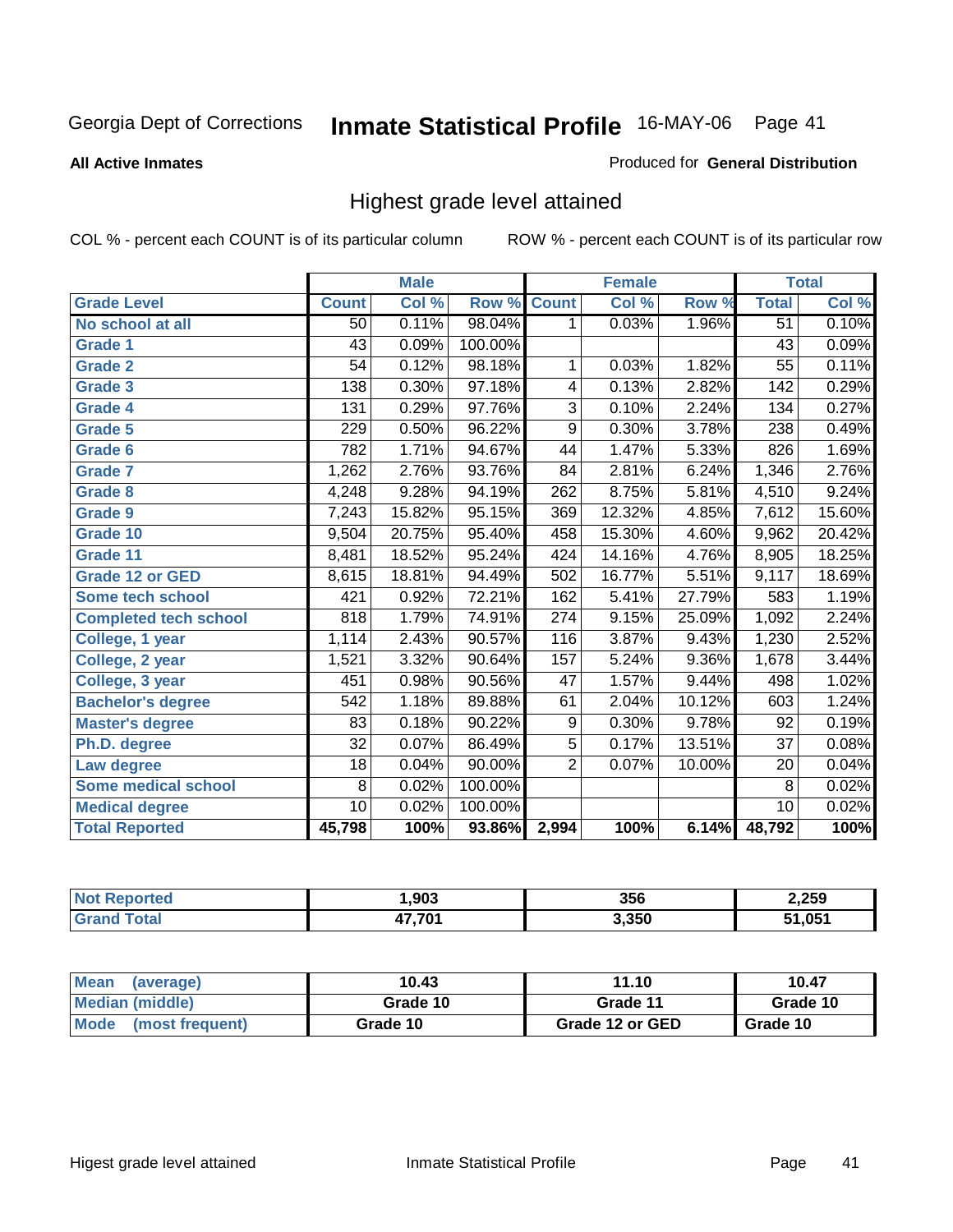### **All Active Inmates**

### Produced for **General Distribution**

## Culture fair IQ scores

|                       |              | <b>Male</b> |        |              | <b>Female</b> |          |        | <b>Total</b> |
|-----------------------|--------------|-------------|--------|--------------|---------------|----------|--------|--------------|
| <b>IQ Scores</b>      | <b>Count</b> | Col %       | Row %  | <b>Count</b> | Col %         | Row %    | Total  | Col %        |
| $60 - 69$             | 1,319        | $3.00\%$    | 94.55% | 76           | 2.92%         | 5.45%    | 1,395  | 2.99%        |
| $70 - 79$             | 3,458        | 7.85%       | 93.87% | 226          | 8.68%         | 6.13%    | 3,684  | 7.90%        |
| $80 - 89$             | 6,401        | 14.54%      | 91.46% | 598          | 22.97%        | 8.54%    | 6,999  | 15.01%       |
| $90 - 99$             | 10,615       | 24.11%      | 92.43% | 869          | 33.38%        | $7.57\%$ | 11,484 | 24.62%       |
| $100 - 109$           | 11,480       | 26.07%      | 96.76% | 385          | 14.79%        | $3.24\%$ | 11,865 | 25.44%       |
| $110 - 119$           | 8,376        | 19.02%      | 97.59% | 207          | 7.95%         | 2.41%    | 8,583  | 18.40%       |
| $120 - 129$           | 2,273        | 5.16%       | 94.12% | 142          | 5.46%         | 5.88%    | 2,415  | 5.18%        |
| $130 - 139$           | 88           | 0.20%       | 55.35% | 71           | 2.73%         | 44.65%   | 159    | 0.34%        |
| 140 & Up              | 25           | $0.06\%$    | 46.30% | 29           | 1.11%         | 53.70%   | 54     | 0.12%        |
| <b>Total Reported</b> | 44,035       | 100%        | 94.42% | 2,603        | 100%          | 5.58%    | 46,638 | 100%         |

| <b>Not Reported</b>  | 3,149  | 480   | 3,629  |
|----------------------|--------|-------|--------|
| Not Valid (under 60) | 517    | 267   | 784    |
| <b>Grand Total</b>   | 47,701 | 3,350 | 51,051 |

| Mean<br>(average)       | 99  | 97 | 99 |
|-------------------------|-----|----|----|
| Median (middle)         | 100 | 94 | 99 |
| Mode<br>(most frequent) | 99  | 99 | 99 |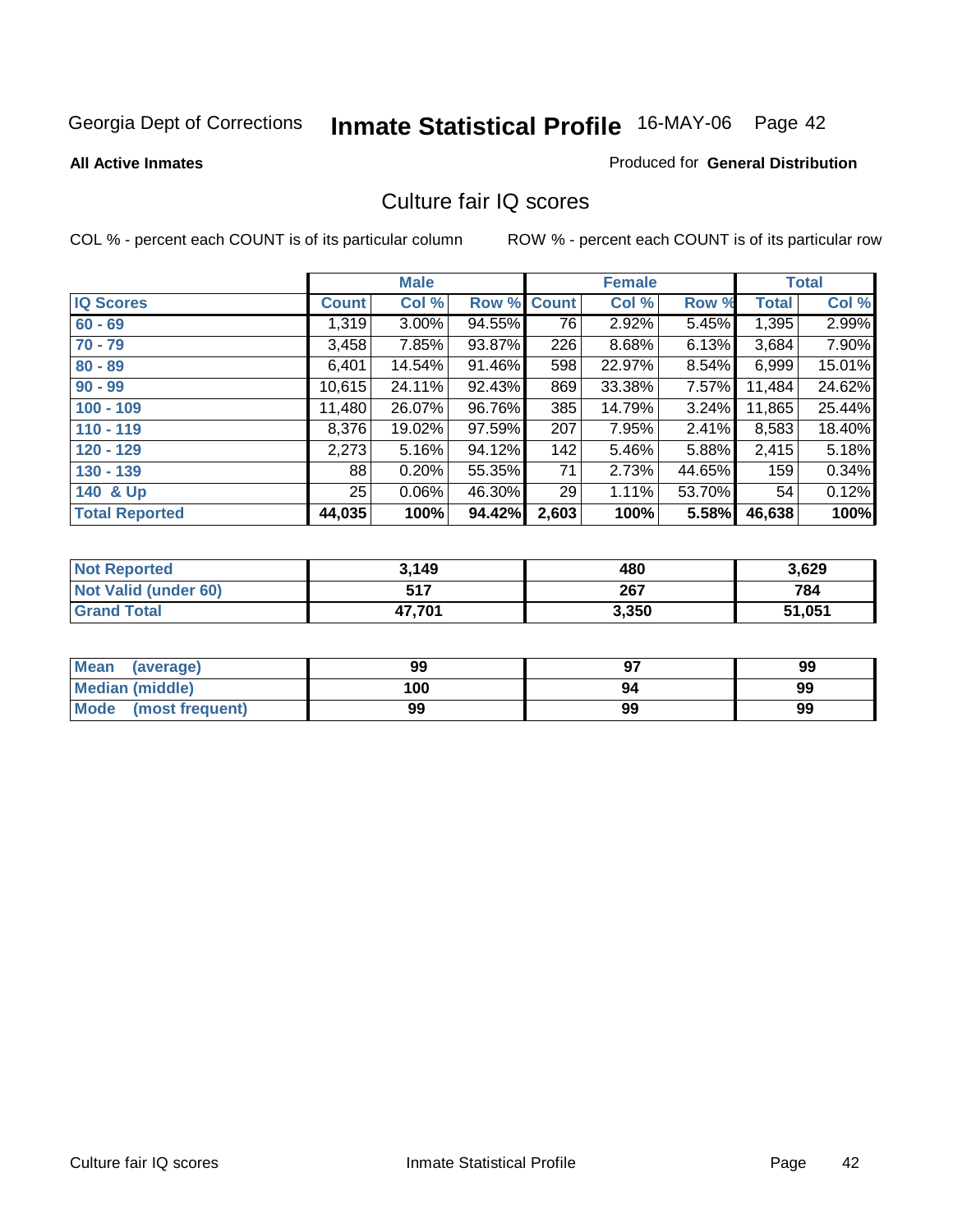### **All Active Inmates**

### Produced for **General Distribution**

## Wide Range Achievement Test (WRAT) reading score

|                           |              | <b>Male</b> |        |              | <b>Female</b> |        |              | <b>Total</b> |
|---------------------------|--------------|-------------|--------|--------------|---------------|--------|--------------|--------------|
| <b>WRAT Reading Score</b> | <b>Count</b> | Col %       | Row %  | <b>Count</b> | Col %         | Row %  | <b>Total</b> | Col %        |
| <b>Less than 1</b>        | 850          | 1.90%       | 98.84% | 10           | 0.35%         | 1.16%  | 860          | 1.80%        |
| 1.1 to 1.9                | 1,138        | 2.54%       | 97.35% | 31           | 1.08%         | 2.65%  | 1,169        | 2.45%        |
| 2.1 to 2.9                | 2,300        | 5.13%       | 95.59% | 106          | 3.69%         | 4.41%  | 2,406        | 5.05%        |
| 3.1 to 3.9                | 3,408        | 7.61%       | 96.46% | 125          | 4.36%         | 3.54%  | 3,533        | 7.41%        |
| 4.1 to 4.9                | 4,095        | 9.14%       | 96.01% | 170          | 5.92%         | 3.99%  | 4,265        | 8.95%        |
| 5.1 to 5.9                | 3,723        | 8.31%       | 94.54% | 215          | 7.49%         | 5.46%  | 3,938        | 8.26%        |
| 6.1 to 6.9                | 3,631        | 8.10%       | 94.12% | 227          | 7.91%         | 5.88%  | 3,858        | 8.09%        |
| 7.1 to 7.9                | 1,898        | 4.24%       | 94.19% | 117          | 4.08%         | 5.81%  | 2,015        | 4.23%        |
| 8.1 to 8.9                | 4,128        | 9.21%       | 94.92% | 221          | 7.70%         | 5.08%  | 4,349        | 9.12%        |
| 9.1 to 9.9                | 3,986        | 8.90%       | 94.43% | 235          | 8.19%         | 5.57%  | 4,221        | 8.85%        |
| 10.1 to 10.9              | 2,018        | 4.50%       | 93.51% | 140          | 4.88%         | 6.49%  | 2,158        | 4.53%        |
| 11.1 to 11.9              | 2,010        | 4.49%       | 94.06% | 127          | 4.43%         | 5.94%  | 2,137        | 4.48%        |
| 12.1 to 12.9              | 7,553        | 16.86%      | 96.44% | 279          | 9.72%         | 3.56%  | 7,832        | 16.43%       |
| 13                        | 4,068        | 9.08%       | 82.43% | 867          | 30.21%        | 17.57% | 4,935        | 10.35%       |
| <b>Total Reported</b>     | 44,806       | 100%        | 93.98% | 2,870        | 100.0%        | 6.02%  | 47,676       | 100%         |

| Teo | 2,895  | 480   | <b>1 275</b> |
|-----|--------|-------|--------------|
|     | 47,701 | 3,350 | 51,051       |

| Mean<br>(average)      | 8.04       | 9.30 | 8.12 |
|------------------------|------------|------|------|
| <b>Median (middle)</b> | ה ה<br>o.z | 9.5  | o.z  |
| Mode (most frequent)   | 12.8       | 1 J  | 12.8 |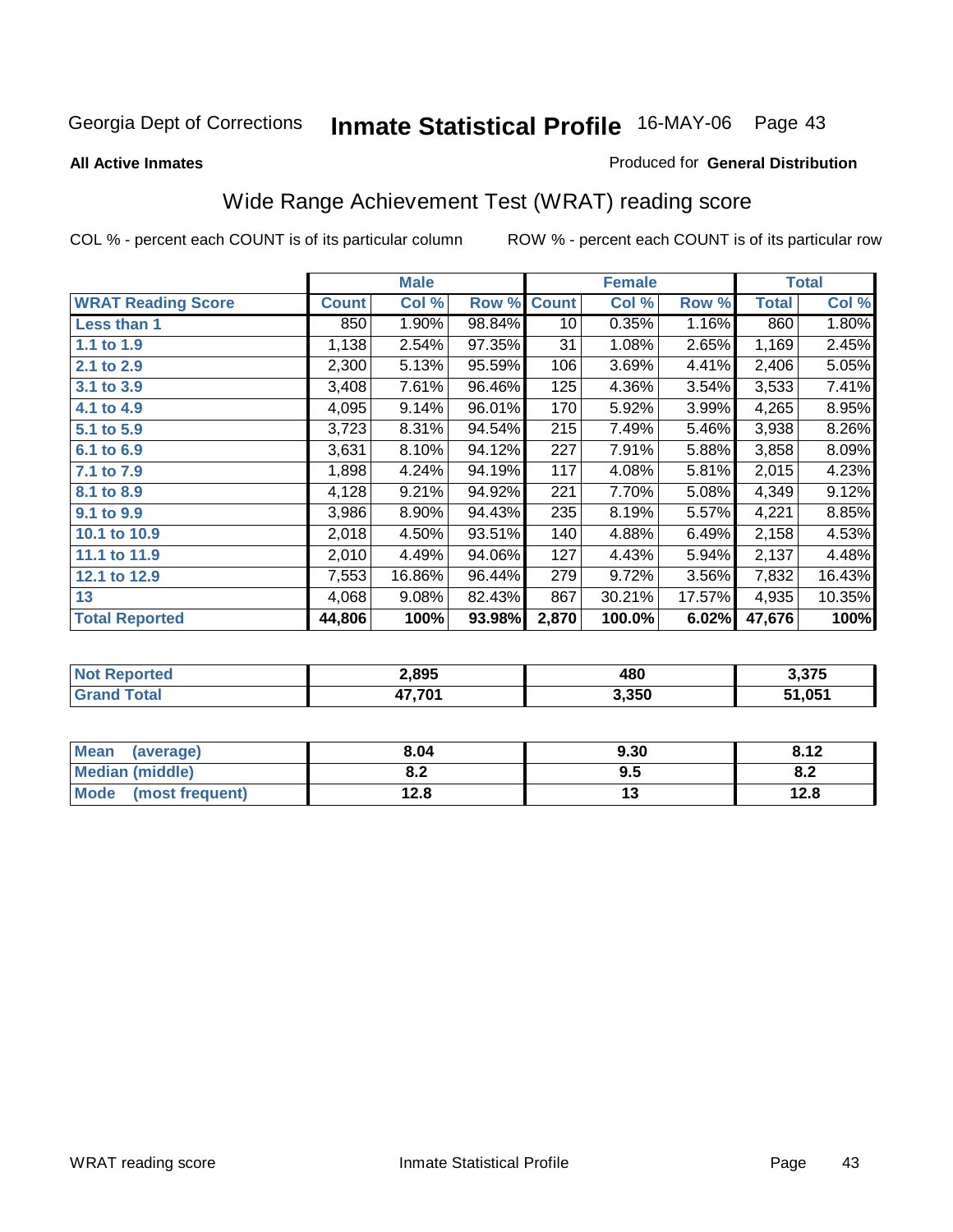**All Active Inmates**

### Produced for **General Distribution**

## Wide Range Achievement Test (WRAT) math score

|                              |              | <b>Male</b> |                    |       | <b>Female</b> |        |              | <b>Total</b> |
|------------------------------|--------------|-------------|--------------------|-------|---------------|--------|--------------|--------------|
| <b>WRAT Mathematic Score</b> | <b>Count</b> | Col %       | <b>Row % Count</b> |       | Col %         | Row %  | <b>Total</b> | Col %        |
| Less than 1                  | 66           | 0.15%       | 100.00%            |       |               |        | 66           | 0.14%        |
| 1.1 to 1.9                   | 220          | 0.49%       | 94.42%             | 13    | 0.45%         | 5.58%  | 233          | 0.49%        |
| 2.1 to 2.9                   | 1,163        | 2.60%       | 93.79%             | 77    | 2.68%         | 6.21%  | 1,240        | 2.60%        |
| 3.1 to 3.9                   | 2,827        | 6.31%       | 95.57%             | 131   | 4.56%         | 4.43%  | 2,958        | 6.20%        |
| 4.1 to 4.9                   | 4,662        | 10.40%      | 95.20%             | 235   | 8.19%         | 4.80%  | 4,897        | 10.27%       |
| 5.1 to 5.9                   | 5,796        | 12.93%      | 95.44%             | 277   | 9.65%         | 4.56%  | 6,073        | 12.74%       |
| 6.1 to 6.9                   | 10,806       | 24.11%      | 94.66%             | 609   | 21.21%        | 5.34%  | 11,415       | 23.94%       |
| 7.1 to 7.9                   | 6,882        | 15.36%      | 93.30%             | 494   | 17.21%        | 6.70%  | 7,376        | 15.47%       |
| 8.1 to 8.9                   | 2,968        | 6.62%       | 92.90%             | 227   | 7.91%         | 7.10%  | 3,195        | 6.70%        |
| 9.1 to 9.9                   | 3,966        | 8.85%       | 91.91%             | 349   | 12.16%        | 8.09%  | 4,315        | 9.05%        |
| 10.1 to 10.9                 | 2,536        | 5.66%       | 92.86%             | 195   | 6.79%         | 7.14%  | 2,731        | 5.73%        |
| 11 to 11.9                   | 1,501        | 3.35%       | 92.14%             | 128   | 4.46%         | 7.86%  | 1,629        | 3.42%        |
| 12 to 12.9                   | 994          | 2.22%       | 95.76%             | 44    | 1.53%         | 4.24%  | 1,038        | 2.18%        |
| 13                           | 424          | 0.95%       | 82.17%             | 92    | 3.20%         | 17.83% | 516          | 1.08%        |
| <b>Total Reported</b>        | 44,811       | 100%        | 93.98%             | 2,871 | 100%          | 6.02%  | 47,682       | 100.0%       |

| 2,890  | ידו<br>412 | 3,369  |
|--------|------------|--------|
| .7.701 | 3,350      | 51,051 |

| <b>Mean</b><br>(average) | 7.00 | 7.47 | 7.03 |
|--------------------------|------|------|------|
| <b>Median (middle)</b>   | 6.9  |      | 6.9  |
| Mode<br>(most frequent)  | 6.9  | 7.4  | 6.9  |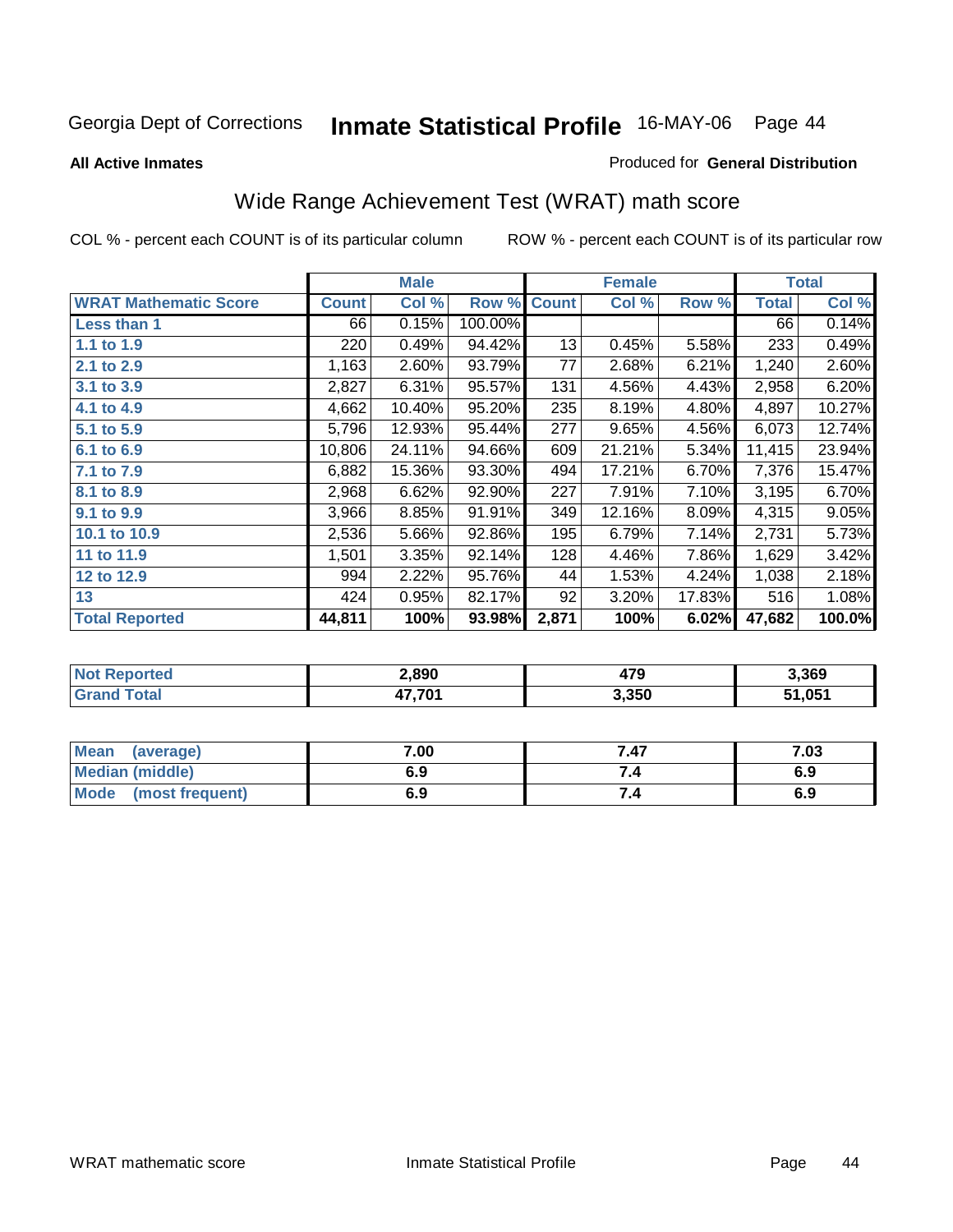### **All Active Inmates**

### Produced for **General Distribution**

## Wide Range Achievement Test (WRAT) spelling score

|                            |              | <b>Male</b> |        |              | <b>Female</b> |          |              | <b>Total</b> |
|----------------------------|--------------|-------------|--------|--------------|---------------|----------|--------------|--------------|
| <b>WRAT Spelling Score</b> | <b>Count</b> | Col %       | Row %  | <b>Count</b> | Col %         | Row %    | <b>Total</b> | Col %        |
| Less than 1                | 707          | 1.58%       | 98.74% | 9            | 0.31%         | $1.26\%$ | 716          | 1.50%        |
| 1.1 to 1.9                 | 2,115        | 4.72%       | 98.24% | 38           | 1.32%         | 1.76%    | 2,153        | 4.52%        |
| 2.1 to 2.9                 | 3,449        | 7.70%       | 97.96% | 72           | 2.51%         | 2.04%    | 3,521        | 7.39%        |
| 3.1 to 3.9                 | 3,319        | 7.41%       | 97.53% | 84           | 2.93%         | 2.47%    | 3,403        | 7.14%        |
| 4.1 to 4.9                 | 4,403        | 9.83%       | 96.24% | 172          | 5.99%         | 3.76%    | 4,575        | 9.60%        |
| 5.1 to 5.9                 | 5,271        | 11.77%      | 95.70% | 237          | 8.25%         | 4.30%    | 5,508        | 11.55%       |
| 6.1 to 6.9                 | 5,683        | 12.69%      | 94.86% | 308          | 10.73%        | 5.14%    | 5,991        | 12.57%       |
| 7.1 to 7.9                 | 3,653        | 8.15%       | 92.18% | 310          | 10.80%        | 7.82%    | 3,963        | 8.31%        |
| 8.1 to 8.9                 | 3,407        | 7.61%       | 93.19% | 249          | 8.67%         | 6.81%    | 3,656        | 7.67%        |
| 9.1 to 9.9                 | 3,313        | 7.40%       | 91.77% | 297          | 10.34%        | 8.23%    | 3,610        | 7.57%        |
| 10.1 to 10.9               | 3,190        | 7.12%       | 91.51% | 296          | 10.31%        | 8.49%    | 3,486        | 7.31%        |
| 11.1 to 11.9               | 1,589        | 3.55%       | 89.82% | 180          | 6.27%         | 10.18%   | 1,769        | 3.71%        |
| 12.1 to 12.9               | 3,052        | 6.81%       | 95.52% | 143          | 4.98%         | 4.48%    | 3,195        | 6.70%        |
| 13                         | 1,648        | 3.68%       | 77.59% | 476          | 16.58%        | 22.41%   | 2,124        | 4.46%        |
| <b>Total Reported</b>      | 44,799       | 100%        | 93.98% | 2,871        | 100%          | 6.02%    | 47,670       | 100%         |

| orted<br>NO. | 2,902  | הלו<br>413 | 3.381  |
|--------------|--------|------------|--------|
| $\sim$       | 17 701 | 3,350      | 51,051 |

| <b>Mean</b><br>(average) | 6.87       | 8.67 | 6.98       |
|--------------------------|------------|------|------------|
| <b>Median (middle)</b>   | v.z        | Ծ. : | o.4        |
| Mode<br>(most frequent)  | . .<br>U.Z | ن ،  | . .<br>0.4 |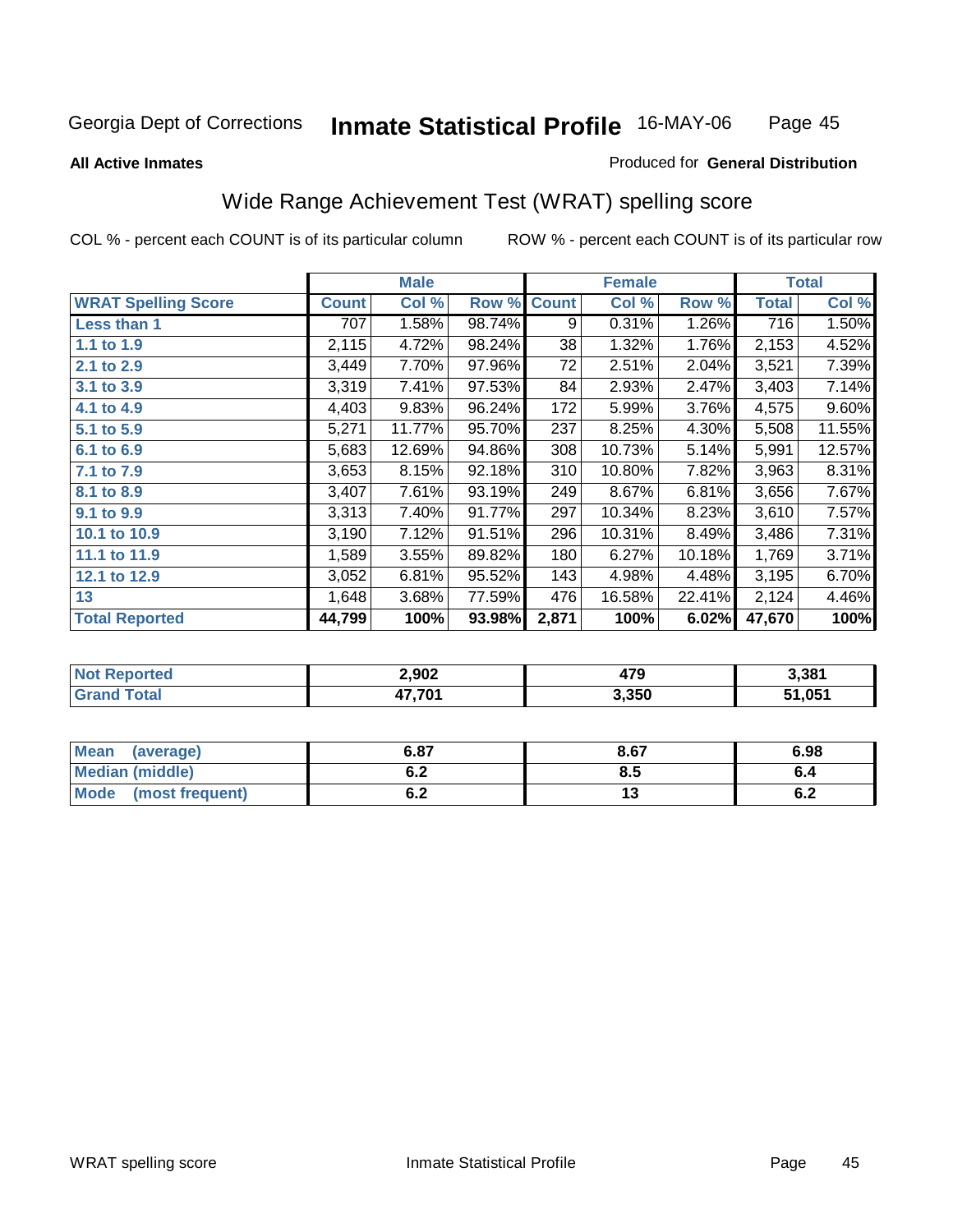## **All Active Inmates**

Produced for **General Distribution**

## Scope of substance abuse - summary

|                        |              | <b>Male</b> |                    |                 | <b>Female</b> |          |                 | Total    |
|------------------------|--------------|-------------|--------------------|-----------------|---------------|----------|-----------------|----------|
| <b>Substance Abuse</b> | <b>Count</b> | Col %       | <b>Row % Count</b> |                 | Col %         | Row %    | Total           | Col %    |
| <b>None</b>            | 46,837       | $98.19\%$   | 93.40%             | 3,312           | 98.87%        | $6.60\%$ | 50,149          | 98.23%   |
|                        | 864          | $1.81\%$    | 95.79% I           | 38 <sup>1</sup> | 1.13%         | $4.21\%$ | 902             | $1.77\%$ |
| <b>Total Reported</b>  | 47,701       | 100%        | 93.44%             | 3,350           | 100%          |          | $6.56\%$ 51,051 | 100%     |

| <b>Not Reported</b> | 864    | 38    | 902    |
|---------------------|--------|-------|--------|
| <b>Total</b>        | 48,565 | 3,388 | 51,953 |

| Mode<br>eduent | None | None | <b>None</b> |
|----------------|------|------|-------------|
|                |      |      |             |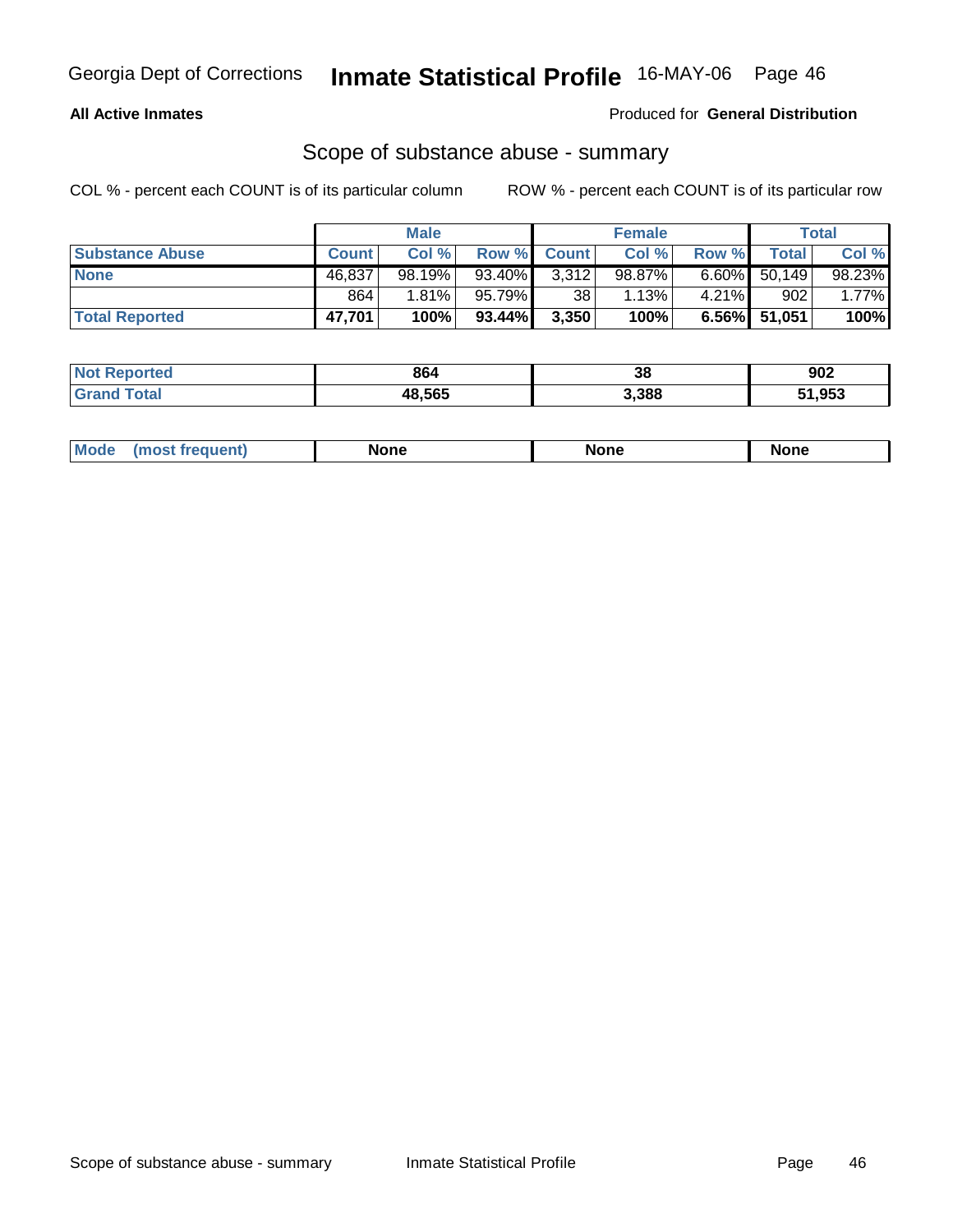## **All Active Inmates**

### Produced for **General Distribution**

## Scope of substance abuse - detail

|                             |              | <b>Male</b> |           |             | <b>Female</b> |          |                 | Total    |
|-----------------------------|--------------|-------------|-----------|-------------|---------------|----------|-----------------|----------|
| <b>Substance Abuse</b>      | <b>Count</b> | Col%        |           | Row % Count | Col %         | Row %    | <b>Total</b>    | Col %    |
| No drug or alcohol problems | 46,837       | 98.19%      | 93.40%    | 3,312       | 98.87%        | $6.60\%$ | 50,149          | 98.23%   |
|                             | 864          | 1.81%       | $95.79\%$ | 38          | 1.13%         | $4.21\%$ | 902             | $1.77\%$ |
| <b>Total Reported</b>       | 47,701       | 100%        | 93.44%    | 3,350       | 100%          |          | $6.56\%$ 51,051 | 100%     |

| <b>Not Reported</b> | 864    | 38    | 902    |
|---------------------|--------|-------|--------|
| <b>Grand Total</b>  | 48,565 | 3,388 | 51,953 |

| Mode (most frequent) | No drug or alcohol problems No drug or alcohol problems | No drug or       |
|----------------------|---------------------------------------------------------|------------------|
|                      |                                                         | alcohol problems |
|                      |                                                         |                  |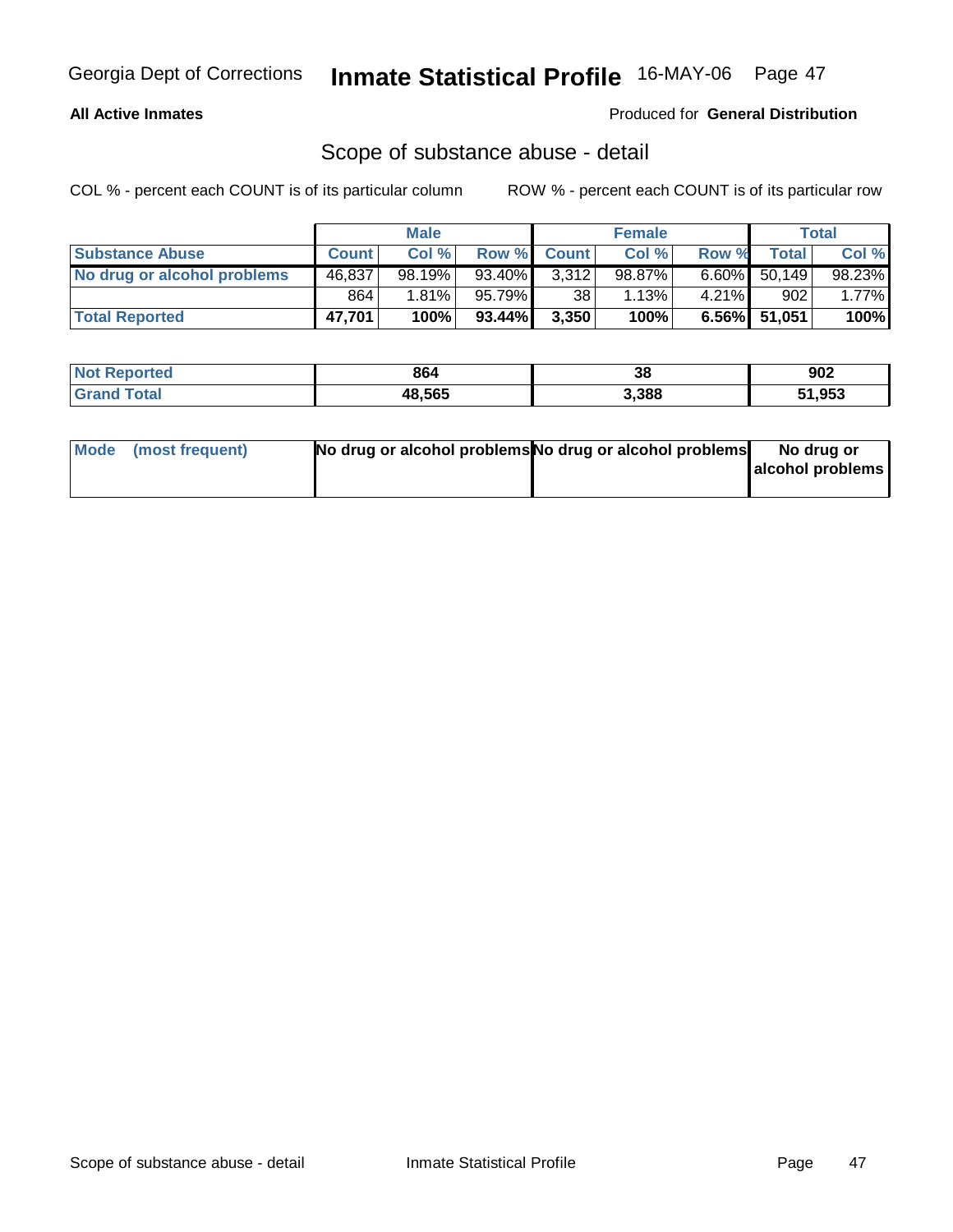### **All Active Inmates**

### Produced for **General Distribution**

## Current / last mental health treatment level

|                                    |              | <b>Male</b> |         |              | <b>Female</b> |        |              | <b>Total</b> |
|------------------------------------|--------------|-------------|---------|--------------|---------------|--------|--------------|--------------|
| <b>Mental Health Treatment Lev</b> | <b>Count</b> | Col %       | Row %   | <b>Count</b> | Col %         | Row %  | <b>Total</b> | Col %        |
| 1 No problem at current time       | 6,016        | 47.80%      | 92.40%  | 495          | 23.63%        | 7.60%  | 6,511        | 44.35%       |
| <b>2 Receiving outpatient</b>      | 4,825        | 38.34%      | 76.18%  | 1,509        | 72.03%        | 23.82% | 6,334        | 43.14%       |
| treatment                          |              |             |         |              |               |        |              |              |
| 3 Inpatient, moderate              | 1,426        | 11.33%      | 95.77%  | 63           | 3.01%         | 4.23%  | 1,489        | 10.14%       |
| treatment                          |              |             |         |              |               |        |              |              |
| 4 Inpatient, intensive             | 305          | 2.42%       | 92.15%  | 26           | 1.24%         | 7.85%  | 331          | 2.25%        |
| treatment                          |              |             |         |              |               |        |              |              |
| <b>5 Undergoing crisis</b>         | 8            | 0.06%       | 100.00% |              |               |        | 8            | 0.05%        |
| stabilization                      |              |             |         |              |               |        |              |              |
| <b>6 Hospital for criminally</b>   | 6            | 0.05%       | 75.00%  | 2            | 0.10%         | 25.00% | 8            | 0.05%        |
| insane                             |              |             |         |              |               |        |              |              |
| <b>Total Evaluated</b>             | 12,586       | 100%        | 85.73%  | 2,095        | 100%          | 14.27% | 14,681       | 100%         |

| Never had MH evaluation | 35,115 | 255. ا | 36,370 |
|-------------------------|--------|--------|--------|
| Total<br>Grand          | 17.701 | 3,350  | 51,051 |

| <b>Median (middle)</b> | <b>Receiving outpatient</b><br>treatment | <b>Receiving outpatient</b><br>treatment | Receiving<br>outpatient<br>treatment |  |
|------------------------|------------------------------------------|------------------------------------------|--------------------------------------|--|
| Mode                   | No problem at current time               | <b>Receiving outpatient</b>              | No problem at                        |  |
| (most frequent)        |                                          | treatment                                | current time                         |  |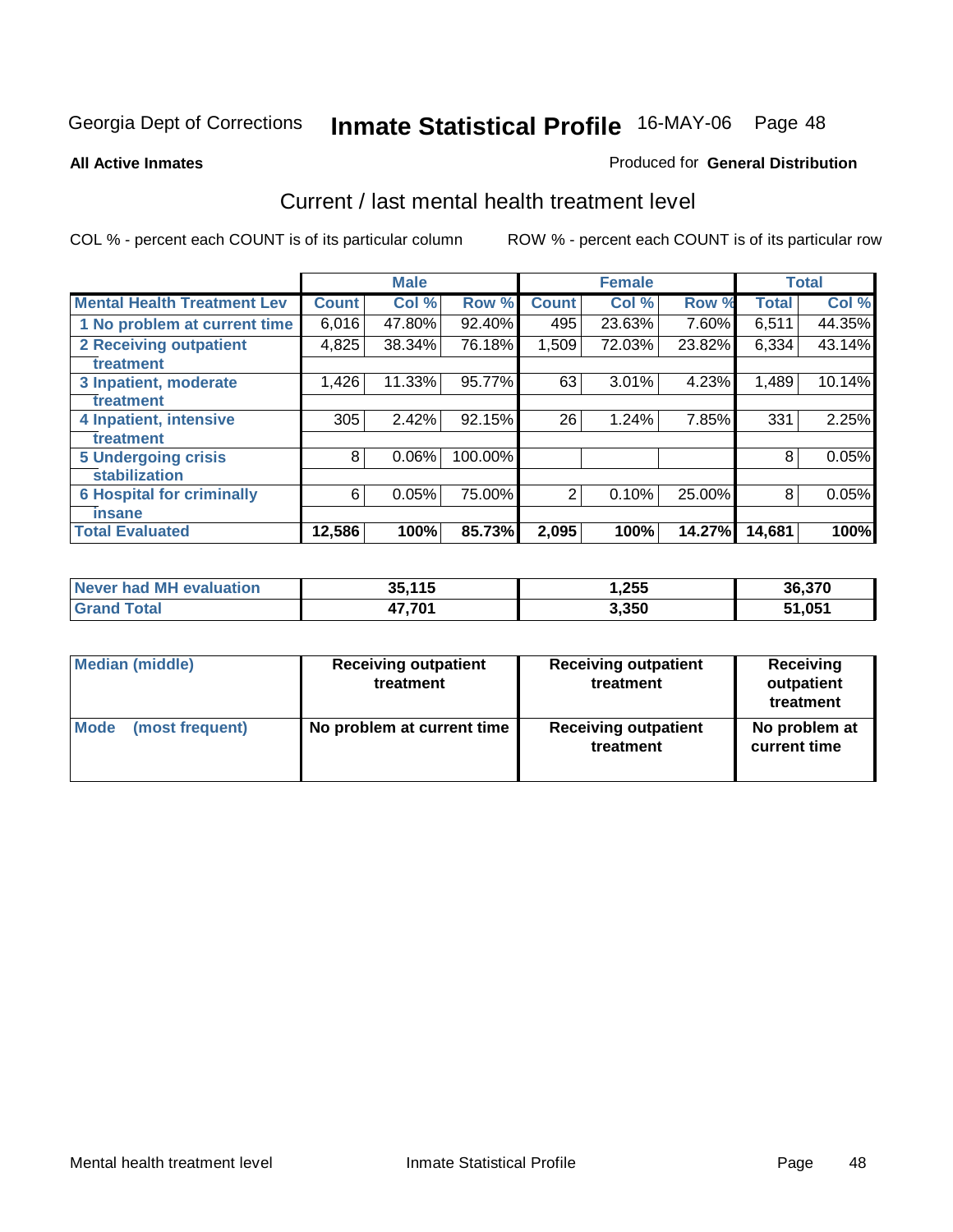### **All Active Inmates**

## Produced for **General Distribution**

## PULHESDWIT medical scale - 'P' overall condition ('P'hysical)

|                                |        | <b>Male</b> |             |       | <b>Female</b> |         |              | <b>Total</b> |
|--------------------------------|--------|-------------|-------------|-------|---------------|---------|--------------|--------------|
| 'P' Overall Condition          | Count  | Col %       | Row % Count |       | Col %         | Row %   | <b>Total</b> | Col%         |
| 1 No medical illness           | 35,075 | 75.38%      | 94.98%      | 1,854 | 57.88%        | 5.02%   | 36,929       | 74.25%       |
| 2 Well-controlled chronic      | 8,266  | 17.76%      | 87.84%      | 1,144 | 35.72%        | 12.16%  | 9,410        | 18.92%       |
| <b>illness</b>                 |        |             |             |       |               |         |              |              |
| 3 Poorly-controlled chronic    | 3,096  | 6.65%       | 96.27%      | 120   | 3.75%         | 3.73%   | 3,216        | 6.47%        |
| <b>illness</b>                 |        |             |             |       |               |         |              |              |
| <b>4 Significant problems</b>  | 88     | 0.19%       | 94.62%      | 5     | 0.16%         | 5.38%   | 93           | 0.19%        |
| requiring special housing      |        |             |             |       |               |         |              |              |
| 5 Terminal illness, < 6 months |        | 0.02%       | 77.78%      | 2     | $0.06\%$      | 22.22%  | 9            | 0.02%        |
| to live                        |        |             |             |       |               |         |              |              |
| 6 Inmate is pregnant           |        |             |             | 78    | 2.44%         | 100.00% | 78           | 0.16%        |
| <b>Total Reported</b>          | 46,532 | 100%        | 93.56%      | 3,203 | 100%          | 6.44%   | 49,735       | 100.0%       |

| <b>Not</b><br>Reported | ,169   | 147   | .316   |
|------------------------|--------|-------|--------|
| Total                  | 17,701 | 3,350 | 1,051ذ |
| <b>Grand</b>           | . .    |       | 64     |

| <b>Mode</b> | (most frequent) | 1 No medical illness | 1 No medical illness | 1 No medical<br>illness |
|-------------|-----------------|----------------------|----------------------|-------------------------|
|-------------|-----------------|----------------------|----------------------|-------------------------|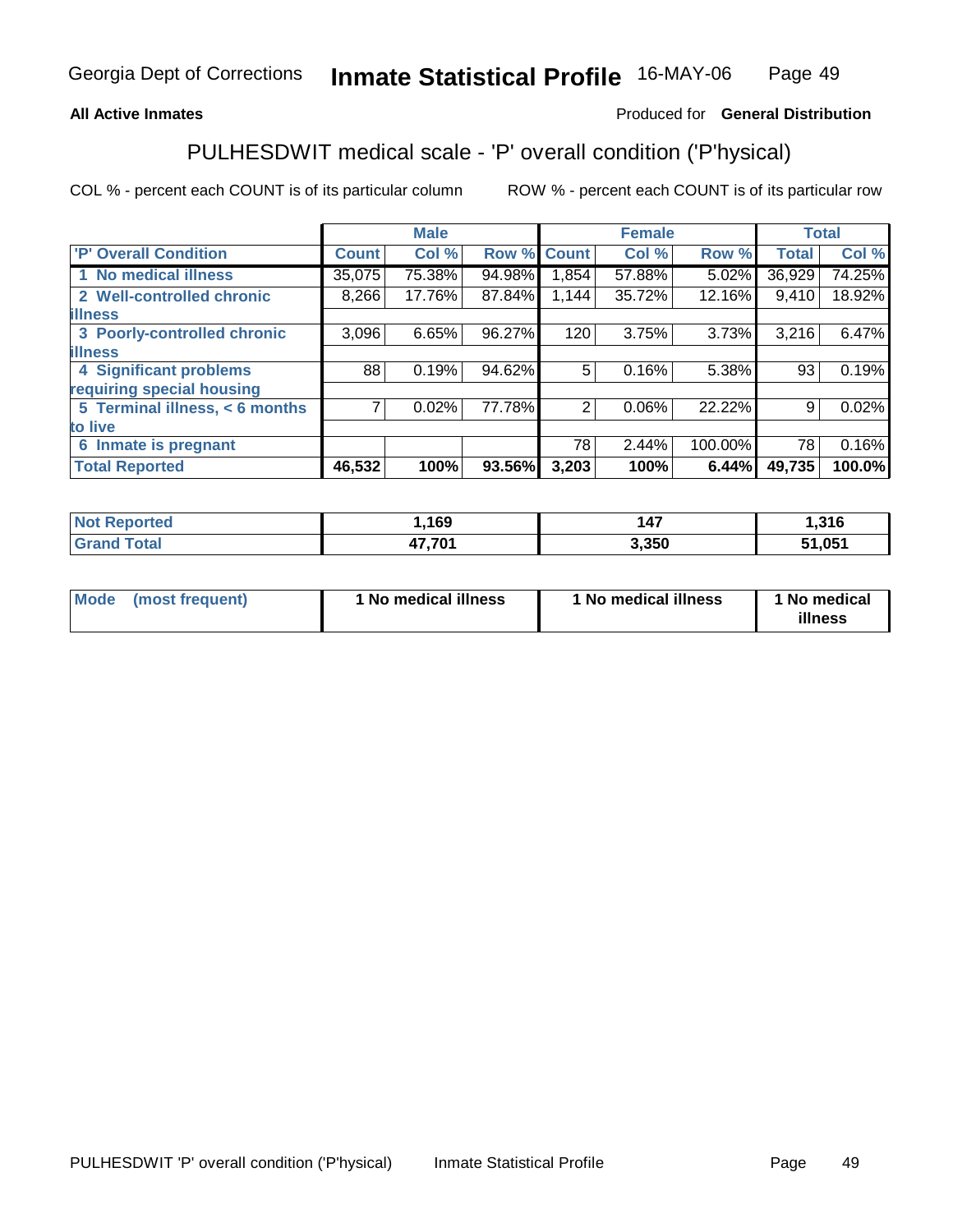### **All Active Inmates**

## Produced for **General Distribution**

## PULHESDWIT medical scale - 'U' upper body

|                              |              | <b>Male</b> |         |              | <b>Female</b> |       |              | <b>Total</b> |
|------------------------------|--------------|-------------|---------|--------------|---------------|-------|--------------|--------------|
| <b>U' Upper Body</b>         | <b>Count</b> | Col %       | Row %   | <b>Count</b> | Col %         | Row % | <b>Total</b> | Col %        |
| 1 Upper bones, joints,       | 44,942       | 96.58%      | 93.59%  | 3,076        | 96.03%        | 6.41% | 48,018       | 96.55%       |
| muscles all OK               |              |             |         |              |               |       |              |              |
| 2 One or both arms minimally | 1,317        | 2.83%       | 91.91%  | 116          | 3.62%         | 8.09% | 1,433        | 2.88%        |
| <b>limited</b>               |              |             |         |              |               |       |              |              |
| 3 One or both arms           | 218          | 0.47%       | 95.61%  | 10           | 0.31%         | 4.39% | 228          | 0.46%        |
| moderately limited           |              |             |         |              |               |       |              |              |
| 4 One arm disabled,          | 51           | 0.11%       | 98.08%  |              | 0.03%         | 1.92% | 52           | 0.10%        |
| paralyzed, or amputated      |              |             |         |              |               |       |              |              |
| 5 Both arms disabled,        | 4            | 0.01%       | 100.00% |              |               |       | 4            | 0.01%        |
| paralyzed, or amputated      |              |             |         |              |               |       |              |              |
| <b>Total Reported</b>        | 46,532       | 100%        | 93.56%  | 3,203        | 100%          | 6.44% | 49,735       | 100%         |

| <b>Not</b><br><u>rted</u> | 169                    | 147   | 1,316  |
|---------------------------|------------------------|-------|--------|
| ™otal                     | 17.704<br>"<br>$\dots$ | 3.350 | 51,051 |

| <b>Mode</b> | (most frequent) | 1 Upper bones, joints,<br>muscles all OK | 1 Upper bones, joints,<br>muscles all OK | 1 Upper bones,<br>joints, muscles all<br>OK |
|-------------|-----------------|------------------------------------------|------------------------------------------|---------------------------------------------|
|-------------|-----------------|------------------------------------------|------------------------------------------|---------------------------------------------|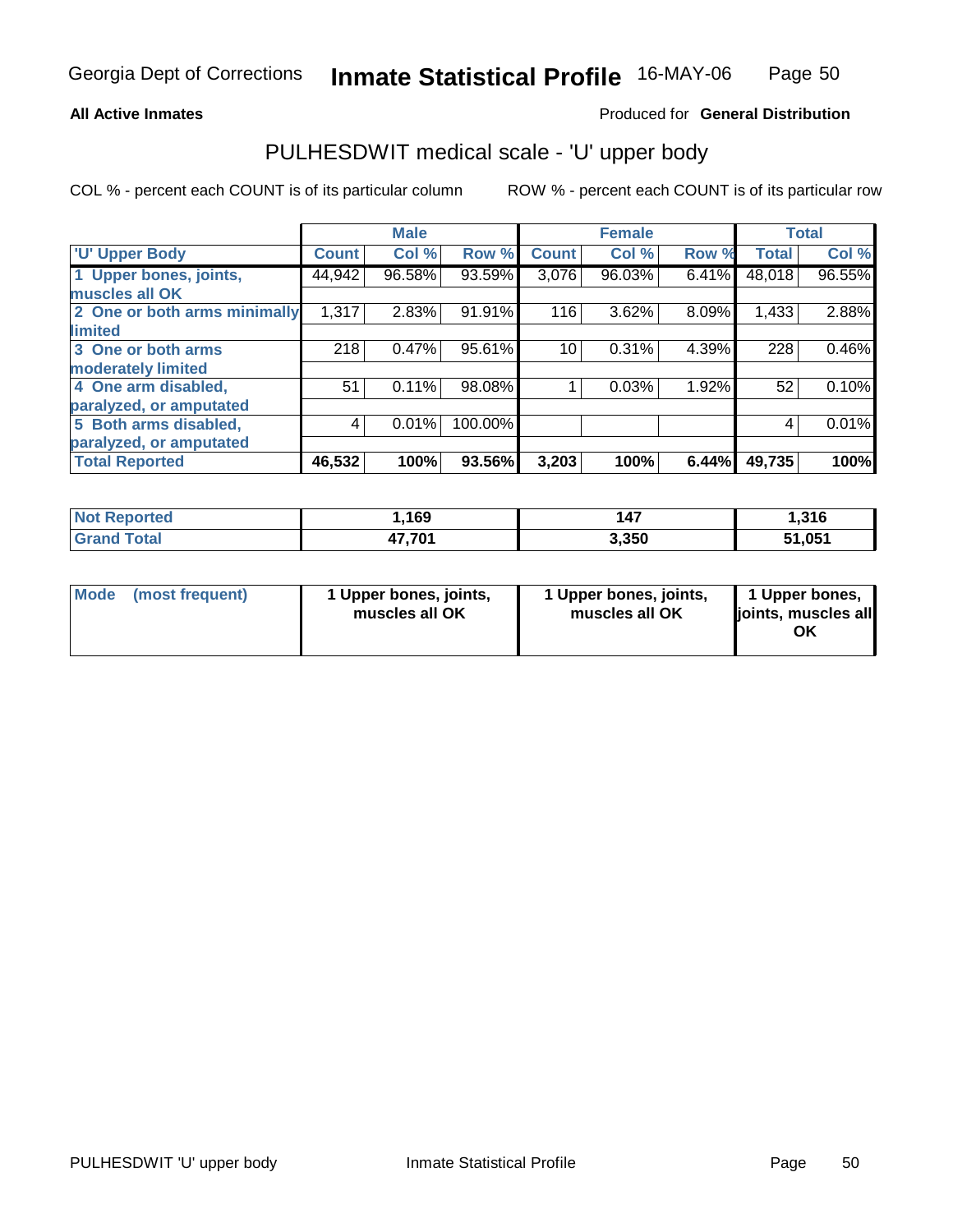### **All Active Inmates**

## Produced for **General Distribution**

## PULHESDWIT medical scale - 'L' lower body

|                              |              | <b>Male</b> |         |              | <b>Female</b> |       |              | <b>Total</b> |
|------------------------------|--------------|-------------|---------|--------------|---------------|-------|--------------|--------------|
| 'L' Lower Body               | <b>Count</b> | Col %       | Row %   | <b>Count</b> | Col %         | Row % | <b>Total</b> | Col %        |
| 1 Lower bones, joints,       | 42,955       | 92.31%      | 93.66%  | 2,907        | 90.76%        | 6.34% | 45,862       | 92.21%       |
| muscles all OK               |              |             |         |              |               |       |              |              |
| 2 One or both legs minimally | 2,951        | 6.34%       | 91.45%  | 276          | 8.62%         | 8.55% | 3,227        | 6.49%        |
| limited                      |              |             |         |              |               |       |              |              |
| 3 One or both legs           | 516          | 1.11%       | 96.81%  | 17           | 0.53%         | 3.19% | 533          | 1.07%        |
| moderately limited           |              |             |         |              |               |       |              |              |
| 4 One leg disabled,          | 90           | 0.19%       | 96.77%  | 3            | 0.09%         | 3.23% | 93           | 0.19%        |
| paralyzed, or amputated      |              |             |         |              |               |       |              |              |
| 5 Both legs disabled,        | 20           | 0.04%       | 100.00% |              |               |       | 20           | 0.04%        |
| paralyzed, or amputated      |              |             |         |              |               |       |              |              |
| <b>Total Reported</b>        | 46,532       | 100%        | 93.56%  | 3,203        | 100%          | 6.44% | 49,735       | 100%         |

| ported<br>NO. | 1,169               | 147   | 1,316  |
|---------------|---------------------|-------|--------|
| <b>Total</b>  | 17 7A1<br>.и.<br>т. | 3,350 | 51,051 |

| <b>Mode</b><br>(most frequent)<br>1 Lower bones, joints,<br>muscles all OK | 1 Lower bones, joints,<br>muscles all OK | 1 Lower bones,<br>joints, muscles all<br>ΟK |
|----------------------------------------------------------------------------|------------------------------------------|---------------------------------------------|
|----------------------------------------------------------------------------|------------------------------------------|---------------------------------------------|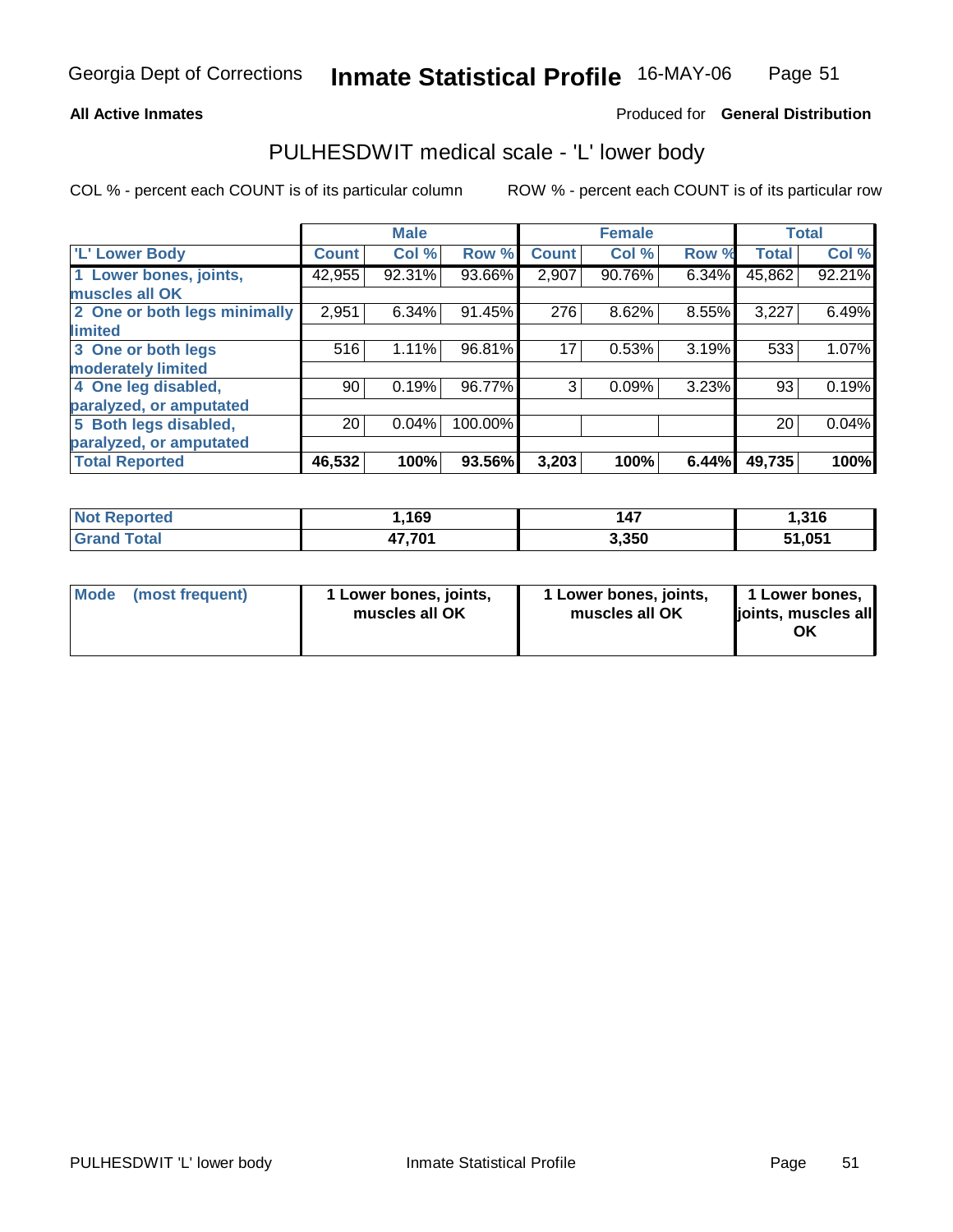### **All Active Inmates**

## Produced for **General Distribution**

## PULHESDWIT medical scale - 'H' hearing

|                                |              | <b>Male</b> |             |       | <b>Female</b> |       | <b>Total</b> |        |
|--------------------------------|--------------|-------------|-------------|-------|---------------|-------|--------------|--------|
| <b>H'</b> Hearing              | <b>Count</b> | Col %       | Row % Count |       | Col %         | Row % | <b>Total</b> | Col %  |
| 1 Normal hearing both ears     | 46,140       | 99.16%      | 93.54%      | 3,187 | 99.50%        | 6.46% | 49,327       | 99.18% |
| 2 Some loss in one ear with    | 306          | 0.66%       | 96.53%      | 11    | 0.34%         | 3.47% | 317          | 0.64%  |
| other OK, or mild loss in both |              |             |             |       |               |       |              |        |
| 3 Total loss in one ear with   | 59           | 0.13%       | 93.65%      | 4     | 0.12%         | 6.35% | 63           | 0.13%  |
| mild loss in other             |              |             |             |       |               |       |              |        |
| 4 Severe loss in both ears     | 15           | 0.03%       | 100.00%     |       |               |       | 15           | 0.03%  |
| 5 Total loss in both ears,     | 12           | 0.03%       | 92.31%      |       | 0.03%         | 7.69% | 13           | 0.03%  |
| requiring special housing      |              |             |             |       |               |       |              |        |
| <b>Total Reported</b>          | 46,532       | 100%        | 93.56%      | 3,203 | 100%          | 6.44% | 49,735       | 100.0% |

| rtec | 169    | .<br>147 | ,316        |
|------|--------|----------|-------------|
|      | パフ ワハイ | 3,350    | .051<br>- - |

| Mode (most frequent) | 1 Normal hearing both ears 1 Normal hearing both ears 1 Normal hearing |           |
|----------------------|------------------------------------------------------------------------|-----------|
|                      |                                                                        | both ears |
|                      |                                                                        |           |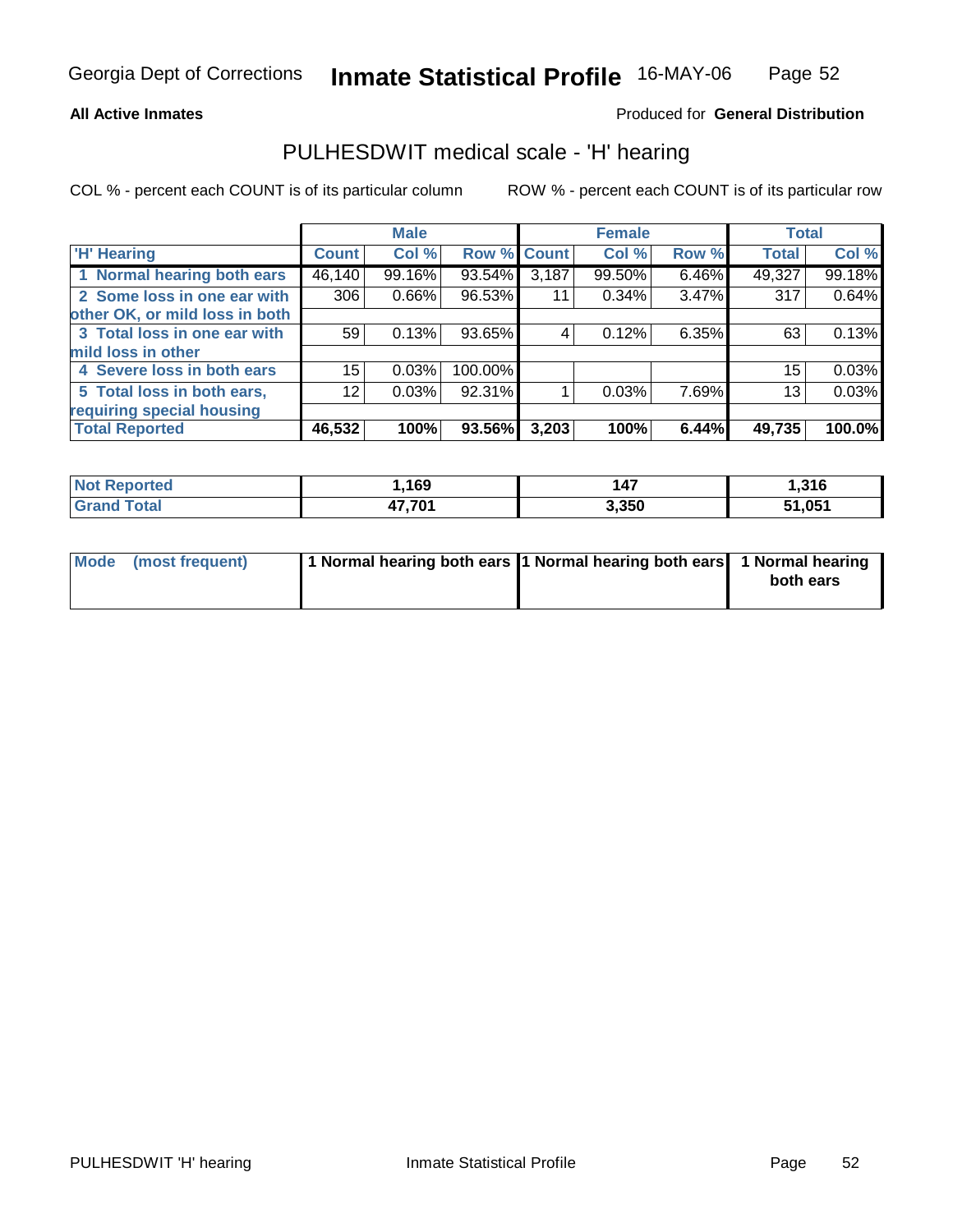### **All Active Inmates**

### Produced for **General Distribution**

## PULHESDWIT medical scale - 'E' vision

|                                 |              | <b>Male</b> |                    |                    | <b>Female</b> |        |              | <b>Total</b> |
|---------------------------------|--------------|-------------|--------------------|--------------------|---------------|--------|--------------|--------------|
| <b>E' Vision</b>                | <b>Count</b> | Col %       | <b>Row % Count</b> |                    | Col %         | Row %  | <b>Total</b> | Col %        |
| 1 Correctable to 20/40 in both  | 40,827       | 87.74%      | 94.92%             | $\overline{2,183}$ | 68.15%        | 5.08%  | 43,010       | 86.48%       |
| eyes                            |              |             |                    |                    |               |        |              |              |
| 2 Correctable to 20/70 in one   | 4,966        | 10.67%      | 83.81%             | 959                | 29.94%        | 16.19% | 5,925        | 11.91%       |
| eye, may be blind in other      |              |             |                    |                    |               |        |              |              |
| 3 Correctable to 20/200 in one  | 629          | 1.35%       | 91.56%             | 58                 | 1.81%         | 8.44%  | 687          | 1.38%        |
| eye, may be blind in other      |              |             |                    |                    |               |        |              |              |
| 4 One eye not correctable to    | 96           | 0.21%       | 96.97%             | 3                  | 0.09%         | 3.03%  | 99           | 0.20%        |
| 20/200, other may be blind      |              |             |                    |                    |               |        |              |              |
| 5 Blind in both eyes, requiring | 14           | 0.03%       | 100.00%            |                    |               |        | 14           | 0.03%        |
| special housing                 |              |             |                    |                    |               |        |              |              |
| <b>Total Reported</b>           | 46,532       | 100%        | 93.56%             | 3,203              | 100%          | 6.44%  | 49,735       | 100%         |

| orted<br><b>Not</b>          | ,169                     | 147   | 316، ا |
|------------------------------|--------------------------|-------|--------|
| <b>Total</b><br><b>Grand</b> | 17 701<br>. <i>I</i> V I | 3,350 | 51,051 |

| Mode            | 1 Correctable to 20/40 in | 1 Correctable to 20/40 in   1 Correctable to | 20/40 in both eyes |
|-----------------|---------------------------|----------------------------------------------|--------------------|
| (most frequent) | both eyes                 | both eyes                                    |                    |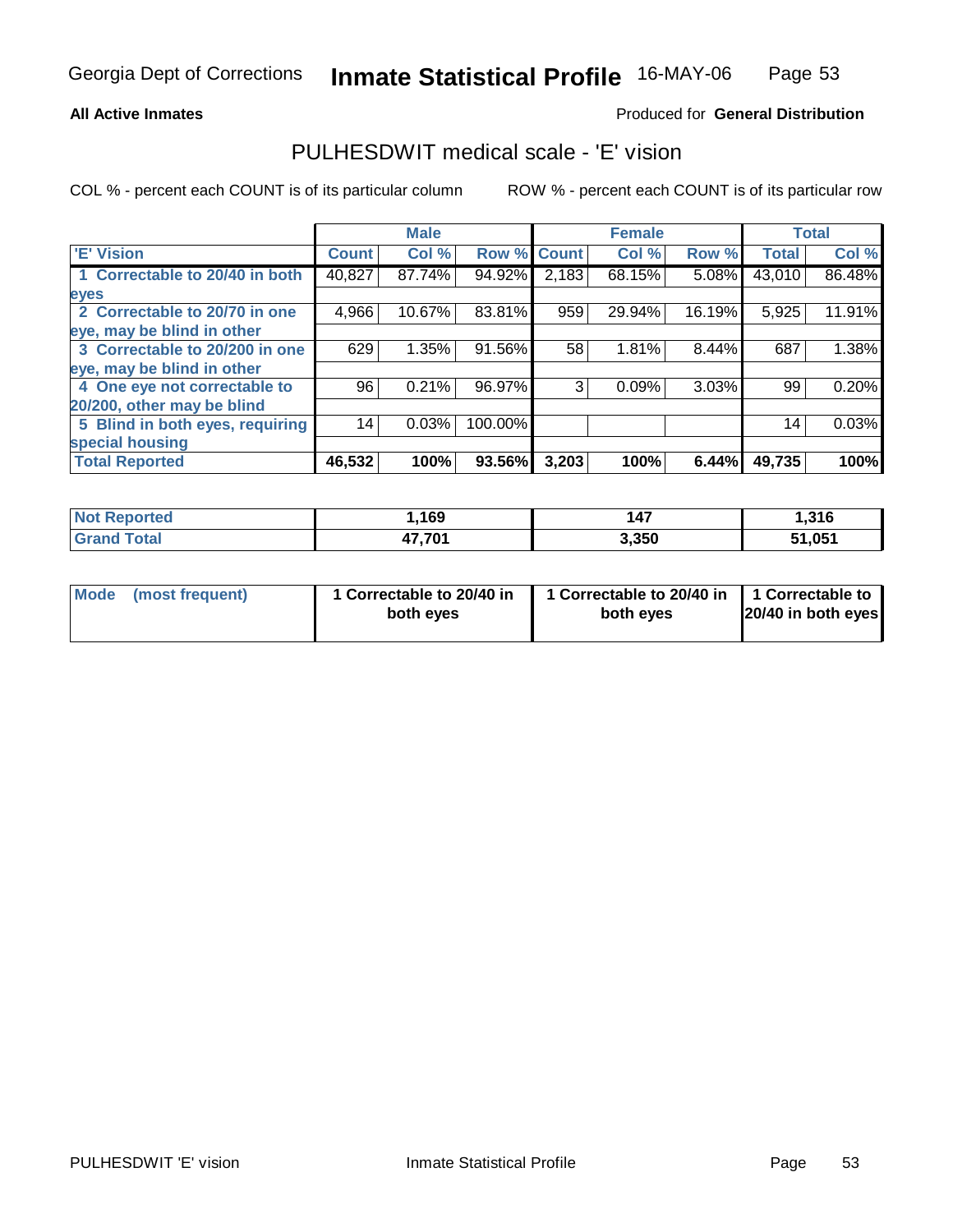### **All Active Inmates**

### Produced for **General Distribution**

## PULHESDWIT medical scale - 'S' pSychiatric

|                                        |              | <b>Male</b> |         |              | <b>Female</b> |        |              | <b>Total</b> |
|----------------------------------------|--------------|-------------|---------|--------------|---------------|--------|--------------|--------------|
| 'S' pSychiatric                        | <b>Count</b> | Col %       | Row %   | <b>Count</b> | Col %         | Row %  | <b>Total</b> | Col %        |
| 1 No impairment or disorders           | 40,455       | 88.32%      | 95.24%  | 2,021        | $63.24\%$     | 4.76%  | 42,476       | 86.68%       |
| 2 Stable, or in remission, or          | 4,235        | 9.25%       | 79.29%  | 1,106        | 34.61%        | 20.71% | 5,341        | 10.90%       |
| mild impairment or retardation         |              |             |         |              |               |        |              |              |
| 3 Requires moderate inpatient          | 1,041        | 2.27%       | 94.81%  | 57           | 1.78%         | 5.19%  | 1,098        | 2.24%        |
| treatment                              |              |             |         |              |               |        |              |              |
| 4 Requires intensive inpatient         | 68           | 0.15%       | 85.00%  | 12           | 0.38%         | 15.00% | 80           | 0.16%        |
| treatment                              |              |             |         |              |               |        |              |              |
| <b>5 Requires Crisis Stabilization</b> |              | 0.02%       | 100.00% |              |               |        |              | 0.01%        |
| Unit (CSU) inpatient care              |              |             |         |              |               |        |              |              |
| <b>Total Reported</b>                  | 45,806       | 100%        | 93.48%  | 3,196        | 100%          | 6.52%  | 49,002       | 100%         |

| Not <b>R</b><br><b>roorted</b> | .895   | 154   | 2,049  |
|--------------------------------|--------|-------|--------|
| $f$ $f$ $f$ $f$ $f$<br>Cron    | 17,701 | 3,350 | 51,051 |

| Mode | (most frequent) | 1 No impairment or<br>disorders | 1 No impairment or<br>disorders | 1 No impairment or<br>disorders |
|------|-----------------|---------------------------------|---------------------------------|---------------------------------|
|------|-----------------|---------------------------------|---------------------------------|---------------------------------|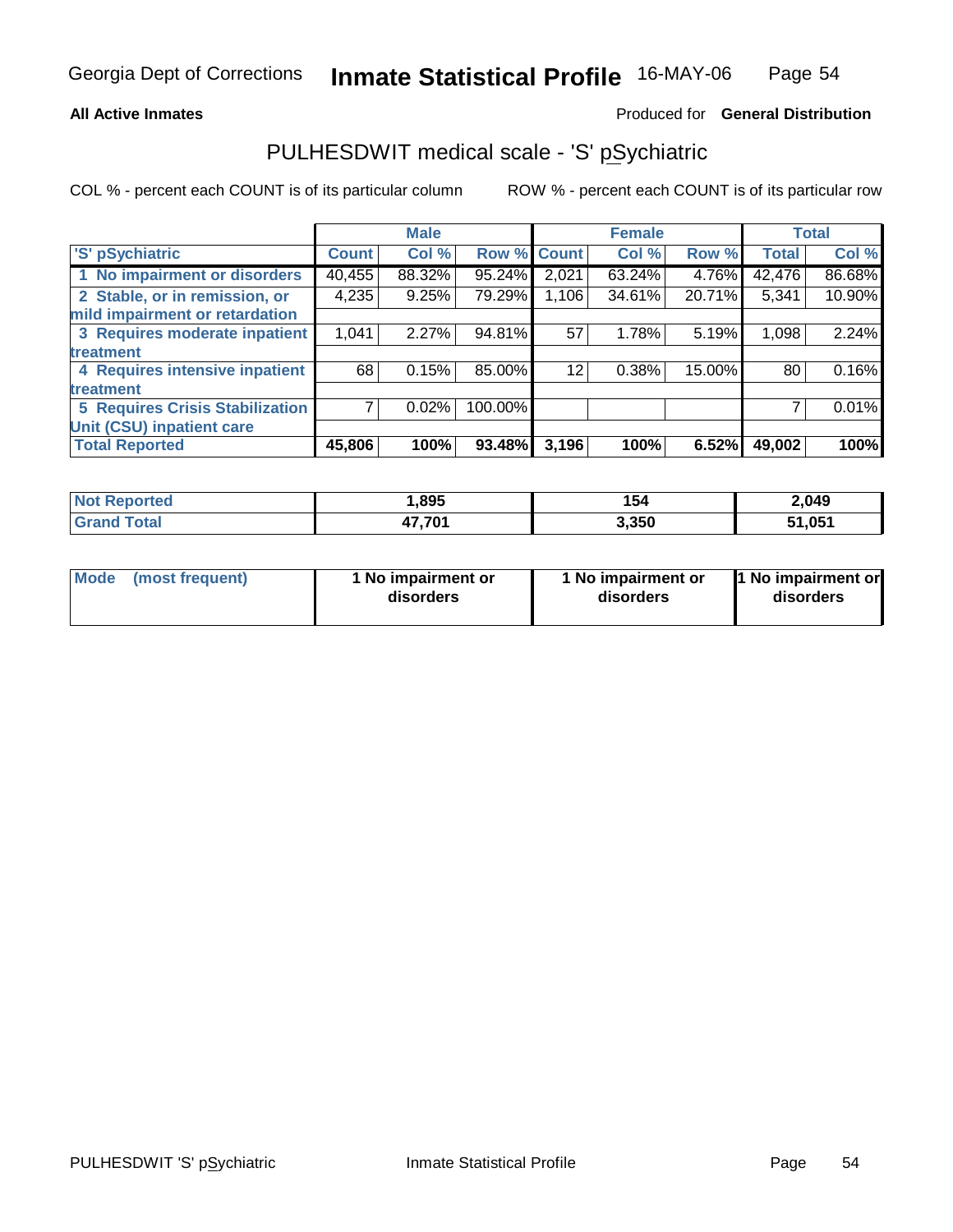### **All Active Inmates**

## Produced for **General Distribution**

## PULHESDWIT medical scale - 'D' dental

|                                 |              | <b>Male</b> |             |       | <b>Female</b> |         |              | <b>Total</b> |
|---------------------------------|--------------|-------------|-------------|-------|---------------|---------|--------------|--------------|
| 'D' Dental                      | <b>Count</b> | Col %       | Row % Count |       | Col %         | Row %   | <b>Total</b> | Col %        |
| 1 Minimal routine dental health | 18,146       | 39.89%      | 88.17%      | 2,435 | 76.17%        | 11.83%  | 20,581       | 42.27%       |
| <b>needs</b>                    |              |             |             |       |               |         |              |              |
| 2 Moderate cavities and/or      | 22,373       | 49.18%      | 97.72%      | 521   | 16.30%        | 2.28%   | 22,894       | 47.02%       |
| gum disease                     |              |             |             |       |               |         |              |              |
| 3 Extensive gum disease         | 4,967        | 10.92%      | 95.39%      | 240   | 7.51%         | 4.61%   | 5,207        | 10.69%       |
| and/or widespread decay         |              |             |             |       |               |         |              |              |
| 4 Urgent need for dental        | 8            | 0.02%       | 100.00%     |       |               |         | 8            | 0.02%        |
| <b>services</b>                 |              |             |             |       |               |         |              |              |
| 5 Life-threatening disease or   |              |             |             |       | 0.03%         | 100.00% |              | 0.01%        |
| extreme pain or infection       |              |             |             |       |               |         |              |              |
| <b>Total Reported</b>           | 45,494       | 100%        | 93.43%      | 3,197 | 100%          | 6.57%   | 48,691       | 100.0%       |

| <b>No</b><br>orted   | 2,207                    | .<br>153 | 2,360  |
|----------------------|--------------------------|----------|--------|
| <b>Tota</b><br>"Grai | パフ ワハイ<br>. <i>I</i> U I | 3,350    | 51,051 |

| Mode | (most frequent) | 2 Moderate cavities and/or<br>qum disease | 1 Minimal routine dental<br>health needs | 2 Moderate<br>cavities and/or |
|------|-----------------|-------------------------------------------|------------------------------------------|-------------------------------|
|      |                 |                                           |                                          | qum disease                   |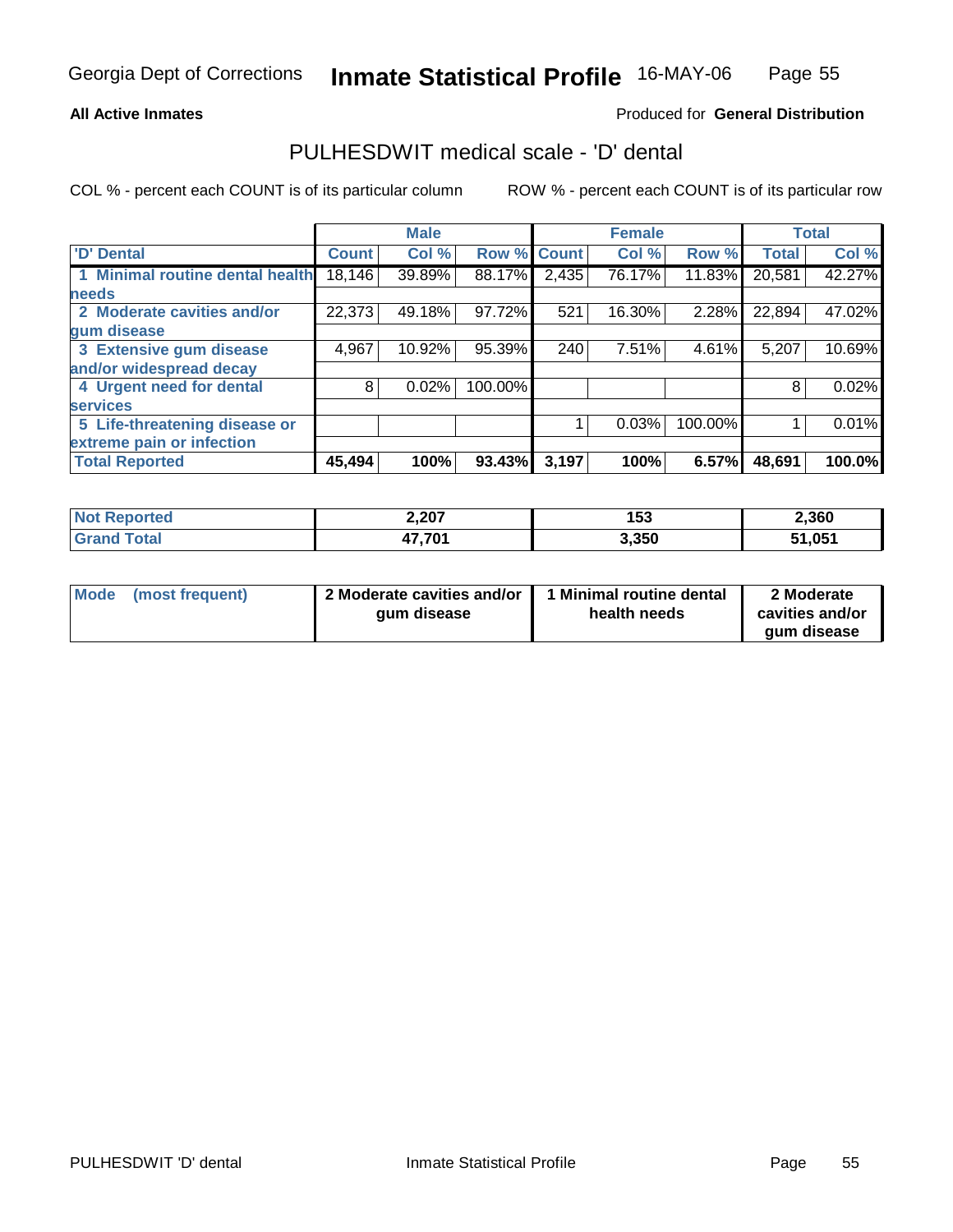### **All Active Inmates**

### Produced for **General Distribution**

## PULHESDWIT medical scale - 'W' work ability

|                                 |              | <b>Male</b> |                    |       | <b>Female</b> |          |              | <b>Total</b> |
|---------------------------------|--------------|-------------|--------------------|-------|---------------|----------|--------------|--------------|
| <b>W' work ability</b>          | <b>Count</b> | Col %       | <b>Row % Count</b> |       | Col %         | Row %    | <b>Total</b> | Col %        |
| 1 Unrestricted work or activity | 39,793       | 85.52%      | 93.38%             | 2,820 | 88.04%        | $6.62\%$ | 42,613       | 85.68%       |
| 2 Minor restrictions on type of | 5,142        | 11.05%      | 95.01%             | 270   | 8.43%         | 4.99%    | 5,412        | 10.88%       |
| <b>work</b>                     |              |             |                    |       |               |          |              |              |
| 3 Moderate restrictions on      | 1,269        | 2.73%       | 97.84%             | 28    | 0.87%         | 2.16%    | 1,297        | 2.61%        |
| type of work                    |              |             |                    |       |               |          |              |              |
| 4 Major restrictions on type of | 271          | 0.58%       | 77.87%             | 77    | 2.40%         | 22.13%   | 348          | 0.70%        |
| work                            |              |             |                    |       |               |          |              |              |
| 5 Cannot work under any         | 57           | 0.12%       | 87.69%             | 8     | 0.25%         | 12.31%   | 65           | 0.13%        |
| <b>circumstances</b>            |              |             |                    |       |               |          |              |              |
| <b>Total Reported</b>           | 46,532       | 100%        | 93.56%             | 3,203 | 100%          | 6.44%    | 49,735       | 100%         |

| <b>Not Reported</b>          | ,169   | .<br>14, | 216<br>. טוי |
|------------------------------|--------|----------|--------------|
| <b>Total</b><br><b>Grand</b> | 47,701 | 3,350    | 51,051       |

| Mode | (most frequent) | 1 Unrestricted work or<br>activity | 1 Unrestricted work or<br>activity | 1 Unrestricted<br>work or activity |
|------|-----------------|------------------------------------|------------------------------------|------------------------------------|
|------|-----------------|------------------------------------|------------------------------------|------------------------------------|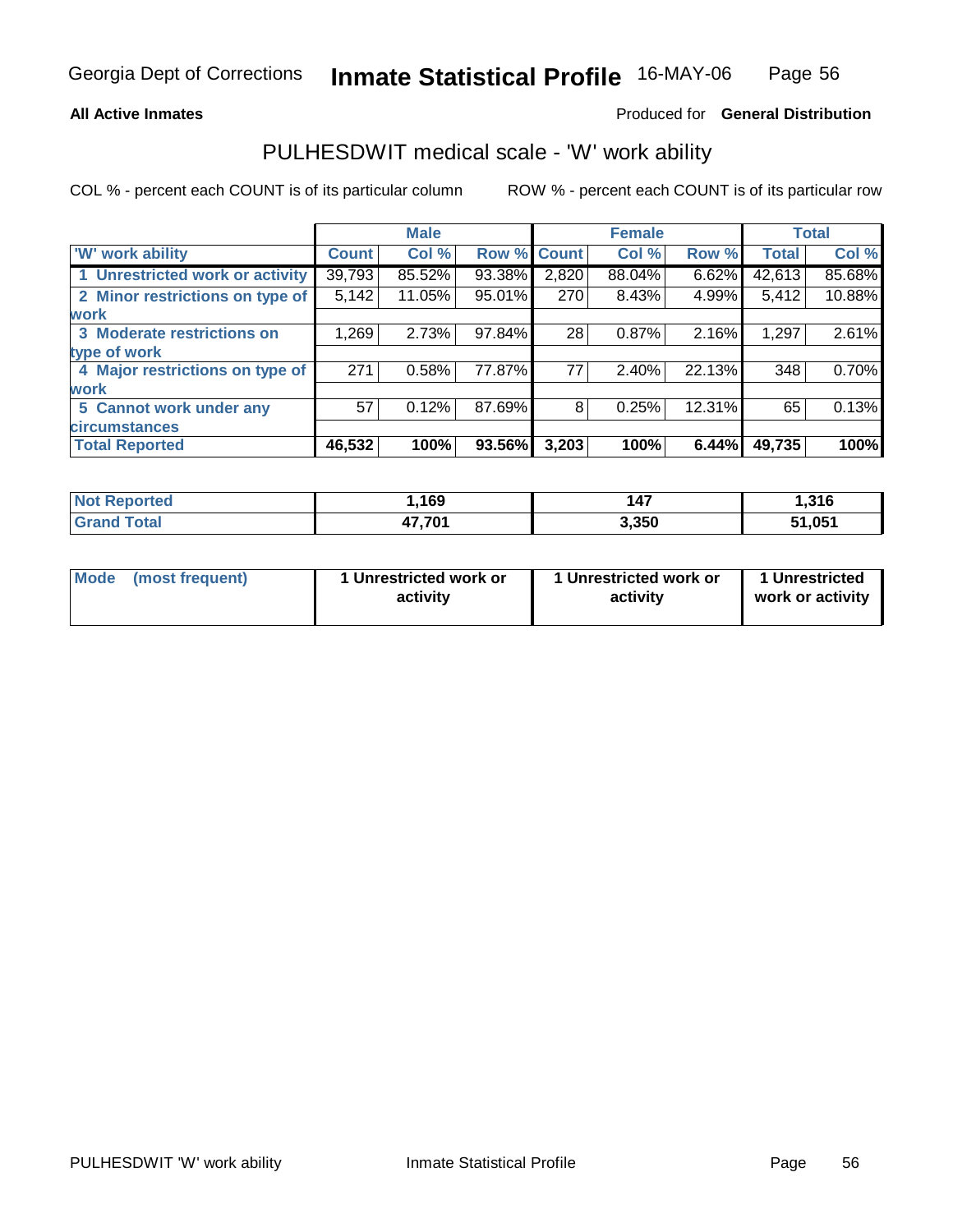### **All Active Inmates**

## Produced for **General Distribution**

## PULHESDWIT medical scale - 'I' impairment

|                                   |              | <b>Male</b> |             |                | <b>Female</b> |        |              | <b>Total</b> |
|-----------------------------------|--------------|-------------|-------------|----------------|---------------|--------|--------------|--------------|
| <b>T' Impairment</b>              | <b>Count</b> | Col %       | Row % Count |                | Col %         | Row %  | <b>Total</b> | Col %        |
| 1 No impairments or               | 46,204       | 99.30%      | $93.52\%$   | 3,199          | 99.88%        | 6.48%  | 49,403       | 99.33%       |
| disabilities                      |              |             |             |                |               |        |              |              |
| 2 Wheelchair-bound but            | 46           | 0.10%       | 100.00%     |                |               |        | 46           | 0.09%        |
| otherwise OK                      |              |             |             |                |               |        |              |              |
| <b>3 Needs low-level Assisted</b> | 17           | 0.04%       | 89.47%      | $\overline{2}$ | 0.06%         | 10.53% | 19           | 0.04%        |
| Living (level I)                  |              |             |             |                |               |        |              |              |
| 4 Needs moderate Assisted         | 9            | 0.02%       | 100.00%     |                |               |        | 9            | 0.02%        |
| Living (level II)                 |              |             |             |                |               |        |              |              |
| <b>5 Needs maximal Assisted</b>   | 256          | 0.55%       | 99.22%      | $\overline{2}$ | 0.06%         | 0.78%  | 258          | 0.52%        |
| <b>Living (level III)</b>         |              |             |             |                |               |        |              |              |
| <b>Total Reported</b>             | 46,532       | 100%        | 93.56%      | 3,203          | 100%          | 6.44%  | 49,735       | 100%         |

| <b>Not</b><br><b>Reported</b> | ,169   | <b>47</b> | 1,316  |
|-------------------------------|--------|-----------|--------|
| <b>Total</b><br>'Grand        | 47,701 | 3,350     | 51,051 |

|  | Mode (most frequent) | 1 No impairments or<br>disabilities | 1 No impairments or<br>disabilities | 1 No impairments<br>or disabilities |
|--|----------------------|-------------------------------------|-------------------------------------|-------------------------------------|
|--|----------------------|-------------------------------------|-------------------------------------|-------------------------------------|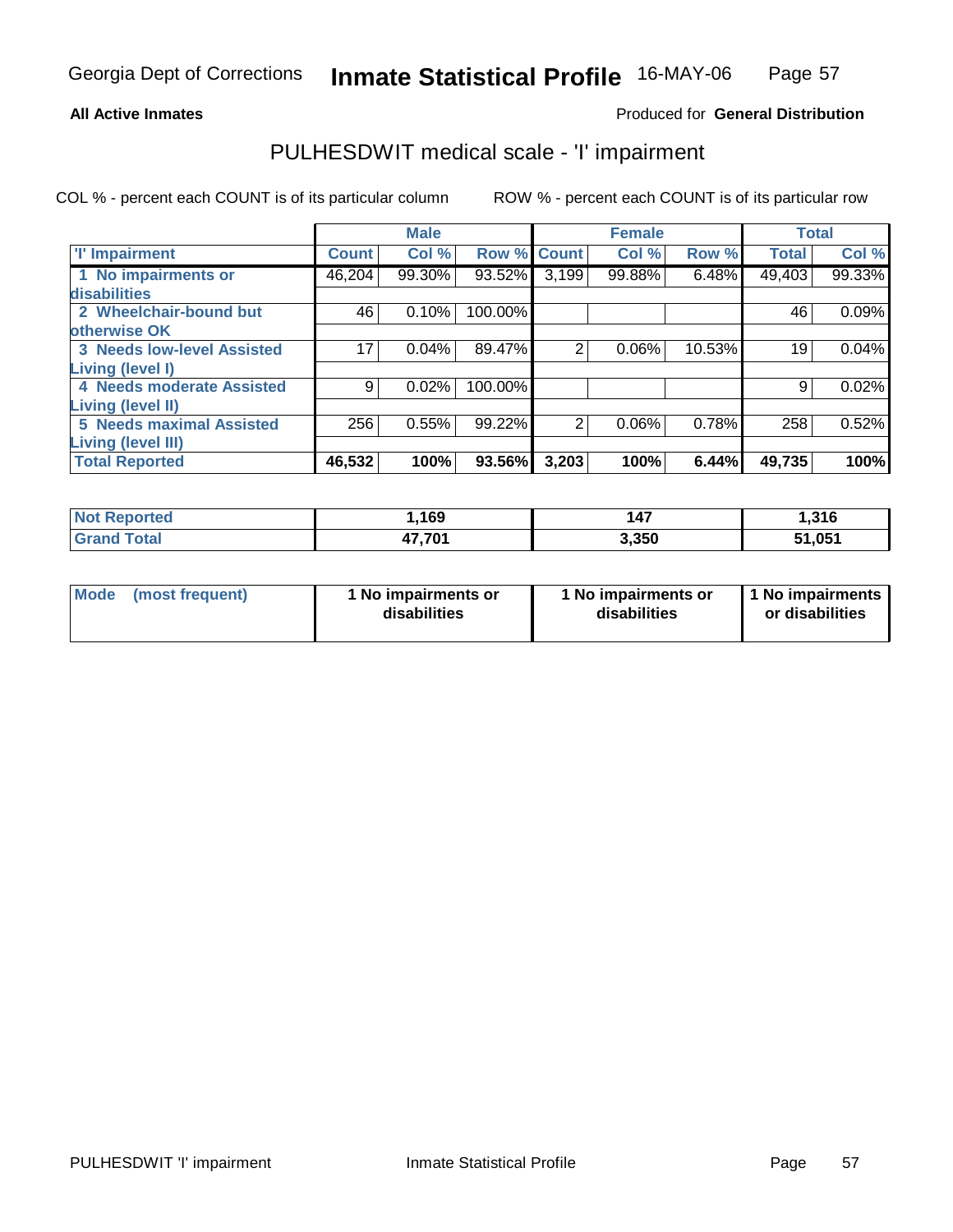#### **Inmate Statistical Profile** 16-MAY-06 Page Page 58

### **All Active Inmates Allowski** Produced fo **General Distribution**

## PULHESDWIT medical scale - 'T' transportability

|                              |              | <b>Male</b> |             |       | <b>Female</b> |       | <b>Total</b> |          |
|------------------------------|--------------|-------------|-------------|-------|---------------|-------|--------------|----------|
| <b>T' Transportability</b>   | <b>Count</b> | Col %       | Row % Count |       | Col %         | Row % | <b>Total</b> | Col %    |
| 1 Can be transported in any  | 46,442       | 99.81%      | 93.55%      | 3,202 | 99.97%        | 6.45% | 49,644       | 99.82%   |
| ordinary approved vehicle    |              |             |             |       |               |       |              |          |
| 2 Wheelchair-bound, not      | 27           | 0.06%       | 96.43%      |       | 0.03%         | 3.57% | 28           | $0.06\%$ |
| needing special vehicle      |              |             |             |       |               |       |              |          |
| 3 Wheelchair-bound, requires | 15           | 0.03%       | 100.00%     |       |               |       | 15           | 0.03%    |
| special vehicle              |              |             |             |       |               |       |              |          |
| 4 Needs specially-equipped   |              | 0.01%       | 100.00%     |       |               |       | 4            | 0.01%    |
| medical vehicle              |              |             |             |       |               |       |              |          |
| 5 Requires ambulance         | 44           | 0.09%       | 100.00%     |       |               |       | 44           | 0.09%    |
| transport                    |              |             |             |       |               |       |              |          |
| <b>Total Reported</b>        | 46,532       | 100%        | 93.56%      | 3,203 | 100%          | 6.44% | 49,735       | 100.0%   |

| <b>Not Reported</b>   | 1,169  | 147   | 1,316  |
|-----------------------|--------|-------|--------|
| ™otal<br><b>Grand</b> | 47,701 | 3,350 | 51,051 |

| Mode (most frequent) | 1 Can be transported in any 1 Can be transported in any<br>ordinary approved vehicle   ordinary approved vehicle   transported in any | 1 Can be<br>ordinary approved<br>vehicle |
|----------------------|---------------------------------------------------------------------------------------------------------------------------------------|------------------------------------------|
|                      |                                                                                                                                       |                                          |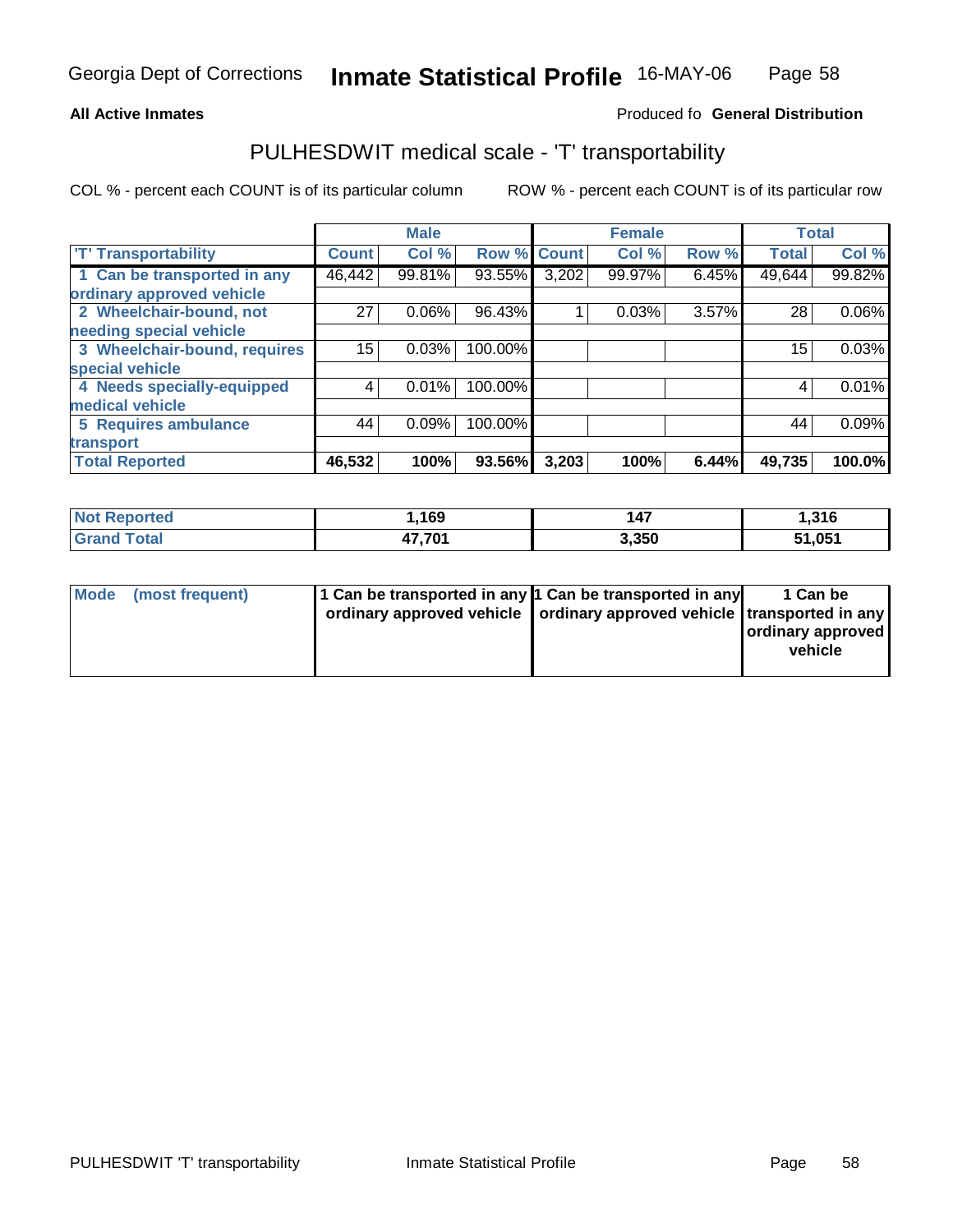### **All Active Inmates**

### Produced for **General Distribution**

## Criminality in family, self-reported

|                              |              | <b>Male</b> |        |             | <b>Female</b> |          |                 | <b>Total</b> |
|------------------------------|--------------|-------------|--------|-------------|---------------|----------|-----------------|--------------|
| <b>Criminality In Family</b> | <b>Count</b> | Col %       |        | Row % Count | Col %         | Row %    | <b>Total</b>    | Col %        |
| Yes, criminality in family   | 12,996       | 28.25%      | 92.04% | 1.124       | 36.36%        | $7.96\%$ | 14.120          | 28.76%       |
| No criminality in family     | 33,007       | 71.75%      | 94.38% | 1,967       | 63.64%        |          | 5.62% 34,974    | 71.24%       |
| <b>Total Reported</b>        | 46,003       | 100%        | 93.70% | 3,091       | 100%          |          | $6.30\%$ 49,094 | 100%         |

| <b>Not Reported</b>     | ,698   | 259   | 957,،  |
|-------------------------|--------|-------|--------|
| <b>Total</b><br>l Grand | 17,701 | 3,350 | 51,051 |

| Mode (most frequent) | No criminality in family | No criminality in family | No criminality in<br>family |
|----------------------|--------------------------|--------------------------|-----------------------------|
|----------------------|--------------------------|--------------------------|-----------------------------|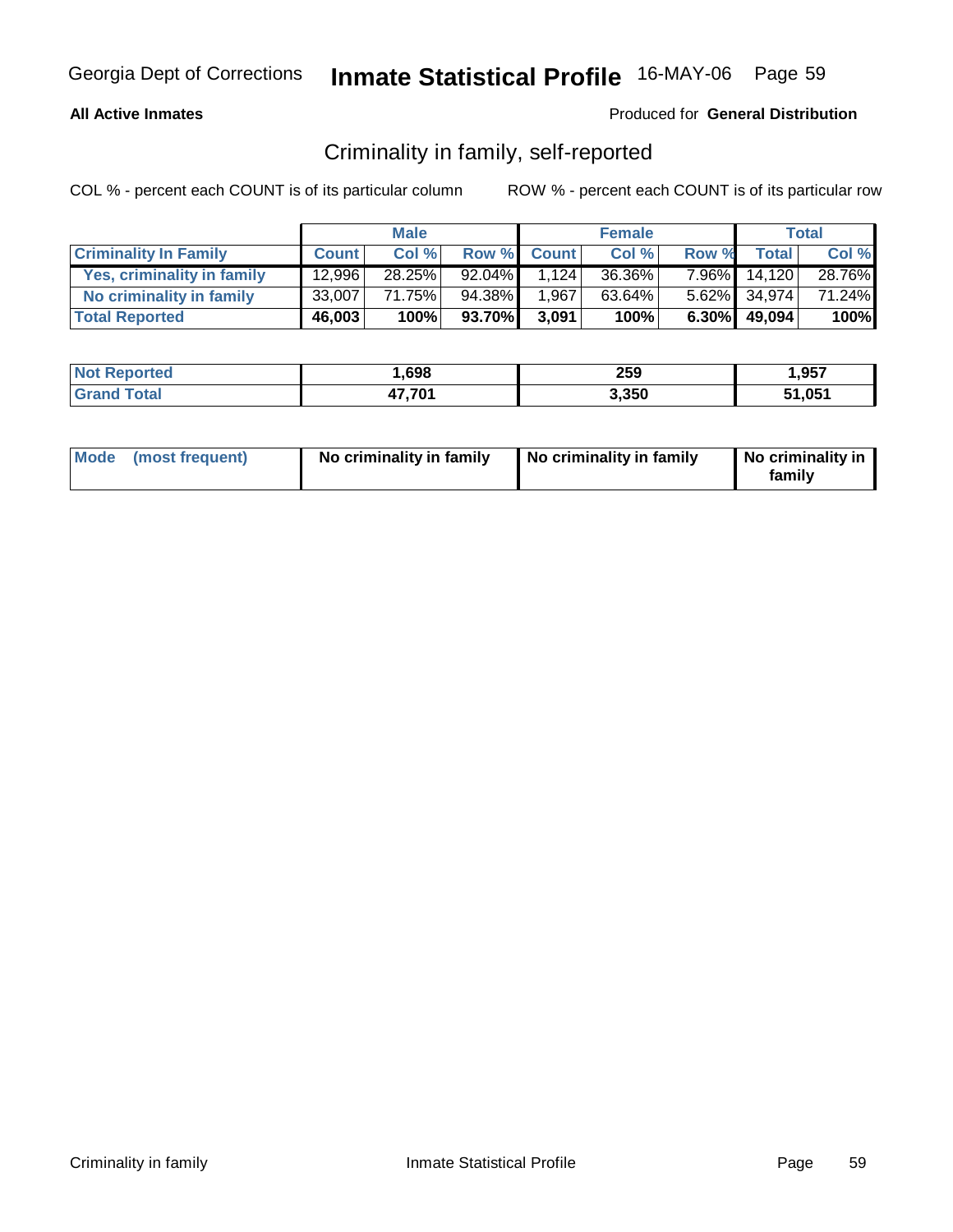### **All Active Inmates**

## Produced for **General Distribution**

## Alcoholism in family, self-reported

|                             |              | <b>Male</b> |           |             | <b>Female</b> |          |                 | Total     |
|-----------------------------|--------------|-------------|-----------|-------------|---------------|----------|-----------------|-----------|
| <b>Alcoholism In Family</b> | <b>Count</b> | Col %       |           | Row % Count | Col %         | Row %    | <b>Total</b>    | Col %     |
| Yes, alcoholism in family   | 8.500        | $18.48\%$   | $91.74\%$ | 765         | 24.75%        | $8.26\%$ | 9.265           | $18.87\%$ |
| No alcoholism in family     | 37,503       | 81.52%      | 94.16%I   | 2,326       | 75.25%        |          | 5.84% 39,829    | 81.13%    |
| <b>Total Reported</b>       | 46,003       | 100%        | 93.70%    | 3,091       | 100%          |          | $6.30\%$ 49,094 | 100%      |

| <b>Not Reported</b> | ,698   | 259   | .957,  |
|---------------------|--------|-------|--------|
| <b>Tota</b>         | 17,701 | 3.350 | 51,051 |

| Mode (most frequent) | No alcoholism in family | No alcoholism in family | No alcoholism in<br>familv |
|----------------------|-------------------------|-------------------------|----------------------------|
|----------------------|-------------------------|-------------------------|----------------------------|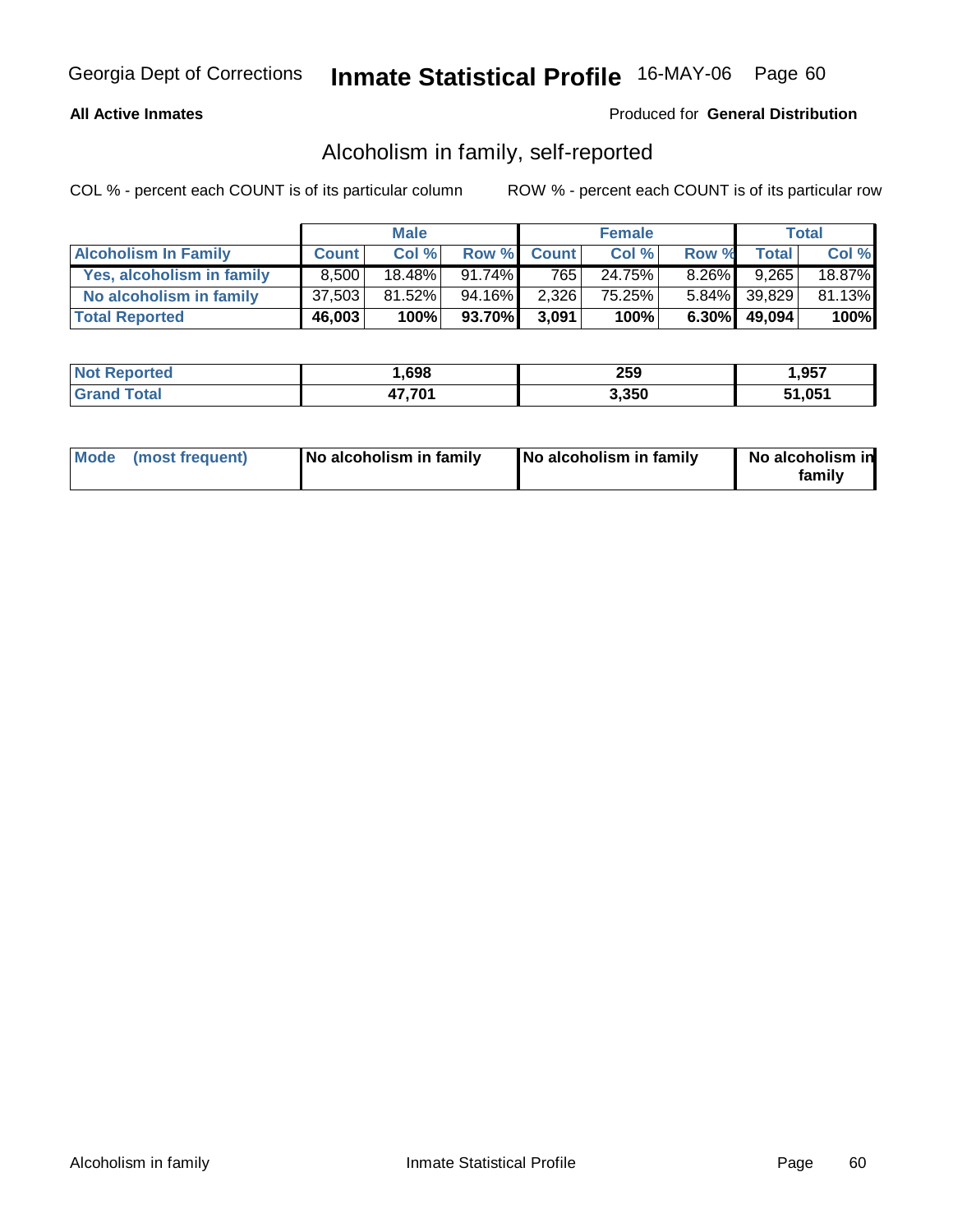## **All Active Inmates**

Produced for **General Distribution**

## Drug abuse in family, self-reported

|                           |              | <b>Male</b> |           |             | <b>Female</b> |           |                    | Total  |
|---------------------------|--------------|-------------|-----------|-------------|---------------|-----------|--------------------|--------|
| Drug Abuse In Family      | <b>Count</b> | Col %       |           | Row % Count | Col %         | Row %     | Total <sub>1</sub> | Col %  |
| Yes, drug abuse in family | 4.842        | 10.53%      | $89.22\%$ | 585         | 18.93%        | $10.78\%$ | 5.427              | 11.05% |
| No drug abuse in family   | 41,161       | 89.47%      | 94.26%    | 2,506       | 81.07%        | $5.74\%$  | 43,667             | 88.95% |
| <b>Total Reported</b>     | 46,003       | 100%        | 93.70%    | 3,091       | 100%          | $6.30\%$  | 49,094             | 100%   |

| <b>Not Reported</b>     | ,698   | 259   | 957,،  |
|-------------------------|--------|-------|--------|
| <b>Total</b><br>l Grand | 17,701 | 3,350 | 51,051 |

| Mode (most frequent)<br>No drug abuse in family | No drug abuse in family | No drug abuse in<br>familv |
|-------------------------------------------------|-------------------------|----------------------------|
|-------------------------------------------------|-------------------------|----------------------------|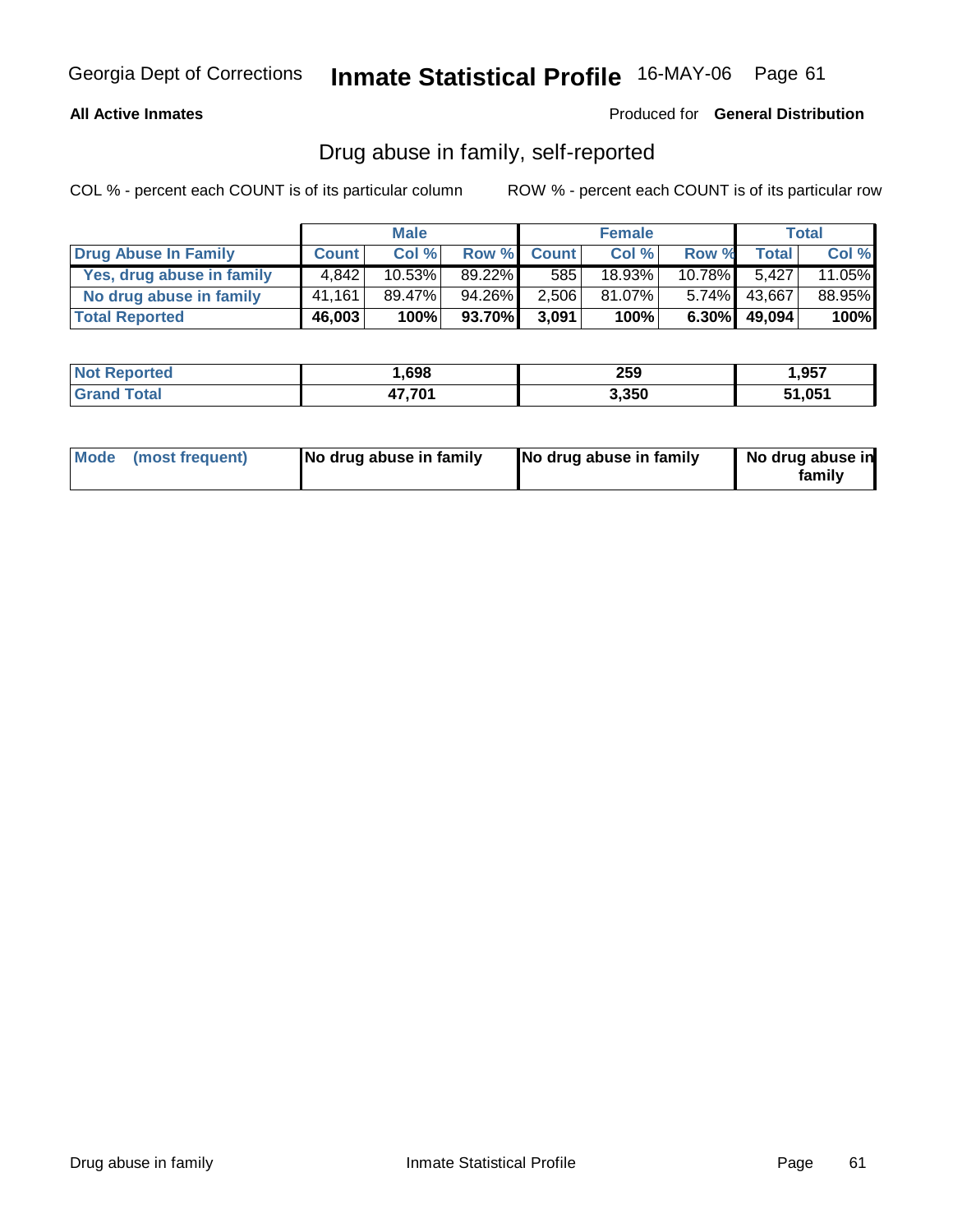### **All Active Inmates**

## Produced for **General Distribution**

## Subjected to frequent beatings, self-reported

|                            |              | <b>Male</b> |           |              | <b>Female</b> |          |              | <b>Total</b> |
|----------------------------|--------------|-------------|-----------|--------------|---------------|----------|--------------|--------------|
| <b>Frequent beatings</b>   | <b>Count</b> | Col%        | Row %     | <b>Count</b> | Col%          | Row %    | <b>Total</b> | Col %        |
| Yes, subjected to frequent | .798         | $3.91\%$    | $80.52\%$ | 435          | 14.07%        | 19.48%   | 2,233        | 4.55%        |
| <b>beatings</b>            |              |             |           |              |               |          |              |              |
| Not subjected to frequent  | 44,205       | 96.09%      | 94.33%    | 2.656        | 85.93%        | $5.67\%$ | 46.861       | 95.45%       |
| beatings                   |              |             |           |              |               |          |              |              |
| <b>Total Reported</b>      | 46,003       | 100%        | 93.70%    | 3,091        | 100%          | 6.30%    | 49,094       | 100%         |

| <b>Not Reported</b>    | 698, ا | 259   | 1,957  |
|------------------------|--------|-------|--------|
| <b>Total</b><br>'Grano | 47,701 | 3,350 | 51,051 |

| Mode            | Not subjected to frequent | Not subjected to frequent | Not subjected to         |
|-----------------|---------------------------|---------------------------|--------------------------|
| (most frequent) | beatings                  | beatings                  | <b>frequent beatings</b> |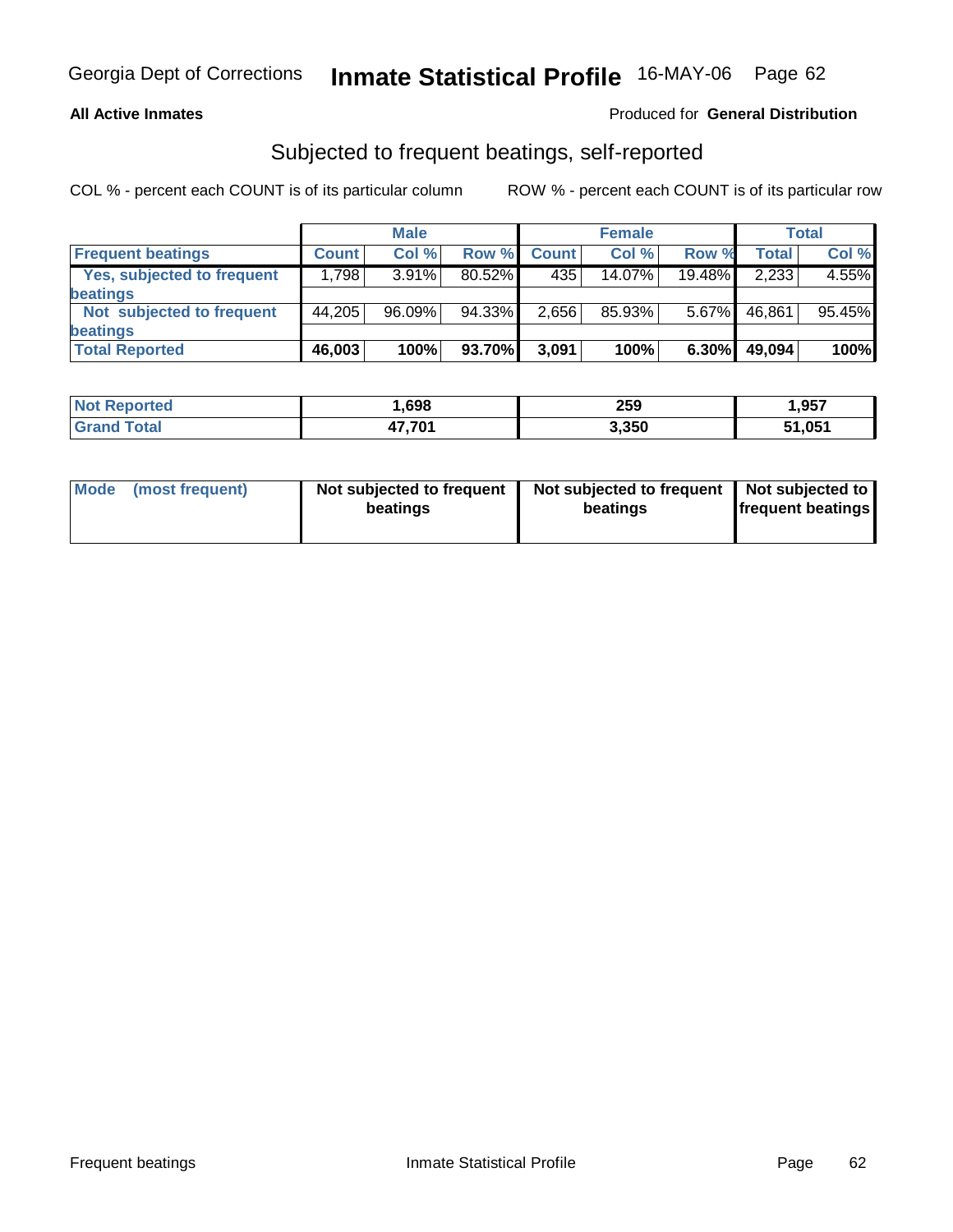## **All Active Inmates**

## Produced for **General Distribution**

## Father absent during inmate's childhood

|                           |              | <b>Male</b> |           |             | <b>Female</b> |          |              | Total  |
|---------------------------|--------------|-------------|-----------|-------------|---------------|----------|--------------|--------|
| <b>Father Absent</b>      | <b>Count</b> | Col %       |           | Row % Count | Col %         | Row %    | Total        | Col %  |
| Yes, father was absent    | 22,794       | 49.55%      | 95.06%I   | 1.185       | $38.34\%$     |          | 4.94% 23,979 | 48.84% |
| No, father was not absent | 23,209       | 50.45%      | $92.41\%$ | 1,906       | 61.66%        |          | 7.59% 25,115 | 51.16% |
| <b>Total Reported</b>     | 46,003       | 100%        | 93.70%    | 3,091       | 100%          | $6.30\%$ | 49.094       | 100%   |

| <b>Not Reported</b> | ,698   | 259   | .957,  |
|---------------------|--------|-------|--------|
| <b>Tota</b>         | 17,701 | 3.350 | 51,051 |

| Mode (most frequent) | No, father was not absent No, father was not absent | No, father was<br>not absent |
|----------------------|-----------------------------------------------------|------------------------------|
|----------------------|-----------------------------------------------------|------------------------------|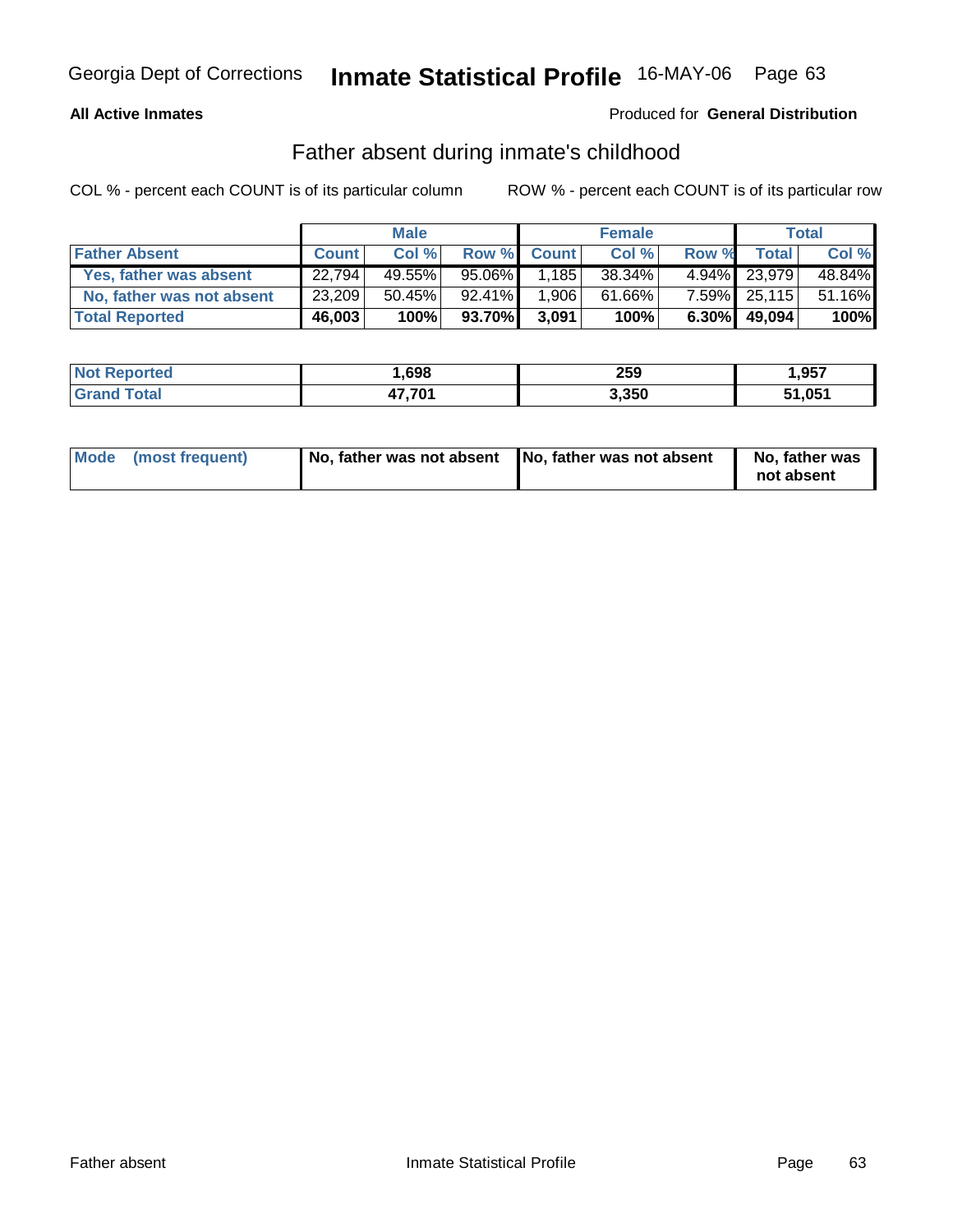## **All Active Inmates**

## Produced for **General Distribution**

## Mother absent during inmate's childhood

|                           |              | <b>Male</b> |           |             | <b>Female</b> |          |        | Total     |
|---------------------------|--------------|-------------|-----------|-------------|---------------|----------|--------|-----------|
| <b>Mother Absent</b>      | <b>Count</b> | Col %       |           | Row % Count | Col %         | Row %    | Total  | Col %     |
| Yes, mother was absent    | 6,016        | $13.08\%$   | $93.90\%$ | 391         | 12.65%        | $6.10\%$ | 6.407  | $13.05\%$ |
| No, mother was not absent | 39,987       | 86.92%      | 93.67%    | 2,700       | 87.35%        | $6.33\%$ | 42,687 | 86.95%    |
| <b>Total Reported</b>     | 46,003       | 100%        | 93.70%    | 3,091       | 100%          | $6.30\%$ | 49.094 | 100%      |

| <b>Not Reported</b> | ,698   | 259   | .957,  |
|---------------------|--------|-------|--------|
| <b>Tota</b>         | 17,701 | 3.350 | 51,051 |

| Mode (most frequent) | No, mother was not absent   No, mother was not absent   No, mother was |            |
|----------------------|------------------------------------------------------------------------|------------|
|                      |                                                                        | not absent |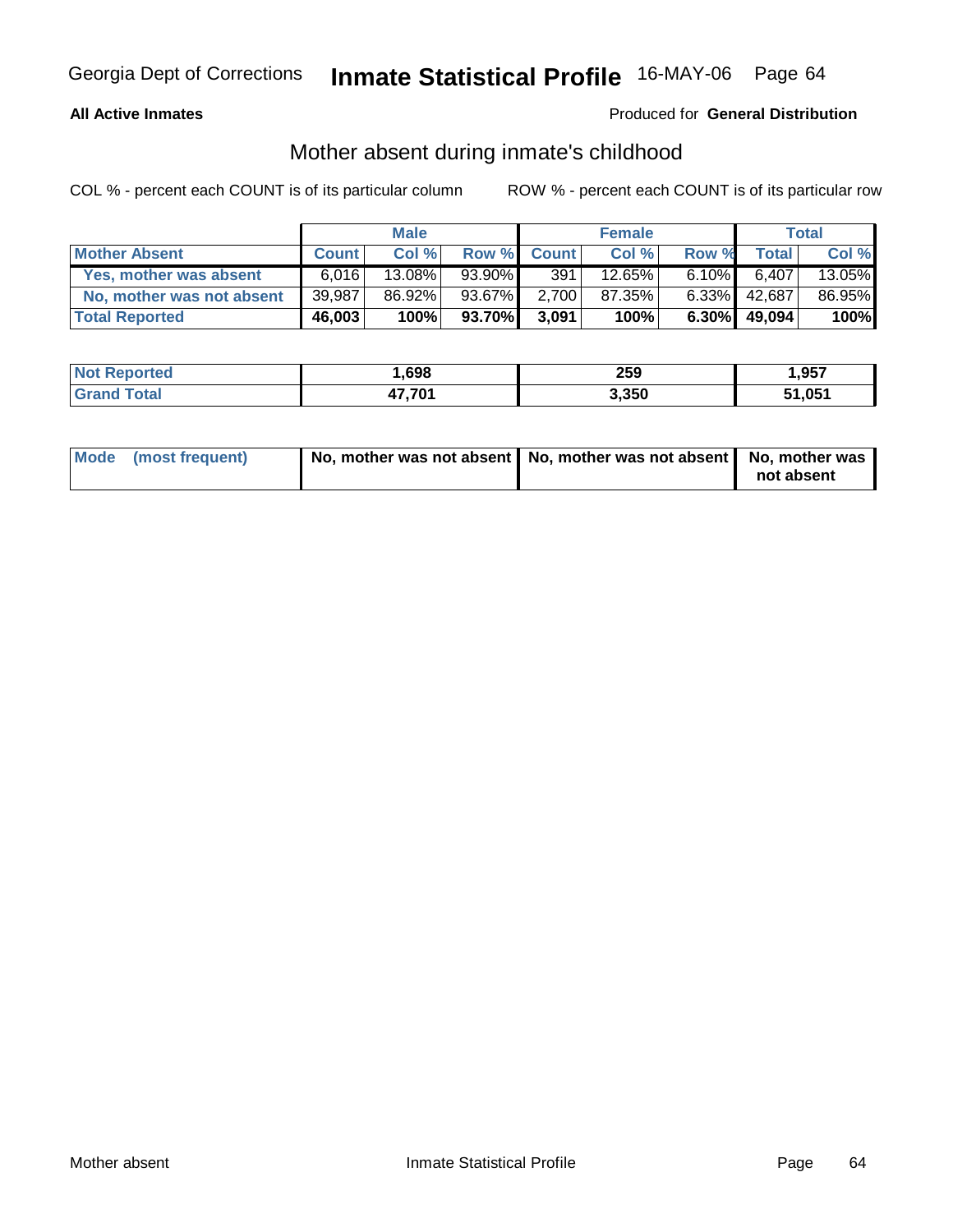### **All Active Inmates**

## Produced for **General Distribution**

## Inmate diagnosed as manipulative

|                       |              | <b>Male</b> |           |              | <b>Female</b> |          |        | Total  |
|-----------------------|--------------|-------------|-----------|--------------|---------------|----------|--------|--------|
| <b>Manipulative</b>   | <b>Count</b> | Col %       |           | Row % Count  | Col %         | Row %    | Total  | Col %  |
| Yes, manipulative     | 12,025       | 26.45%      | $99.50\%$ | $60^{\circ}$ | 1.94%         | $0.50\%$ | 12.085 | 24.89% |
| No, not manipulative  | 33,445       | 73.55%      | 91.70%    | 3,029        | 98.06%        | $8.30\%$ | 36,474 | 75.11% |
| <b>Total Reported</b> | 45,470       | 100%        | 93.64%    | 3,089        | 100%          | $6.36\%$ | 48,559 | 100%   |

| <b>Not Reported</b> | 1 רבי<br>Z,ZJ I | ים מ<br>ZV I | 2,492 |
|---------------------|-----------------|--------------|-------|
| Total<br>l Grand    | ,701<br>.,      | 3,350        | 1,051 |

| Mode | (most frequent) | No. not manipulative | <b>I</b> No. not manipulative | not<br>No<br><b>Imanipulative</b> |
|------|-----------------|----------------------|-------------------------------|-----------------------------------|
|------|-----------------|----------------------|-------------------------------|-----------------------------------|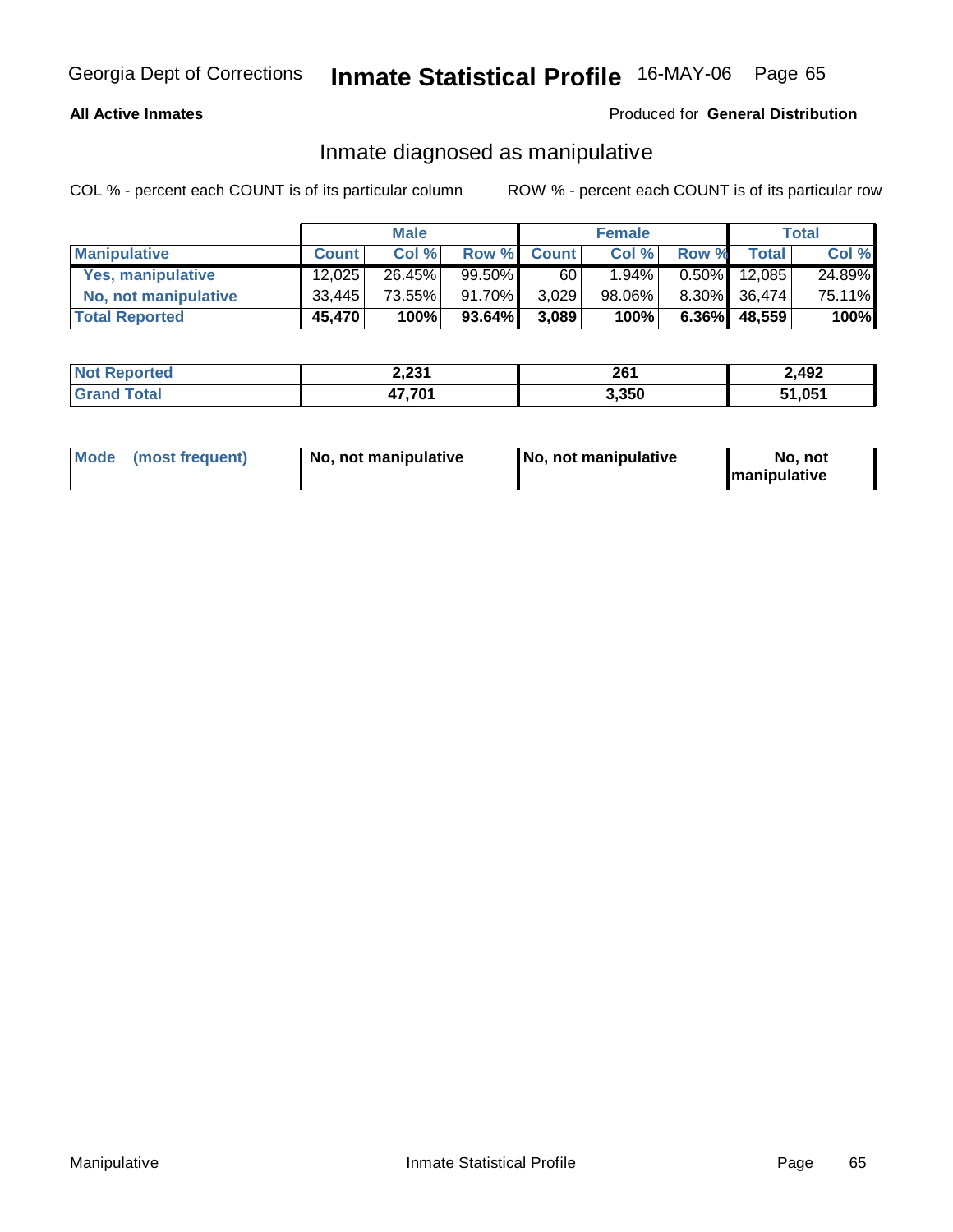## **All Active Inmates**

### Produced for **General Distribution**

## Inmate diagnosed as assaultive

|                       |              | <b>Male</b> |           |             | <b>Female</b> |       |              | Total  |
|-----------------------|--------------|-------------|-----------|-------------|---------------|-------|--------------|--------|
| <b>Assaultive</b>     | <b>Count</b> | Col %       |           | Row % Count | Col %         | Row % | <b>Total</b> | Col %  |
| Yes, assaultive       | 20,387       | 44.84%      | 94.84%    | 1,109       | 35.90%        |       | 5.16% 21,496 | 44.27% |
| No, not assaultive    | 25,083       | 55.16%      | 92.68%    | 1,980       | 64.10%        |       | 7.32% 27,063 | 55.73% |
| <b>Total Reported</b> | 45,470       | 100%        | $93.64\%$ | 3,089       | 100%          |       | 6.36% 48,559 | 100%   |

| <b>Not Reported</b> | 2,231        | 261   | 2,492  |
|---------------------|--------------|-------|--------|
| <b>Srand Total</b>  | 47,701<br>л. | 3,350 | 51.051 |

| Mode (most frequent) |  | No, not assaultive | No, not assaultive | No, not assaultive |
|----------------------|--|--------------------|--------------------|--------------------|
|----------------------|--|--------------------|--------------------|--------------------|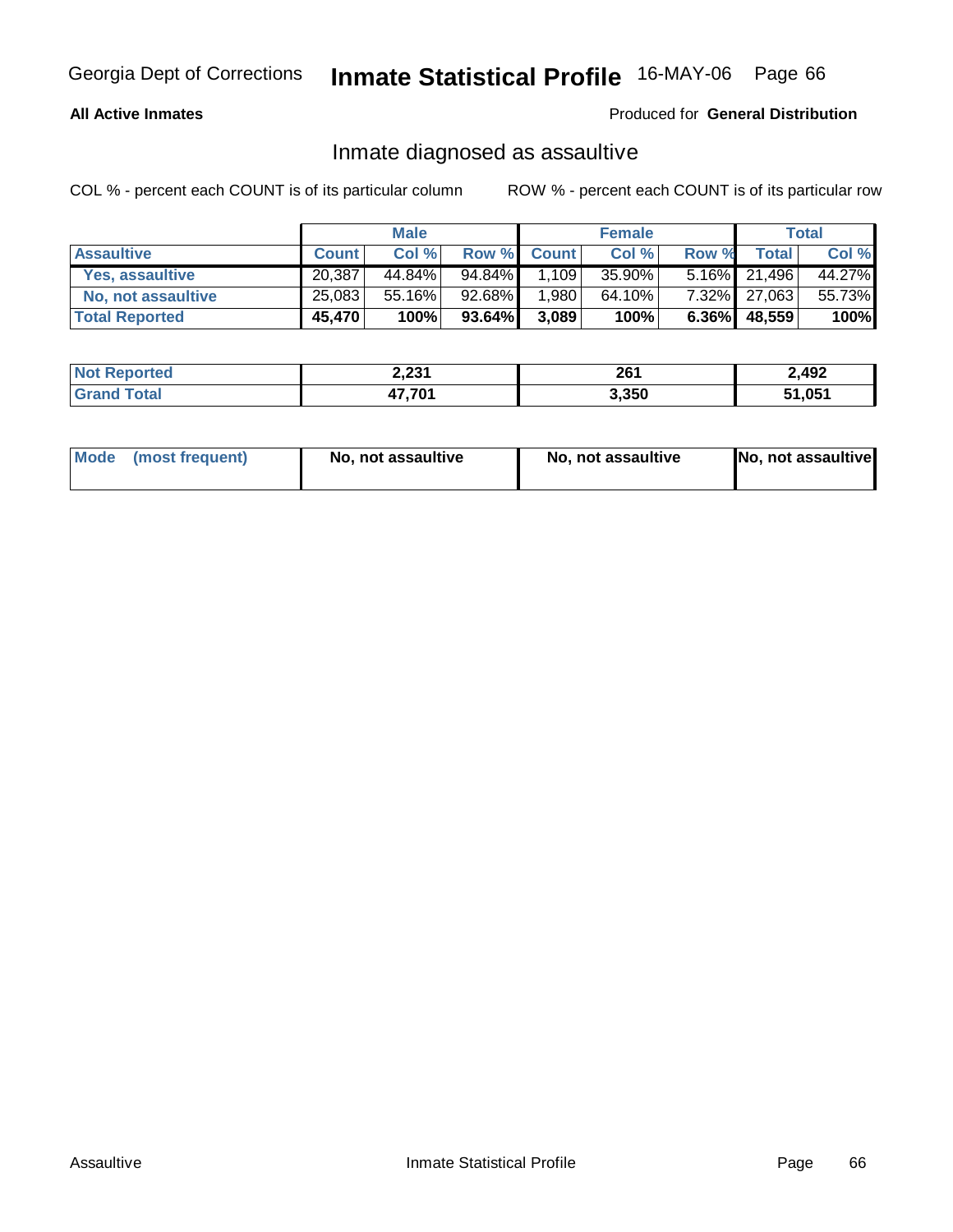### **All Active Inmates**

### Produced for **General Distribution**

## Number of prior Georgia incarcerations

|                                       |         | <b>Male</b> |             |       | <b>Female</b> |       |        | <b>Total</b> |
|---------------------------------------|---------|-------------|-------------|-------|---------------|-------|--------|--------------|
| <b>Num of Prior GA Incarcerations</b> | Count l | Col %       | Row % Count |       | Col %         | Row % | Total  | Col %        |
|                                       | 27,139  | 56.89%      | 92.36%      | 2,245 | 67.01%        | 7.64% | 29,384 | 57.56%       |
|                                       | 8,431   | 17.67%      | 94.12%      | 527   | 15.73%        | 5.88% | 8,958  | 17.55%       |
| $\overline{2}$                        | 4,846   | 10.16%      | 95.00%      | 255   | 7.61%         | 5.00% | 5,101  | 9.99%        |
| 3                                     | 2,989   | 6.27%       | 95.40%      | 144   | 4.30%         | 4.60% | 3,133  | 6.14%        |
| $\boldsymbol{4}$                      | 1,889   | 3.96%       | $95.60\%$   | 87    | 2.60%         | 4.40% | 1,976  | 3.87%        |
| 5                                     | 1,060   | 2.22%       | 96.72%      | 36    | 1.07%         | 3.28% | 1,096  | 2.15%        |
| <b>More Than 5</b>                    | 1,347   | 2.82%       | 96.01%      | 56    | 1.67%         | 3.99% | 1,403  | 2.75%        |
| <b>Total Reported</b>                 | 47,701  | 100%        | 93.44%      | 3,350 | 100%          | 6.56% | 51,051 | 100.0%       |

| N     |        |       |            |
|-------|--------|-------|------------|
| _____ | 17 704 | 3,350 | .051<br>., |

| Mean (average)       | l.O3 | 1.01 |
|----------------------|------|------|
| Median (middle)      |      |      |
| Mode (most frequent) |      |      |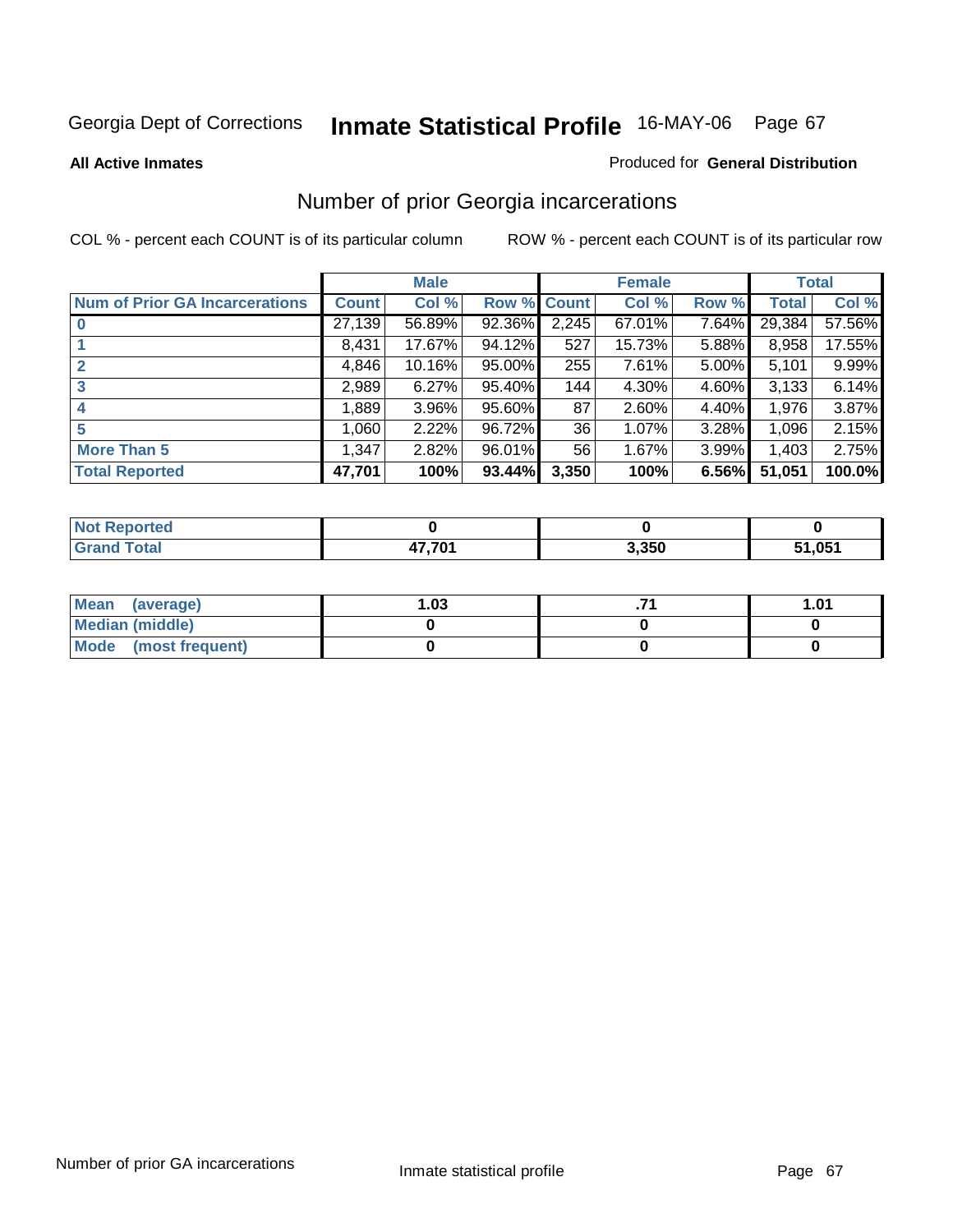### **All Active Inmates**

### Produced for **General Distribution**

## Prison sentence in years

COL % - percent each COUNT is of its particular column ROW % - percent each COUNT is of its particular row

|                                 |              | <b>Male</b> |         |              | <b>Female</b> |          |              | <b>Total</b> |
|---------------------------------|--------------|-------------|---------|--------------|---------------|----------|--------------|--------------|
| <b>Prison Sentence In Years</b> | <b>Count</b> | Col %       | Row %   | <b>Count</b> | Col %         | Row %    | <b>Total</b> | Col %        |
| $0 - 1$                         | 1,776        | 3.72%       | 90.94%  | 177          | 5.28%         | $9.06\%$ | 1,953        | 3.83%        |
| $1.1 - 2$                       | 3,700        | 7.76%       | 89.20%  | 448          | 13.37%        | 10.80%   | 4,148        | 8.13%        |
| $2.1 - 3$                       | 3,697        | 7.75%       | 88.38%  | 486          | 14.51%        | 11.62%   | 4,183        | 8.19%        |
| $3.1 - 4$                       | 2,713        | 5.69%       | 90.34%  | 290          | 8.66%         | 9.66%    | 3,003        | 5.88%        |
| $4.1 - 5$                       | 4,782        | 10.02%      | 91.52%  | 443          | 13.22%        | 8.48%    | 5,225        | 10.23%       |
| $5.1 - 6$                       | 2,018        | 4.23%       | 93.17%  | 148          | 4.42%         | 6.83%    | 2,166        | 4.24%        |
| $6.1 - 7$                       | 1,951        | 4.09%       | 93.89%  | 127          | 3.79%         | 6.11%    | 2,078        | 4.07%        |
| $7.1 - 8$                       | 1,825        | 3.83%       | 93.59%  | 125          | 3.73%         | 6.41%    | 1,950        | 3.82%        |
| $8.1 - 9$                       | 776          | 1.63%       | 93.61%  | 53           | 1.58%         | 6.39%    | 829          | 1.62%        |
| $9.1 - 10$                      | 5,971        | 12.52%      | 95.08%  | 309          | 9.22%         | 4.92%    | 6,280        | 12.30%       |
| $10.1 - 12$                     | 2,272        | 4.76%       | 95.14%  | 116          | 3.46%         | 4.86%    | 2,388        | 4.68%        |
| $12.1 - 15$                     | 3,429        | 7.19%       | 96.00%  | 143          | 4.27%         | 4.00%    | 3,572        | 7.00%        |
| $15.1 - 20$                     | 3,413        | 7.15%       | 96.47%  | 125          | 3.73%         | 3.53%    | 3,538        | 6.93%        |
| 20.1 - Over                     | 2,673        | 5.60%       | 97.70%  | 63           | 1.88%         | 2.30%    | 2,736        | 5.36%        |
| <b>Life</b>                     | 6,115        | 12.82%      | 95.71%  | 274          | 8.18%         | 4.29%    | 6,389        | 12.51%       |
| <b>Life Without Parole</b>      | 414          | 0.87%       | 98.57%  | 6            | 0.18%         | 1.43%    | 420          | 0.82%        |
| <b>Death</b>                    | 98           | 0.21%       | 98.99%  |              | 0.03%         | 1.01%    | 99           | 0.19%        |
| <b>Youthful Offenders</b>       | 3            | 0.01%       | 100.00% |              |               |          | 3            | 0.01%        |
|                                 | 75           | 0.16%       | 82.42%  | 16           | 0.48%         | 17.58%   | 91           | 0.18%        |
| <b>Total Reported</b>           | 47,701       | 100%        | 93.44%  | 3,350        | 100%          | 6.56%    | 51,051       | 100%         |

| enorted     |        |               |        |
|-------------|--------|---------------|--------|
| <b>otal</b> | 17.701 | האמ י<br>ა.ათ | 51,051 |

### **Determinate (numeric) sentences only**

| <b>Mea</b><br>ane≀ | ৬.১৭<br>___ | ∪.∪∠ | .<br>.<br><u></u> |
|--------------------|-------------|------|-------------------|

### **All sentences (including determinate), with life, life without parole, and death sentences figured at 45 years**

| n M<br>14.30<br>____ | Эc<br>. | 3.99<br>____ |
|----------------------|---------|--------------|
|----------------------|---------|--------------|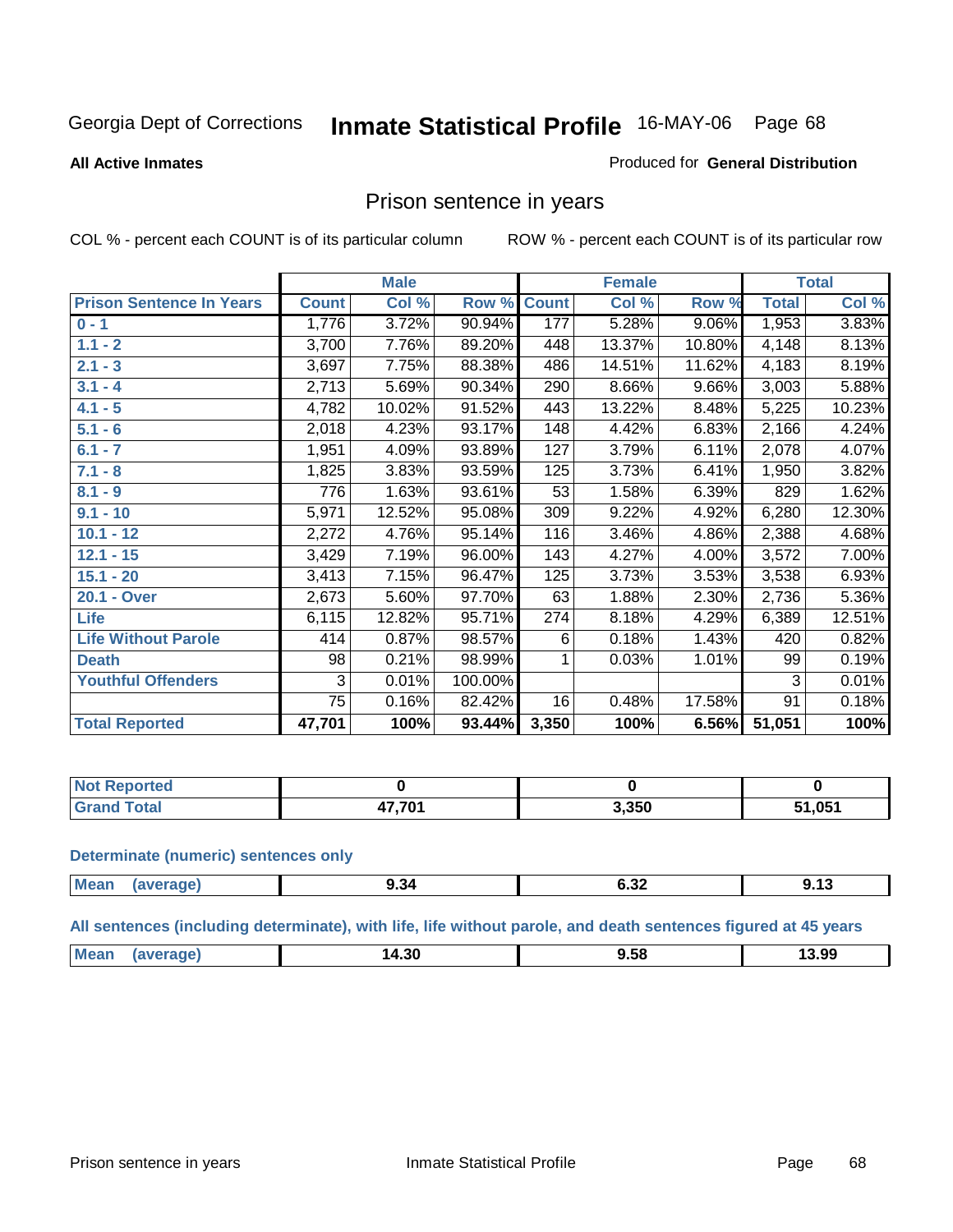### **All Active Inmates**

### Produced for **General Distribution**

## Primary offense, broken out into felonies vs misdemeanors

|                                  |              | <b>Male</b> |                    | <b>Female</b> |       | Total  |           |
|----------------------------------|--------------|-------------|--------------------|---------------|-------|--------|-----------|
| <b>Felonies and Misdemeanors</b> | <b>Count</b> | Col %       | <b>Row % Count</b> | Col %         | Row % | Total  | Col %     |
| <b>Felonies</b>                  | 46,875       | 99.94%      | 93.46% 3,279       | 100.00%       | 6.54% | 50,154 | $99.95\%$ |
| <b>Misdemeanors</b>              | 27           | .06%        | 100.00%            |               |       | 27     | $.05\%$   |
| <b>Total Reported</b>            | 46,902       | 100%        | $93.47\%$ 3,279    | 100%          | 6.53% | 50,181 | 100%      |

| eported<br><b>NOT</b><br>$\cdot$ | 799    | $-$           | 870       |
|----------------------------------|--------|---------------|-----------|
|                                  | $-704$ | <b>46.97?</b> | <b>OF</b> |

| Mod <sub>h</sub><br>reguent)<br>וז זאח | mies<br>еюн | lonies | elonies |
|----------------------------------------|-------------|--------|---------|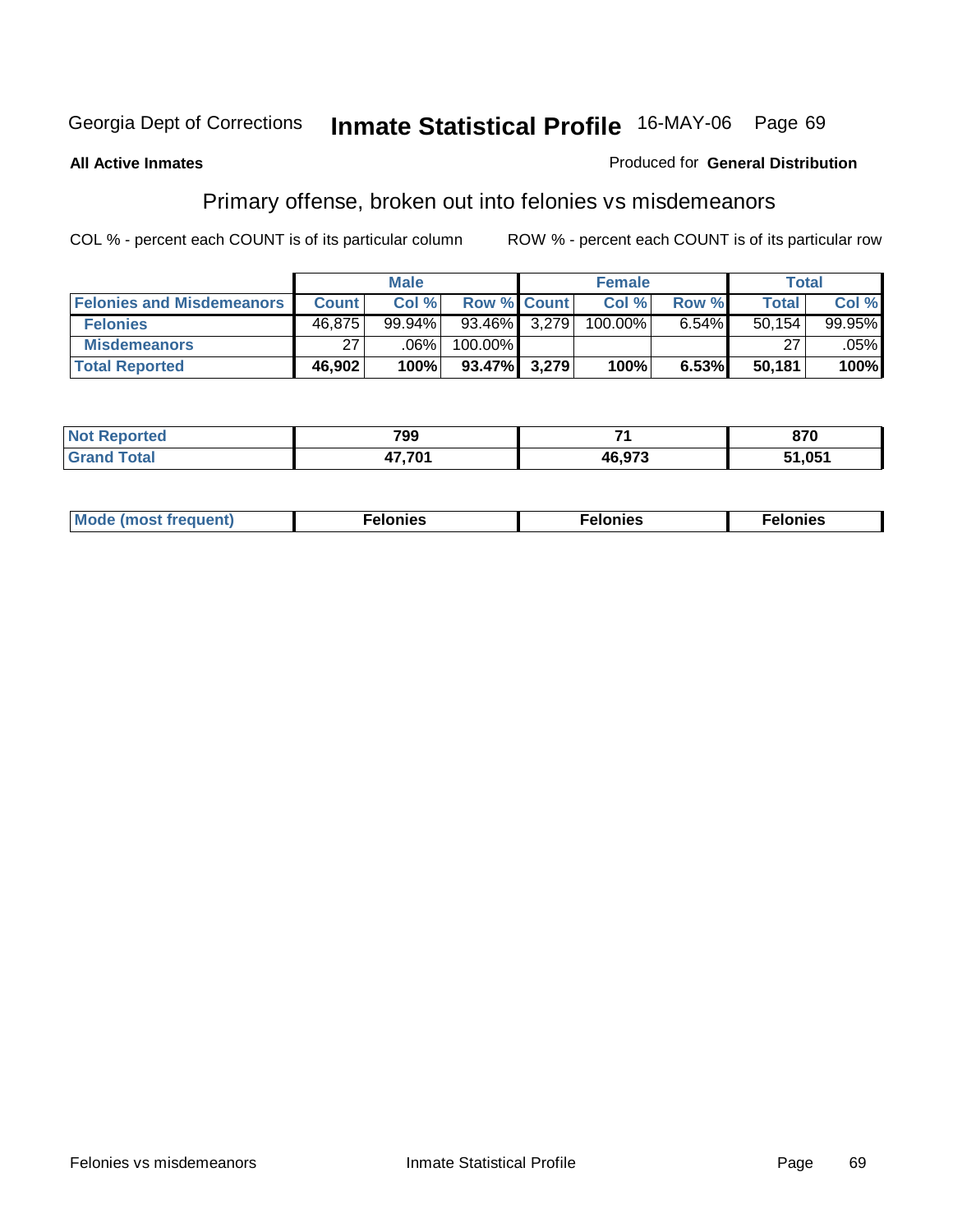### **All Active Inmates**

### Produced for **General Distribution**

## Primary offense, broken out into six broad crime categories

|   |                         |              | <b>Male</b> |             |       | <b>Female</b> |          |              | <b>Total</b> |
|---|-------------------------|--------------|-------------|-------------|-------|---------------|----------|--------------|--------------|
|   | <b>Crime Categories</b> | <b>Count</b> | Col %       | Row % Count |       | Col %         | Row %    | <b>Total</b> | Col %        |
|   | <b>Violent</b>          | 21,158       | 45.11%      | 94.44%      | 1,246 | 38.00%        | $5.56\%$ | 22,404       | 44.65%       |
| 2 | <b>Sex Crime</b>        | 7,000        | 14.92%      | 98.74%      | 89    | 2.71%         | 1.26%    | 7,089        | 14.13%       |
| 3 | <b>Property</b>         | 9,163        | 19.54%      | 89.51%      | 1,074 | 32.75%        | 10.49%   | 10,237       | 20.40%       |
| 4 | <b>Drug</b>             | 7.169        | 15.29%      | $90.49\%$   | 753   | 22.96%        | 9.51%    | 7,922        | 15.79%       |
| 5 | <b>Habit/DUI</b>        | 203          | .43%        | 97.13%      | 6     | .18%          | 2.87%    | 209          | .42%         |
| 6 | <b>Other</b>            | 2,209        | 4.71%       | 95.22%      | 111   | 3.39%         | 4.78%    | 2,320        | 4.62%        |
|   | <b>Total Reported</b>   | 46,902       | 100%        | 93.47%      | 3,279 | 100%          | 6.53%    | 50,181       | 100%         |

| <b>ported</b><br>NO. | 799          | -     | 870  |
|----------------------|--------------|-------|------|
| Гоtal<br>Gr<         | 17.704<br>т, | 3,350 | .051 |

|  | <b>Mou</b> | .<br>Violent | <br>iolent | งlent |
|--|------------|--------------|------------|-------|
|--|------------|--------------|------------|-------|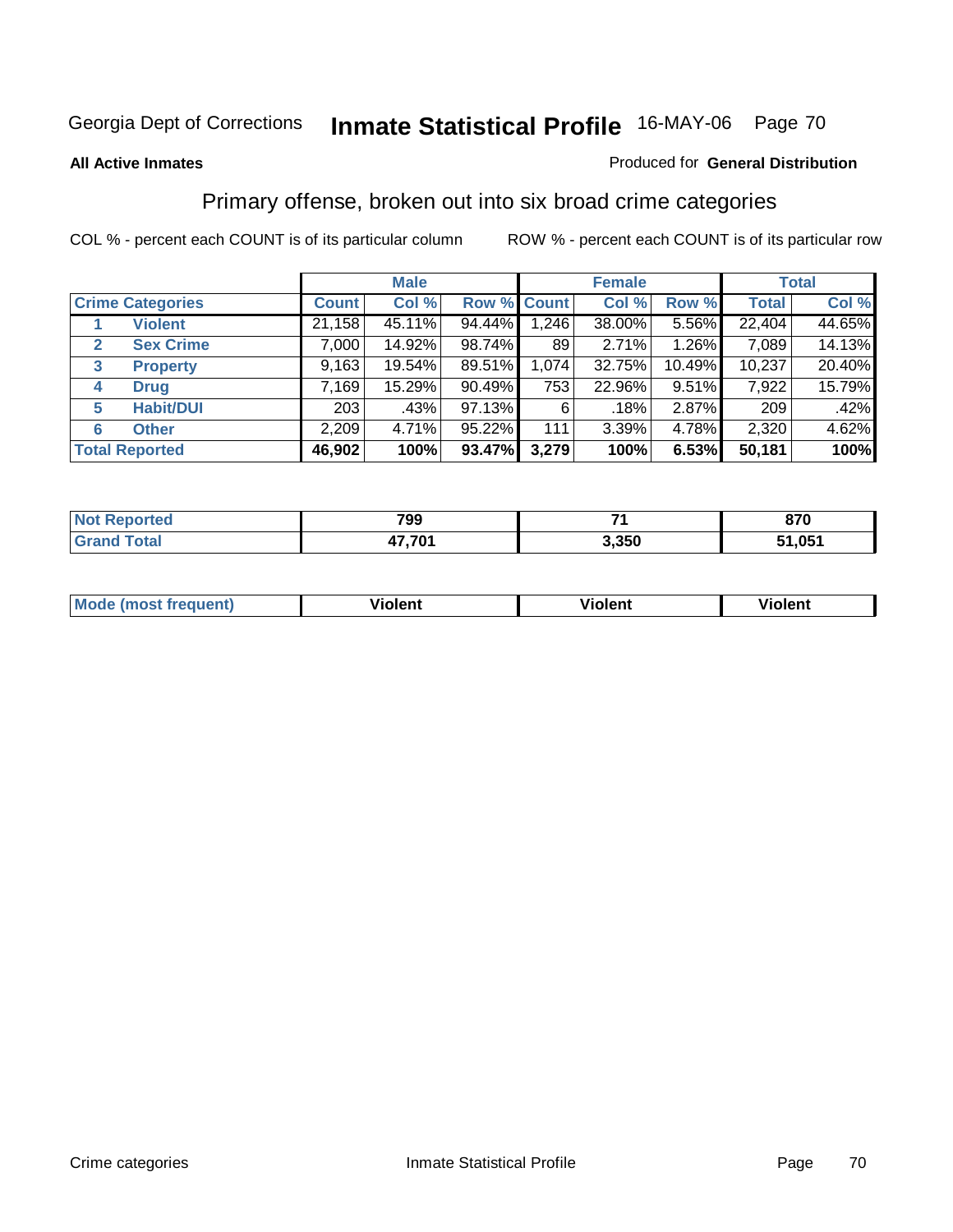**All Active Inmates**

### Produced for **General Distribution**

## Primary offense, detailed offense code

|                 |                                            |                  | <b>Male</b> |            |                 | <b>Female</b> |        |                  | <b>Total</b> |
|-----------------|--------------------------------------------|------------------|-------------|------------|-----------------|---------------|--------|------------------|--------------|
|                 | <b>Primary Offense</b>                     | <b>Count</b>     | Col %       | Row %      | <b>Count</b>    | Col %         | Row %  | <b>Total</b>     | Col %        |
| 25              | <b>Simple Battery</b>                      | 1                | .01%        | 100.00%    |                 |               |        | 1                | .01%         |
| 33              | <b>Reckless Conduct</b>                    | 1                | .01%        | 100.00%    |                 |               |        | 1                | .01%         |
|                 | <b>C/Harm</b>                              |                  |             |            |                 |               |        |                  |              |
| 43              | <b>Theft By Taking</b>                     | 1                | .01%        | 100.00%    |                 |               |        | 1                | .01%         |
| 70              | <b>Poss Of Marijuana</b>                   | 10               | .02%        | 100.00%    |                 |               |        | 10               | .02%         |
| 71              | <b>Viol Motor Veh Law</b>                  | 2                | .01%        | 100.00%    |                 |               |        | $\overline{2}$   | .01%         |
| $\overline{72}$ | <b>Dui</b>                                 | $\overline{4}$   | .01%        | 100.00%    |                 |               |        | 4                | .01%         |
| 73              | <b>Obstr Of Law Enf Officer</b>            | $\overline{3}$   | .01%        | 100.00%    |                 |               |        | 3                | .01%         |
| 88              | <b>Sexual Battery</b>                      | 1                | .01%        | 100.00%    |                 |               |        | 1                | .01%         |
| 93              | <b>Cpwl &amp; Concealed</b>                | 1                | .01%        | 100.00%    |                 |               |        | 1                | .01%         |
|                 | Weapon                                     |                  |             |            |                 |               |        |                  |              |
| 99              | <b>Other Misdemeanor</b>                   | 1                | .01%        | 100.00%    |                 |               |        | 1                | .01%         |
| 500             | <b>Misc Misdemeanor</b>                    | $\overline{2}$   | .01%        | 100.00%    |                 |               |        | $\overline{2}$   | .01%         |
| 1100            | <b>Misc Homicide Offense</b>               | 16               | .03%        | 88.89%     | $\overline{2}$  | .06%          | 11.11% | $\overline{18}$  | .04%         |
| 1101            | <b>Murder</b>                              | 4,470            | 9.53%       | 94.48%     | 261             | 7.96%         | 5.52%  | 4,731            | 9.43%        |
| 1102            | <b>Voluntary Manslaughter</b>              | 1,067            | 2.27%       | 88.04%     | 145             | 4.42%         | 11.96% | 1,212            | 2.42%        |
| 1103            | <b>Involuntary</b>                         | 129              | .28%        | 88.97%     | $\overline{16}$ | .49%          | 11.03% | $\overline{145}$ | .29%         |
|                 | <b>Manslaughter</b>                        |                  |             |            |                 |               |        |                  |              |
| 1120            | <b>Reckless Abandonment</b>                | 1                | .01%        | 50.00%     | $\mathbf{1}$    | .03%          | 50.00% | $\overline{2}$   | .01%         |
| 1121            | <b>Feticide</b>                            | $\overline{2}$   | .01%        | 100.00%    |                 |               |        | $\overline{2}$   | .01%         |
| 1123            | <b>Vehicular Homicide</b>                  | 334              | .71%        | 91.51%     | $\overline{31}$ | .95%          | 8.49%  | 365              | .73%         |
| 1125            | <b>Conceal Death Of</b>                    | $\overline{12}$  | .03%        | 85.71%     | $\overline{2}$  | .06%          | 14.29% | 14               | .03%         |
|                 | <b>Another</b>                             |                  |             |            |                 |               |        |                  |              |
| 1190            | <b>Atmpt Murder</b>                        | 4                | .01%        | 66.67%     | $\overline{2}$  | .06%          | 33.33% | 6                | .01%         |
| 1300            | <b>Misc Assault/Battery</b>                | $\overline{39}$  | .08%        | 92.86%     | $\overline{3}$  | .09%          | 7.14%  | $\overline{42}$  | .08%         |
| 1301            | <b>Family Violence Battery</b>             | $\overline{78}$  | .17%        | 98.73%     | 1               | .03%          | 1.27%  | 79               | .16%         |
| 1302            | <b>Aggrav Assault</b>                      | 4,386            | 9.35%       | 94.26%     | 267             | 8.14%         | 5.74%  | 4,653            | 9.27%        |
| 1303            | <b>Atmpt Aggrav Assault</b>                | 4                | .01%        | 100.00%    |                 |               |        | 4                | .01%         |
| 1305            | <b>Aggrav Battery</b>                      | $\overline{703}$ | 1.50%       | 92.87%     | 54              | 1.65%         | 7.13%  | 757              | 1.51%        |
| 1307            | <b>Terrorist Threats &amp; Acts</b>        | $\overline{340}$ | .72%        | 95.51%     | $\overline{16}$ | .49%          | 4.49%  | 356              | .71%         |
| 1308            | <b>False Imprisonment</b>                  | 152              | .32%        | 96.82%     | $\overline{5}$  | .15%          | 3.18%  | 157              | .31%         |
| 1311            | <b>Kidnapping</b>                          | 1,364            | 2.91%       | 97.36%     | $\overline{37}$ | 1.13%         | 2.64%  | 1,401            | 2.79%        |
| 1312            | <b>Interference With</b>                   | $\overline{2}$   | .01%        | $100.00\%$ |                 |               |        | $\overline{2}$   | .01%         |
|                 | <b>Custody</b>                             |                  |             |            |                 |               |        |                  |              |
| 1314            | <b>Aggrav Assault Peace</b>                | $\overline{314}$ | .67%        | 95.73%     | 14              | .43%          | 4.27%  | 328              | .65%         |
|                 | <b>Ofcr</b>                                |                  |             |            |                 |               |        |                  |              |
| 1315            | <b>Aggrav Battery Peace</b><br><b>Ofcr</b> | 14               | .03%        | 100.00%    |                 |               |        | 14               | .03%         |
| 1316            | <b>Simple Battery</b>                      | $6\vert$         | .01%        | 100.00%    |                 |               |        | 6                | .01%         |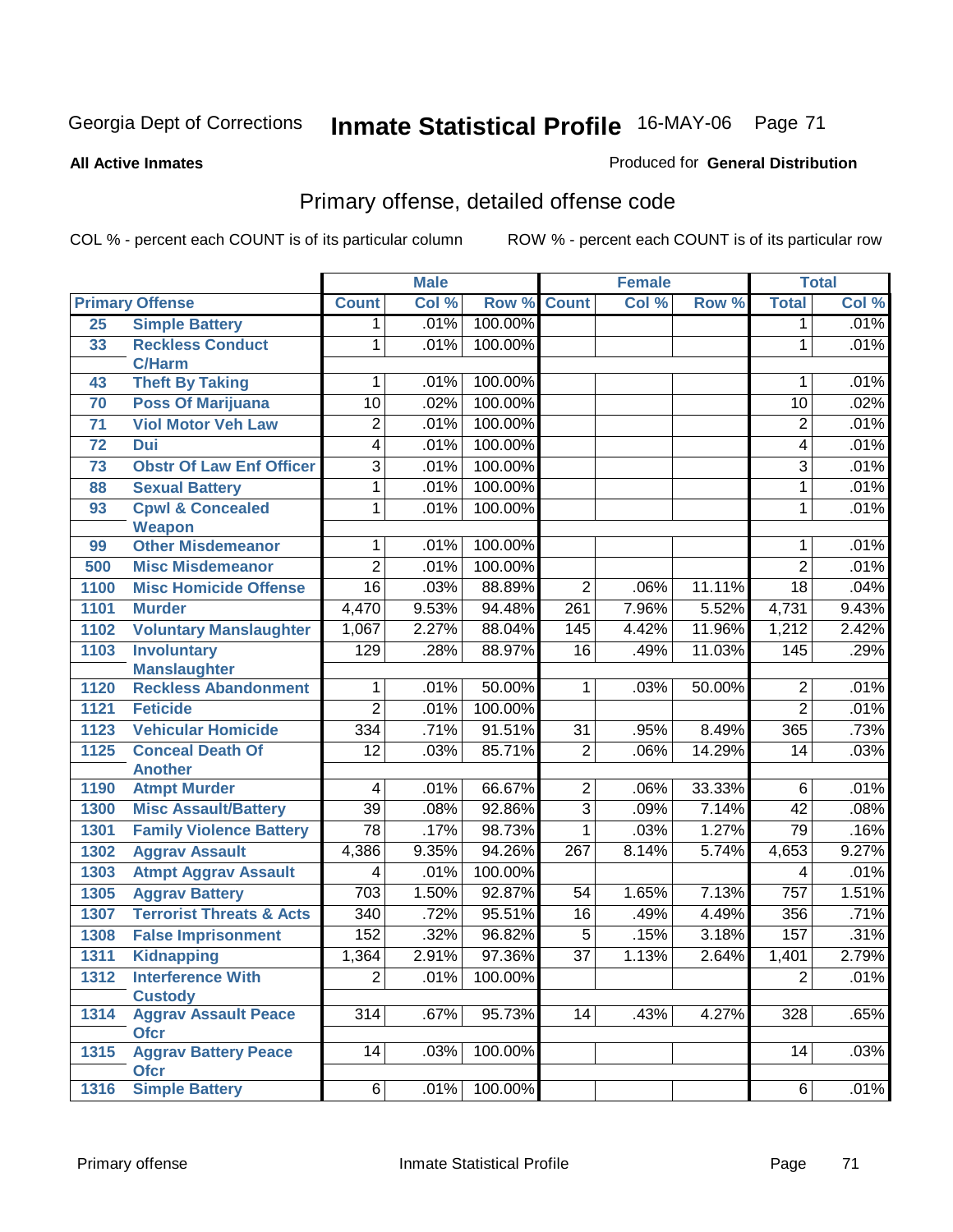### **All Active Inmates**

### Produced for **General Distribution**

## Primary offense, detailed offense code

|      |                                             |                 | <b>Male</b> |         |                 | <b>Female</b> |         |                 | <b>Total</b> |
|------|---------------------------------------------|-----------------|-------------|---------|-----------------|---------------|---------|-----------------|--------------|
|      | <b>Primary Offense</b>                      | <b>Count</b>    | Col %       | Row %   | <b>Count</b>    | Col %         | Row %   | <b>Total</b>    | Col %        |
| 1317 | <b>Reck Cond Infected</b>                   | 7               | .01%        | 70.00%  | $\overline{3}$  | .09%          | 30.00%  | $\overline{10}$ | .02%         |
|      | <b>Person</b>                               |                 |             |         |                 |               |         |                 |              |
| 1318 | <b>Injury By Vehicle</b>                    | 57              | .12%        | 90.48%  | 6               | .18%          | 9.52%   | 63              | .13%         |
| 1320 | <b>Stalking</b>                             | 4               | .01%        | 100.00% |                 |               |         | 4               | .01%         |
| 1321 | <b>Aggrav Stalking</b>                      | 259             | .55%        | 97.00%  | 8               | .24%          | 3.00%   | 267             | .53%         |
| 1390 | <b>Atmpt Kidnap</b>                         | 4               | .01%        | 100.00% |                 |               |         | 4               | .01%         |
| 1400 | <b>Arson Misc</b>                           | $\overline{2}$  | .01%        | 100.00% |                 |               |         | $\overline{2}$  | .01%         |
| 1401 | <b>Arson 1st Degree</b>                     | $\overline{91}$ | .19%        | 86.67%  | 14              | .43%          | 13.33%  | 105             | .21%         |
| 1402 | <b>Arson 2nd Degree</b>                     | 9               | .02%        | 100.00% |                 |               |         | $\overline{9}$  | .02%         |
| 1403 | <b>Arson 3rd Degree</b>                     | 1               | .01%        | 100.00% |                 |               |         | 1               | .01%         |
| 1501 | <b>Crmnl Damage 1st</b>                     | $\overline{29}$ | .06%        | 100.00% |                 |               |         | 29              | .06%         |
|      | <b>Degree</b>                               |                 |             |         |                 |               |         |                 |              |
| 1502 | <b>Crmnl Damage 2nd</b>                     | 79              | .17%        | 88.76%  | 10              | .30%          | 11.24%  | 89              | .18%         |
|      | <b>Degree</b>                               |                 |             |         | 1               |               |         |                 |              |
| 1506 | <b>Alter Id</b>                             | 4               | .01%        | 80.00%  |                 | .03%          | 20.00%  | 5               | .01%         |
| 1601 | <b>Burglary</b>                             | 5,002           | 10.66%      | 96.25%  | 195             | 5.95%         | 3.75%   | 5,197           | 10.36%       |
| 1602 | <b>Poss Burglar Tools</b>                   | 39              | .08%        | 97.50%  | 1               | .03%          | 2.50%   | 40              | .08%         |
| 1690 | <b>Atmpt Burglary</b>                       | $\overline{37}$ | .08%        | 100.00% |                 |               |         | $\overline{37}$ | .07%         |
| 1700 | <b>Misc Forgery</b>                         | $\overline{3}$  | .01%        | 75.00%  | 1               | .03%          | 25.00%  | $\overline{4}$  | .01%         |
| 1701 | <b>Forgery 1st Degree</b>                   | 1,066           | 2.27%       | 70.83%  | 439             | 13.39%        | 29.17%  | 1,505           | 3.00%        |
| 1702 | <b>Forgery 2nd Degree</b>                   | 38              | .08%        | 77.55%  | 11              | .34%          | 22.45%  | 49              | .10%         |
| 1704 | <b>Bad Checks</b>                           | $\overline{15}$ | .03%        | 88.24%  | $\overline{2}$  | .06%          | 11.76%  | 17              | .03%         |
| 1751 | <b>Theft Credit Card</b>                    | $\overline{27}$ | .06%        | 87.10%  | 4               | .12%          | 12.90%  | $\overline{31}$ | .06%         |
| 1753 | <b>Fraudulent Credit Card</b>               | $\overline{53}$ | .11%        | 71.62%  | $\overline{21}$ | .64%          | 28.38%  | 74              | .15%         |
| 1755 | <b>Recv Gds, Srvs Fraud</b><br><b>Obtnd</b> | 1               | .01%        | 100.00% |                 |               |         | 1               | .01%         |
| 1756 | <b>Financial Identity Fraud</b>             | $\overline{32}$ | .07%        | 65.31%  | 17              | .52%          | 34.69%  | 49              | .10%         |
| 1759 | <b>Telecommunications</b>                   | $\overline{2}$  | .01%        | 100.00% |                 |               |         | $\overline{2}$  | .01%         |
|      | <b>Fraud</b>                                |                 |             |         |                 |               |         |                 |              |
| 1761 | <b>Computer Theft</b>                       | 5               | .01%        | 71.43%  | $\overline{2}$  | .06%          | 28.57%  | $\overline{7}$  | .01%         |
| 1762 | <b>Computer Trespass</b>                    | $\overline{2}$  | .01%        | 100.00% |                 |               |         | $\overline{2}$  | .01%         |
| 1790 | <b>Atmpt Forgery</b>                        | 1               | .01%        | 100.00% |                 |               |         | 1               | .01%         |
| 1796 | <b>Fraudulent Access</b>                    | 1               | .01%        | 50.00%  | 1               | .03%          | 50.00%  | $\overline{2}$  | .01%         |
|      | <b>Compute</b>                              |                 |             |         |                 |               |         |                 |              |
| 1799 | <b>Misc Fraud</b>                           | 11              | .02%        | 57.89%  | $\overline{8}$  | .24%          | 42.11%  | 19              | .04%         |
| 1802 | <b>Theft By Taking</b>                      | 805             | 1.72%       | 88.46%  | 105             | 3.20%         | 11.54%  | 910             | 1.81%        |
| 1803 | <b>Theft By Deception</b>                   | 42              | .09%        | 76.36%  | 13              | .40%          | 23.64%  | 55              | .11%         |
| 1805 | <b>Theft Of Lost Property</b>               |                 |             |         | $\overline{2}$  | .06%          | 100.00% | $\overline{2}$  | .01%         |
| 1806 | <b>Theft By Rec Stolen Prop</b>             | 913             | 1.95%       | 95.90%  | $\overline{39}$ | 1.19%         | 4.10%   | 952             | 1.90%        |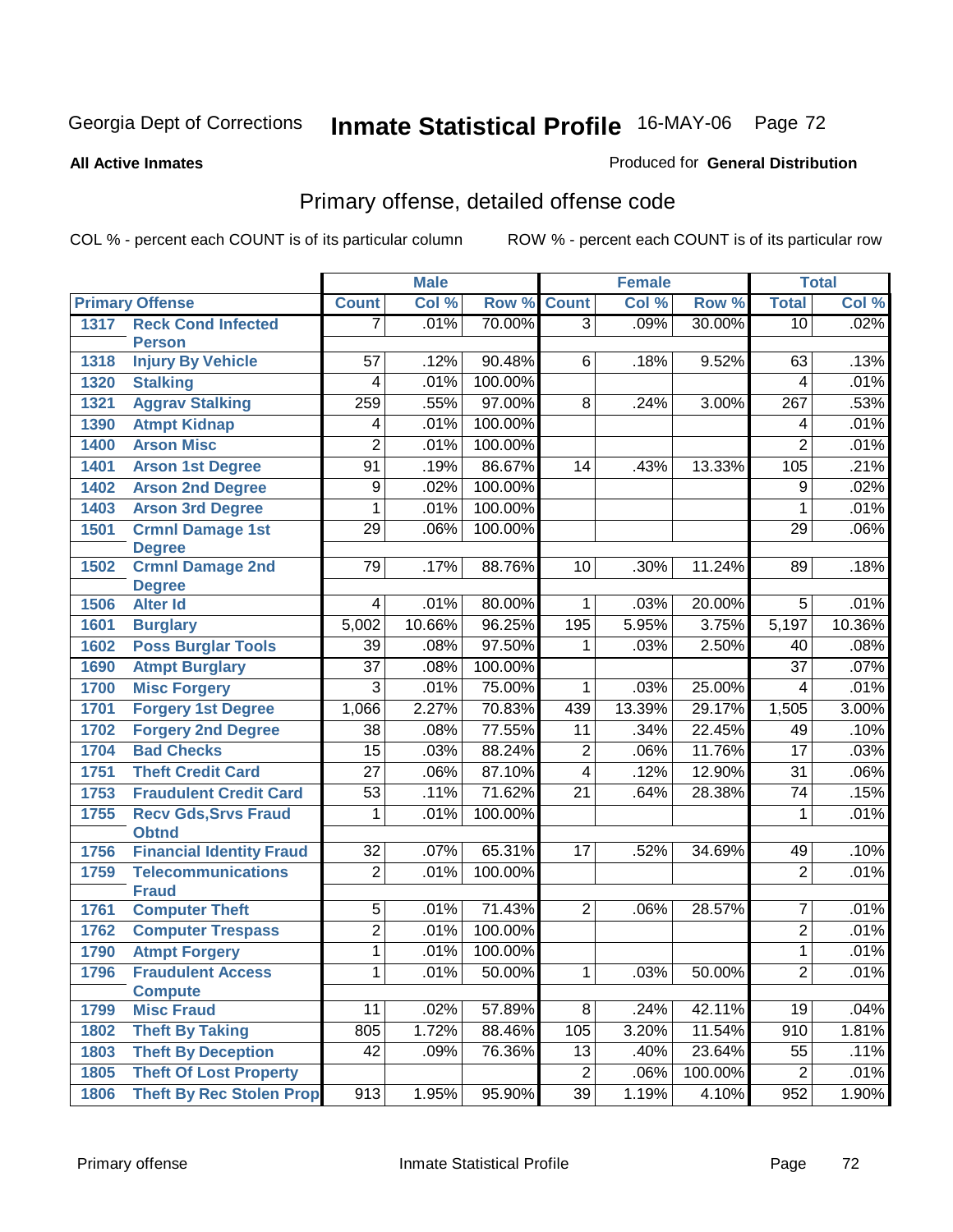### **All Active Inmates**

### Produced for **General Distribution**

## Primary offense, detailed offense code

|      |                                            |                  | <b>Male</b> |         |                 | <b>Female</b> |                |                  | <b>Total</b> |
|------|--------------------------------------------|------------------|-------------|---------|-----------------|---------------|----------------|------------------|--------------|
|      | <b>Primary Offense</b>                     | <b>Count</b>     | Col %       | Row %   | <b>Count</b>    | Col %         | Row %          | <b>Total</b>     | Col %        |
| 1807 | <b>Theft Of Services</b>                   | 2                | .01%        | 100.00% |                 |               |                | $\overline{2}$   | .01%         |
| 1808 | <b>Theft By Conversion</b>                 | $\overline{36}$  | .08%        | 85.71%  | 6               | .18%          | 14.29%         | $\overline{42}$  | .08%         |
| 1812 | <b>Atmpt Theft By Taking</b>               | 6                | .01%        | 100.00% |                 |               |                | 6                | .01%         |
| 1813 | <b>Theft Motorveh Or Part</b>              | 154              | .33%        | 93.90%  | 10              | .30%          | 6.10%          | 164              | .33%         |
| 1815 | <b>Theft Bring Prop In State</b>           | 10               | .02%        | 100.00% |                 |               |                | 10               | .02%         |
| 1816 | <b>Theft Recv Prop Out</b>                 | 4                | .01%        | 100.00% |                 |               |                | 4                | .01%         |
|      | <b>State</b>                               |                  |             |         |                 |               |                |                  |              |
| 1821 | <b>Theft By Shoplifting</b>                | 406              | .87%        | 73.55%  | 146             | 4.45%         | 26.45%         | 552              | 1.10%        |
| 1880 | <b>Entering Vehicle</b>                    | 159              | .34%        | 96.95%  | $\overline{5}$  | .15%          | 3.05%          | 164              | .33%         |
| 1901 | <b>Robbery</b>                             | 1,883            | 4.01%       | 93.77%  | 125             | 3.81%         | 6.23%          | 2,008            | 4.00%        |
| 1902 | <b>Armed Robbery</b>                       | 4,607            | 9.82%       | 97.52%  | 117             | 3.57%         | 2.48%          | 4,724            | 9.41%        |
| 1903 | <b>Robbery By Force</b>                    | 163              | .35%        | 93.14%  | 12              | .37%          | 6.86%          | 175              | .35%         |
| 1904 | <b>Robbery By Intimidation</b>             | 226              | .48%        | 92.62%  | $\overline{18}$ | .55%          | 7.38%          | 244              | .49%         |
| 1905 | <b>Robbery By Sudden</b>                   | 118              | .25%        | 90.77%  | $\overline{12}$ | .37%          | 9.23%          | 130              | .26%         |
|      | <b>Snatch</b>                              |                  |             |         |                 |               |                |                  |              |
| 1911 | <b>Hijacking Motor Vehicle</b>             | $\overline{33}$  | .07%        | 94.29%  | $\overline{2}$  | .06%          | 5.71%<br>5.56% | 35               | .07%         |
| 1991 | <b>Atmpt Robbery</b>                       | $\overline{34}$  | .07%        | 94.44%  | $\overline{2}$  | .06%          |                | $\overline{36}$  | .07%         |
| 1992 | <b>Atmpt Armed Robbery</b>                 | 67               | .14%        | 93.06%  | $\overline{5}$  | .15%          | 6.94%          | $\overline{72}$  | .14%         |
| 2000 | <b>Misc Sexual Offense</b>                 | 52               | .11%        | 100.00% |                 |               |                | $\overline{52}$  | .10%         |
| 2001 | <b>Rape</b>                                | 1,792            | 3.82%       | 99.72%  | 5               | .15%          | .28%           | 1,797            | 3.58%        |
| 2002 | <b>Sodomy</b>                              | $\overline{20}$  | .04%        | 95.24%  | 1               | .03%          | 4.76%          | $\overline{21}$  | .04%         |
| 2003 | <b>Aggrav Sodomy</b>                       | $\overline{240}$ | .51%        | 99.17%  | $\overline{2}$  | .06%          | .83%           | $\overline{242}$ | .48%         |
| 2006 | <b>Incest</b>                              | 155              | .33%        | 97.48%  | 4               | .12%          | 2.52%          | 159              | .32%         |
| 2007 | <b>Bigamy</b>                              | 1                | .01%        | 100.00% |                 |               |                | 1                | .01%         |
| 2009 | <b>Aggrav Sexual Battery</b>               | 125              | .27%        | 98.43%  | $\overline{2}$  | .06%          | 1.57%          | 127              | .25%         |
| 2016 | <b>Pimping A Minor Under</b><br>18         | 5                | .01%        | 100.00% |                 |               |                | 5                | .01%         |
| 2018 | <b>Statutory Rape</b>                      | 732              | 1.56%       | 98.65%  | 10              | .30%          | 1.35%          | $\overline{742}$ | 1.48%        |
| 2019 | <b>Child Molestation</b>                   | 2,286            | 4.87%       | 98.24%  | 41              | 1.25%         | 1.76%          | 2,327            | 4.64%        |
| 2020 | <b>Enticing Child-Indec</b><br><b>Purp</b> | 90               | .19%        | 96.77%  | $\overline{3}$  | .09%          | 3.23%          | 93               | .19%         |
| 2021 | <b>Aggrav Child</b><br><b>Molestation</b>  | 1,272            | 2.71%       | 98.45%  | $\overline{20}$ | .61%          | 1.55%          | 1,292            | 2.57%        |
| 2025 | <b>Solicit Sodomy From</b><br><b>Minor</b> | $\overline{2}$   | .01%        | 100.00% |                 |               |                | $\overline{2}$   | .01%         |
| 2026 | <b>Sex Offender Fail Registr</b>           | 66               | .14%        | 100.00% |                 |               |                | 66               | .13%         |
| 2090 | <b>Entice Child, Attempted</b>             | 1                | .01%        | 100.00% |                 |               |                | $\mathbf 1$      | .01%         |
| 2091 | <b>Atmpt Rape</b>                          | $\overline{22}$  | .05%        | 100.00% |                 |               |                | $\overline{22}$  | .04%         |
| 2093 | <b>Atmpt Aggrav Sodomy</b>                 | $\overline{4}$   | .01%        | 100.00% |                 |               |                | 4                | .01%         |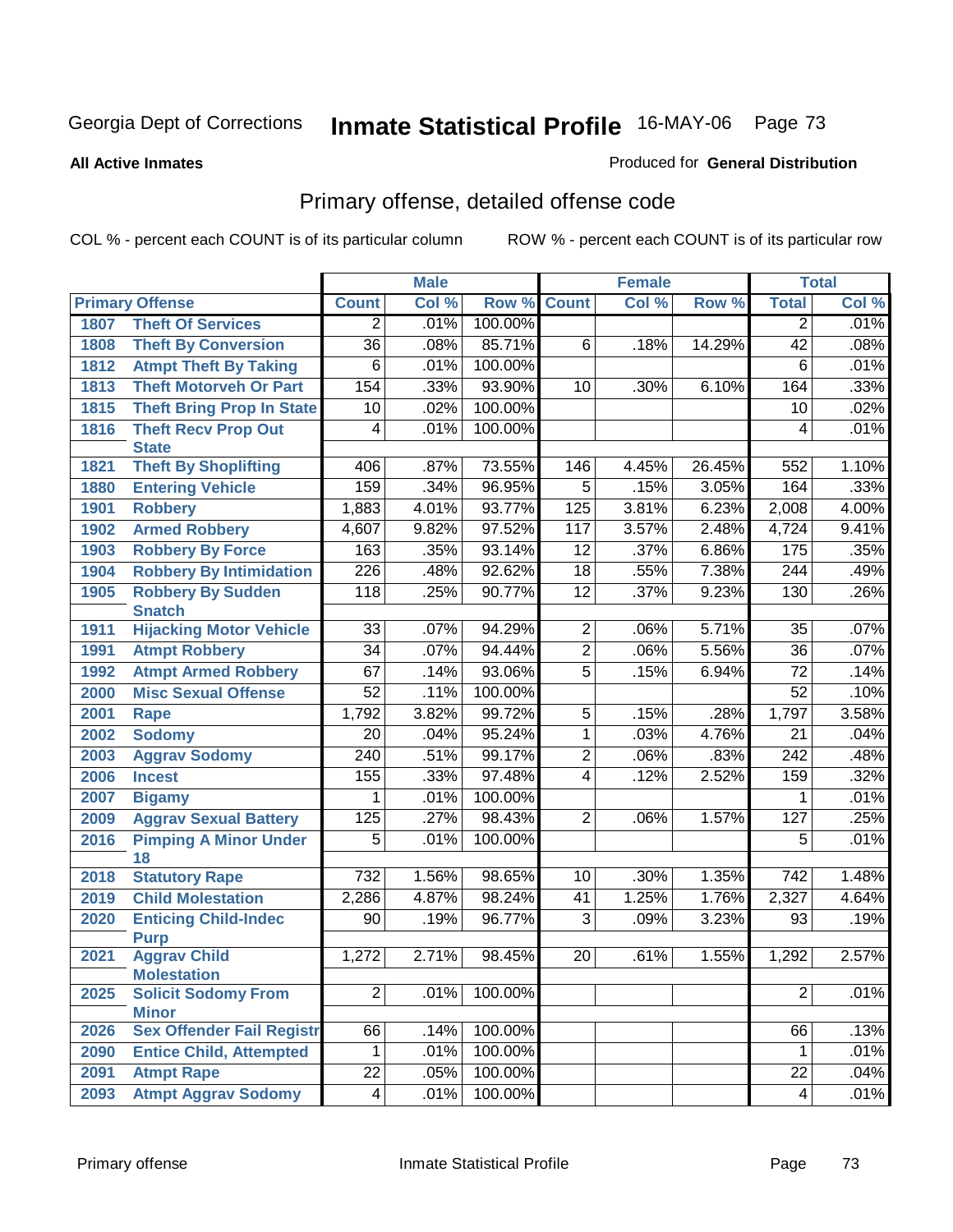#### **All Active Inmates**

#### Produced for **General Distribution**

# Primary offense, detailed offense code

|      |                                            |                  | <b>Male</b> |                    |                | <b>Female</b> |        |                  | <b>Total</b> |
|------|--------------------------------------------|------------------|-------------|--------------------|----------------|---------------|--------|------------------|--------------|
|      | <b>Primary Offense</b>                     | <b>Count</b>     | Col %       | <b>Row % Count</b> |                | Col %         | Row %  | <b>Total</b>     | Col %        |
| 2094 | <b>Atmpt Child Molestation</b>             | $\overline{8}$   | .02%        | 100.00%            |                |               |        | $\overline{8}$   | .02%         |
| 2095 | <b>Agg Aslt W Atmpt To</b><br><b>Rape</b>  | $\overline{57}$  | .12%        | 100.00%            |                |               |        | $\overline{57}$  | .11%         |
| 2097 | <b>Statutory Rape, Atmpt</b>               | $\overline{2}$   | .01%        | 100.00%            |                |               |        | $\overline{2}$   | .01%         |
| 2099 | <b>Agg Sex Battery Atmpt</b>               | $\overline{2}$   | .01%        | 100.00%            |                |               |        | $\overline{2}$   | .01%         |
| 2100 | <b>Misc Obscenity</b>                      | 3                | .01%        | 100.00%            |                |               |        | 3                | .01%         |
| 2200 | <b>Misc Public Order</b>                   | 1                | .01%        | 100.00%            |                |               |        | $\mathbf{1}$     | .01%         |
| 2205 | <b>False Swearng Writtn</b><br><b>Stmt</b> | 4                | .01%        | 80.00%             | 1              | .03%          | 20.00% | $\overline{5}$   | .01%         |
| 2300 | <b>Abuse Of Govt Office</b>                | $\overline{3}$   | .01%        | 60.00%             | $\overline{2}$ | .06%          | 40.00% | $\overline{5}$   | .01%         |
| 2301 | <b>Bribery Govt Officer</b>                | $\overline{3}$   | .01%        | 75.00%             | 1              | .03%          | 25.00% | $\overline{4}$   | .01%         |
| 2304 | <b>Influence Legislative Act</b>           | 1                | .01%        | 100.00%            |                |               |        | 1                | .01%         |
| 2314 | <b>Obstr Of Law Enf Officer</b>            | 672              | 1.43%       | 93.46%             | 47             | 1.43%         | 6.54%  | $\overline{719}$ | 1.43%        |
| 2315 | <b>Tampering With</b><br><b>Evidence</b>   | $\overline{3}$   | .01%        | 100.00%            |                |               |        | 3                | .01%         |
| 2316 | <b>Fleeing / Eluding Police</b>            | 65               | .14%        | 100.00%            |                |               |        | 65               | .13%         |
| 2400 | <b>Misc Judicial Proceeding</b>            | $\overline{3}$   | .01%        | 100.00%            |                |               |        | $\overline{3}$   | .01%         |
| 2401 | <b>Perjury</b>                             | 1                | .01%        | 33.33%             | $\overline{2}$ | .06%          | 66.67% | $\overline{3}$   | .01%         |
| 2402 | <b>False Swearing</b>                      | 1                | .01%        | 100.00%            |                |               |        | $\mathbf{1}$     | .01%         |
| 2404 | <b>Impersonation</b>                       | 1                | .01%        | 100.00%            |                |               |        | 1                | .01%         |
| 2405 | <b>Impersonating Officer</b>               | $\overline{2}$   | .01%        | 100.00%            |                |               |        | $\overline{2}$   | .01%         |
| 2407 | <b>Embracery</b>                           | $\overline{2}$   | .01%        | 100.00%            |                |               |        | $\overline{2}$   | .01%         |
| 2408 | <b>False Statements Govt</b>               | $\overline{23}$  | .05%        | 85.19%             | 4              | .12%          | 14.81% | $\overline{27}$  | .05%         |
| 2501 | <b>Escape</b>                              | $\overline{113}$ | .24%        | 91.87%             | 10             | .30%          | 8.13%  | $\overline{123}$ | .25%         |
| 2503 | <b>Hindering Appreh Or</b><br>Pun          | 5                | .01%        | 83.33%             | 1              | .03%          | 16.67% | $\overline{6}$   | .01%         |
| 2507 | <b>Mutiny In Penal Inst</b>                | 4                | .01%        | 80.00%             | 1              | .03%          | 20.00% | $\overline{5}$   | .01%         |
| 2511 | <b>Bail Jumping</b>                        | $\overline{8}$   | .02%        | 88.89%             | 1              | .03%          | 11.11% | 9                | .02%         |
| 2590 | <b>Atmpt Escape</b>                        | 1                | .01%        | 100.00%            |                |               |        | $\mathbf{1}$     | .01%         |
| 2609 | <b>False Public Alarm</b>                  | $\overline{2}$   | .01%        | 100.00%            |                |               |        | $\overline{2}$   | .01%         |
| 2613 | <b>Crmnl Interfere Govt</b><br><b>Prop</b> | $\overline{40}$  | .09%        | 100.00%            |                |               |        | $\overline{40}$  | .08%         |
| 2730 | <b>Lottery Violation</b>                   | $\overline{2}$   | $.01\%$     | 100.00%            |                |               |        | $\overline{2}$   | .01%         |
| 2761 | <b>Removal Baggage, Cargo</b>              | $\overline{4}$   | .01%        | 100.00%            |                |               |        | $\overline{4}$   | .01%         |
|      | <b>Etc</b>                                 |                  |             |                    |                |               |        |                  |              |
| 2801 | <b>Cruelty To Children</b>                 | 243              | .52%        | 75.94%             | 77             | 2.35%         | 24.06% | $\overline{320}$ | .64%         |
| 2803 | <b>Manufact Meth Near</b><br><b>Child</b>  | $\overline{2}$   | .01%        | 66.67%             | 1              | .03%          | 33.33% | $\overline{3}$   | .01%         |
| 2811 | <b>Cruelty To Elder Person</b>             | $\overline{3}$   | .01%        | 100.00%            |                |               |        | $\overline{3}$   | .01%         |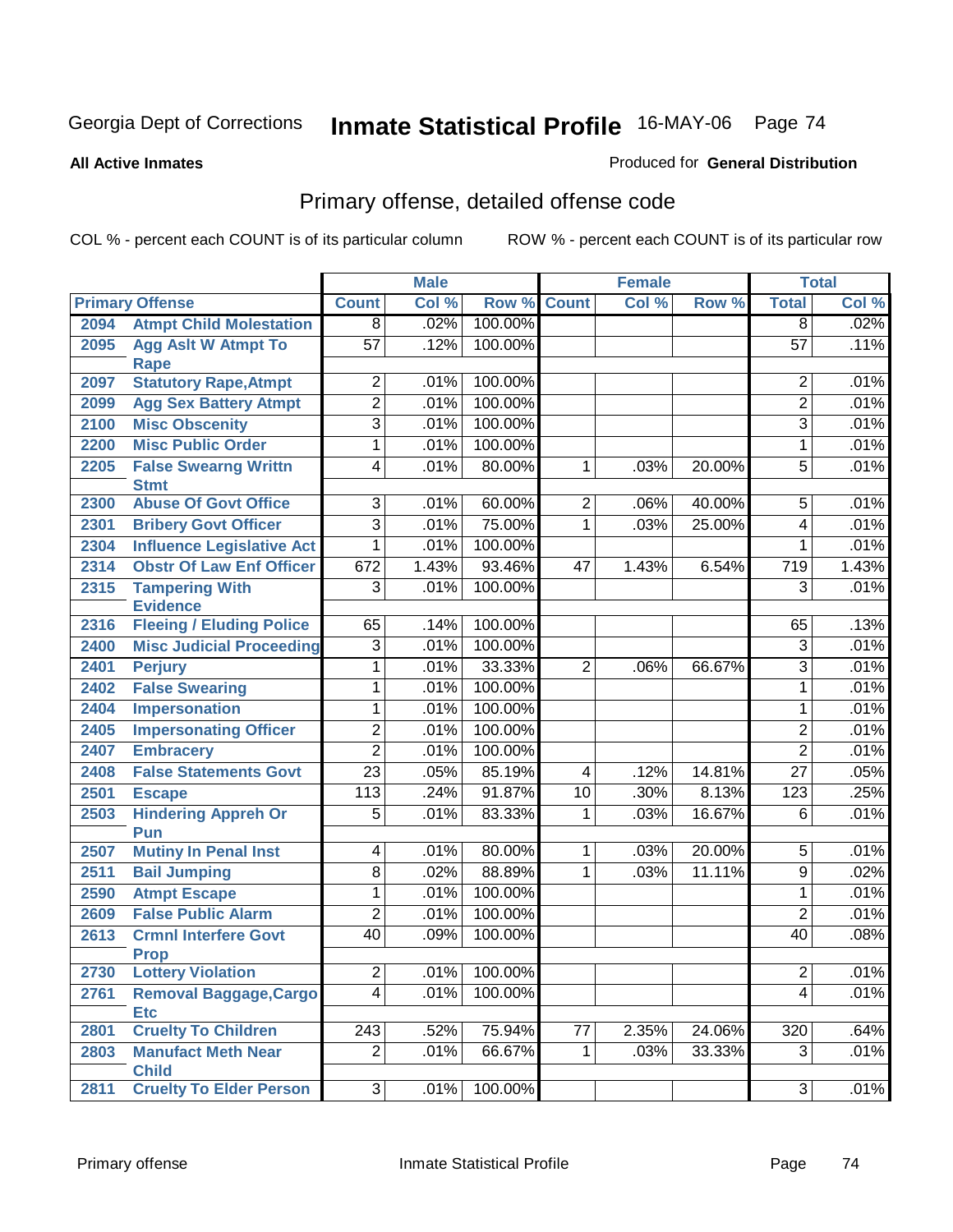#### **All Active Inmates**

### Produced for **General Distribution**

# Primary offense, detailed offense code

|      |                                          |                 | <b>Male</b> |                   |                | <b>Female</b> |         |                         | <b>Total</b> |
|------|------------------------------------------|-----------------|-------------|-------------------|----------------|---------------|---------|-------------------------|--------------|
|      | <b>Primary Offense</b>                   | <b>Count</b>    | Col %       | Row %             | <b>Count</b>   | Col %         | Row %   | <b>Total</b>            | Col %        |
| 2843 | <b>Sex Exploitation Child</b>            | $\overline{31}$ | .07%        | 96.88%            | 1.             | .03%          | 3.13%   | $\overline{32}$         | .06%         |
| 2852 | <b>Abandonment Of Child</b>              | 1               | .01%        | 50.00%            | 1              | .03%          | 50.00%  | $\overline{2}$          | .01%         |
| 2854 | <b>Cntrbtng Delingency</b>               |                 |             |                   | 1              | .03%          | 100.00% | $\overline{1}$          | .01%         |
|      | <b>Minor</b>                             |                 |             |                   |                |               |         |                         |              |
| 2900 | <b>Misc Weapon/Explosive</b>             | $\overline{3}$  | .01%        | 100.00%           |                |               |         | $\overline{3}$          | .01%         |
|      | <b>Off</b>                               |                 |             |                   |                |               |         |                         |              |
| 2901 | <b>Carry Concealed</b><br><b>Weapon</b>  | $\overline{6}$  | .01%        | 100.00%           |                |               |         | 6                       | .01%         |
| 2910 | <b>Poss Of Firearm Dur</b>               | 235             | .50%        | 97.11%            | 7              | .21%          | 2.89%   | 242                     | .48%         |
|      | <b>Crime</b>                             |                 |             |                   |                |               |         |                         |              |
| 2911 | <b>Poss Knife During Crime</b>           | $\overline{2}$  | .01%        | 100.00%           |                |               |         | $\overline{2}$          | .01%         |
| 2912 | <b>Poss Of Certain</b>                   | $\overline{34}$ | .07%        | 100.00%           |                |               |         | $\overline{34}$         | .07%         |
|      | <b>Weapons</b>                           |                 |             |                   |                |               |         |                         |              |
| 2913 | <b>Poss Firearm 1st</b>                  | $\overline{31}$ | .07%        | 93.94%            | $\overline{2}$ | .06%          | 6.06%   | 33                      | .07%         |
|      | <b>Offender</b>                          |                 |             |                   |                |               |         |                         |              |
| 2914 | <b>Poss Firearm Convct</b>               | 792             | 1.69%       | 96.94%            | 25             | .76%          | 3.06%   | 817                     | 1.63%        |
|      | <b>Felon</b>                             |                 |             |                   |                |               |         |                         |              |
| 2915 | <b>Carry Weapon At School</b>            | 10              | .02%        | 90.91%<br>100.00% | 1              | .03%          | 9.09%   | 11                      | .02%         |
| 2963 | <b>Guard Line With Weapon</b>            | $\mathbf{1}$    | .01%        |                   |                |               |         | $\mathbf{1}$            | .01%         |
| 2965 | <b>Poss Weapon By</b><br><b>Prisoner</b> | $6\overline{6}$ | .01%        | 100.00%           |                |               |         | 6                       | .01%         |
| 2967 | <b>Destroy/Injur Police Dog</b>          | 1               | .01%        | 100.00%           |                |               |         | 1                       | .01%         |
| 2971 | <b>Cruelty To Animals</b>                | 4               | .01%        | 100.00%           |                |               |         | $\overline{\mathbf{4}}$ | .01%         |
| 2972 | <b>Aggrav Cruelty To</b>                 | $\overline{3}$  | .01%        | 75.00%            | 1              | .03%          | 25.00%  | 4                       | .01%         |
|      | <b>Animals</b>                           |                 |             |                   |                |               |         |                         |              |
| 3001 | <b>Eavesdrop &amp;</b>                   | 1               | .01%        | 100.00%           |                |               |         | 1                       | .01%         |
|      | <b>Surveillance</b>                      |                 |             |                   |                |               |         |                         |              |
| 3002 | <b>Peeping Tom</b>                       | 32              | .07%        | 100.00%           |                |               |         | 32                      | .06%         |
| 3404 | <b>Racketeering</b>                      | 65              | .14%        | 75.58%            | 21             | .64%          | 24.42%  | 86                      | .17%         |
| 4001 | <b>S/D Narcotics Opiates</b>             | 51              | .11%        | 91.07%            | 5              | .15%          | 8.93%   | 56                      | .11%         |
| 4002 | <b>S/D Dep Stim Cntrf</b>                | 39              | .08%        | 81.25%            | 9              | .27%          | 18.75%  | 48                      | .10%         |
|      | <b>Drugs</b>                             |                 |             |                   |                |               |         |                         |              |
| 4003 | <b>S/D Of Lsd</b>                        | $\overline{2}$  | .01%        | 100.00%           |                |               |         | $\overline{2}$          | .01%         |
| 4004 | <b>S/D Of Marijuana</b>                  | 271             | .58%        | 95.76%            | 12             | .37%          | 4.24%   | 283                     | .56%         |
| 4006 | <b>Poss Narcotics Opiates</b>            | 86              | .18%        | 85.15%            | 15             | .46%          | 14.85%  | 101                     | .20%         |
| 4007 | <b>Poss Dep Stim Cntrf</b>               | 58              | .12%        | 76.32%            | 18             | .55%          | 23.68%  | 76                      | .15%         |
|      | <b>Drugs</b>                             |                 |             |                   |                |               |         |                         |              |
| 4008 | Poss Of Lsd                              | 7               | .01%        | 100.00%           |                |               |         | $\overline{7}$          | .01%         |
| 4009 | <b>Poss Of Marijuana</b>                 | 290             | .62%        | 96.67%            | 10             | .30%          | 3.33%   | 300                     | .60%         |
| 4011 | <b>Illegal Attm To Obt</b>               | 9               | .02%        | 56.25%            | 7              | .21%          | 43.75%  | 16                      | .03%         |
|      | <b>Drugs</b>                             |                 |             |                   |                |               |         |                         |              |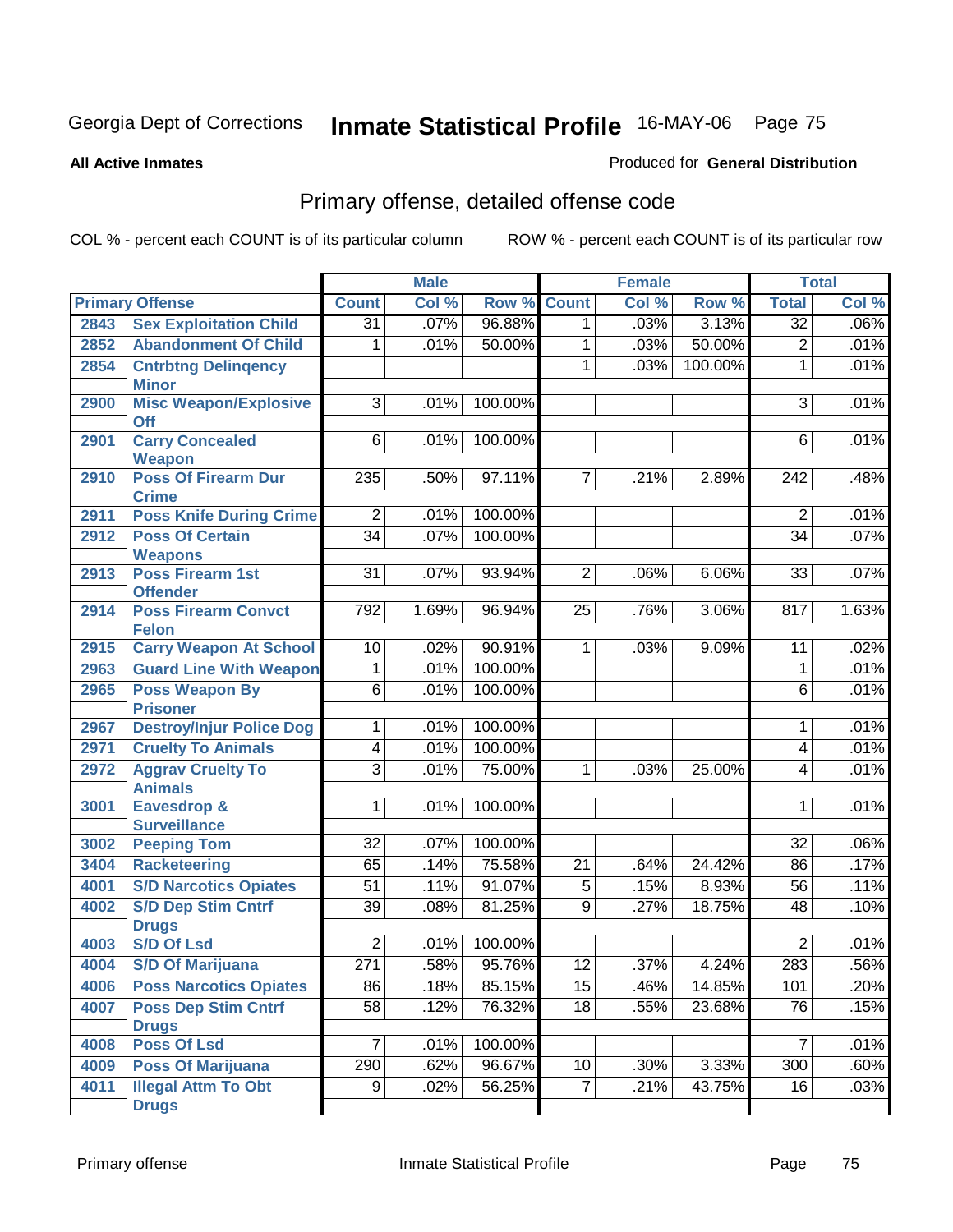#### **All Active Inmates**

#### Produced for **General Distribution**

# Primary offense, detailed offense code

|      |                                         |                        | <b>Male</b>  |         |                     | <b>Female</b> |         |                   | <b>Total</b> |
|------|-----------------------------------------|------------------------|--------------|---------|---------------------|---------------|---------|-------------------|--------------|
|      | <b>Primary Offense</b>                  | <b>Count</b>           | Col %        | Row %   | <b>Count</b>        | Col %         | Row %   | <b>Total</b>      | Col %        |
| 4012 | <b>Viol Ga Cntrl Sbst Act</b>           | $\overline{22}$        | .05%         | 81.48%  | $\overline{5}$      | .15%          | 18.52%  | $\overline{27}$   | .05%         |
| 4013 | <b>Viol Dngrous Drgs Act</b>            | $\overline{2}$         | .01%         | 100.00% |                     |               |         | $\overline{2}$    | .01%         |
| 4014 | <b>Uniwfl Mfg/Del/Dist N-C</b>          | $\overline{27}$        | .06%         | 93.10%  | $\overline{2}$      | .06%          | 6.90%   | $\overline{29}$   | .06%         |
|      | S                                       |                        |              |         |                     |               |         |                   |              |
| 4016 | <b>Poss Drug Related Matri</b>          | 5                      | .01%         | 83.33%  | $\mathbf{1}$        | .03%          | 16.67%  | 6                 | .01%         |
| 4017 | <b>S/D Cont Sub Public</b>              | 100                    | .21%         | 93.46%  | $\overline{7}$      | .21%          | 6.54%   | 107               | .21%         |
| 4018 | <b>S/D Cont Sub School</b>              | $\overline{58}$        | .12%         | 96.67%  | $\overline{2}$      | .06%          | 3.33%   | 60                | .12%         |
| 4021 | <b>S/D Cocaine</b>                      | 1,511                  | 3.22%        | 94.38%  | $\overline{90}$     | 2.74%         | 5.62%   | 1,601             | 3.19%        |
| 4022 | <b>Poss Of Cocaine</b>                  | 2,175                  | 4.64%        | 89.07%  | $\overline{267}$    | 8.14%         | 10.93%  | 2,442             | 4.87%        |
| 4030 | <b>Poss Ephedrine</b>                   | 9                      | .02%         | 100.00% |                     |               |         | 9                 | .02%         |
| 4031 | <b>Poss Methamphetamine</b>             | 845                    | 1.80%        | 84.08%  | 160                 | 4.88%         | 15.92%  | 1,005             | 2.00%        |
| 4032 | <b>Sale Methamphetamine</b>             | 160                    | .34%         | 86.49%  | 25                  | .76%          | 13.51%  | 185               | .37%         |
| 4090 | <b>Atmpt Viol Substance</b>             | $\overline{25}$        | .05%         | 86.21%  | $\overline{4}$      | .12%          | 13.79%  | 29                | .06%         |
|      | <b>Act</b>                              |                        |              |         |                     |               |         |                   |              |
| 4100 | <b>Misc Drugs Trafficking</b>           | 133                    | .28%         | 95.00%  | $\overline{7}$      | .21%          | 5.00%   | 140               | .28%         |
| 4101 | <b>Traf Cocaine Less 200</b>            | 459                    | .98%         | 96.03%  | $\overline{19}$     | .58%          | 3.97%   | 478               | .95%         |
|      | Gm                                      |                        |              | 91.49%  |                     |               |         |                   |              |
| 4102 | <b>Traf Cocaine 201-400 Gm</b>          | $\overline{86}$<br>134 | .18%<br>.29% | 93.71%  | 8<br>$\overline{9}$ | .24%<br>.27%  | 8.51%   | 94                | .19%<br>.28% |
| 4103 | <b>Traf Cocaine 401+ Gm</b>             |                        |              |         |                     |               | 6.29%   | $\overline{143}$  |              |
| 4111 | <b>Traf Narcotic Less 14 Gm</b>         | 7                      | .01%         | 100.00% |                     |               |         | 7                 | .01%         |
| 4112 | <b>Traf Narcotic 15-28 Gm</b>           | $\overline{2}$         | .01%         | 100.00% |                     |               |         | $\overline{2}$    | .01%         |
| 4113 | <b>Traf Narcotic 29+ Gm</b>             | $\overline{3}$         | .01%         | 100.00% |                     |               |         | $\overline{3}$    | .01%         |
| 4121 | Traf Marijna 10-2000 Lb                 | $\overline{26}$        | .06%         | 89.66%  | $\overline{3}$      | .09%          | 10.34%  | $\overline{29}$   | .06%         |
| 4122 | Traf Marijna 2001-10k Lb                | $\overline{2}$         | .01%         | 100.00% |                     |               |         | $\overline{2}$    | .01%         |
| 4126 | <b>Traf Amphtmine 28-199</b>            | $\overline{7}$         | .01%         | 100.00% |                     |               |         | $\overline{7}$    | .01%         |
| 4127 | Gm<br><b>Traf Amphtmine 200-399</b>     |                        |              |         | $\mathbf{1}$        | .03%          | 100.00% | 1                 | .01%         |
|      | Gm                                      |                        |              |         |                     |               |         |                   |              |
| 4128 | <b>Traf Amphtmine 400+</b>              | $\overline{3}$         | .01%         | 100.00% |                     |               |         | 3                 | .01%         |
|      | Gm                                      |                        |              |         |                     |               |         |                   |              |
| 4130 | <b>Cnspire Traffic Cntrl Sub</b>        | $\overline{6}$         | .01%         | 100.00% |                     |               |         | 6                 | .01%         |
| 4131 | <b>Transactions Drug</b>                | $\overline{1}$         | .01%         | 100.00% |                     |               |         | 1                 | .01%         |
|      | <b>Objects</b>                          |                        |              |         |                     |               |         |                   |              |
| 4132 | <b>Transactions Cntrft</b>              | 1                      | .01%         | 100.00% |                     |               |         | 1                 | .01%         |
|      | <b>Drugs</b>                            |                        |              |         |                     |               |         |                   |              |
| 4133 | <b>Use Comm Facity Vio C</b>            | 1                      | .01%         | 33.33%  | $\overline{2}$      | .06%          | 66.67%  | 3                 | .01%         |
| 4134 | <b>Sub</b><br><b>Att/Consprcy Commt</b> | 20 <sup>1</sup>        | .04%         | 68.97%  | 9 <sup>1</sup>      | .27%          | 31.03%  | 29                | .06%         |
|      | C/S/Of                                  |                        |              |         |                     |               |         |                   |              |
| 4140 | <b>Traf Methamph 28-199</b>             | 200                    | .43%         | 92.59%  | 16                  | .49%          | 7.41%   | $\overline{2}$ 16 | .43%         |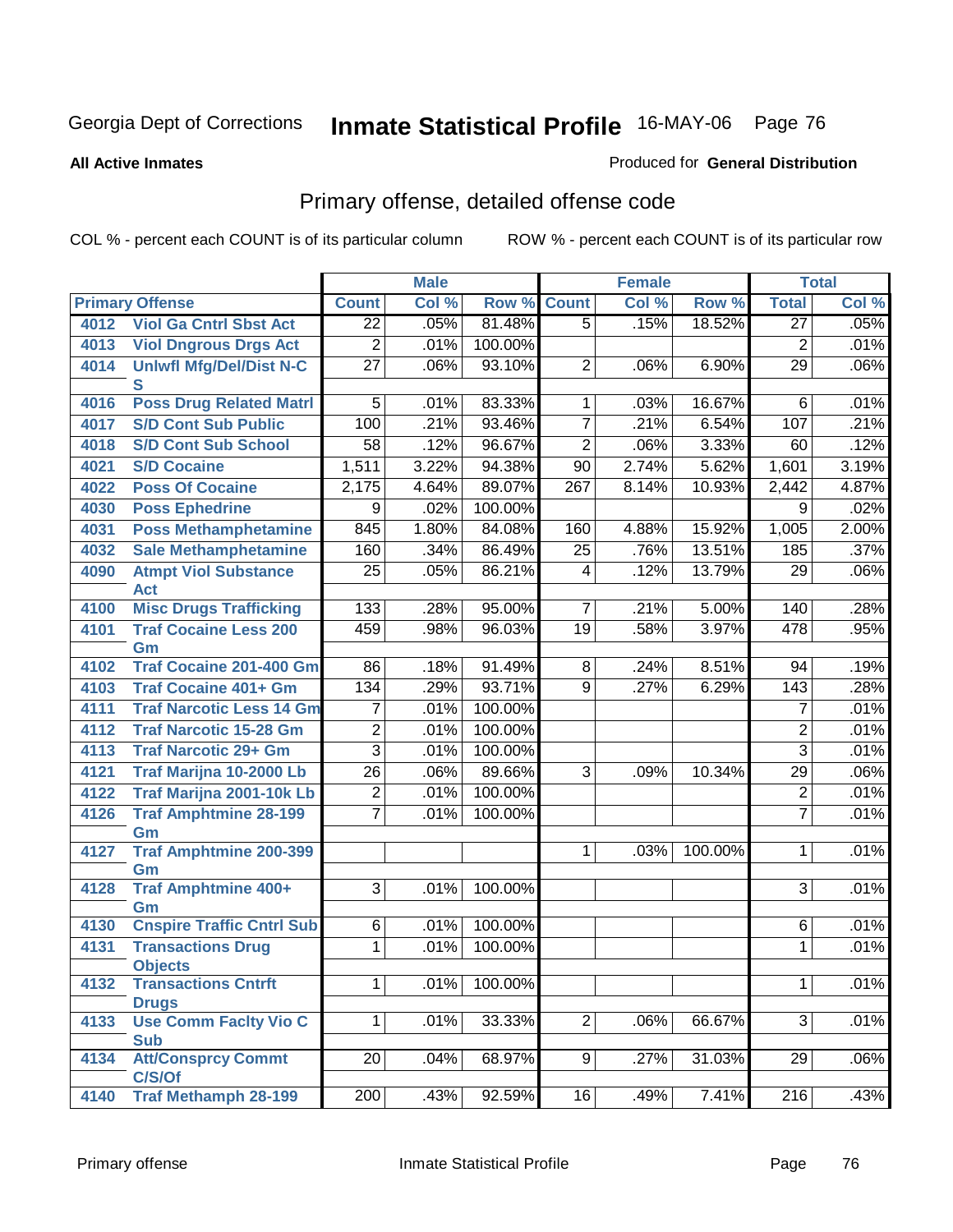#### **All Active Inmates**

#### Produced for **General Distribution**

# Primary offense, detailed offense code

|      |                                  |              | <b>Male</b> |         |                 | <b>Female</b> |        | <b>Total</b>    |       |
|------|----------------------------------|--------------|-------------|---------|-----------------|---------------|--------|-----------------|-------|
|      | <b>Primary Offense</b>           | <b>Count</b> | Col %       | Row %   | <b>Count</b>    | Col %         | Row %  | <b>Total</b>    | Col % |
|      | Gm                               |              |             |         |                 |               |        |                 |       |
| 4141 | <b>Traf Methamph 200-399</b>     | 33           | .07%        | 89.19%  | 4               | .12%          | 10.81% | $\overline{37}$ | .07%  |
|      | Gm                               |              |             |         |                 |               |        |                 |       |
| 4142 | Traf Methamph 400+ Gm            | 53           | .11%        | 96.36%  | $\overline{2}$  | .06%          | 3.64%  | 55              | .11%  |
| 4143 | <b>Manf Methamph 28-199</b>      | 33           | .07%        | 82.50%  | 7               | .21%          | 17.50% | 40              | .08%  |
|      | Gm                               |              |             |         |                 |               |        |                 |       |
| 4146 | <b>Traf Methamph Unspec</b>      | 100          | .21%        | 86.21%  | $\overline{16}$ | .49%          | 13.79% | 116             | .23%  |
|      | Amt                              |              |             |         |                 |               |        |                 |       |
| 4147 | <b>Manf Methamph Unspec</b>      | 95           | .20%        | 90.48%  | 10              | .30%          | 9.52%  | 105             | .21%  |
|      | Amt                              |              |             |         |                 |               |        |                 |       |
| 5001 | <b>Viol Motor Vehicle Laws</b>   | 44           | .09%        | 93.62%  | 3               | .09%          | 6.38%  | 47              | .09%  |
| 5003 | <b>Chop Shop Violation</b>       | 3            | .01%        | 100.00% |                 |               |        | $\overline{3}$  | .01%  |
| 5004 | <b>Drvng Habtl Violator</b>      | 149          | .32%        | 98.03%  | 3               | .09%          | 1.97%  | 152             | .30%  |
| 5005 | <b>Habit Traf Viol/Impaired</b>  | 6            | .01%        | 100.00% |                 |               |        | 6               | .01%  |
| 6000 | <b>Misc Mrals/Pblic H/Safty</b>  | 18           | .04%        | 94.74%  | 1               | .03%          | 5.26%  | 19              | .04%  |
| 6200 | <b>Misc CorrectionI Inst Off</b> | 17           | .04%        | 100.00% |                 |               |        | 17              | .03%  |
| 9901 | <b>Conspiracy</b>                | 53           | .11%        | 92.98%  | 4               | .12%          | 7.02%  | 57              | .11%  |
| 9905 | <b>Crmnl Atmpt</b>               | 23           | .05%        | 100.00% |                 |               |        | 23              | .05%  |
| 9907 | <b>Unauth Dist Recrd</b>         | 1            | .01%        | 100.00% |                 |               |        | 1               | .01%  |
|      | <b>Devices</b>                   |              |             |         |                 |               |        |                 |       |
| 9910 | <b>Crmnl Solicitation</b>        | 4            | .01%        | 100.00% |                 |               |        | 4               | .01%  |
| 9911 | <b>Party To A Crime</b>          | 7            | .01%        | 100.00% |                 |               |        |                 | .01%  |
|      | <b>Total Rported</b>             |              | 100%        | 93.47%  | 3,279           | 100%          | 6.53%  | 50,181          | 100%  |

| 799        | –     | 870    |
|------------|-------|--------|
| <b>704</b> | 3,350 | 51,051 |

| Mode (most frequent) | 1601 Burglary | 1701 Forgery 1st Degree | 1601 Burglary |
|----------------------|---------------|-------------------------|---------------|
|                      |               |                         |               |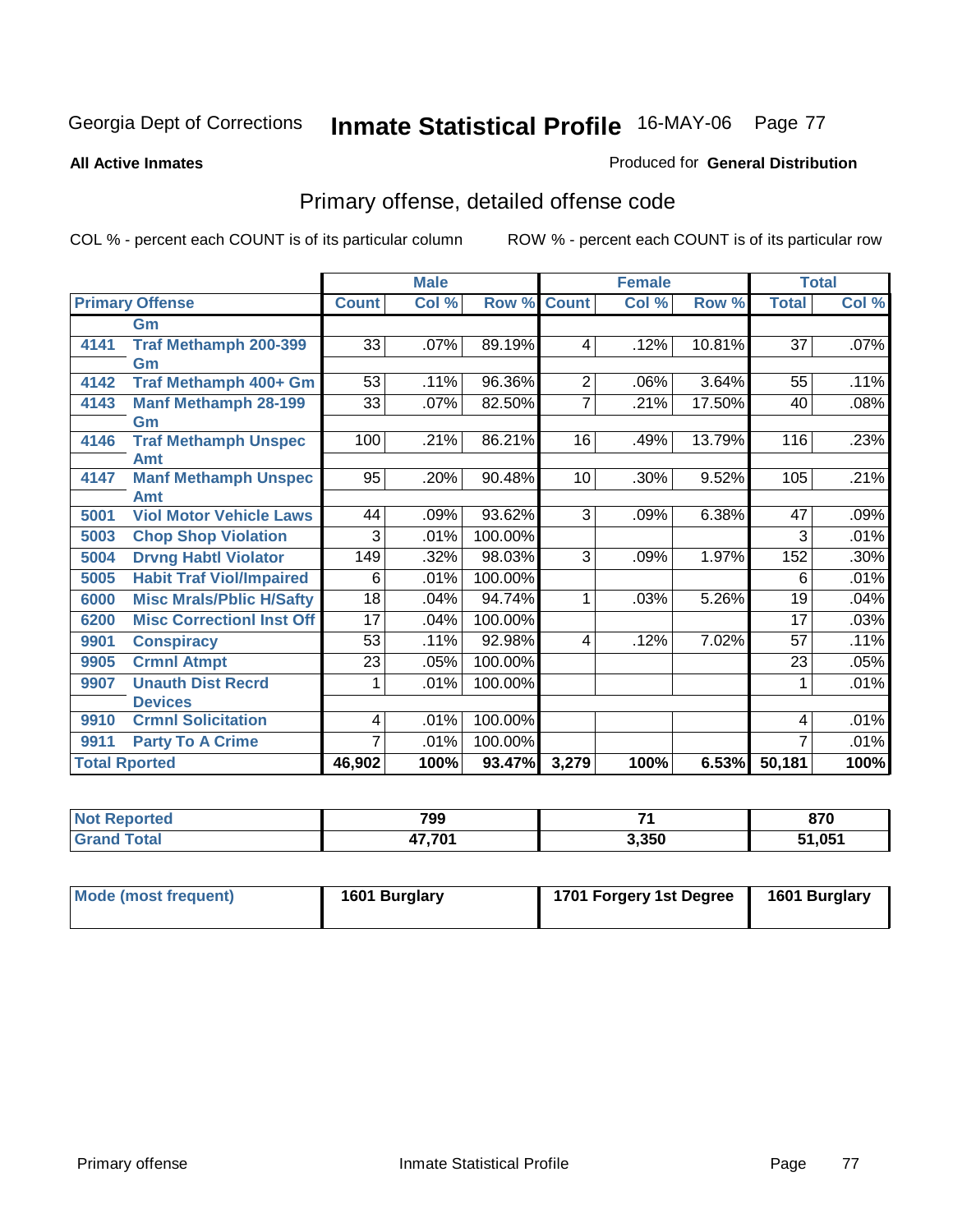#### **All Active Inmates**

#### Produced for **General Distribution**

# County of conviction of primary offense

|                 |                             |                  | <b>Male</b> |         |                 | <b>Female</b> |        |                  | <b>Total</b> |
|-----------------|-----------------------------|------------------|-------------|---------|-----------------|---------------|--------|------------------|--------------|
|                 | <b>County of Conviction</b> | <b>Count</b>     | Col %       | Row %   | <b>Count</b>    | Col %         | Row %  | <b>Total</b>     | Col %        |
| $\mathbf{1}$    | <b>Appling</b>              | 88               | .19%        | 96.70%  | $\overline{3}$  | .09%          | 3.30%  | 91               | .18%         |
| $\overline{2}$  | <b>Atkinson</b>             | $\overline{39}$  | .08%        | 92.86%  | $\overline{3}$  | .09%          | 7.14%  | 42               | .08%         |
| 3               | <b>Bacon</b>                | $\overline{54}$  | .12%        | 96.43%  | $\overline{2}$  | .06%          | 3.57%  | $\overline{56}$  | .11%         |
| 4               | <b>Baker</b>                | $\overline{13}$  | .03%        | 92.86%  | 1               | .03%          | 7.14%  | 14               | .03%         |
| 5               | <b>Baldwin</b>              | $\overline{350}$ | .75%        | 94.59%  | $\overline{20}$ | .61%          | 5.41%  | $\overline{370}$ | .74%         |
| $6\phantom{1}6$ | <b>Banks</b>                | $\overline{71}$  | .15%        | 92.21%  | $\overline{6}$  | .18%          | 7.79%  | $\overline{77}$  | .15%         |
| $\overline{7}$  | <b>Barrow</b>               | $\overline{226}$ | .48%        | 94.96%  | $\overline{12}$ | .37%          | 5.04%  | 238              | .47%         |
| 8               | <b>Bartow</b>               | 526              | 1.12%       | 89.46%  | 62              | 1.89%         | 10.54% | 588              | 1.17%        |
| 9               | <b>Ben Hill</b>             | $\overline{225}$ | .48%        | 92.59%  | $\overline{18}$ | .55%          | 7.41%  | $\sqrt{243}$     | .48%         |
| 10              | <b>Berrien</b>              | 79               | .17%        | 87.78%  | 11              | .34%          | 12.22% | $\overline{90}$  | .18%         |
| 11              | <b>Bibb</b>                 | 996              | 2.12%       | 95.04%  | $\overline{52}$ | 1.59%         | 4.96%  | 1,048            | 2.09%        |
| 12              | <b>Bleckley</b>             | 104              | .22%        | 91.23%  | 10              | .30%          | 8.77%  | 114              | .23%         |
| $\overline{13}$ | <b>Brantley</b>             | $\overline{54}$  | .12%        | 94.74%  | $\overline{3}$  | .09%          | 5.26%  | $\overline{57}$  | .11%         |
| 14              | <b>Brooks</b>               | $\overline{73}$  | .16%        | 100.00% |                 |               |        | $\overline{73}$  | .15%         |
| 15              | <b>Bryan</b>                | 101              | .22%        | 91.82%  | 9               | .27%          | 8.18%  | 110              | .22%         |
| 16              | <b>Bulloch</b>              | 438              | .93%        | 93.59%  | 30              | .91%          | 6.41%  | 468              | .93%         |
| 17              | <b>Burke</b>                | 198              | .42%        | 96.12%  | $\overline{8}$  | .24%          | 3.88%  | $\overline{206}$ | .41%         |
| 18              | <b>Butts</b>                | 144              | .31%        | 96.00%  | $\overline{6}$  | .18%          | 4.00%  | 150              | .30%         |
| 19              | <b>Calhoun</b>              | $\overline{38}$  | .08%        | 90.48%  | 4               | .12%          | 9.52%  | 42               | .08%         |
| 20              | <b>Camden</b>               | $\overline{128}$ | .27%        | 96.97%  | 4               | .12%          | 3.03%  | $\overline{132}$ | .26%         |
| 21              | <b>Candler</b>              | 70               | .15%        | 97.22%  | $\overline{2}$  | .06%          | 2.78%  | $\overline{72}$  | .14%         |
| 22              | <b>Carroll</b>              | 506              | 1.08%       | 91.34%  | 48              | 1.46%         | 8.66%  | 554              | 1.10%        |
| 23              | <b>Catoosa</b>              | 239              | .51%        | 91.57%  | $\overline{22}$ | .67%          | 8.43%  | $\overline{261}$ | .52%         |
| 24              | <b>Charlton</b>             | 65               | .14%        | 95.59%  | $\overline{3}$  | .09%          | 4.41%  | 68               | .14%         |
| 25              | <b>Chatham</b>              | 2,315            | 4.94%       | 93.91%  | 150             | 4.57%         | 6.09%  | 2,465            | 4.91%        |
| 26              | <b>Chattahoochee</b>        | $\overline{27}$  | .06%        | 96.43%  | $\mathbf 1$     | .03%          | 3.57%  | $\overline{28}$  | .06%         |
| 27              | <b>Chattooga</b>            | $\overline{222}$ | .47%        | 86.72%  | $\overline{34}$ | 1.04%         | 13.28% | 256              | .51%         |
| 28              | <b>Cherokee</b>             | $\overline{546}$ | 1.16%       | 89.95%  | 61              | 1.86%         | 10.05% | 607              | 1.21%        |
| 29              | <b>Clarke</b>               | 447              | .95%        | 93.71%  | $\overline{30}$ | .91%          | 6.29%  | 477              | .95%         |
| 30              | <b>Clay</b>                 | $\overline{25}$  | .05%        | 96.15%  | $\mathbf 1$     | .03%          | 3.85%  | $\overline{26}$  | .05%         |
| 31              | <b>Clayton</b>              | 1,530            | 3.26%       | 92.56%  | 123             | 3.75%         | 7.44%  | 1,653            | 3.29%        |
| 32              | <b>Clinch</b>               | 50               | .11%        | 92.59%  | 4               | .12%          | 7.41%  | 54               | $.11\%$      |
| 33              | <b>Cobb</b>                 | 2,508            | 5.35%       | 91.97%  | 219             | 6.68%         | 8.03%  | 2,727            | 5.43%        |
| 34              | <b>Coffee</b>               | 223              | .48%        | 91.02%  | $\overline{22}$ | .67%          | 8.98%  | 245              | .49%         |
| 35              | <b>Colquitt</b>             | 299              | .64%        | 96.76%  | 10              | .30%          | 3.24%  | 309              | .62%         |
| 36              | <b>Columbia</b>             | 275              | .59%        | 92.28%  | 23              | .70%          | 7.72%  | 298              | .59%         |
| 37              | <b>Cook</b>                 | 136              | .29%        | 93.79%  | 9               | .27%          | 6.21%  | 145              | .29%         |
| 38              | <b>Coweta</b>               | 503              | 1.07%       | 95.27%  | 25              | .76%          | 4.73%  | 528              | 1.05%        |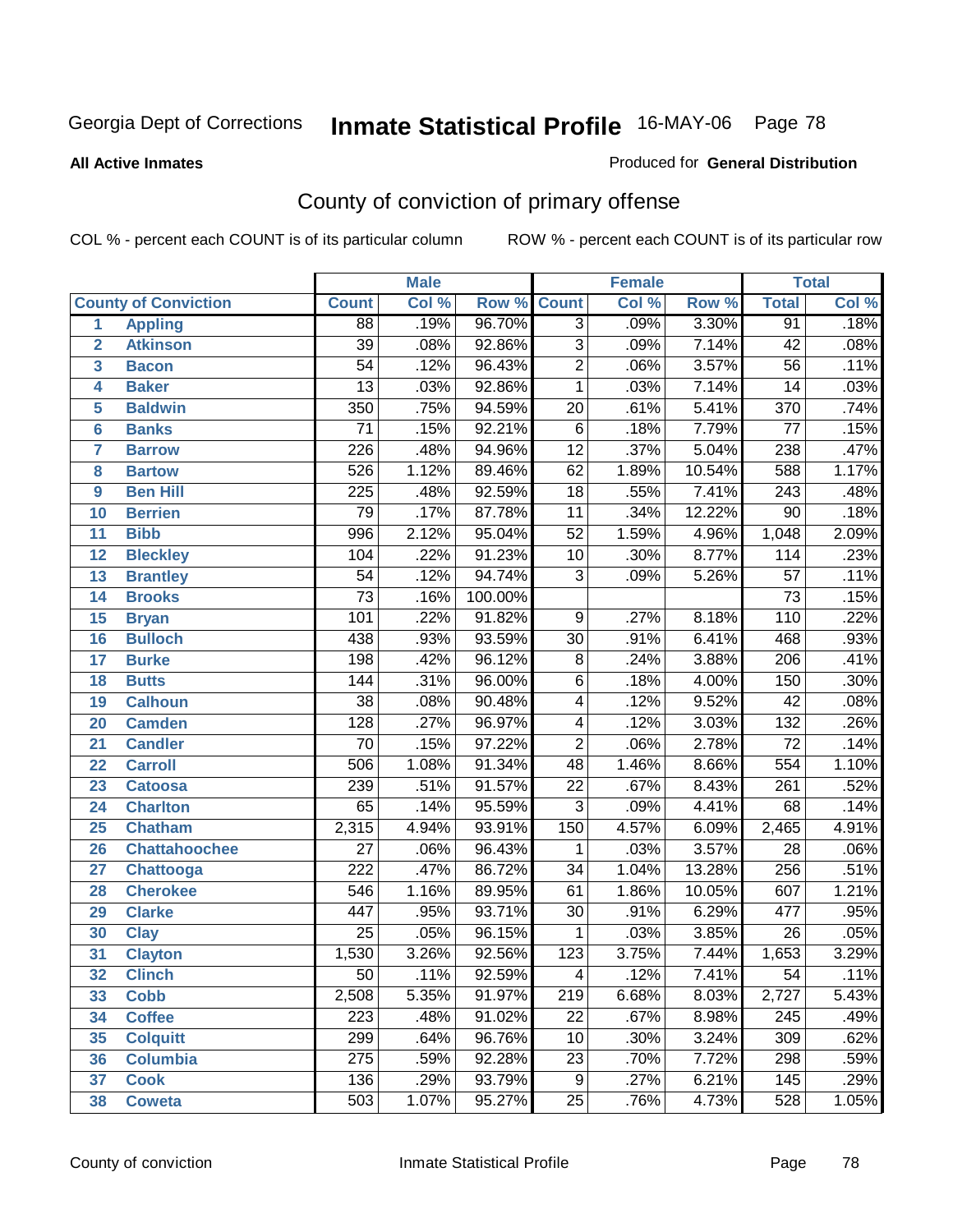#### **All Active Inmates**

#### Produced for **General Distribution**

# County of conviction of primary offense

|                 |                             |                  | <b>Male</b> |         | <b>Female</b>            |         |          |                  | <b>Total</b> |
|-----------------|-----------------------------|------------------|-------------|---------|--------------------------|---------|----------|------------------|--------------|
|                 | <b>County of Conviction</b> | <b>Count</b>     | Col %       | Row %   | <b>Count</b>             | Col %   | Row %    | <b>Total</b>     | Col %        |
| 39              | <b>Crawford</b>             | $\overline{18}$  | .04%        | 85.71%  | $\overline{3}$           | $.09\%$ | 14.29%   | $\overline{21}$  | .04%         |
| 40              | <b>Crisp</b>                | $\overline{271}$ | .58%        | 91.86%  | $\overline{24}$          | .73%    | 8.14%    | 295              | .59%         |
| 41              | <b>Dade</b>                 | 126              | .27%        | 92.65%  | 10                       | .30%    | 7.35%    | 136              | .27%         |
| 42              | <b>Dawson</b>               | 89               | .19%        | 94.68%  | $\overline{5}$           | .15%    | 5.32%    | 94               | .19%         |
| 43              | <b>Decatur</b>              | 269              | .57%        | 94.06%  | $\overline{17}$          | .52%    | 5.94%    | 286              | .57%         |
| 44              | <b>Dekalb</b>               | 3,010            | 6.42%       | 95.34%  | $\overline{147}$         | 4.48%   | 4.66%    | 3,157            | 6.29%        |
| 45              | <b>Dodge</b>                | 159              | .34%        | 92.98%  | $\overline{12}$          | .37%    | 7.02%    | 171              | .34%         |
| 46              | <b>Dooly</b>                | 104              | .22%        | 94.55%  | $\overline{6}$           | .18%    | 5.45%    | $\overline{110}$ | .22%         |
| 47              | <b>Dougherty</b>            | 965              | 2.06%       | 94.42%  | $\overline{57}$          | 1.74%   | 5.58%    | 1,022            | 2.04%        |
| 48              | <b>Douglas</b>              | 998              | 2.13%       | 91.22%  | 96                       | 2.93%   | 8.78%    | 1,094            | 2.18%        |
| 49              | <b>Early</b>                | 68               | .14%        | 95.77%  | $\overline{3}$           | .09%    | 4.23%    | $\overline{71}$  | .14%         |
| 50              | <b>Echols</b>               | $\overline{12}$  | .03%        | 100.00% |                          |         |          | $\overline{12}$  | .02%         |
| 51              | <b>Effingham</b>            | 166              | .35%        | 92.74%  | 13                       | .40%    | 7.26%    | 179              | .36%         |
| $\overline{52}$ | <b>Elbert</b>               | 151              | .32%        | 90.42%  | $\overline{16}$          | .49%    | 9.58%    | 167              | .33%         |
| 53              | <b>Emanuel</b>              | 173              | .37%        | 97.19%  | $\overline{5}$           | .15%    | 2.81%    | 178              | .35%         |
| 54              | <b>Evans</b>                | 79               | .17%        | 95.18%  | $\overline{\mathcal{A}}$ | .12%    | 4.82%    | 83               | .17%         |
| 55              | <b>Fannin</b>               | 104              | .22%        | 91.23%  | 10                       | .30%    | 8.77%    | 114              | .23%         |
| 56              | <b>Fayette</b>              | $\overline{257}$ | .55%        | 91.79%  | $\overline{23}$          | .70%    | 8.21%    | 280              | .56%         |
| 57              | <b>Floyd</b>                | 745              | 1.59%       | 89.11%  | $\overline{91}$          | 2.78%   | 10.89%   | 836              | 1.67%        |
| 58              | <b>Forsyth</b>              | $\overline{224}$ | .48%        | 91.43%  | $\overline{21}$          | .64%    | 8.57%    | 245              | .49%         |
| 59              | <b>Franklin</b>             | 126              | .27%        | 91.30%  | $\overline{12}$          | .37%    | 8.70%    | 138              | .28%         |
| 60              | <b>Fulton</b>               | 4,397            | 9.37%       | 96.21%  | 173                      | 5.28%   | 3.79%    | 4,570            | 9.11%        |
| 61              | Gilmer                      | 128              | .27%        | 89.51%  | $\overline{15}$          | .46%    | 10.49%   | $\overline{143}$ | .28%         |
| 62              | <b>Glascock</b>             | 10               | .02%        | 90.91%  | $\mathbf{1}$             | .03%    | 9.09%    | $\overline{11}$  | .02%         |
| 63              | <b>Glynn</b>                | 448              | .96%        | 95.73%  | $\overline{20}$          | .61%    | 4.27%    | 468              | .93%         |
| 64              | <b>Gordon</b>               | 262              | .56%        | 89.73%  | $\overline{30}$          | .91%    | 10.27%   | 292              | .58%         |
| 65              | <b>Grady</b>                | $\overline{207}$ | .44%        | 93.24%  | $\overline{15}$          | .46%    | 6.76%    | 222              | .44%         |
| 66              | <b>Greene</b>               | 99               | .21%        | 96.12%  | $\overline{\mathcal{A}}$ | .12%    | 3.88%    | 103              | .21%         |
| 67              | <b>Gwinnett</b>             | 1,488            | 3.17%       | 93.82%  | 98                       | 2.99%   | 6.18%    | 1,586            | 3.16%        |
| 68              | <b>Habersham</b>            | 124              | .26%        | 89.86%  | $\overline{14}$          | .43%    | 10.14%   | 138              | .28%         |
| 69              | <b>Hall</b>                 | $\overline{723}$ | 1.54%       | 92.10%  | 62                       | 1.89%   | 7.90%    | 785              | 1.56%        |
| 70              | <b>Hancock</b>              | 42               | .09%        | 97.67%  | 1                        | .03%    | 2.33%    | 43               | .09%         |
| 71              | <b>Haralson</b>             | 68               | .14%        | 97.14%  | $\overline{2}$           | .06%    | 2.86%    | $\overline{70}$  | .14%         |
| 72              | <b>Harris</b>               | 100              | .21%        | 96.15%  | $\overline{4}$           | .12%    | 3.85%    | 104              | .21%         |
| 73              | <b>Hart</b>                 | 103              | .22%        | 92.79%  | $\overline{8}$           | .24%    | 7.21%    | 111              | .22%         |
| 74              | <b>Heard</b>                | $\overline{55}$  | .12%        | 93.22%  | $\overline{\mathbf{4}}$  | .12%    | 6.78%    | 59               | .12%         |
| 75              | <b>Henry</b>                | 435              | .93%        | 91.00%  | 43                       | 1.31%   | $9.00\%$ | 478              | .95%         |
| 76              | <b>Houston</b>              | $\overline{573}$ | 1.22%       | 93.63%  | $\overline{39}$          | 1.19%   | 6.37%    | 612              | 1.22%        |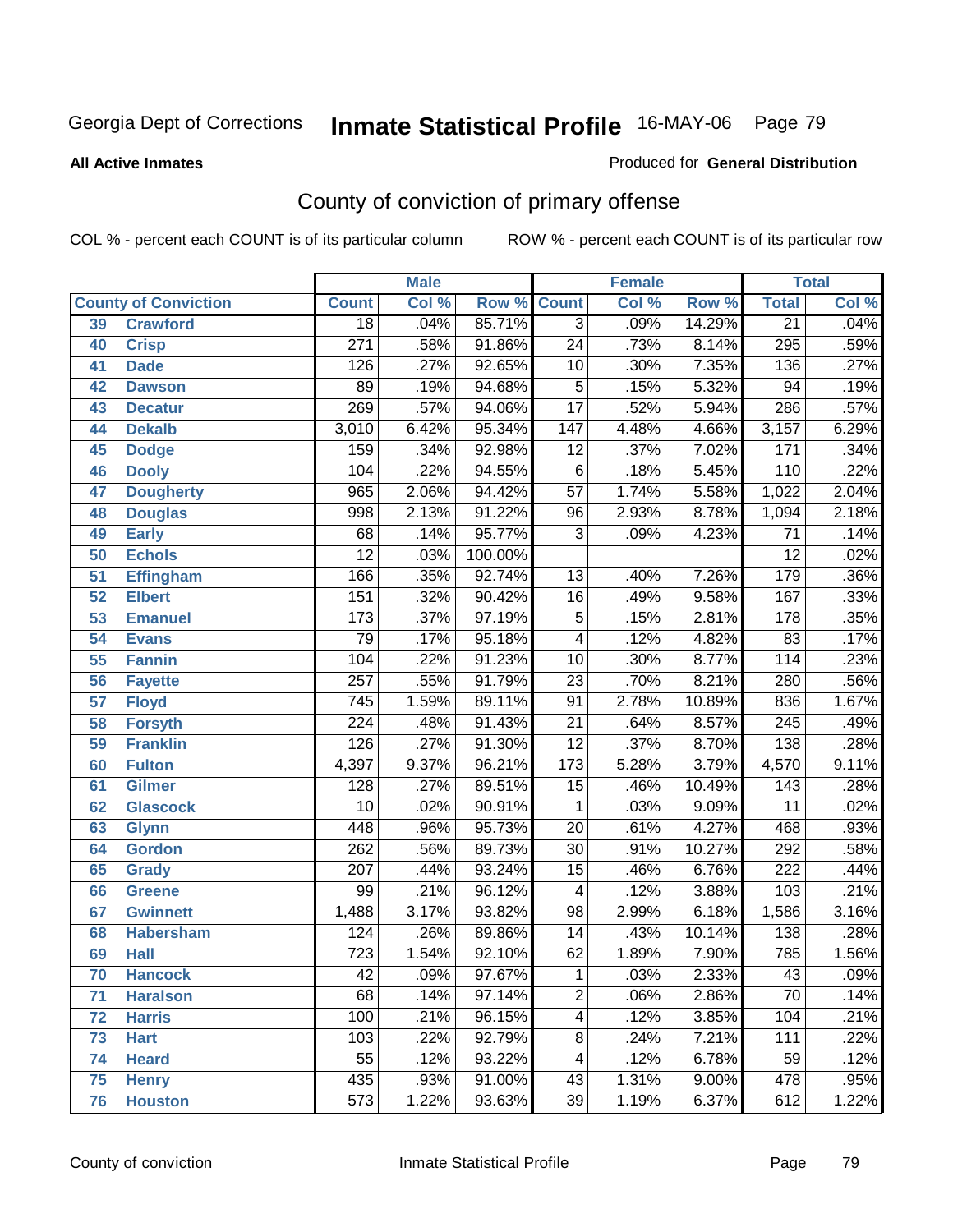#### **All Active Inmates**

#### Produced for **General Distribution**

# County of conviction of primary offense

|                                 |                   |                  | <b>Male</b> |        |                          | <b>Female</b> |        |                  | <b>Total</b> |
|---------------------------------|-------------------|------------------|-------------|--------|--------------------------|---------------|--------|------------------|--------------|
| <b>County of Conviction</b>     |                   | <b>Count</b>     | Col %       | Row %  | <b>Count</b>             | Col %         | Row %  | <b>Total</b>     | Col %        |
| $\overline{77}$<br><b>Irwin</b> |                   | 64               | .14%        | 95.52% | $\overline{3}$           | .09%          | 4.48%  | 67               | .13%         |
| 78<br><b>Jackson</b>            |                   | $\overline{214}$ | .46%        | 93.04% | 16                       | .49%          | 6.96%  | $\overline{230}$ | .46%         |
| 79<br><b>Jasper</b>             |                   | 68               | .14%        | 94.44% | 4                        | .12%          | 5.56%  | $\overline{72}$  | .14%         |
| 80                              | <b>Jeff Davis</b> | 64               | .14%        | 94.12% | 4                        | .12%          | 5.88%  | 68               | .14%         |
| 81                              | <b>Jefferson</b>  | 105              | .22%        | 99.06% | $\mathbf{1}$             | .03%          | .94%   | 106              | .21%         |
| <b>Jenkins</b><br>82            |                   | $\overline{72}$  | .15%        | 93.51% | $\overline{5}$           | .15%          | 6.49%  | $\overline{77}$  | .15%         |
| 83<br><b>Johnson</b>            |                   | 61               | .13%        | 98.39% | 1                        | .03%          | 1.61%  | 62               | .12%         |
| 84<br><b>Jones</b>              |                   | 119              | .25%        | 92.25% | 10                       | .30%          | 7.75%  | $\overline{129}$ | .26%         |
| 85<br><b>Lamar</b>              |                   | 76               | .16%        | 95.00% | $\overline{\mathcal{A}}$ | .12%          | 5.00%  | $\overline{80}$  | .16%         |
| <b>Lanier</b><br>86             |                   | $\overline{42}$  | .09%        | 93.33% | $\overline{3}$           | .09%          | 6.67%  | 45               | .09%         |
| 87<br><b>Laurens</b>            |                   | 279              | .59%        | 92.38% | $\overline{23}$          | .70%          | 7.62%  | 302              | .60%         |
| 88<br>Lee                       |                   | 62               | .13%        | 95.38% | $\overline{3}$           | .09%          | 4.62%  | 65               | .13%         |
| 89<br><b>Liberty</b>            |                   | 235              | .50%        | 95.92% | 10                       | .30%          | 4.08%  | $\overline{245}$ | .49%         |
| <b>Lincoln</b><br>90            |                   | $\overline{41}$  | .09%        | 97.62% | 1                        | .03%          | 2.38%  | 42               | .08%         |
| 91<br>Long                      |                   | $\overline{88}$  | .19%        | 93.62% | $\overline{6}$           | .18%          | 6.38%  | 94               | .19%         |
| <b>Lowndes</b><br>92            |                   | $\overline{548}$ | 1.17%       | 94.81% | 30                       | .91%          | 5.19%  | 578              | 1.15%        |
| 93<br><b>Lumpkin</b>            |                   | 78               | .17%        | 89.66% | $\overline{9}$           | .27%          | 10.34% | $\overline{87}$  | .17%         |
| 94<br><b>Macon</b>              |                   | $\overline{73}$  | .16%        | 97.33% | $\overline{2}$           | .06%          | 2.67%  | $\overline{75}$  | .15%         |
| <b>Madison</b><br>95            |                   | 144              | .31%        | 93.51% | 10                       | .30%          | 6.49%  | 154              | .31%         |
| <b>Marion</b><br>96             |                   | $\overline{42}$  | .09%        | 93.33% | $\overline{3}$           | .09%          | 6.67%  | 45               | .09%         |
| 97<br><b>Mcduffie</b>           |                   | $\overline{213}$ | .45%        | 93.83% | $\overline{14}$          | .43%          | 6.17%  | $\overline{227}$ | .45%         |
| <b>Mcintosh</b><br>98           |                   | 66               | .14%        | 98.51% | 1                        | .03%          | 1.49%  | $\overline{67}$  | .13%         |
| 99                              | <b>Meriwether</b> | 187              | .40%        | 93.97% | $\overline{12}$          | .37%          | 6.03%  | 199              | .40%         |
| 100<br><b>Miller</b>            |                   | $\overline{31}$  | .07%        | 96.88% | $\mathbf{1}$             | .03%          | 3.13%  | $\overline{32}$  | .06%         |
| 101<br><b>Mitchell</b>          |                   | 193              | .41%        | 92.79% | $\overline{15}$          | .46%          | 7.21%  | $\overline{208}$ | .41%         |
| 102<br><b>Monroe</b>            |                   | 172              | .37%        | 92.47% | 14                       | .43%          | 7.53%  | 186              | .37%         |
| 103                             | <b>Montgomery</b> | 44               | .09%        | 95.65% | $\overline{2}$           | .06%          | 4.35%  | 46               | .09%         |
| 104<br><b>Morgan</b>            |                   | $\overline{86}$  | .18%        | 92.47% | $\overline{7}$           | .21%          | 7.53%  | $\overline{93}$  | .19%         |
| 105<br><b>Murray</b>            |                   | $\overline{208}$ | .44%        | 90.83% | $\overline{21}$          | .64%          | 9.17%  | 229              | .46%         |
| 106                             | <b>Muscogee</b>   | 1,677            | 3.58%       | 93.84% | 110                      | 3.35%         | 6.16%  | 1,787            | 3.56%        |
| 107<br><b>Newton</b>            |                   | 489              | 1.04%       | 92.61% | $\overline{39}$          | 1.19%         | 7.39%  | 528              | 1.05%        |
| 108<br><b>Oconee</b>            |                   | 67               | .14%        | 95.71% | 3                        | .09%          | 4.29%  | 70               | .14%         |
| 109                             | <b>Oglethorpe</b> | $\overline{57}$  | .12%        | 93.44% | $\overline{4}$           | .12%          | 6.56%  | 61               | .12%         |
| 110<br><b>Paulding</b>          |                   | 195              | .42%        | 93.30% | 14                       | .43%          | 6.70%  | 209              | .42%         |
| <b>Peach</b><br>111             |                   | 89               | .19%        | 97.80% | $\overline{c}$           | .06%          | 2.20%  | 91               | .18%         |
| <b>Pickens</b><br>112           |                   | 89               | .19%        | 96.74% | $\overline{3}$           | .09%          | 3.26%  | 92               | .18%         |
| 113<br><b>Pierce</b>            |                   | 52               | .11%        | 96.30% | $\overline{2}$           | .06%          | 3.70%  | $\overline{54}$  | .11%         |
| <b>Pike</b><br>114              |                   | 48               | .10%        | 92.31% | $\overline{\mathbf{4}}$  | .12%          | 7.69%  | 52               | .10%         |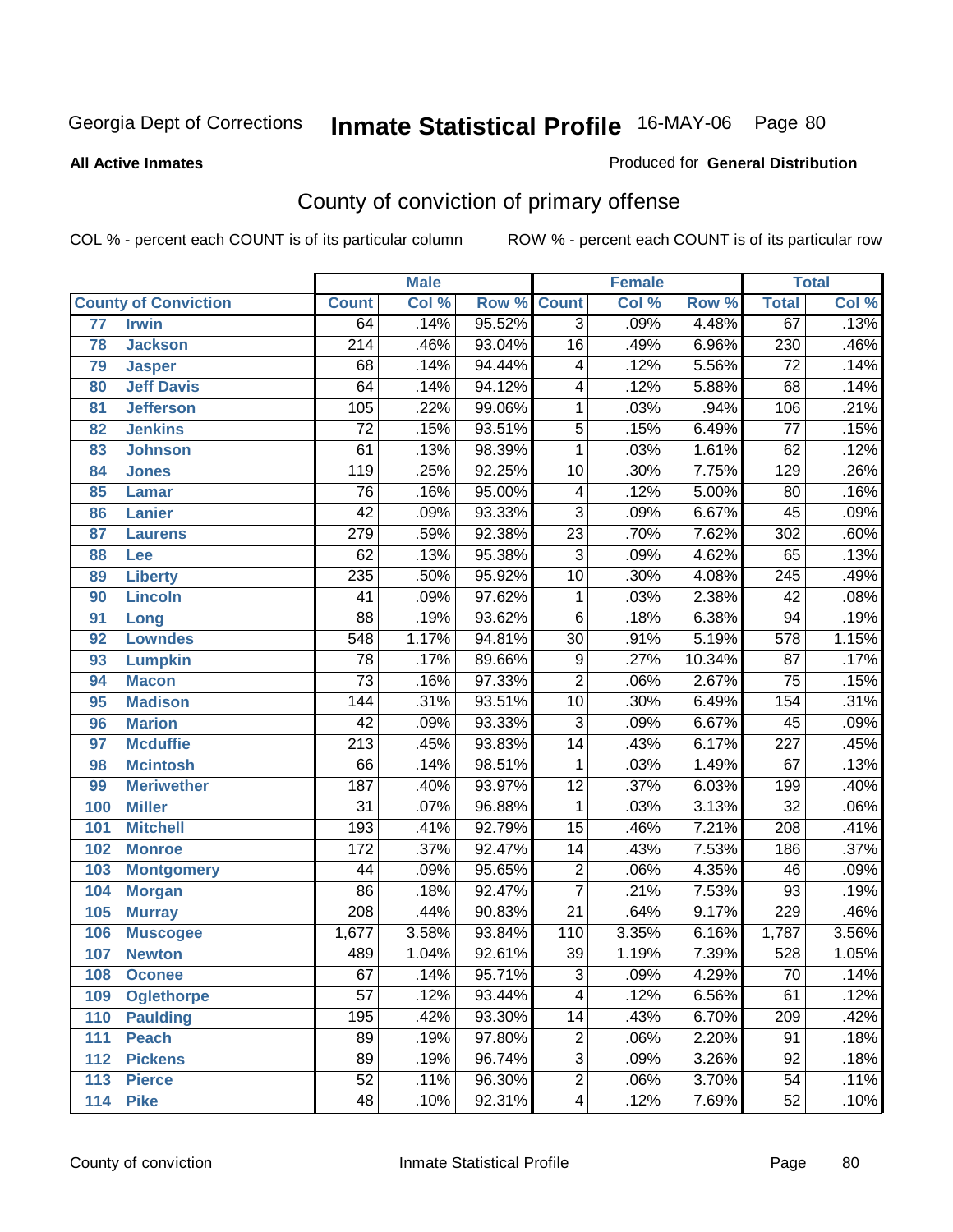#### **All Active Inmates**

#### Produced for **General Distribution**

# County of conviction of primary offense

|     |                             |                  | <b>Male</b> |         |                         | <b>Female</b> |        |                  | <b>Total</b> |
|-----|-----------------------------|------------------|-------------|---------|-------------------------|---------------|--------|------------------|--------------|
|     | <b>County of Conviction</b> | <b>Count</b>     | Col %       | Row %   | <b>Count</b>            | Col %         | Row %  | <b>Total</b>     | Col %        |
| 115 | <b>Polk</b>                 | 152              | .32%        | 95.60%  | $\overline{7}$          | .21%          | 4.40%  | 159              | .32%         |
| 116 | <b>Pulaski</b>              | 85               | .18%        | 88.54%  | 11                      | .34%          | 11.46% | $\overline{96}$  | .19%         |
| 117 | <b>Putnam</b>               | 124              | .26%        | 95.38%  | 6                       | .18%          | 4.62%  | 130              | .26%         |
| 118 | Quitman                     | $\overline{12}$  | .03%        | 100.00% |                         |               |        | $\overline{12}$  | .02%         |
| 119 | <b>Rabun</b>                | 67               | .14%        | 89.33%  | 8                       | .24%          | 10.67% | $\overline{75}$  | .15%         |
| 120 | <b>Randolph</b>             | $\overline{67}$  | .14%        | 100.00% |                         |               |        | 67               | .13%         |
| 121 | <b>Richmond</b>             | 1,853            | 3.95%       | 93.26%  | $\overline{134}$        | 4.09%         | 6.74%  | 1,987            | 3.96%        |
| 122 | <b>Rockdale</b>             | 402              | .86%        | 92.84%  | 31                      | .95%          | 7.16%  | 433              | .86%         |
| 123 | <b>Schley</b>               | $\overline{19}$  | .04%        | 100.00% |                         |               |        | $\overline{19}$  | .04%         |
| 124 | <b>Screven</b>              | $\overline{133}$ | .28%        | 97.08%  | 4                       | .12%          | 2.92%  | $\overline{137}$ | .27%         |
| 125 | <b>Seminole</b>             | $\overline{72}$  | .15%        | 92.31%  | $\overline{6}$          | .18%          | 7.69%  | 78               | .16%         |
| 126 | <b>Spalding</b>             | 625              | 1.33%       | 89.93%  | 70                      | 2.13%         | 10.07% | 695              | 1.38%        |
| 127 | <b>Stephens</b>             | 161              | .34%        | 93.06%  | $\overline{12}$         | .37%          | 6.94%  | $\overline{173}$ | .34%         |
| 128 | <b>Stewart</b>              | $\overline{32}$  | .07%        | 94.12%  | $\overline{2}$          | .06%          | 5.88%  | $\overline{34}$  | .07%         |
| 129 | <b>Sumter</b>               | $\overline{237}$ | .51%        | 94.42%  | $\overline{14}$         | .43%          | 5.58%  | 251              | .50%         |
| 130 | <b>Talbot</b>               | 40               | .09%        | 93.02%  | 3                       | .09%          | 6.98%  | 43               | .09%         |
| 131 | <b>Taliaferro</b>           | $\overline{15}$  | .03%        | 88.24%  | $\overline{2}$          | .06%          | 11.76% | $\overline{17}$  | .03%         |
| 132 | <b>Tattnall</b>             | 176              | .38%        | 96.70%  | 6                       | .18%          | 3.30%  | 182              | .36%         |
| 133 | <b>Taylor</b>               | $\overline{75}$  | .16%        | 94.94%  | 4                       | .12%          | 5.06%  | 79               | .16%         |
| 134 | <b>Telfair</b>              | $\overline{133}$ | .28%        | 89.26%  | 16                      | .49%          | 10.74% | 149              | .30%         |
| 135 | <b>Terrell</b>              | 83               | .18%        | 98.81%  | $\mathbf{1}$            | .03%          | 1.19%  | $\overline{84}$  | .17%         |
| 136 | <b>Thomas</b>               | 326              | .70%        | 96.45%  | $\overline{12}$         | .37%          | 3.55%  | 338              | .67%         |
| 137 | <b>Tift</b>                 | 319              | .68%        | 94.66%  | $\overline{18}$         | .55%          | 5.34%  | 337              | .67%         |
| 138 | <b>Toombs</b>               | 282              | .60%        | 92.76%  | 22                      | .67%          | 7.24%  | 304              | .61%         |
| 139 | <b>Towns</b>                | $\overline{29}$  | .06%        | 93.55%  | $\overline{2}$          | .06%          | 6.45%  | $\overline{31}$  | .06%         |
| 140 | <b>Treutlen</b>             | 61               | .13%        | 92.42%  | $\overline{5}$          | .15%          | 7.58%  | 66               | .13%         |
| 141 | <b>Troup</b>                | 657              | 1.40%       | 92.15%  | $\overline{56}$         | 1.71%         | 7.85%  | $\overline{713}$ | 1.42%        |
| 142 | <b>Turner</b>               | $\overline{75}$  | .16%        | 94.94%  | $\overline{\mathbf{4}}$ | .12%          | 5.06%  | 79               | .16%         |
| 143 | <b>Twiggs</b>               | 44               | .09%        | 93.62%  | $\overline{3}$          | .09%          | 6.38%  | $\overline{47}$  | .09%         |
| 144 | <b>Union</b>                | 44               | .09%        | 95.65%  | $\overline{2}$          | .06%          | 4.35%  | 46               | .09%         |
| 145 | <b>Upson</b>                | 208              | .44%        | 89.66%  | $\overline{24}$         | .73%          | 10.34% | 232              | .46%         |
| 146 | <b>Walker</b>               | 381              | .81%        | 89.86%  | 43                      | 1.31%         | 10.14% | 424              | .84%         |
| 147 | <b>Walton</b>               | $\overline{322}$ | .69%        | 95.55%  | $\overline{15}$         | .46%          | 4.45%  | $\overline{337}$ | .67%         |
| 148 | <b>Ware</b>                 | 346              | .74%        | 94.02%  | $\overline{22}$         | .67%          | 5.98%  | 368              | .73%         |
| 149 | <b>Warren</b>               | 43               | .09%        | 95.56%  | $\mathbf 2$             | .06%          | 4.44%  | 45               | .09%         |
| 150 | <b>Washington</b>           | 112              | .24%        | 95.73%  | $\overline{5}$          | .15%          | 4.27%  | 117              | .23%         |
| 151 | <b>Wayne</b>                | 153              | .33%        | 91.62%  | 14                      | .43%          | 8.38%  | 167              | .33%         |
| 152 | <b>Webster</b>              | 14               | .03%        | 93.33%  | $\mathbf{1}$            | .03%          | 6.67%  | 15               | .03%         |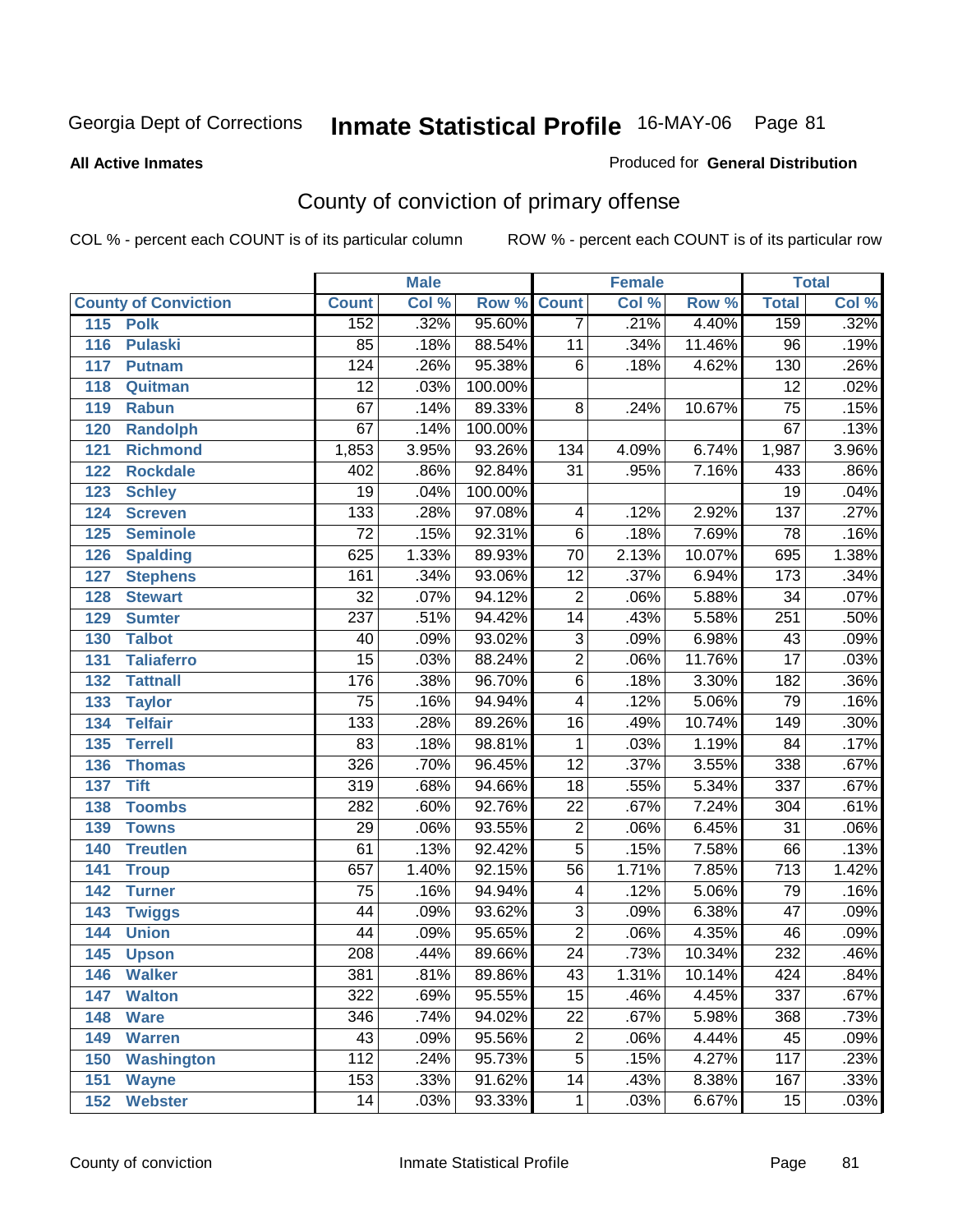**All Active Inmates**

#### Produced for **General Distribution**

# County of conviction of primary offense

|                             |              | <b>Male</b> |             |       | <b>Female</b> |        |              | <b>Total</b> |
|-----------------------------|--------------|-------------|-------------|-------|---------------|--------|--------------|--------------|
| <b>County of Conviction</b> | <b>Count</b> | Col %       | Row % Count |       | Col %         | Row %  | <b>Total</b> | Col %        |
| <b>Wheeler</b><br>153       | 33           | $.07\%$     | 86.84%      | 5     | .15%          | 13.16% | 38           | .08%         |
| <b>White</b><br>154         | 74           | $.16\%$     | 93.67%      | 5     | .15%          | 6.33%  | 79           | .16%         |
| <b>Whitfield</b><br>155     | 708          | 1.51%       | 88.72%      | 90    | 2.74%         | 11.28% | 798          | 1.59%        |
| <b>Wilcox</b><br>156        | 82           | .17%        | 96.47%      | 3     | $.09\%$       | 3.53%  | 85           | .17%         |
| <b>Wilkes</b><br>157        | 77           | $.16\%$     | 93.90%      | 5     | .15%          | 6.10%  | 82           | .16%         |
| <b>Wilkinson</b><br>158     | 54           | .12%        | 94.74%      | 3     | $.09\%$       | 5.26%  | 57           | .11%         |
| <b>Worth</b><br>159         | 150          | .32%        | 96.15%      | 6     | .18%          | 3.85%  | 156          | .31%         |
| <b>Total Rported</b>        | 46,902       | 100%        | 93.47%      | 3,279 | 100%          | 6.53%  | 50,181       | 100%         |

| <b>eported</b><br>NO.    | 799    | $\rightarrow$ | ---<br>. |
|--------------------------|--------|---------------|----------|
| 'ota.<br>. Gr $\epsilon$ | 47.701 | 3,350         | 51.051   |

| <b>Mode</b><br>auent)<br>. | ulton | Copp | <b>ulton</b> |
|----------------------------|-------|------|--------------|
|                            |       |      |              |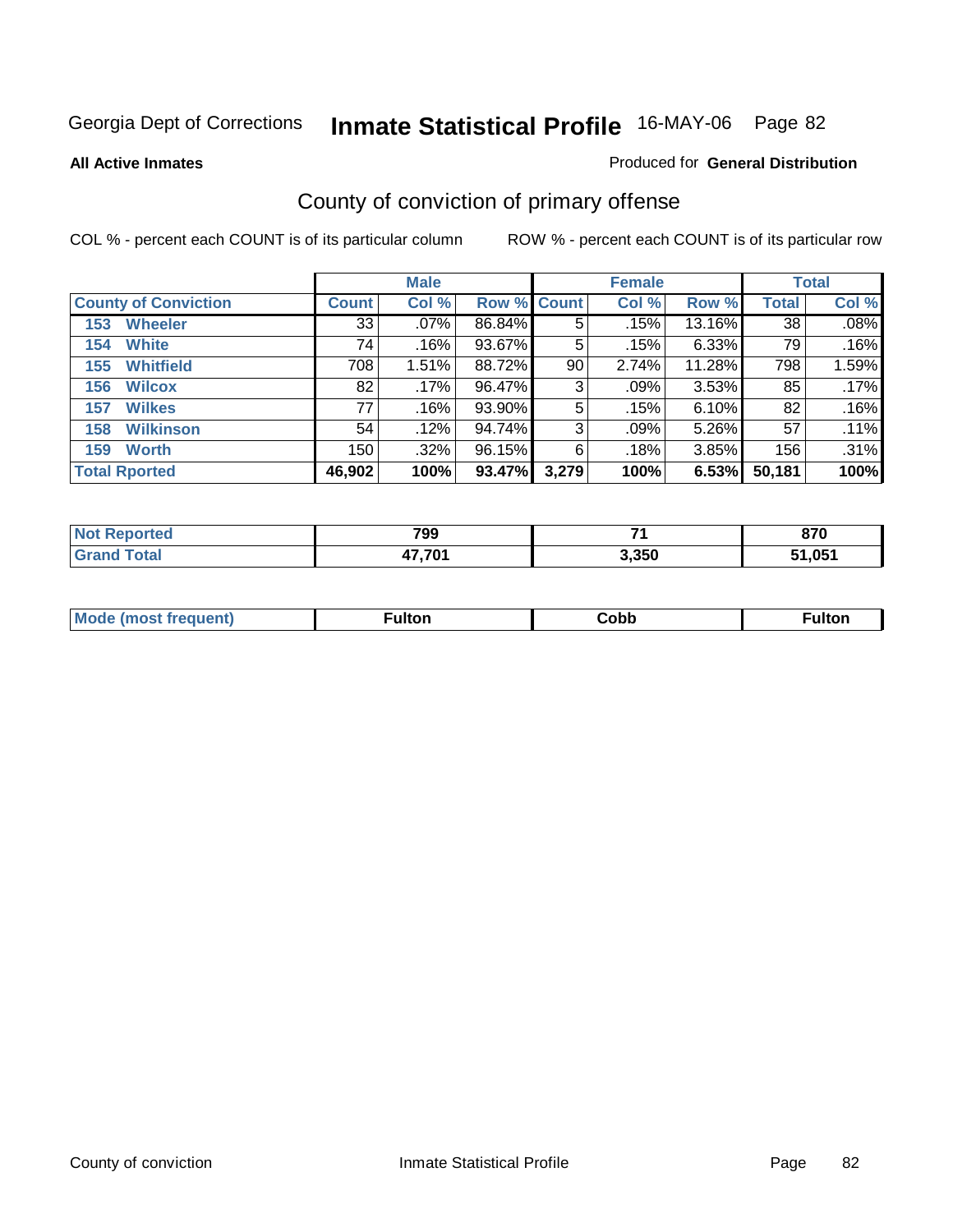#### **All Active Inmates**

#### Produced for **General Distribution**

# Circuit of conviction of primary offense

|                         |                               |                  | <b>Male</b> |        |                  | <b>Female</b> |        |                  | <b>Total</b> |
|-------------------------|-------------------------------|------------------|-------------|--------|------------------|---------------|--------|------------------|--------------|
|                         | <b>Circuit of Conviction</b>  | <b>Count</b>     | Col %       | Row %  | <b>Count</b>     | Col %         | Row %  | <b>Total</b>     | Col %        |
| 1                       | <b>Alapaha Circuit</b>        | 346              | .74%        | 92.02% | $\overline{30}$  | .91%          | 7.98%  | 376              | .75%         |
| $\overline{2}$          | <b>Alcovy Circuit</b>         | 811              | 1.73%       | 93.76% | 54               | 1.65%         | 6.24%  | 865              | 1.72%        |
| $\overline{\mathbf{3}}$ | <b>Atlanta Circuit</b>        | 4,397            | 9.37%       | 96.21% | $\overline{173}$ | 5.28%         | 3.79%  | 4,570            | 9.11%        |
| 4                       | <b>Atlantic Circuit</b>       | 745              | 1.59%       | 95.39% | 36               | 1.10%         | 4.61%  | 781              | 1.56%        |
| 5                       | <b>Augusta Circuit</b>        | 2,326            | 4.96%       | 93.38% | 165              | 5.03%         | 6.62%  | 2,491            | 4.96%        |
| $6\overline{6}$         | <b>Blue Ridge Circuit</b>     | 546              | 1.16%       | 89.95% | 61               | 1.86%         | 10.05% | 607              | 1.21%        |
| $\overline{\mathbf{7}}$ | <b>Brunswick Circuit</b>      | 881              | 1.88%       | 95.14% | 45               | 1.37%         | 4.86%  | $\overline{926}$ | 1.85%        |
| 8                       | <b>Chattahoochee Circuit</b>  | 1,961            | 4.18%       | 94.01% | 125              | 3.81%         | 5.99%  | 2,086            | 4.16%        |
| 9                       | <b>Cherokee Circuit</b>       | 788              | 1.68%       | 89.55% | 92               | 2.81%         | 10.45% | 880              | 1.75%        |
| 10                      | <b>Clayton Circuit</b>        | 1,530            | 3.26%       | 92.56% | $\overline{123}$ | 3.75%         | 7.44%  | 1,653            | 3.29%        |
| 11                      | <b>Cobb Circuit</b>           | 2,508            | 5.35%       | 91.97% | $\overline{219}$ | 6.68%         | 8.03%  | 2,727            | 5.43%        |
| 12                      | <b>Conasauga Circuit</b>      | 916              | 1.95%       | 89.19% | 111              | 3.39%         | 10.81% | 1,027            | 2.05%        |
| 13                      | <b>Cordele Circuit</b>        | 682              | 1.45%       | 93.04% | 51               | 1.56%         | 6.96%  | 733              | 1.46%        |
| 14                      | <b>Coweta Circuit</b>         | 1,908            | 4.07%       | 92.94% | 145              | 4.42%         | 7.06%  | 2,053            | 4.09%        |
| 15                      | <b>Dougherty Circuit</b>      | 965              | 2.06%       | 94.42% | 57               | 1.74%         | 5.58%  | 1,022            | 2.04%        |
| 16                      | <b>Dublin Circuit</b>         | 445              | .95%        | 93.29% | $\overline{32}$  | .98%          | 6.71%  | 477              | .95%         |
| 17                      | <b>Eastern Circuit</b>        | 2,315            | 4.94%       | 93.91% | 150              | 4.57%         | 6.09%  | 2,465            | 4.91%        |
| 18                      | <b>Flint Circuit</b>          | 435              | .93%        | 91.00% | 43               | 1.31%         | 9.00%  | 478              | .95%         |
| 19                      | <b>Griffin Circuit</b>        | 1,138            | 2.43%       | 90.39% | $\overline{121}$ | 3.69%         | 9.61%  | 1,259            | 2.51%        |
| 20                      | <b>Gwinnett Circuit</b>       | 1,488            | 3.17%       | 93.82% | 98               | 2.99%         | 6.18%  | 1,586            | 3.16%        |
| 21                      | <b>Houston Circuit</b>        | 573              | 1.22%       | 93.63% | 39               | 1.19%         | 6.37%  | 612              | 1.22%        |
| 22                      | <b>Lookout Mountain</b>       | $\overline{968}$ | 2.06%       | 89.88% | 109              | 3.32%         | 10.12% | 1,077            | 2.15%        |
|                         | <b>Circuit</b>                |                  |             |        |                  |               |        |                  |              |
| 23                      | <b>Macon Circuit</b>          | 1,103            | 2.35%       | 95.09% | 57               | 1.74%         | 4.91%  | 1,160            | 2.31%        |
| 24                      | <b>Middle Circuit</b>         | 742              | 1.58%       | 95.50% | 35               | 1.07%         | 4.50%  | 777              | 1.55%        |
| 25                      | <b>Mountain Circuit</b>       | 352              | .75%        | 91.19% | 34               | 1.04%         | 8.81%  | 386              | .77%         |
| 26                      | <b>Northeastern Circuit</b>   | 812              | 1.73%       | 92.38% | 67               | 2.04%         | 7.62%  | 879              | 1.75%        |
| 27                      | <b>Northern Circuit</b>       | 581              | 1.24%       | 92.08% | 50               | 1.52%         | 7.92%  | 631              | 1.26%        |
| 28                      | <b>Ocmulgee Circuit</b>       | 942              | 2.01%       | 94.48% | 55               | 1.68%         | 5.52%  | 997              | 1.99%        |
| 29                      | <b>Oconee Circuit</b>         | 558              | 1.19%       | 90.88% | 56               | 1.71%         | 9.12%  | 614              | 1.22%        |
| 30                      | <b>Ogeechee Circuit</b>       | 809              | 1.72%       | 93.96% | $\overline{52}$  | 1.59%         | 6.04%  | 861              | 1.72%        |
| 31                      | <b>Pataula Circuit</b>        | $\overline{358}$ | .76%        | 96.76% | $\overline{12}$  | .37%          | 3.24%  | $\overline{370}$ | .74%         |
| 32                      | <b>Piedmont Circuit</b>       | 511              | 1.09%       | 93.76% | 34               | 1.04%         | 6.24%  | 545              | 1.09%        |
| 33                      | <b>Rome Circuit</b>           | 745              | 1.59%       | 89.11% | 91               | 2.78%         | 10.89% | 836              | 1.67%        |
| 34                      | <b>South Georgia Circuit</b>  | $\overline{720}$ | 1.54%       | 93.26% | 52               | 1.59%         | 6.74%  | 772              | 1.54%        |
| 35                      | <b>Southern Circuit</b>       | 1,258            | 2.68%       | 96.03% | $\overline{52}$  | 1.59%         | 3.97%  | 1,310            | 2.61%        |
| 36                      | <b>Southwestern Circuit</b>   | 437              | .93%        | 95.21% | 22               | .67%          | 4.79%  | 459              | .91%         |
| 37                      | <b>Stone Mountain Circuit</b> | 3,010            | 6.42%       | 95.34% | 147              | 4.48%         | 4.66%  | 3,157            | 6.29%        |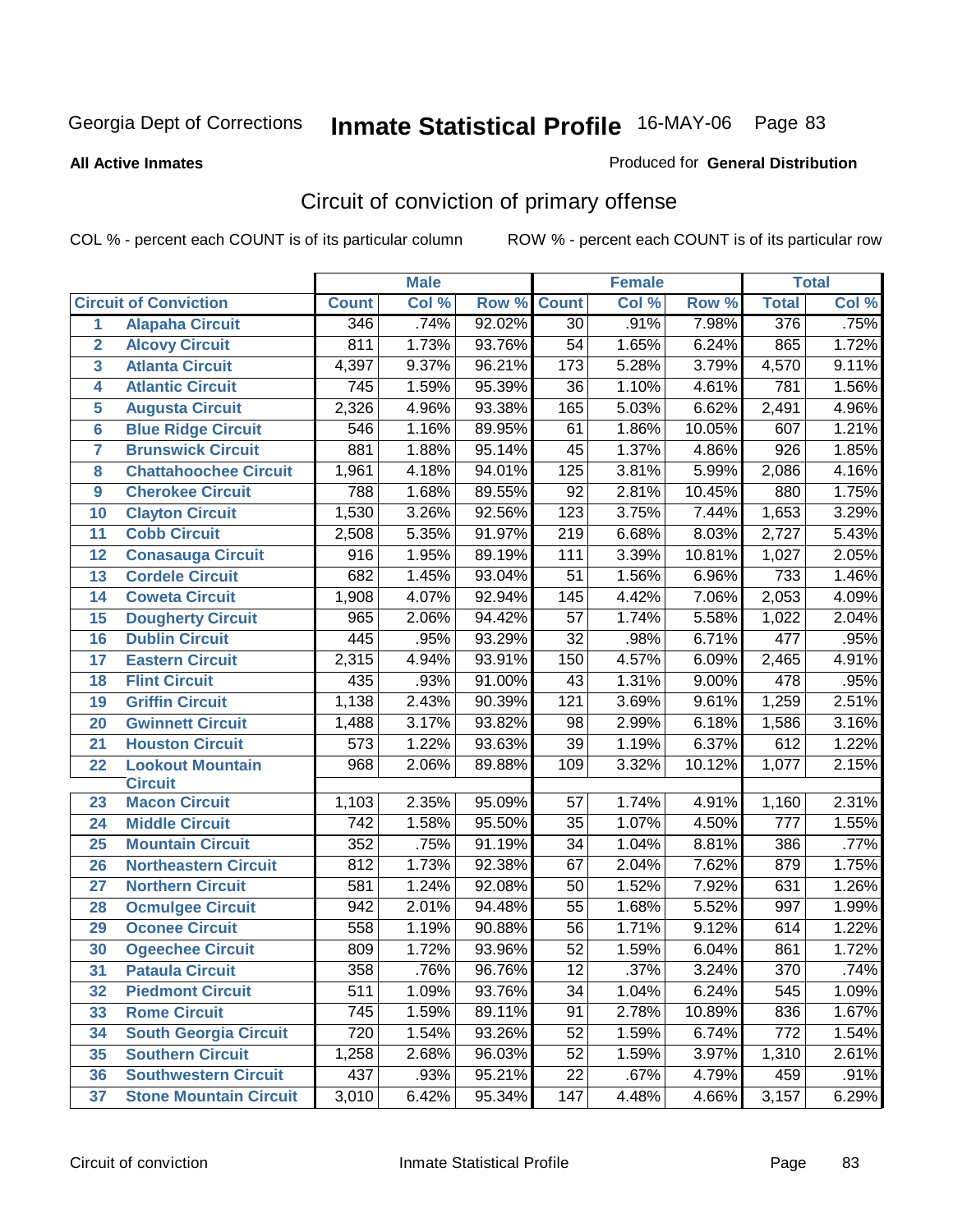**All Active Inmates**

#### Produced for **General Distribution**

# Circuit of conviction of primary offense

|    |                              |              | <b>Male</b> |                    |       | <b>Female</b> |       |              | <b>Total</b> |
|----|------------------------------|--------------|-------------|--------------------|-------|---------------|-------|--------------|--------------|
|    | <b>Circuit of Conviction</b> | <b>Count</b> | Col %       | <b>Row % Count</b> |       | Col %         | Row % | <b>Total</b> | Col %        |
| 38 | <b>Tallapoosa Circuit</b>    | 220          | .47%        | 96.07%             | 9     | .27%          | 3.93% | 229          | .46%         |
| 39 | <b>Tifton Circuit</b>        | 608          | 1.30%       | 95.15%             | 31    | .95%          | 4.85% | 639          | 1.27%        |
| 40 | <b>Toombs Circuit</b>        | 399          | .85%        | 94.10%             | 25    | .76%          | 5.90% | 424          | .84%         |
| 41 | <b>Waycross Circuit</b>      | 794          | 1.69%       | 93.63%             | 54    | 1.65%         | 6.37% | 848          | 1.69%        |
| 42 | <b>Western Circuit</b>       | 514          | 1.10%       | 93.97%             | 33    | 1.01%         | 6.03% | 547          | 1.09%        |
| 43 | <b>Rockdale Circuit</b>      | 402          | .86%        | 92.84%             | 31    | .95%          | 7.16% | 433          | .86%         |
| 44 | <b>Douglas Circuit</b>       | 998          | 2.13%       | 91.22%             | 96    | 2.93%         | 8.78% | 1,094        | 2.18%        |
| 45 | <b>Appalachian Circuit</b>   | 321          | .68%        | 91.98%             | 28    | .85%          | 8.02% | 349          | .70%         |
| 46 | <b>Enotah Circuit</b>        | 225          | .48%        | 92.59%             | 18    | .55%          | 7.41% | 243          | .48%         |
| 47 | <b>Bell-Forsyth Circuit</b>  | 224          | .48%        | 91.43%             | 21    | .64%          | 8.57% | 245          | .49%         |
| 48 | <b>Towaliga Circuit</b>      | 392          | .84%        | 94.23%             | 24    | .73%          | 5.77% | 416          | .83%         |
| 49 | <b>Paulding Circuit</b>      | 195          | .42%        | 93.30%             | 14    | .43%          | 6.70% | 209          | .42%         |
|    | <b>Total Rported</b>         | 46,902       | 100%        | 93.47%             | 3,279 | 100%          | 6.53% | 50,181       | 100%         |

| rteo<br>NOT<br> | 799    | -     | היה<br>v 1 v |
|-----------------|--------|-------|--------------|
|                 | 17.701 | 3,350 | 51.051       |

| M | - --- <i>-</i> -- <i>-</i> -- | Cobb | ----<br>нша<br>שוטר |
|---|-------------------------------|------|---------------------|
|   |                               |      |                     |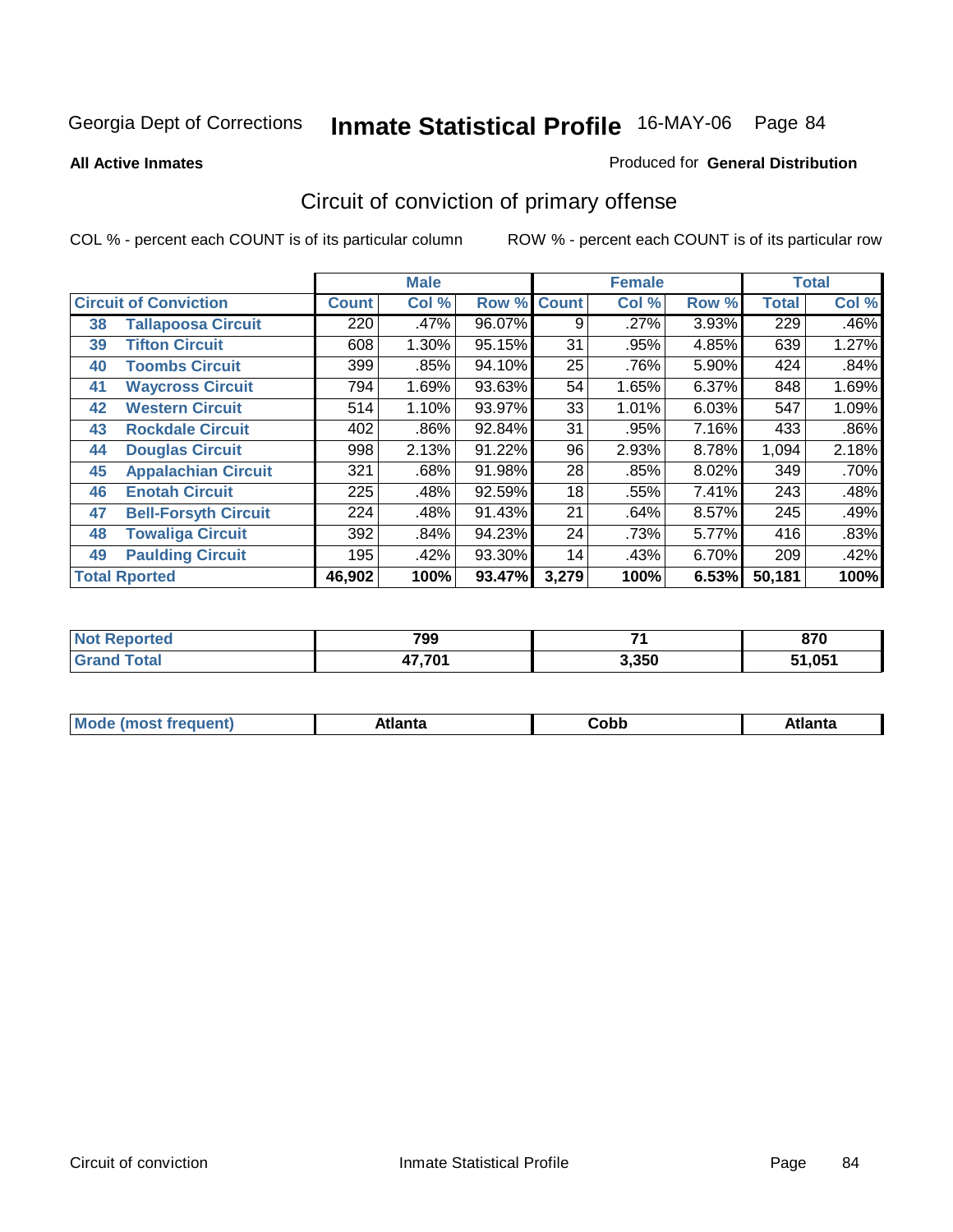### **All Active Inmates**

### Produced for **General Distribution**

### Years served (jail + prison) in this incarceration

|                              |                  | <b>Male</b> |                  |                  | <b>Female</b> |                     |                  | <b>Total</b> |
|------------------------------|------------------|-------------|------------------|------------------|---------------|---------------------|------------------|--------------|
| <b>Years Served</b>          | <b>Count</b>     | Col %       | Row <sup>%</sup> | <b>Count</b>     | Col %         | Row %               | <b>Total</b>     | Col %        |
| Less than one year           | 8,693            | 18.73%      | 88.80%           | 1,096            | 33.64%        | 11.20%              | 9,789            | 19.71%       |
| 1 to 1.99 years              | 9,400            | 20.25%      | 91.64%           | 858              | 26.34%        | 8.36%               | 10,258           | 20.65%       |
| 2 to 2.99 years              | 5,555            | 11.97%      | 93.90%           | 361              | 11.08%        | 6.10%               | 5,916            | 11.91%       |
| 3 to 3.99 years              | 3,954            | 8.52%       | 95.00%           | $\overline{208}$ | 6.38%         | 5.00%               | 4,162            | 8.38%        |
| 4 to 4.99 years              | 3,028            | 6.52%       | 95.28%           | 150              | 4.60%         | 4.72%               | 3,178            | 6.40%        |
| 5 to 5.99 years              | 2,294            | 4.94%       | 96.06%           | 94               | 2.89%         | 3.94%               | 2,388            | 4.81%        |
| 6 to 6.99 years              | 2,000            | 4.31%       | 95.37%           | $\overline{97}$  | 2.98%         | 4.63%               | 2,097            | 4.22%        |
| $\overline{7}$ to 7.99 years | 1,898            | 4.09%       | 95.62%           | $\overline{87}$  | 2.67%         | 4.38%               | 1,985            | 4.00%        |
| 8 to 8.99 years              | 1,723            | 3.71%       | 96.53%           | 62               | 1.90%         | 3.47%               | 1,785            | 3.59%        |
| 9 to 9.99 years              | 1,561            | 3.36%       | 97.32%           | 43               | 1.32%         | 2.68%               | 1,604            | 3.23%        |
| 10 to 10.99 years            | 964              | 2.08%       | 96.98%           | 30               | 0.92%         | 3.02%               | 994              | 2.00%        |
| 11 to 11.99 years            | 858              | 1.85%       | 96.19%           | $\overline{34}$  | 1.04%         | 3.81%               | 892              | 1.80%        |
| 12 to 12.99 years            | 799              | 1.72%       | 95.69%           | $\overline{36}$  | 1.10%         | $4.\overline{31\%}$ | 835              | 1.68%        |
| 13 to 13.99 years            | 614              | 1.32%       | 96.85%           | $\overline{20}$  | 0.61%         | 3.15%               | 634              | 1.28%        |
| 14 to 14.99 years            | 558              | 1.20%       | 96.71%           | $\overline{19}$  | 0.58%         | 3.29%               | $\overline{577}$ | 1.16%        |
| 15 to 15.99 years            | 443              | 0.95%       | 96.51%           | 16               | 0.49%         | 3.49%               | 459              | 0.92%        |
| 16 to 16.99 years            | $\overline{357}$ | 0.77%       | 97.54%           | $\overline{9}$   | 0.28%         | 2.46%               | 366              | 0.74%        |
| 17 to 17.99 years            | 295              | 0.64%       | 97.36%           | $\overline{8}$   | 0.25%         | 2.64%               | $\overline{303}$ | 0.61%        |
| 18 to 18.99 years            | $\overline{261}$ | 0.56%       | 97.03%           | $\overline{8}$   | 0.25%         | 2.97%               | 269              | 0.54%        |
| 19 to 19.99 years            | $\overline{212}$ | 0.46%       | 97.25%           | $\overline{6}$   | 0.18%         | 2.75%               | $\overline{218}$ | 0.44%        |
| 20 to 20.99 years            | 180              | 0.39%       | 97.30%           | $\overline{5}$   | 0.15%         | 2.70%               | 185              | 0.37%        |
| 21 to 21.99 years            | 130              | 0.28%       | 97.01%           | 4                | 0.12%         | 2.99%               | 134              | 0.27%        |
| 22 to 22.99 years            | 104              | 0.22%       | 98.11%           | 2                | 0.06%         | 1.89%               | 106              | 0.21%        |
| 23 to 23.99 years            | 85               | 0.18%       | 98.84%           | 1                | 0.03%         | 1.16%               | $\overline{86}$  | 0.17%        |
| 24 to 24.99 years            | 108              | 0.23%       | 98.18%           | $\overline{2}$   | 0.06%         | 1.82%               | $\overline{110}$ | 0.22%        |
| 25 to 25.99 years            | $\overline{76}$  | 0.16%       | 98.70%           | $\overline{1}$   | 0.03%         | 1.30%               | $\overline{77}$  | 0.16%        |
| 26 to 26.99 years            | $\overline{54}$  | 0.12%       | 100.00%          |                  |               |                     | 54               | 0.11%        |
| 27 to 27.99 years            | 41               | 0.09%       | 100.00%          |                  |               |                     | 41               | 0.08%        |
| 28 to 28.99 years            | 41               | 0.09%       | 100.00%          |                  |               |                     | $\overline{41}$  | 0.08%        |
| 29 to 29.99 years            | $\overline{37}$  | 0.08%       | 100.00%          |                  |               |                     | $\overline{37}$  | 0.07%        |
| Thirty $+$ years             | $\overline{90}$  | 0.19%       | 98.90%           | $\mathbf{1}$     | 0.03%         | 1.10%               | $\overline{91}$  | 0.18%        |
| <b>Total Reported</b>        | 46,413           | 100%        | 93.44%           | 3,258            | 100%          | 6.56%               | 49,671           | 100%         |

| Tec                   | ,288   | $\sim$<br>JZ | 1,380 |
|-----------------------|--------|--------------|-------|
| $f \wedge f \wedge f$ | 17,701 | 3,350        | .051  |

| Mean<br>(average)    | 4.86               | 2.99               | 4.74                  |
|----------------------|--------------------|--------------------|-----------------------|
| Median (middle)      |                    | 1.51               | 2.78                  |
| Mode (most frequent) | Less than one year | Less than one year | Less than one<br>vear |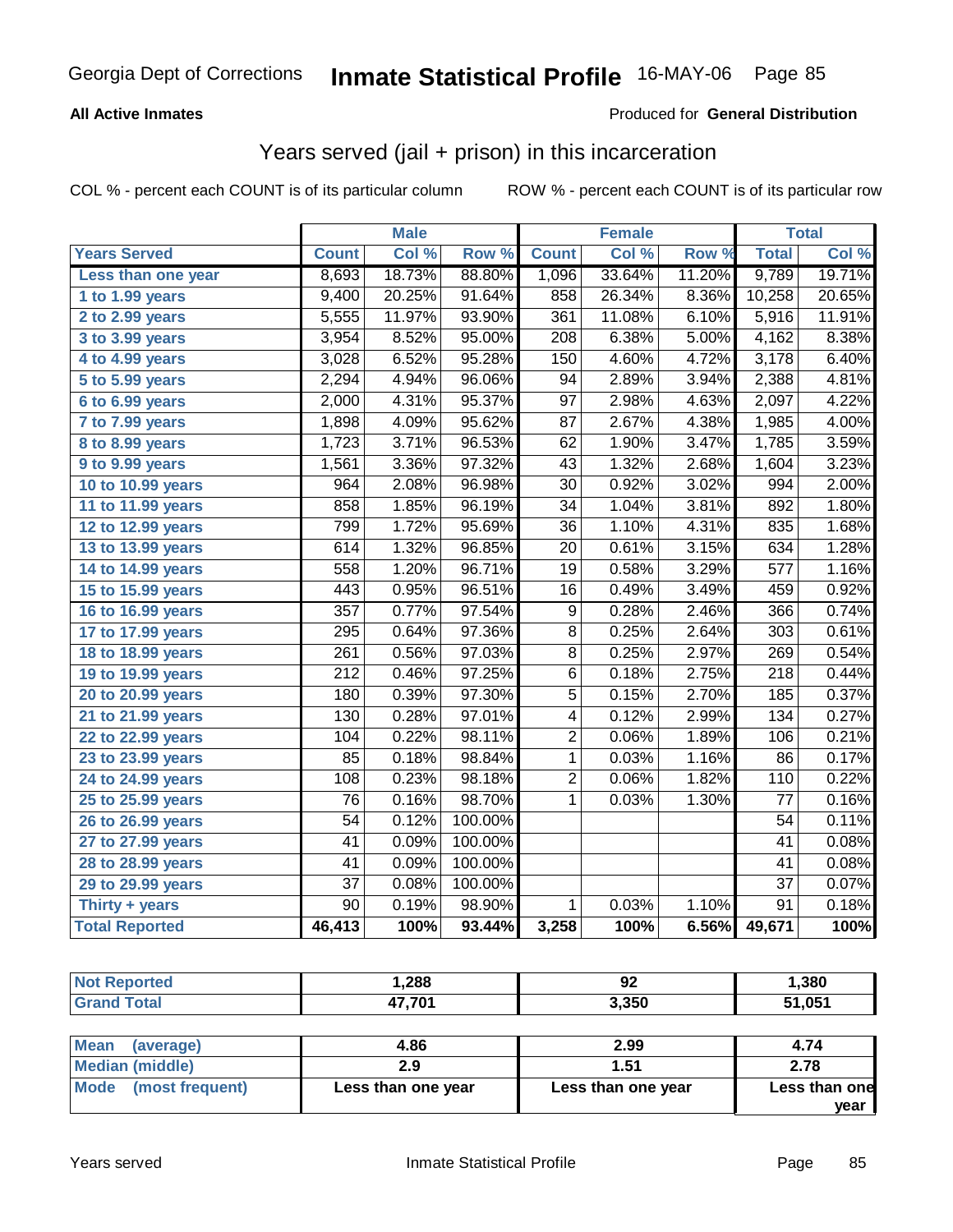### **All Active Inmates**

Produced for **General Distribution**

### Results of most recent HIV tests

|                         |              | <b>Male</b> |           |              | <b>Female</b> |          |        | <b>Total</b> |
|-------------------------|--------------|-------------|-----------|--------------|---------------|----------|--------|--------------|
| <b>HIV Test Results</b> | <b>Count</b> | Col %       | Row %     | <b>Count</b> | Col %         | Row %    | Total  | Col %        |
| <b>Positive</b>         | 866          | $1.86\%$    | $90.68\%$ | 89           | $2.77\%$      | $9.32\%$ | 955    | 1.92%        |
| <b>Negative</b>         | 45,714       | 98.12%      | 93.61%    | 3,123        | 97.23%        | 6.39%    | 48,837 | 98.06%       |
| <b>Indeterminate</b>    | 10           | 0.02%       | 100.00%   |              |               |          | 10     | 0.02%        |
| <b>Refused</b>          |              | 0.01%       | 100.00%   |              |               |          |        | 0.01%        |
| <b>Total Reported</b>   | 46,591       | 100%        | 93.55%    | 3,212        | 100%          | 6.45%    | 49,803 | 100.0%       |

| <b>Not Reported</b> | .110           | 138   | 1,248  |
|---------------------|----------------|-------|--------|
| <b>Grand Total</b>  | 17.701<br>47.I | 3,350 | 51,051 |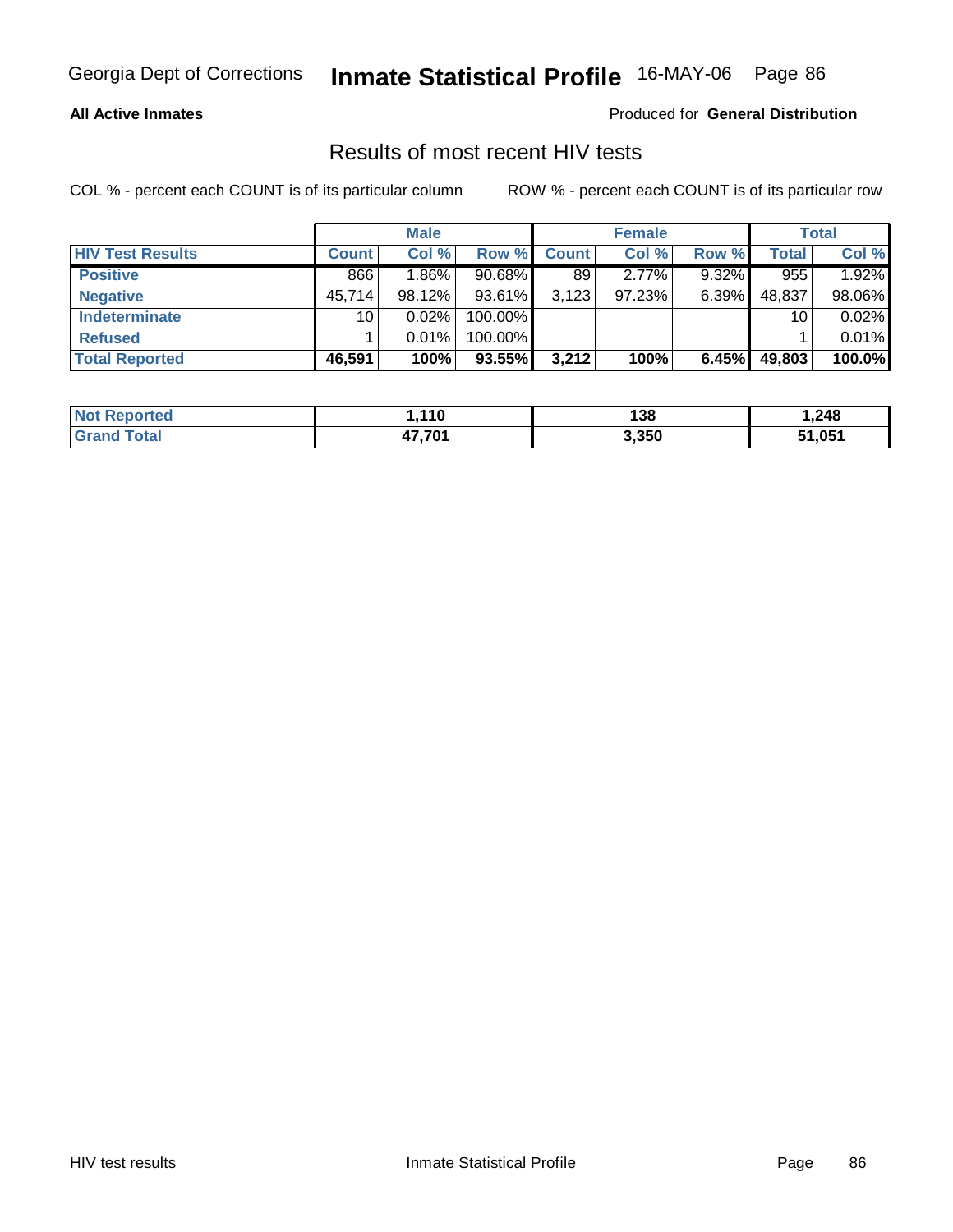### **All Active Inmates**

### Produced for **General Distribution**

### Results of most recent tuberculosis test

|                                  |              | <b>Male</b> |           |       | <b>Female</b> |          |        | <b>Total</b> |
|----------------------------------|--------------|-------------|-----------|-------|---------------|----------|--------|--------------|
| <b>Tuberculosis Test Results</b> | <b>Count</b> | Col %       | Row %     | Count | Col %         | Row %    | Total  | Col %        |
| <b>Positive on current test</b>  | 3,064        | $6.60\%$    | $96.90\%$ | 98    | $3.05\%$      | $3.10\%$ | 3,162  | 6.37%        |
| <b>Positive on previous test</b> | 5,338        | 11.49%      | $96.55\%$ | 191   | $5.94\%$      | $3.45\%$ | 5,529  | 11.13%       |
| <b>Negative</b>                  | 38,035       | 81.88%      | $92.85\%$ | 2,928 | $91.02\%$     | $7.15\%$ | 40,963 | 82.47%       |
| <b>Refused</b>                   | 16           | $0.03\%$    | 100.00%   |       |               |          | 16     | 0.03%        |
| <b>Total Reported</b>            | 46,453       | 100%        | 93.52%    | 3,217 | 100%          | 6.48%    | 49,670 | 100%         |

| <b>Not Reported</b>          | .248.  | 199<br>133 | 381,ا  |
|------------------------------|--------|------------|--------|
| <b>Total</b><br><b>Srand</b> | 17.701 | 3,350      | 51,051 |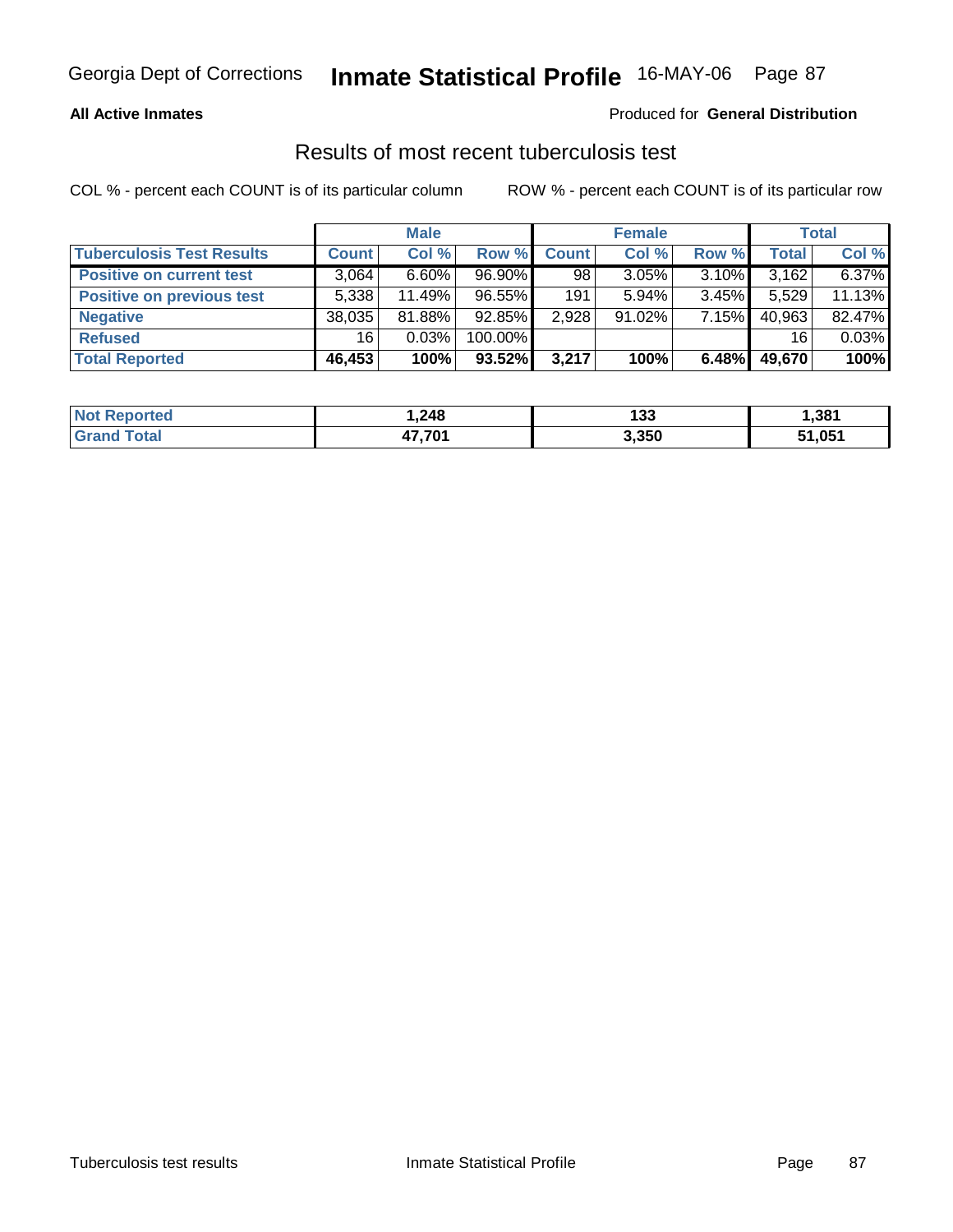### **All Active Inmates**

Produced for **General Distribution**

### Results of most recent syphilis test

|                                 |              | <b>Male</b> |        |             | <b>Female</b> |          |              | Total     |
|---------------------------------|--------------|-------------|--------|-------------|---------------|----------|--------------|-----------|
| <b>Syphilis Test Results</b>    | <b>Count</b> | Col %       |        | Row % Count | Col %         | Row %    | <b>Total</b> | Col %     |
| <b>Positive on current test</b> | 844          | 1.85%       | 85.08% | 148         | 4.63%         | 14.92%   | 992          | $2.03\%$  |
| <b>Negative</b>                 | 44.861       | 98.15%      | 93.63% | 3.050       | $95.37\%$     | $6.37\%$ | 47.911       | $97.97\%$ |
| <b>Total Reported</b>           | 45,705       | 100%        | 93.46% | 3,198       | 100%          | 6.54%    | 48,903       | 100%      |

| <b>Not Reported</b>     | .996   | 152   | 2,148  |
|-------------------------|--------|-------|--------|
| <b>Total</b><br>l Grand | 17 701 | 3,350 | 51,051 |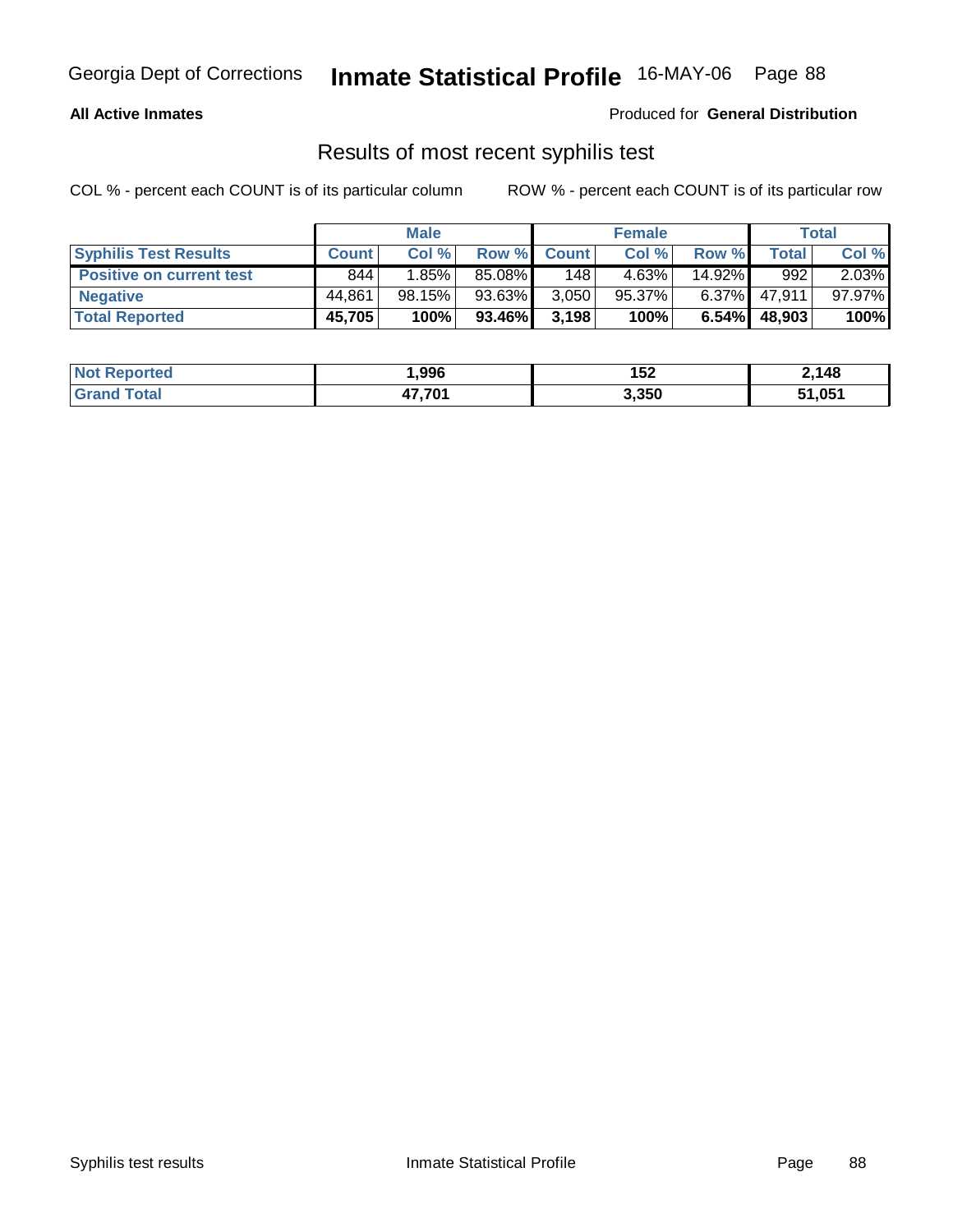### **All Active Inmates**

### Produced for **General Distribution**

### Results of most recent Hepatitis-C test

|                                 |              | <b>Male</b> |            |              | <b>Female</b> |          |         | <b>Total</b> |
|---------------------------------|--------------|-------------|------------|--------------|---------------|----------|---------|--------------|
| <b>Hepatitis-C Test Results</b> | <b>Count</b> | Col %       | Row %      | <b>Count</b> | Col %         | Row %    | Total i | Col %        |
| <b>Positive on current test</b> | 162          | 46.55%      | 98.18%     |              | 42.86%        | $1.82\%$ | 165     | 46.48%       |
| <b>Negative</b>                 | 184          | $52.87\%$   | 97.87%     |              | $57.14\%$     | 2.13%    | 188     | 52.96%       |
| <b>Indeterminate</b>            |              | 0.57%       | $100.00\%$ |              |               |          |         | 0.56%        |
| <b>Total Reported</b>           | 348          | 100%        | 98.03%     |              | 100%          | 1.97%    | 355     | 100%         |

| <b>Not Reported</b> | 47,353 | 3,343 | 50,696 |
|---------------------|--------|-------|--------|
| <b>Grand Total</b>  | 17.701 | 3,350 | 51,051 |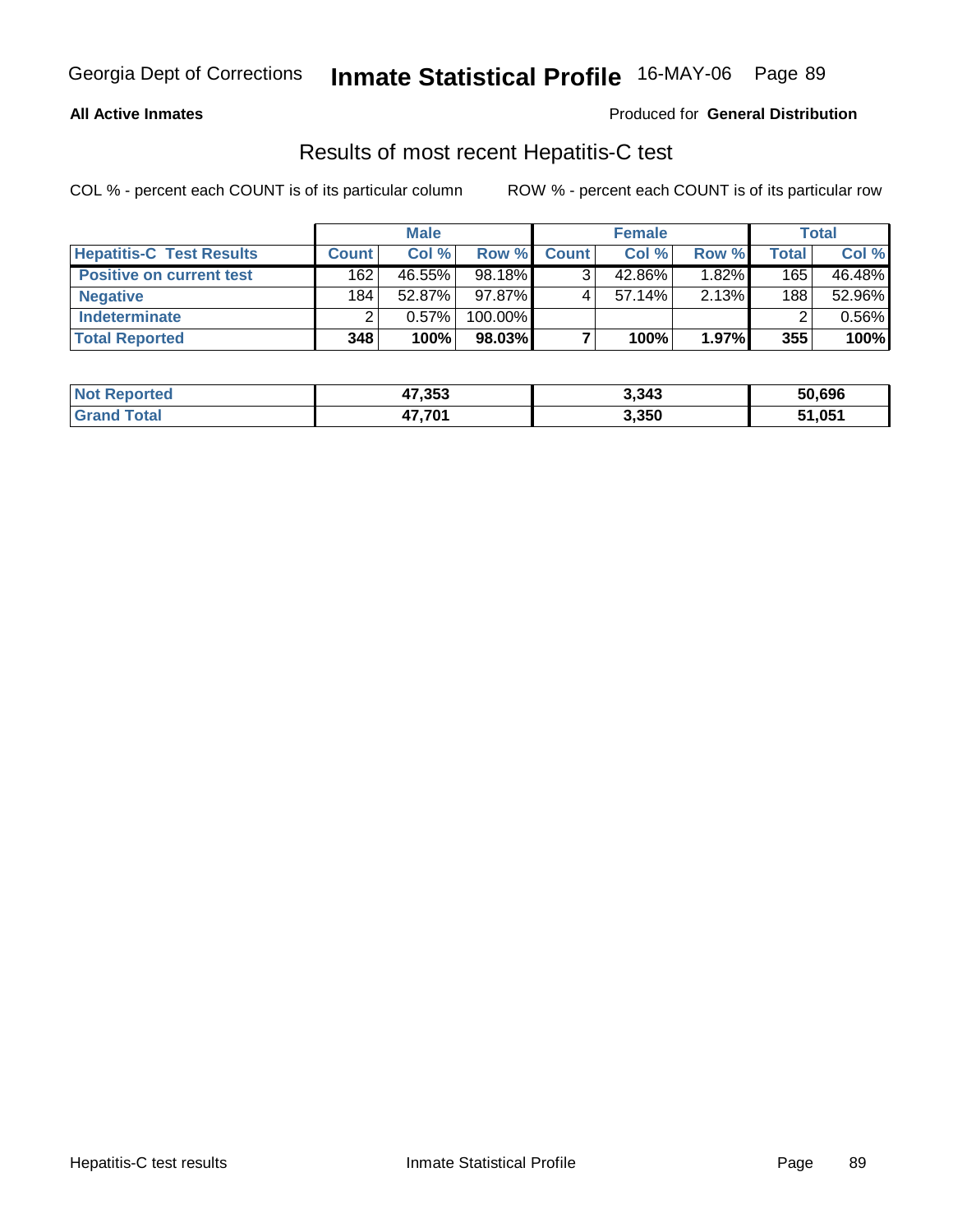### **All Active Inmates**

### Produced for **General Distribution**

### Results of most recent pregnancy test

|                                 |              | <b>Male</b> |          |              | <b>Female</b> |         |              | Total  |
|---------------------------------|--------------|-------------|----------|--------------|---------------|---------|--------------|--------|
| <b>Pregnancy Test Results</b>   | <b>Count</b> | Col%        | Row %    | <b>Count</b> | Col %         | Row %   | <b>Total</b> | Col %  |
| <b>Positive on current test</b> |              |             |          | 58           | $1.90\%$      | 100.00% | 58           | 1.90%  |
| <b>Negative</b>                 |              | 100.00%     | $0.03\%$ | 2,993        | $98.10\%$     | 99.97%  | 2,994        | 98.10% |
| <b>Total Reported</b>           |              | 100%        | 0.03%    | 3,051        | 100%          | 99.97%  | 3,052        | 100%   |

| <b>Not Reported</b> | 47,700 | 299   | 47,999 |
|---------------------|--------|-------|--------|
| <b>Grand Total</b>  | 47,701 | 3,350 | 51,051 |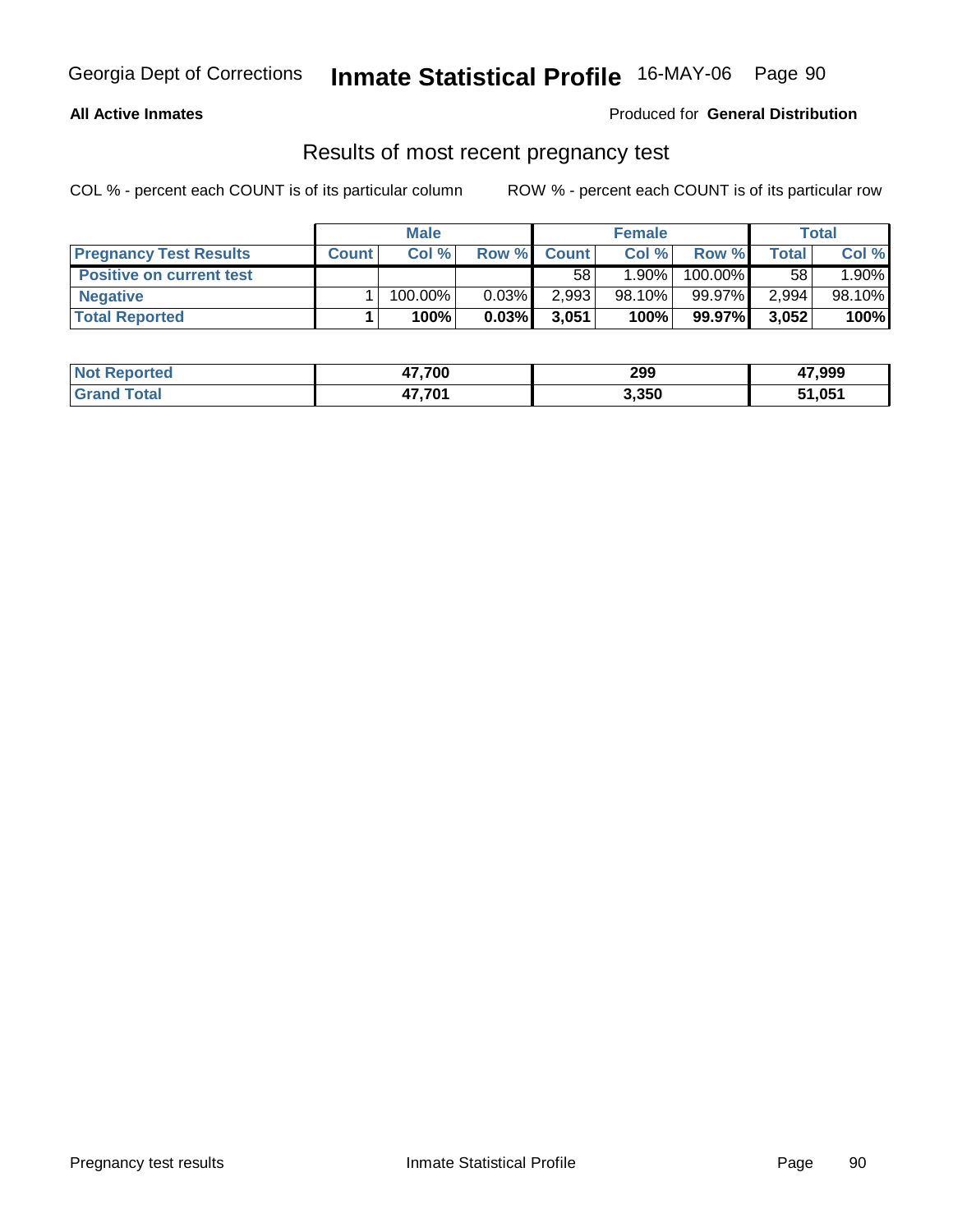### **All Active Inmates**

### Produced for **General Distribution**

### Results of most recent diabetes test

|                                 |              | <b>Male</b> |         |             | <b>Female</b> |          |              | Total   |
|---------------------------------|--------------|-------------|---------|-------------|---------------|----------|--------------|---------|
| Diabetes Test Results           | <b>Count</b> | Col %       |         | Row % Count | Col %         | Row %    | <b>Total</b> | Col %   |
| <b>Positive on current test</b> | 90           | $100.00\%$  | 100.00% |             |               |          | 90           | 100.00% |
| <b>Total Reported</b>           | 90           | 100%        | 100.00% |             | %             | $0.00\%$ | 90           | 100%    |

| <b>Not Reported</b>     | 47,611 | 3,350 | 50.961 |
|-------------------------|--------|-------|--------|
| <b>Total</b><br>⊩Granr′ | 17.701 | 3,350 | 51,051 |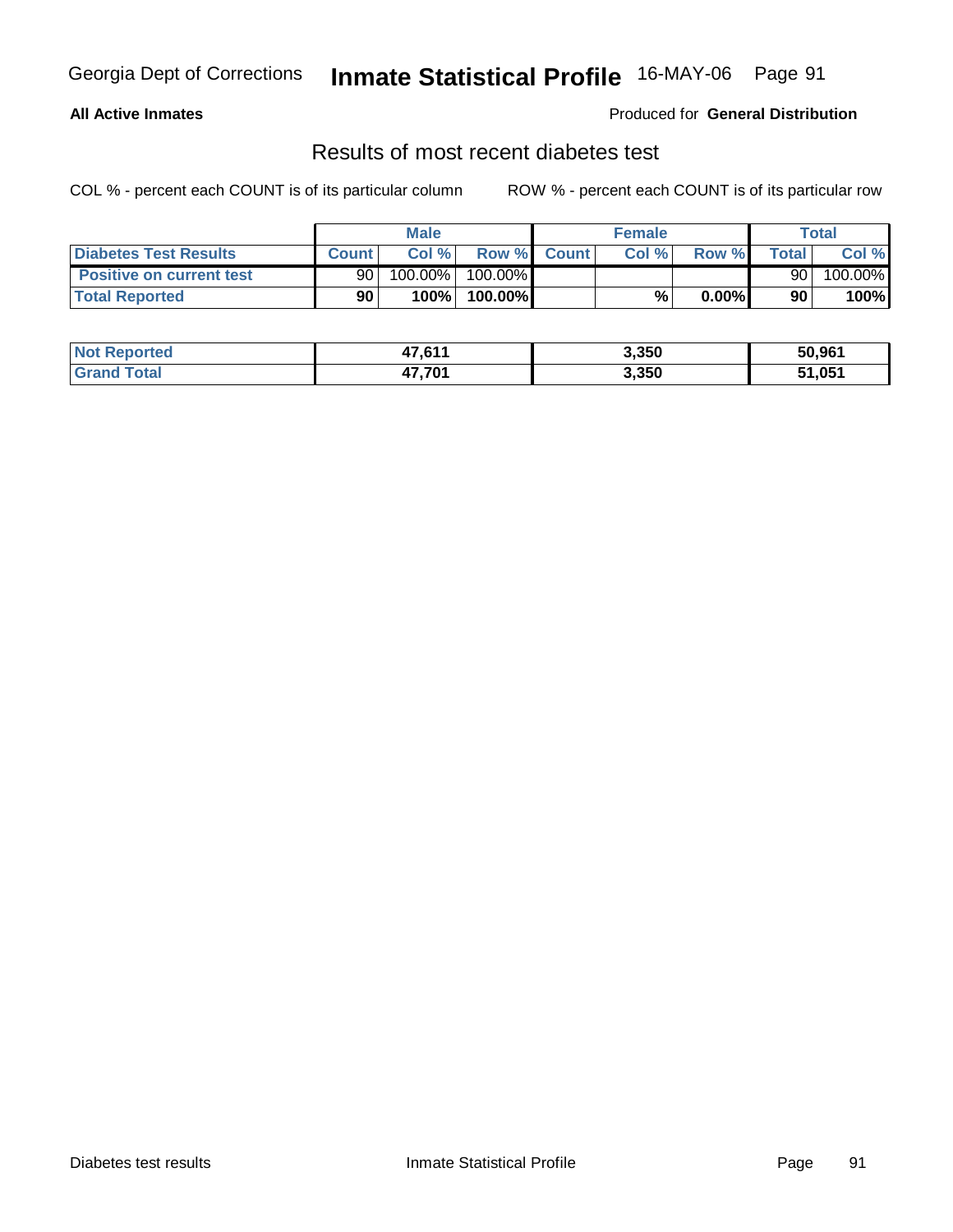### **All Active Inmates**

### Produced for **General Distribution**

### Results of most recent hypertension test

|                                  |              | <b>Male</b> |         |             | <b>Female</b> |         |       | Total     |
|----------------------------------|--------------|-------------|---------|-------------|---------------|---------|-------|-----------|
| <b>Hypertension Test Results</b> | <b>Count</b> | Col%        |         | Row % Count | Col%          | Row %   | Total | Col %     |
| <b>Positive on current test</b>  | 400          | $97.80\%$   | 98.77%  | 51          | $100.00\%$    | $.23\%$ | 405   | $97.83\%$ |
| <b>Negative</b>                  |              | 2.20%       | 100.00% |             |               |         |       | $2.17\%$  |
| <b>Total Reported</b>            | 409          | 100%        | 98.79%I |             | 100%          | 1.21%   | 414   | 100%      |

| <b>Not Reported</b> | 47,292 | 3,345 | 50,637 |
|---------------------|--------|-------|--------|
| <b>Grand Total</b>  | 47,701 | 3,350 | 51,051 |